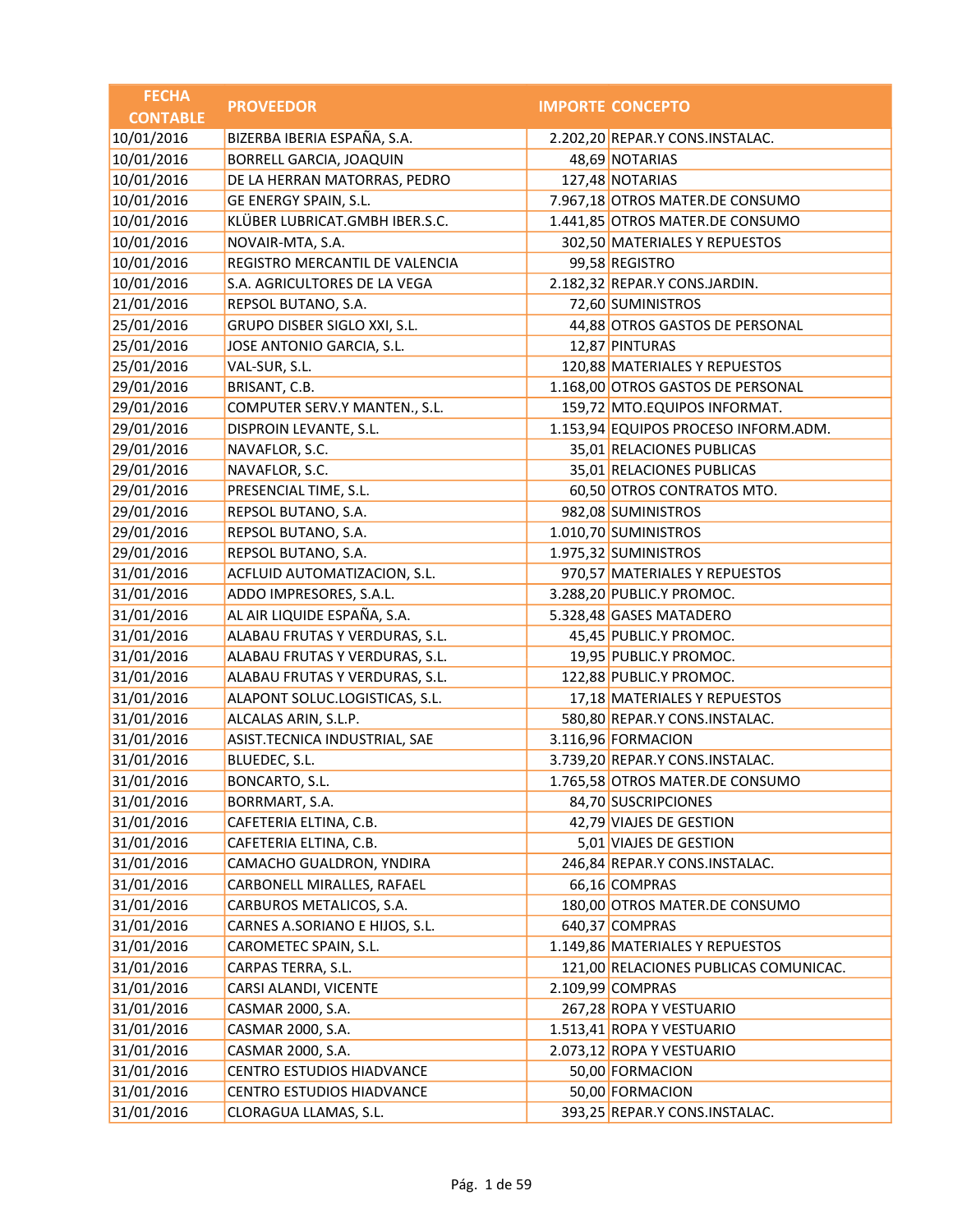| <b>FECHA</b>    | <b>PROVEEDOR</b>                   | <b>IMPORTE CONCEPTO</b>                 |
|-----------------|------------------------------------|-----------------------------------------|
| <b>CONTABLE</b> |                                    |                                         |
| 31/01/2016      | COM. E IND. REPRO, S.L.            | 169,40 MATERIALES Y REPUESTOS           |
| 31/01/2016      | COMPUTER SERV.Y MANTEN., S.L.      | 1.452,00 MTO.EQUIPOS INFORMAT.          |
| 31/01/2016      | COMSA SERV.FACILITY MANAG.S.A.     | 36.497,97 OTROS CONTRATOS MTO.          |
| 31/01/2016      | CONTAVAL AUTOM.Y COMP.ELEC, S.L    | 213,49 MATERIALES Y REPUESTOS           |
| 31/01/2016      | CONTROL DE VERTIDO IND., S.L.      | 997,22 MATERIALES Y REPUESTOS           |
| 31/01/2016      | CSB-SYSTEM ESPAÑA, S.L.            | 709,68 MANT.SOFTWARE SALA DESPIECE      |
| 31/01/2016      | CULLIGAN ESPAÑA, S.A.              | 29,23 MATERIALES Y REPUESTOS            |
| 31/01/2016      | DEXIBERICA SOL.IND., S.A.U.        | 657,15 MATERIALES Y REPUESTOS           |
| 31/01/2016      | DISCARVAL, S.L.                    | 484,19 COMPRAS                          |
| 31/01/2016      | DISPOPACK VALLES, S.L.             | 4.699,04 OTROS MATER.DE CONSUMO         |
| 31/01/2016      | DISPROIN LEVANTE, S.L.             | 106,25 MTO.EQUIPOS OFICINA              |
| 31/01/2016      | ELECTRO-STOCKS                     | 511,88 MATERIALES Y REPUESTOS           |
| 31/01/2016      | EMPR.M.VALENCIANA DE AGUAS, S.A    | 1.254,26 CONSUMOS AGUA POTABLE          |
| 31/01/2016      | EMPR.M.VALENCIANA DE AGUAS, S.A    | 4.692,87 CONSUMOS AGUA POTABLE          |
| 31/01/2016      | ENDESA ENERGIA, S.A.               | 1.183,79 CONSUMOS ELECTRICIDAD          |
| 31/01/2016      | ENDESA ENERGIA, S.A.               | 1.000,39 CONSUMOS ELECTRICIDAD          |
| 31/01/2016      | ENDESA ENERGIA, S.A.               | 1.549,90 CONSUMOS ELECTRICIDAD          |
| 31/01/2016      | ENERGIA CONTROLADA DEL MEDIT.      | 1.277,76 MTO.EQUIPOS INFORMAT.          |
| 31/01/2016      | EUROCONTROL, S.A.                  | 1.211,82 CAMARA DE JAMONES              |
| 31/01/2016      | FERTINAGRO NUTRIENTES, S.L.        | 465,61 ELIMINACION SUBPRODUCTOS         |
| 31/01/2016      | FERTINAGRO NUTRIENTES, S.L.        | 590,96 ELIMINACION SUBPRODUCTOS         |
| 31/01/2016      | FERTINAGRO NUTRIENTES, S.L.        | 615,65 ELIMINACION SUBPRODUCTOS         |
| 31/01/2016      | FERTINAGRO NUTRIENTES, S.L.        | 615,65 ELIMINACION SUBPRODUCTOS         |
| 31/01/2016      | FLORS MONTAÑANA, S.L.              | 120,00 RELACIONES PUBLICAS              |
| 31/01/2016      | FRANC LEVANTINA, S.L.              | 1.206,37 REP.Y CONSER. SINIESTROS EXTR. |
| 31/01/2016      | FUNDICION DUCTIL FABREGAS, S.A     | 274,79 MATERIALES Y REPUESTOS           |
| 31/01/2016      | GANADOS BLAYET, S.L.               | 508,13 COMPRAS                          |
| 31/01/2016      | GARCIA CUENCA, JUAN CARLOS         | 3.084,29 HERRAMIENTAS DE TRABAJO        |
| 31/01/2016      | GESLIM DE LEVANTE, S.L.            | 44.649,00 LIMPIEZA INDUSTRIAL INTERIOR  |
| 31/01/2016      | GESMER LOGISTICS MER, S.L.         | 16.985,94 ELIMINACION SUBPRODUCTOS      |
| 31/01/2016      | GESMER LOGISTICS MER, S.L.         | 14.200,74 ELIMINACION SUBPRODUCTOS      |
| 31/01/2016      | GIL INDUSTRIAS GRAFICAS, S.L.      | 520,30 MATERIAL DE OFICINA              |
| 31/01/2016      | GIL INDUSTRIAS GRAFICAS, S.L.      | 504,57 MATERIAL DE OFICINA              |
| 31/01/2016      | GRUAS RIGAR, S.A.                  | 779,48 REPAR.Y CONS.URBANIZ.            |
| 31/01/2016      | <b>GURREA MAGDALENO, Mª ISABEL</b> | 95,30 PRENSA                            |
| 31/01/2016      | HERNANDEZ GRACIA, ANGELES          | 1.870,58 ASESORIA COMUNICACIÓN          |
| 31/01/2016      | HNOS. ORTI OLMOS SAT 8313          | 712,40 COMPRAS                          |
| 31/01/2016      | HNOS.MARTINEZ, C.B.                | 176,00 VIAJES DE GESTION                |
| 31/01/2016      | HUNE RENTAL, S.L.                  | 257,84 REPAR.Y CONS.INSTALAC.           |
| 31/01/2016      | IBERDROLA, S.A.                    | 726,04 ELECT.POR CTA.TERCEROS           |
| 31/01/2016      | ILUNION LIMPIEZA Y MEDIO., S.A.    | 5.264,19 LIMPIEZA OFICINAS              |
| 31/01/2016      | IMPORTADORA TUDELANA, S.A.         | 830,81 HERRAMIENTAS DE TRABAJO          |
| 31/01/2016      | IMPORTADORA TUDELANA, S.A.         | 730,50 HERRAMIENTAS DE TRABAJO          |
| 31/01/2016      | IND.TECNICO ALIMENTARIA, S.A.      | 780,80 MATERIALES Y REPUESTOS           |
| 31/01/2016      | IND.TECNICO ALIMENTARIA, S.A.      | 1.680,36 MATERIALES Y REPUESTOS         |
| 31/01/2016      | IND.TECNICO ALIMENTARIA, S.A.      | 230,18 MATERIALES Y REPUESTOS           |
| 31/01/2016      | INSTALACIONES JOFRAN, S.L.L.       | 3.553,41 REPAR.Y CONS.INSTALAC.         |
| 31/01/2016      | INTERFLON IBERICA, S.L.            | 2.252,66 OTROS MATER.DE CONSUMO         |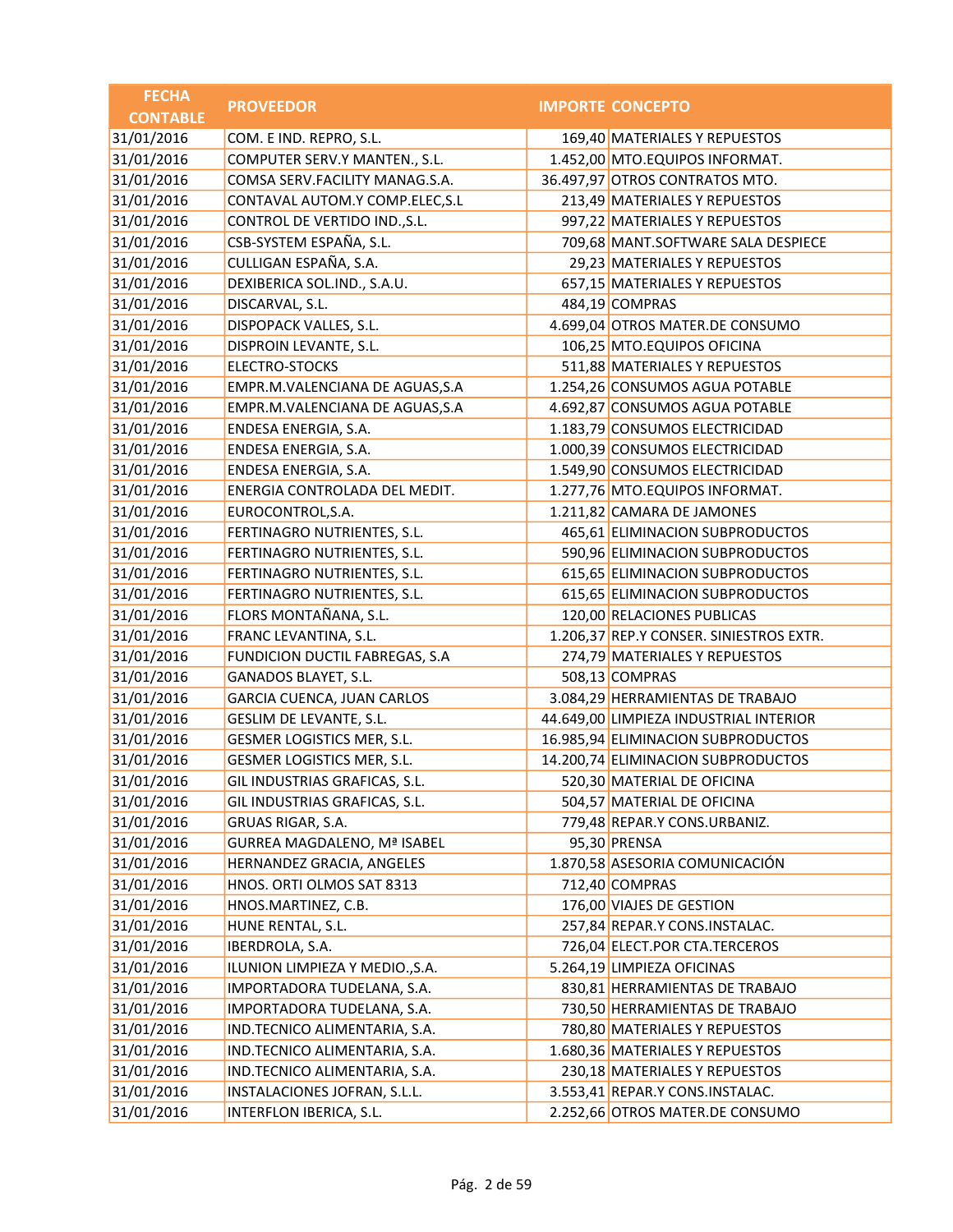| <b>FECHA</b>    | <b>PROVEEDOR</b>                   | <b>IMPORTE CONCEPTO</b>                  |
|-----------------|------------------------------------|------------------------------------------|
| <b>CONTABLE</b> |                                    |                                          |
| 31/01/2016      | <b>INTERNET XPRESS, S.L.</b>       | 1.364,88 CONEXIONES INTERNET             |
| 31/01/2016      | INTERNET XPRESS, S.L.              | 1.197,17 CONEXIONES INTERNET             |
| 31/01/2016      | JAIME SANCHEZ TELLO, S.L.          | 2.335,61 COMPRAS                         |
| 31/01/2016      | JOHNSON CONTROLS ESPAÑA, S.L.      | 194,06 MATERIALES Y REPUESTOS            |
| 31/01/2016      | LABORATORIO DE PESAJES, S.L.       | 105,05 REPAR.Y CONS.INSTALAC.            |
| 31/01/2016      | LLUESMA DE LA CONCEPCION, JUAN     | 1.000,00 PUBLIC.Y PROMOC.                |
| 31/01/2016      | MATERIALES REAL, S.L.              | 97,33 OTROS MATER.DE CONSUMO             |
| 31/01/2016      | MATERIALES REAL, S.L.              | 320,53 OTROS MATER.DE CONSUMO            |
| 31/01/2016      | MONT. Y SUMINISTROS COVES, S.L.    | 3.012,45 REPAR.Y CONS.INSTALAC.          |
| 31/01/2016      | MONT.ELECTRICOS TEISA, S.L.        | 12.509,48 REP.Y CONSER. SINIESTROS EXTR. |
| 31/01/2016      | MOTORES ELECT.ALMUSSAFES, S.L.     | 181,50 REPAR.Y CONS.INSTALAC.            |
| 31/01/2016      | MPS SERVICE & SPARES B.V.          | 961,00 REPARACIONES INSTALACIONES        |
| 31/01/2016      | N.L.R. MENSAJEROS, S.L.            | 506,13 MENSAJERIA                        |
| 31/01/2016      | NAVAFLOR, S.C.                     | 35,01 OTROS GASTOS DE PERSONAL           |
| 31/01/2016      | OFITAKE, S.L.                      | 662,91 MATERIAL DE OFICINA               |
| 31/01/2016      | PAULA JULIA, CARLOS                | 1.696,00 OTROS ASESOR.EXTERNOS EVENTUAL  |
| 31/01/2016      | PETIT FORESTIER ESPAÑA, S.L.       | 96,80 RELACIONES PUBLICAS COMUNICAC.     |
| 31/01/2016      | PLASTICOS GUADALAVIAR, S.A.        | 2.348,57 OTROS MATER.DE CONSUMO          |
| 31/01/2016      | PPS, S.A.                          | 3.945,96 LIMPIEZA DESPOJOS               |
| 31/01/2016      | PPS, S.A.                          | 3.523,88 LIMPIEZA DESPOJOS               |
| 31/01/2016      | PPS, S.A.                          | 2.088,51 LIMPIEZA DESPOJOS               |
| 31/01/2016      | PPS, S.A.                          | 4.256,61 LIMPIEZA DESPOJOS               |
| 31/01/2016      | PPS, S.A.                          | 2.181,01 LIMPIEZA DESPOJOS               |
| 31/01/2016      | PPS, S.A.                          | 29,21 LIMPIEZA DESPOJOS                  |
| 31/01/2016      | PPS, S.A.                          | 23,17 LIMPIEZA DESPOJOS                  |
| 31/01/2016      | PPS, S.A.                          | 467,35 LIMPIEZA DESPOJOS                 |
| 31/01/2016      | PPS, S.A.                          | 4.263,74 LIMPIEZA DESPOJOS               |
| 31/01/2016      | PPS, S.A.                          | 3.679,14 LIMPIEZA DESPOJOS               |
| 31/01/2016      | PPS, S.A.                          | 3.785,41 LIMPIEZA DESPOJOS               |
| 31/01/2016      | PPS, S.A.                          | 3.565,85 LIMPIEZA DESPOJOS               |
| 31/01/2016      | PPS, S.A.                          | 788,58 LIMPIEZA DESPOJOS                 |
| 31/01/2016      | PROCARN VALENCIA, S.L.             | 339,91 COMPRAS                           |
| 31/01/2016      | QUILINOX, S.L.                     | 1.515,91 MATERIALES Y REPUESTOS          |
| 31/01/2016      | QUINSU, S.L.                       | 1.799,67 OTROS MATER.DE CONSUMO          |
| 31/01/2016      | RESID-CONTROL, S.L.                | 123,20 ELIMINACION SUBPRODUCTOS          |
| 31/01/2016      | RESID-CONTROL, S.L.                | 731,61 ELIMINACION SUBPRODUCTOS          |
| 31/01/2016      | RESID-CONTROL, S.L.                | 3.799,95 ELIMINACION SUBPRODUCTOS        |
| 31/01/2016      | RIERA FERRER, ENRIQUE              | 5.726,48 COMPRAS                         |
| 31/01/2016      | S.A. AGRICULTORES DE LA VEGA       | 20.531,40 LIMPIEZA INDUSTRIAL            |
| 31/01/2016      | S.A. AGRICULTORES DE LA VEGA       | 21.996,99 LIMPIEZA INDUSTRIAL            |
| 31/01/2016      | S.AGR.Y GANAD. DE CHESTE, S.L.     | 7.262,15 COMPRAS                         |
| 31/01/2016      | S.ESTATAL CORREOS Y TELEGR.SA      | 105,51 FRANQUEO                          |
| 31/01/2016      | SECURITAS SEGURIDAD ESPAÑA, SA.    | 937,96 VIGILANCIA Y SEGURIDAD            |
| 31/01/2016      | SEGURISA, SERV. INT. DE SEGUR, S.A | 4.198,55 VIGILANCIA Y SEGURIDAD          |
| 31/01/2016      | SESAELEC VALENCIA, S.A.            | 294,84 MATERIALES Y REPUESTOS            |
| 31/01/2016      | SESAELEC VALENCIA, S.A.            | 894,94 MATERIALES Y REPUESTOS            |
| 31/01/2016      | SUGEIN, S.L.                       | 2.013,79 MATERIALES Y REPUESTOS          |
| 31/01/2016      | SYSFEED, S.L.U.                    | 2.328,48 ELIMINACION SUBPRODUCTOS        |
|                 |                                    |                                          |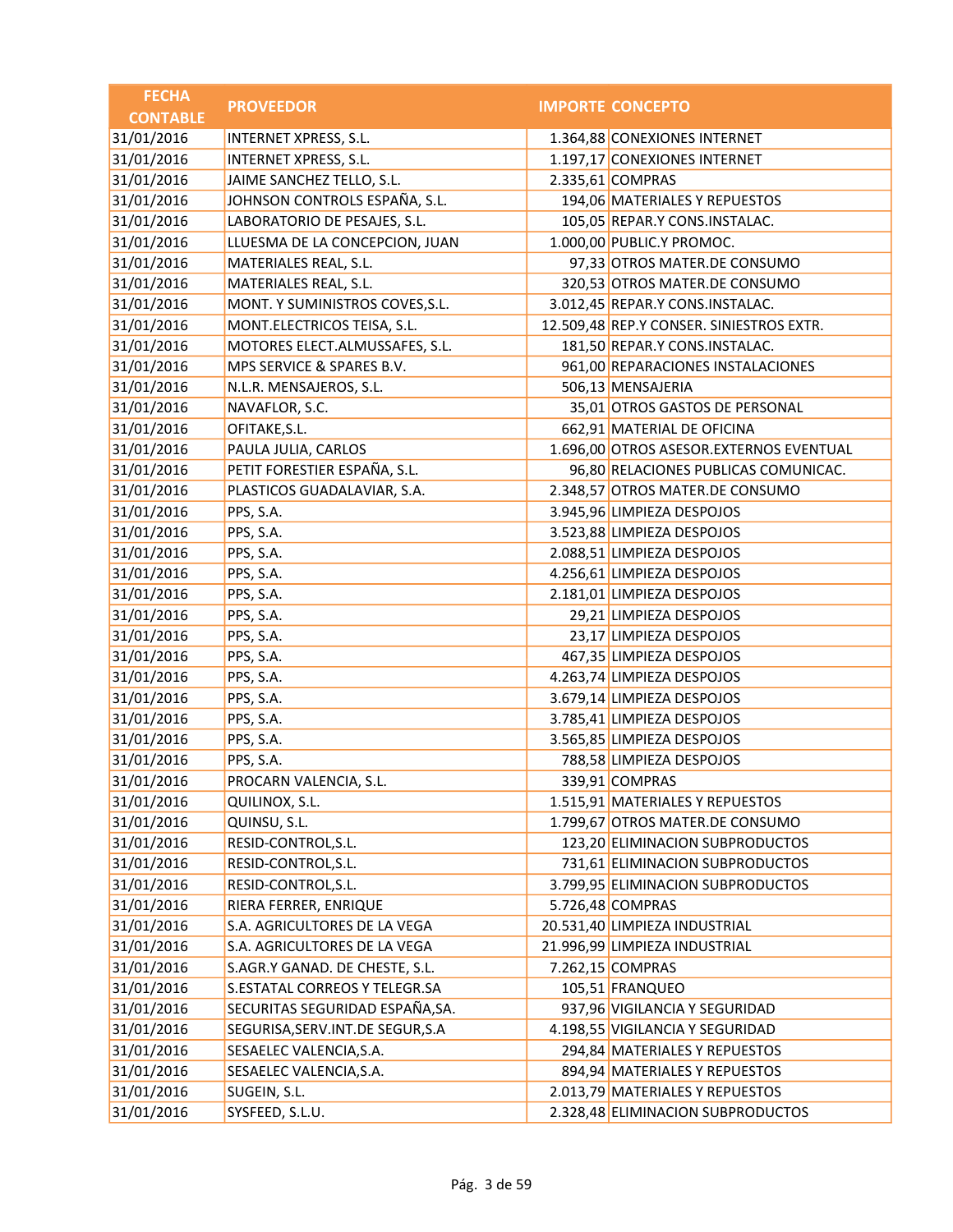| <b>FECHA</b>    | <b>PROVEEDOR</b>                | <b>IMPORTE CONCEPTO</b>               |
|-----------------|---------------------------------|---------------------------------------|
| <b>CONTABLE</b> |                                 |                                       |
| 31/01/2016      | SYSFEED, S.L.U.                 | 1.982,97 ELIMINACION SUBPRODUCTOS     |
| 31/01/2016      | TECNIROGMA SUM.DEL FRED, S.L.   | 109,15 MATERIALES Y REPUESTOS         |
| 31/01/2016      | TECNOSAT VALENCIA, S.L.         | 244,11 OTROS MATER.DE CONSUMO         |
| 31/01/2016      | TEINSA, S.L.                    | 271,25 MTO.RADIOTELEFONOS             |
| 31/01/2016      | TEINSA, S.L.                    | 302,50 MTO.RADIOTELEFONOS             |
| 31/01/2016      | TEIXIDO CORRATGE, F.JAVIER      | 989,78 ASESOR.INFORMAT.               |
| 31/01/2016      | TELEFONICA ON THE SPOT SER. SA  | 45,94 HILO MUSICAL MERCADOS           |
| 31/01/2016      | TERNERA NATURAL BALLESTER, S.L. | 4.797,00 COMPRAS                      |
| 31/01/2016      | TOVSI, S.A.                     | 72,30 OTROS MATER.DE CONSUMO          |
| 31/01/2016      | TRANSMIVAL, S.L.                | 763,46 MATERIALES Y REPUESTOS         |
| 31/01/2016      | TRANSMIVAL, S.L.                | 1.289,79 REPAR.Y CONS.INSTALAC.       |
| 31/01/2016      | TRANSRIC LEVANTE, S.A           | 215,60 REPAR.Y CONS.URBANIZ.          |
| 31/01/2016      | TRATAMIENTOS MARFITE, S.L.      | 3.058,88 ELIMINACION SUBPRODUCTOS     |
| 31/01/2016      | U.T.E. MV SEGURISA-SAGITAL      | 33.237,04 VIGILANCIA Y SEGURIDAD      |
| 31/01/2016      | VALBOVIS, S.L.                  | 280,55 COMPRAS                        |
| 31/01/2016      | VALORA PREVENCION, S.L.U.       | 1.040,26 SERV.MEDICOS                 |
| 31/01/2016      | VAL-SUR, S.L.                   | 1.087,04 MATERIALES Y REPUESTOS       |
| 31/01/2016      | VAL-SUR, S.L.                   | 610,40 MATERIALES Y REPUESTOS         |
| 31/01/2016      | VCIANA.MENSAJE.Y GESTION, S.C.  | 122,16 MENSAJERIA                     |
| 31/01/2016      | VIDRA FOC, S.A.                 | 181,50 OTROS MATER.DE CONSUMO         |
| 31/01/2016      | VIÑOLES MONCHO, BLAS            | 212,23 COMPRAS                        |
| 31/01/2016      | WORK MAN ACP SOC.COOPERATIVA    | 426.744,97 MAQUILA EXTERIOR           |
| 10/02/2016      | ACFLUID AUTOMATIZACION, S.L.    | 289,75 MATERIALES Y REPUESTOS         |
| 10/02/2016      | ALUMENTUM, S.L.                 | 343,04 REPAR.Y CONS.INSTALAC.         |
| 10/02/2016      | BIZERBA IBERIA ESPAÑA, S.A.     | 846,03 REPAR.Y CONS.INSTALAC.         |
| 10/02/2016      | BIZERBA IBERIA ESPAÑA, S.A.     | 335,15 MATERIALES Y REPUESTOS         |
| 10/02/2016      | CASMAR 2000, S.A.               | 123,42 ROPA Y VESTUARIO               |
| 10/02/2016      | CONTROL DE VERTIDO IND., S.L.   | 630,34 MATERIALES Y REPUESTOS         |
| 10/02/2016      | CREACIONES MARSANZ, S.A.        | 668,89 MATERIALES Y REPUESTOS         |
| 10/02/2016      | ENRIQUE GALVEZ Y ASOC., S.L.    | 822,80 ASESORIA LABORAL               |
| 10/02/2016      | FERTINAGRO NUTRIENTES, S.L.     | 591,93 ELIMINACION SUBPRODUCTOS       |
| 10/02/2016      | LABORATORIOS TACSA, S.L.        | 901,45 CONTROL ANALIT.CARNES Y CANALE |
| 10/02/2016      | MERCAFILO, S.L.                 | 545,42 HERRAMIENTAS DE TRABAJO        |
| 10/02/2016      | MOYMAVAL, S.L.                  | 786,50 REPAR.Y CONS.INSTALAC.         |
| 10/02/2016      | MPS SERVICE & SPARES B.V.       | 614,01 MATERIALES Y REPUESTOS         |
| 10/02/2016      | OFITAKE, S.L.                   | 172,44 PUBLIC.Y PROMOC.               |
| 10/02/2016      | SOMEVA, S.L.                    | 14,54 REPAR.Y CONS.INSTALAC.          |
| 10/02/2016      | TECNIROGMA SUM.DEL FRED, S.L.   | 612,62 MATERIALES Y REPUESTOS         |
| 10/02/2016      | VICMATIC, S.L.                  | 543,29 MATERIALES Y REPUESTOS         |
| 10/02/2016      | VODAFONE ESPAÑA, S.A.           | 1.315,42 CONSUM.TELEF.PROPIOS         |
| 10/02/2016      | VODAFONE ESPAÑA, S.A.           | 121,00 VIGILANCIA Y SEGURIDAD         |
| 19/02/2016      | CAFETERIA ELTINA, C.B.          | 17,60 VIAJES DE GESTION               |
| 19/02/2016      | CAFETERIA ELTINA, C.B.          | 29,21 VIAJES DE GESTION               |
| 19/02/2016      | CAFETERIA ELTINA, C.B.          | 7,37 RELACIONES PUBLICAS              |
| 19/02/2016      | ENDESA ENERGIA, S.A.            | 10.296,71 SUMINISTROS                 |
| 19/02/2016      | ENDESA ENERGIA, S.A.            | 88.005,41 SUMINISTROS                 |
| 19/02/2016      | ENDESA ENERGIA, S.A.            | 7.665,77 SUMINISTROS                  |
| 19/02/2016      | ENDESA ENERGIA, S.A.            | 1.585,86 SUMINISTROS                  |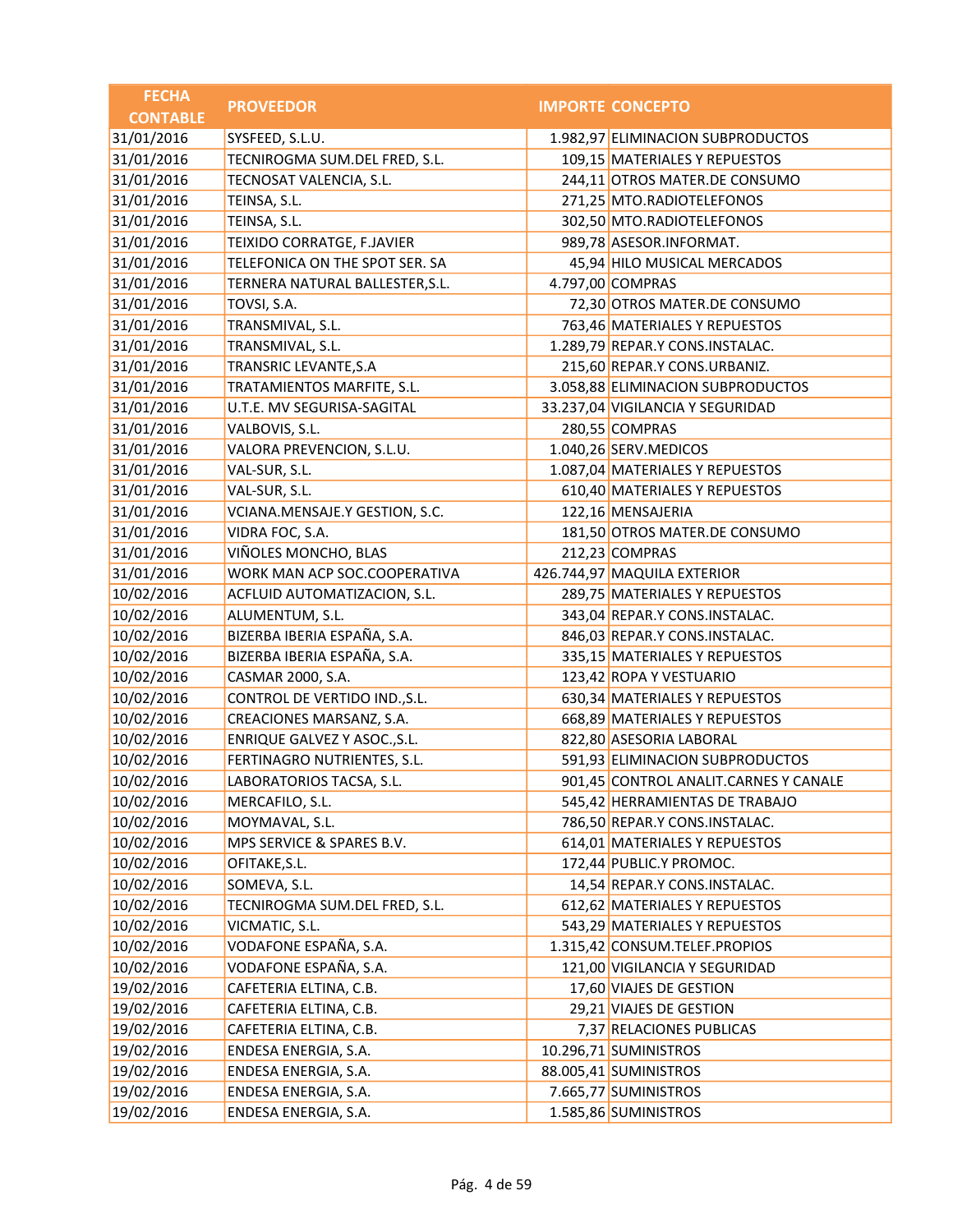| <b>FECHA</b>    | <b>PROVEEDOR</b>               | <b>IMPORTE CONCEPTO</b>               |
|-----------------|--------------------------------|---------------------------------------|
| <b>CONTABLE</b> |                                |                                       |
| 19/02/2016      | ENDESA ENERGIA, S.A.           | 1.997,09 SUMINISTROS                  |
| 19/02/2016      | ENDESA ENERGIA, S.A.           | 1.227,25 SUMINISTROS                  |
| 19/02/2016      | ENDESA ENERGIA, S.A.           | 49.872,16 SUMINISTROS                 |
| 19/02/2016      | ENDESA ENERGIA, S.A.           | 7.361,80 SUMINISTROS                  |
| 19/02/2016      | ENDESA ENERGIA, S.A.           | 87.031,73 SUMINISTROS                 |
| 19/02/2016      | ENDESA ENERGIA, S.A.           | 9.678,40 SUMINISTROS                  |
| 19/02/2016      | GRUAS DOMINGO GARCIA, S.L.     | 37,75 RELACIONES PUBLICAS COMUNICAC.  |
| 19/02/2016      | MPS SERVICE & SPARES B.V.      | 961,00 MATERIALES Y REPUESTOS         |
| 19/02/2016      | REPSOL BUTANO, S.A.            | 1.026,72 GASES MATADERO               |
| 19/02/2016      | REPSOL BUTANO, S.A.            | 980,05 GASES MATADERO                 |
| 19/02/2016      | TELEFONICA ON THE SPOT SER. SA | 45,94 HILO MUSICAL MERCADOS           |
| 19/02/2016      | TELEFONICA ON THE SPOT SER. SA | 44,23 HILO MUSICAL MERCADOS           |
| 19/02/2016      | TELEFONICA ON THE SPOT SER. SA | 28,63 HILO MUSICAL CENTRALITA         |
| 19/02/2016      | TELEFONICA SERV.MOVILES, S.A.  | 47,19 CONEXIONES INTERNET             |
| 19/02/2016      | VODAFONE ESPAÑA, S.A.          | 1.439,63 CONSUM.TELEF.PROPIOS         |
| 19/02/2016      | VODAFONE ESPAÑA, S.A.          | 121,00 VIGILANCIA Y SEGURIDAD         |
| 22/02/2016      | ADDO IMPRESORES, S.A.L.        | 980,10 PUBLIC.Y PROMOC.               |
| 22/02/2016      | CAFETERIA ELTINA, C.B.         | 47,08 VIAJES DE GESTION               |
| 22/02/2016      | CASMAR 2000, S.A.              | 851,36 ROPA Y VESTUARIO               |
| 22/02/2016      | CASMAR 2000, S.A.              | 130,68 ROPA Y VESTUARIO               |
| 22/02/2016      | CASMAR 2000, S.A.              | 1.746,50 ROPA Y VESTUARIO             |
| 22/02/2016      | CULLIGAN ESPAÑA, S.A.          | 376,29 MATERIALES Y REPUESTOS         |
| 22/02/2016      | <b>ELECTRO-STOCKS</b>          | 1.101,58 MATERIALES Y REPUESTOS       |
| 22/02/2016      | GESLIM DE LEVANTE, S.L.        | 441,69 LIMPIEZA INDUSTRIAL INTERIOR   |
| 22/02/2016      | GESLIM DE LEVANTE, S.L.        | 3.128,91 LIMPIEZA INDUSTRIAL INTERIOR |
| 22/02/2016      | IND.TECNICO ALIMENTARIA, S.A.  | 1.982,23 MATERIALES Y REPUESTOS       |
| 22/02/2016      | IND.TECNICO ALIMENTARIA, S.A.  | 5.358,40 MATERIALES Y REPUESTOS       |
| 22/02/2016      | INDUKERN, S.A.                 | 721,77 MATERIALES Y REPUESTOS         |
| 22/02/2016      | <b>INTERNET XPRESS, S.L.</b>   | 108,90 CONEXIONES INTERNET            |
| 22/02/2016      | MERCAFILO, S.L.                | 520,07 HERRAMIENTAS DE TRABAJO        |
| 22/02/2016      | MPS SERVICE & SPARES B.V.      | 1.267,45 MATERIALES Y REPUESTOS       |
| 22/02/2016      | MPS SERVICE & SPARES B.V.      | 719,67 MATERIALES Y REPUESTOS         |
| 22/02/2016      | MPS SERVICE & SPARES B.V.      | 1.081,94 MATERIALES Y REPUESTOS       |
| 22/02/2016      | MPS SERVICE & SPARES B.V.      | 479,32 MATERIALES Y REPUESTOS         |
| 22/02/2016      | MPS SERVICE & SPARES B.V.      | 847,57 MATERIALES Y REPUESTOS         |
| 22/02/2016      | NAVAFLOR, S.C.                 | 83,05 RELACIONES PUBLICAS             |
| 22/02/2016      | QUILINOX, S.L.                 | 266,20 MATERIALES Y REPUESTOS         |
| 22/02/2016      | RESID-CONTROL, S.L.            | 187,44 ELIMINACION SUBPRODUCTOS       |
| 22/02/2016      | RESID-CONTROL, S.L.            | 625,02 ELIMINACION SUBPRODUCTOS       |
| 22/02/2016      | RESID-CONTROL, S.L.            | 3.792,69 ELIMINACION SUBPRODUCTOS     |
| 22/02/2016      | SOMEVA, S.L.                   | 16,35 REPAR.Y CONS.INSTALAC.          |
| 22/02/2016      | SUGEIN, S.L.                   | 356,65 MATERIALES Y REPUESTOS         |
| 22/02/2016      | SUMINISTROS MARVAL, S.L.       | 241,23 MATERIALES Y REPUESTOS         |
| 22/02/2016      | TEINSA, S.L.                   | 163,57 OTROS MATER.DE CONSUMO         |
| 22/02/2016      | TELEFONICA DE ESPAÑA, S.A.     | 38,46 CONSUM.TELEF.PROPIOS            |
| 22/02/2016      | TELEFONICA DE ESPAÑA, S.A.     | 34,04 CONSUM.TELEF.PROPIOS            |
| 22/02/2016      | TELEFONICA DE ESPAÑA, S.A.     | 24,70 CONSUM.TELEF.PROPIOS            |
| 22/02/2016      | TELEFONICA DE ESPAÑA, S.A.     | 31,68 CONSUM.TELEF.PROPIOS            |
|                 |                                |                                       |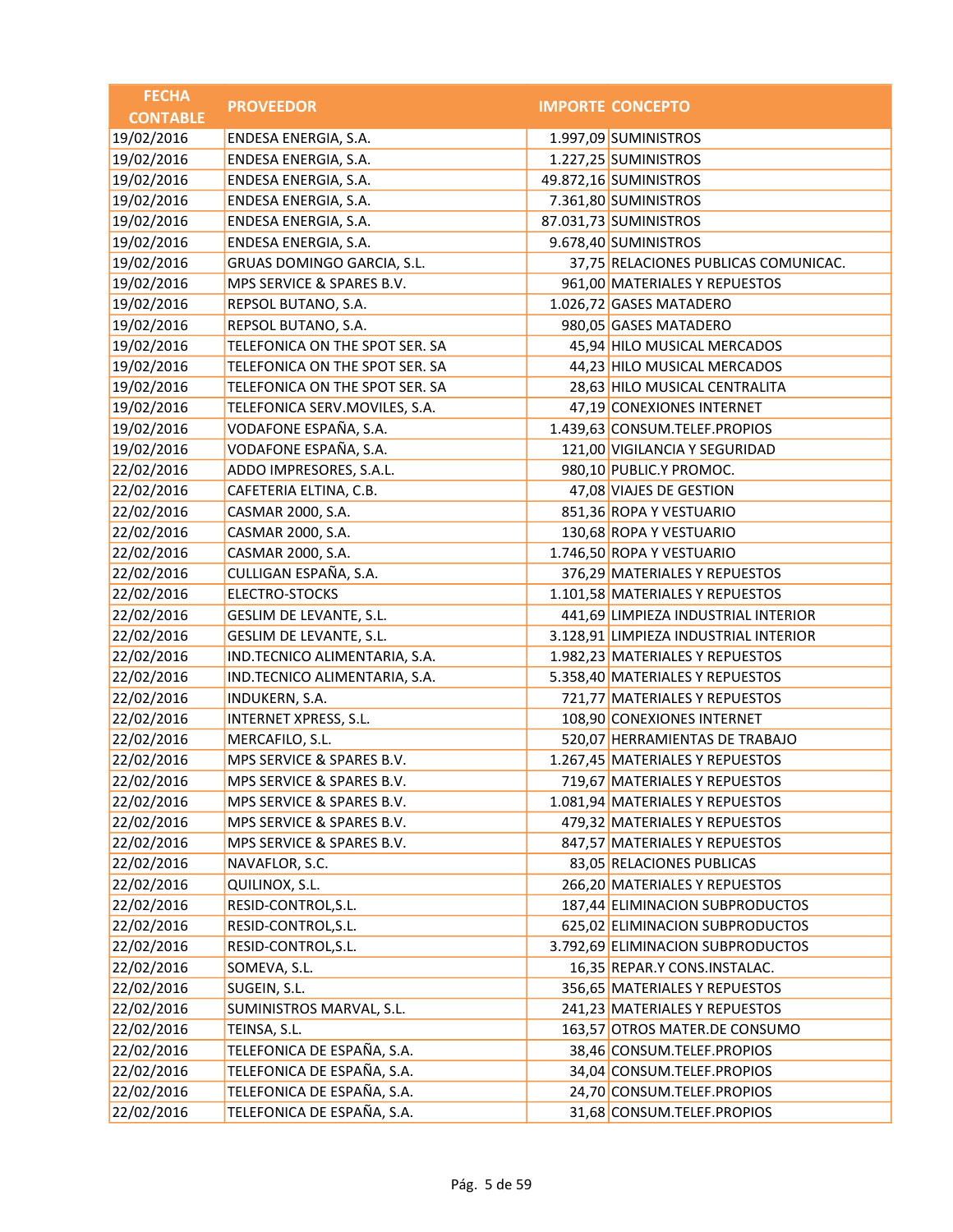| <b>FECHA</b>    | <b>PROVEEDOR</b>                  | <b>IMPORTE CONCEPTO</b>               |
|-----------------|-----------------------------------|---------------------------------------|
| <b>CONTABLE</b> |                                   |                                       |
| 22/02/2016      | TELEFONICA DE ESPAÑA, S.A.        | 550,29 CONSUM.TELEF.PROPIOS           |
| 22/02/2016      | VALDEOLMILLOS ARTIGUEZ, JAVIER    | 1.103,97 REPAR.Y CONS.INSTALAC.       |
| 22/02/2016      | VIRTUAL VIDEO INFORMATICA, S.L.   | 121,00 RELACIONES PUBLICAS COMUNICAC. |
| 23/02/2016      | ACFLUID AUTOMATIZACION, S.L.      | 323,00 MATERIALES Y REPUESTOS         |
| 23/02/2016      | ANDREU RODRIGO, C.B.              | 1.282,60 MATERIALES Y REPUESTOS       |
| 23/02/2016      | ASOC.ESPAÑOLA PARA LA CALIDAD     | 1.210,00 FORMACION                    |
| 23/02/2016      | AZASA, INST. QUIR. Y MAT. GAN. SA | 1.378,67 HERRAMIENTAS DE TRABAJO      |
| 23/02/2016      | <b>BDO AUDITORES, S.L.</b>        | 3.811,50 AUDITORIA                    |
| 23/02/2016      | BURGUET SISTEMAS, S.L.U.          | 493,56 MATERIALES Y REPUESTOS         |
| 23/02/2016      | COMERCIAL PROJAR, S.A.            | 1.220,89 MATERIALES Y REPUESTOS       |
| 23/02/2016      | CONFEDERACION EMP.VALENCIANA      | 1.250,00 CUOTAS ASOCIACIONES          |
| 23/02/2016      | DECATHLON ESPAÑA, SAU             | 35,80 RELACIONES PUBLICAS COMUNICAC.  |
| 23/02/2016      | DECATHLON ESPAÑA, SAU             | 19,96 RELACIONES PUBLICAS COMUNICAC.  |
| 23/02/2016      | EL REY DEL DESATASCO, S.L.        | 2.464,00 REPAR.Y CONS.INSTALAC.       |
| 23/02/2016      | ELIS MANOMATIC, S.A.              | 246,01 LAVANDERIA DE VESTUARIOS       |
| 23/02/2016      | ELIS MANOMATIC, S.A.              | 1.833,72 LAVANDERIA DE VESTUARIOS     |
| 23/02/2016      | FERTINAGRO NUTRIENTES, S.L.       | 436,57 ELIMINACION SUBPRODUCTOS       |
| 23/02/2016      | FERTINAGRO NUTRIENTES, S.L.       | 500,46 ELIMINACION SUBPRODUCTOS       |
| 23/02/2016      | FERTINAGRO NUTRIENTES, S.L.       | 425,92 ELIMINACION SUBPRODUCTOS       |
| 23/02/2016      | FILMAC CENTRE, S.L.               | 387,20 ASESOR.INFORMAT.               |
| 23/02/2016      | GRUAS RIGAR, S.A.                 | 514,73 REPAR.Y CONS.URBANIZ.          |
| 23/02/2016      | JOSE ANTONIO GARCIA, S.L.         | 492,48 OTROS MATER.DE CONSUMO         |
| 23/02/2016      | KLÜBER LUBRICAT.GMBH IBER.S.C.    | 3.114,48 OTROS MATER.DE CONSUMO       |
| 23/02/2016      | MAREL MEAT PROCESSING B.V.        | 850,04 MATERIALES Y REPUESTOS         |
| 23/02/2016      | MATERIALES REAL, S.L.             | 91,48 OTROS MATER.DE CONSUMO          |
| 23/02/2016      | MERCAFILO, S.L.                   | 420,66 HERRAMIENTAS DE TRABAJO        |
| 23/02/2016      | MERCAFILO, S.L.                   | 368,09 OTROS MATER.DE CONSUMO         |
| 23/02/2016      | MONT. Y SUMINISTROS COVES, S.L.   | 1.085,98 REPAR.Y CONS.INSTALAC.       |
| 23/02/2016      | MORENO VENEGAS, ANGEL             | 719,95 REPAR.Y CONS.INSTALAC.         |
| 23/02/2016      | PRESENCIAL TIME, S.L.             | 60,50 OTROS CONTRATOS MTO.            |
| 23/02/2016      | REPRESENTACIONES MASIDE, S.L.     | 157,81 MATERIALES Y REPUESTOS         |
| 23/02/2016      | SALVADOR MONFORTE, SANTIAGO       | 1.100,13 REPAR.Y CONS.INSTALAC.       |
| 23/02/2016      | U.T.E. MV SEGURISA-SAGITAL        | 33.237,04 VIGILANCIA Y SEGURIDAD      |
| 23/02/2016      | XYLEM WATER SOLUT.ESPAÑA, S.A.    | 1.918,77 MATERIALES Y REPUESTOS       |
| 24/02/2016      | CSB-SYSTEM ESPAÑA, S.L.           | 709,68 MANT.SOFTWARE SALA DESPIECE    |
| 24/02/2016      | ENRIQUE GALVEZ Y ASOC., S.L.      | 822,80 ASESORIA LABORAL               |
| 24/02/2016      | OFITAKE, S.L.                     | 537,37 OTROS MATER.DE CONSUMO         |
| 24/02/2016      | QUINSU, S.L.                      | 2.916,17 OTROS MATER.DE CONSUMO       |
| 25/02/2016      | ACFLUID AUTOMATIZACION, S.L.      | 114,16 MATERIALES Y REPUESTOS         |
| 25/02/2016      | ACFLUID AUTOMATIZACION, S.L.      | 519,17 MATERIALES Y REPUESTOS         |
| 25/02/2016      | ACFLUID AUTOMATIZACION, S.L.      | 109,26 MATERIALES Y REPUESTOS         |
| 25/02/2016      | ALUMENTUM, S.L.                   | 7.420,42 MANTENIMIENTO INSTALACIOENS  |
| 25/02/2016      | BETICO COMPRESSORS, S.A.U.        | 671,60 MATERIALES Y REPUESTOS         |
| 25/02/2016      | BETICO COMPRESSORS, S.A.U.        | 135,69 MATERIALES Y REPUESTOS         |
| 25/02/2016      | BLUEDEC, S.L.                     | 835,65 REPAR.Y CONS.INSTALAC.         |
| 25/02/2016      | BUFETE HERNANDEZ-MARTI, S.L.P.    | 2.187,61 ASESORIA JURIDICA            |
| 25/02/2016      | DESATASCO EXPRESS, S.L.           | 350,90 REPAR.Y CONS.INSTALAC.         |
| 25/02/2016      | DIECAR ASOCIADOS, S.L.            | 193,25 MATERIALES Y REPUESTOS         |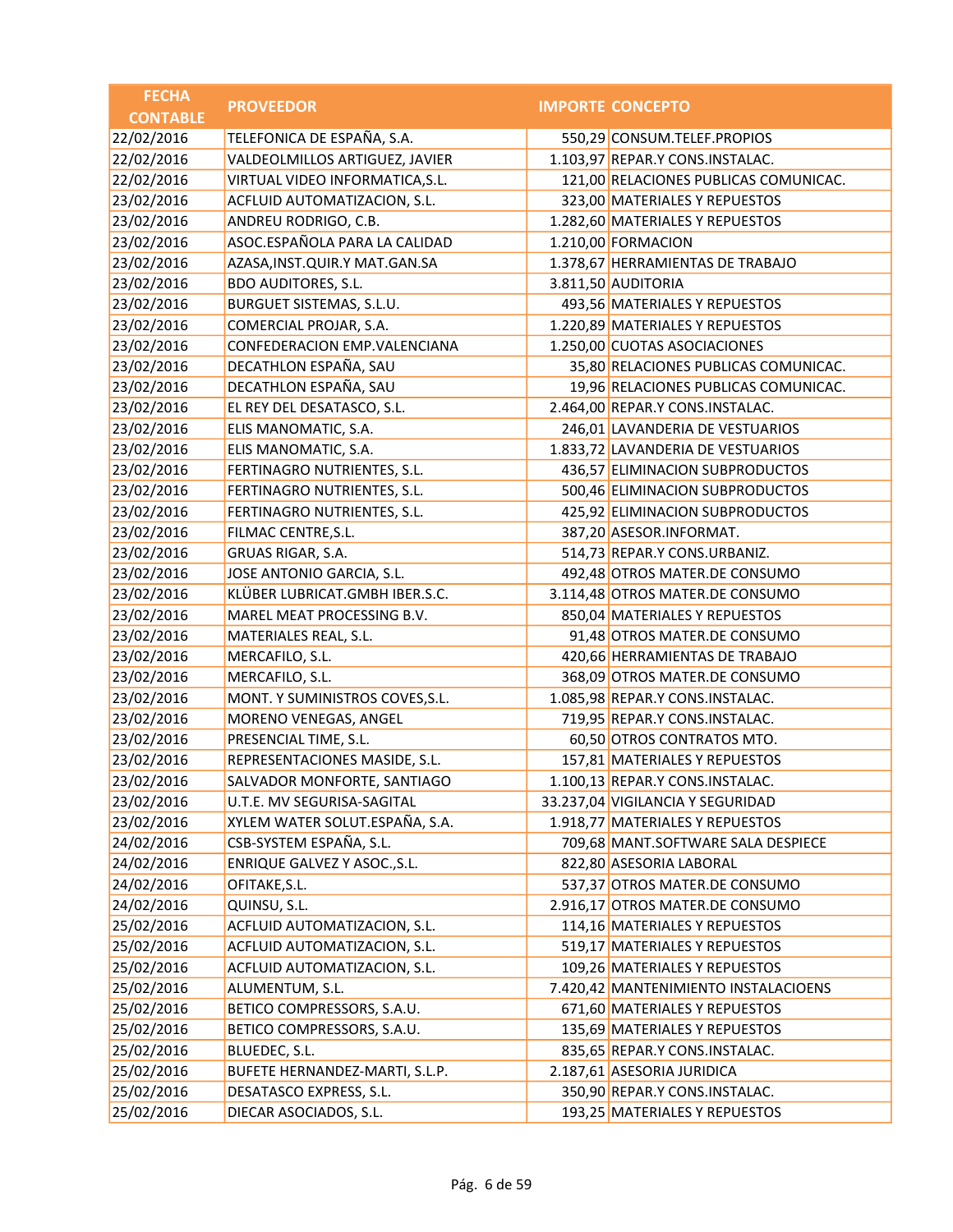| <b>FECHA</b>    | <b>PROVEEDOR</b>                | <b>IMPORTE CONCEPTO</b>                 |
|-----------------|---------------------------------|-----------------------------------------|
| <b>CONTABLE</b> |                                 |                                         |
| 25/02/2016      | ELIS MANOMATIC, S.A.            | 1.834,65 LAVANDERIA DE VESTUARIOS       |
| 25/02/2016      | ENDESA ENERGIA, S.A.            | 60.164,09 SUMINISTROS                   |
| 25/02/2016      | FERTINAGRO NUTRIENTES, S.L.     | 559,02 ELIMINACION SUBPRODUCTOS         |
| 25/02/2016      | GE ENERGY SPAIN, S.L.           | 2.375,90 OTROS MATER.DE CONSUMO         |
| 25/02/2016      | GESLIM DE LEVANTE, S.L.         | 441,69 LIMPIEZA INDUSTRIAL INTERIOR     |
| 25/02/2016      | <b>GUERRERO COVES, S.L.</b>     | 170,76 MATERIALES Y REPUESTOS           |
| 25/02/2016      | <b>GUERRERO COVES, S.L.</b>     | 256,13 MATERIALES Y REPUESTOS           |
| 25/02/2016      | HUNE RENTAL, S.L.               | 192,39 REPAR.Y CONS.INSTALAC.           |
| 25/02/2016      | IMPACTO VALENCIA, S.L.          | 427,86 MATERIAL DE OFICINA              |
| 25/02/2016      | IND.DE SUMINIS.PARA LABORAT, SL | 45,05 OTROS MATER.DE CONSUMO            |
| 25/02/2016      | INDUKERN, S.A.                  | 217,80 MATERIALES Y REPUESTOS           |
| 25/02/2016      | JOSE ANTONIO GARCIA, S.L.       | 163,17 OTROS MATER.DE CONSUMO           |
| 25/02/2016      | JOSE ANTONIO GARCIA, S.L.       | 134,37 OTROS MATER.DE CONSUMO           |
| 25/02/2016      | LLUMS DECORATIVES, C.B.         | 1.016,40 PUBLIC.Y PROMOC.               |
| 25/02/2016      | MAREL MEAT PROCESSING B.V.      | 72,89 MATERIALES Y REPUESTOS            |
| 25/02/2016      | MAREL MEAT PROCESSING B.V.      | 936,06 MATERIALES Y REPUESTOS           |
| 25/02/2016      | MAREL MEAT PROCESSING B.V.      | 268,06 MATERIALES Y REPUESTOS           |
| 25/02/2016      | MATERIALES REAL, S.L.           | 96,24 OTROS MATER.DE CONSUMO            |
| 25/02/2016      | MATERIALES REAL, S.L.           | 635,37 OTROS MATER.DE CONSUMO           |
| 25/02/2016      | MAVAINSA, S.L.                  | 2.687,82 REPAR.Y CONS.INSTALAC.         |
| 25/02/2016      | MERCAFILO, S.L.                 | 99,29 HERRAMIENTAS DE TRABAJO           |
| 25/02/2016      | MONT. Y SUMINISTROS COVES, S.L. | 2.194,94 MATERIALES Y REPUESTOS         |
| 25/02/2016      | MONT. Y SUMINISTROS COVES, S.L. | 482,79 MATERIALES Y REPUESTOS           |
| 25/02/2016      | MONT. Y SUMINISTROS COVES, S.L. | 280,30 REPAR.Y CONS.INSTALAC.           |
| 25/02/2016      | MOTORES ELECT.ALMUSSAFES, S.L.  | 103,91 MATERIALES Y REPUESTOS           |
| 25/02/2016      | MPS SERVICE & SPARES B.V.       | 1.461,83 MATERIALES Y REPUESTOS         |
| 25/02/2016      | MPS SERVICE & SPARES B.V.       | 1.704,08 MATERIALES Y REPUESTOS         |
| 25/02/2016      | MPS SERVICE & SPARES B.V.       | 7.157,40 MATERIALES Y REPUESTOS         |
| 25/02/2016      | PAVASAL EMPRESA CONSTR., S.A.   | 1.704,13 REP.Y CONSER. SINIESTROS EXTR. |
| 25/02/2016      | QUICIAL, S.L.                   | 481,79 MATERIALES Y REPUESTOS           |
| 25/02/2016      | REPRESENTACIONES MASIDE, S.L.   | 340,70 MATERIALES Y REPUESTOS           |
| 25/02/2016      | S.ESTATAL CORREOS Y TELEGR.SA   | 110,98 FRANQUEO                         |
| 25/02/2016      | SALVADOR MONFORTE, SANTIAGO     | 405,35 REP.Y CONSER. SINIESTROS EXTR.   |
| 25/02/2016      | SALVADOR MONFORTE, SANTIAGO     | 1.307,04 REPAR.Y CONS.INSTALAC.         |
| 25/02/2016      | SANTOS Y TAMAIN, S.L.           | 8.041,51 MATERIALES Y REPUESTOS         |
| 25/02/2016      | SERV.DE GESTION DE ENERGIA, SL  | 317,63 CONSUMOS ELECTRICIDAD            |
| 25/02/2016      | SOLENIS HISPANIA, S.A.          | 4.416,50 OTROS MATER.DE CONSUMO         |
| 25/02/2016      | SOLUCIONES CONECTA2, S.L.       | 9,99 MATERIAL DE OFICINA                |
| 25/02/2016      | SOMEVA, S.L.                    | 49,17 REPAR.Y CONS.INSTALAC.            |
| 25/02/2016      | SUMINISTROS GEN.VALENCIA, S.L.  | 1.362,42 MATERIALES Y REPUESTOS         |
| 25/02/2016      | TELEFONICA DE ESPAÑA, S.A.      | 622,10 CONSUM.TELEF.PROPIOS             |
| 25/02/2016      | TELEFONICA DE ESPAÑA, S.A.      | 38,98 CONSUM.TELEF.PROPIOS              |
| 25/02/2016      | TELEFONICA DE ESPAÑA, S.A.      | 24,70 CONSUM.TELEF.PROPIOS              |
| 25/02/2016      | TELEFONICA DE ESPAÑA, S.A.      | 33,62 CONSUM.TELEF.PROPIOS              |
| 25/02/2016      | TELEFONICA DE ESPAÑA, S.A.      | 35,52 CONSUM.TELEF.PROPIOS              |
| 25/02/2016      | TELEFONICA ON THE SPOT SER. SA  | 28,63 HILO MUSICAL CENTRALITA           |
| 25/02/2016      | TELEFONICA ON THE SPOT SER. SA  | 44,23 HILO MUSICAL MERCADOS             |
| 25/02/2016      | TELEFONICA SERV.MOVILES, S.A.   | 47,19 CONEXIONES INTERNET               |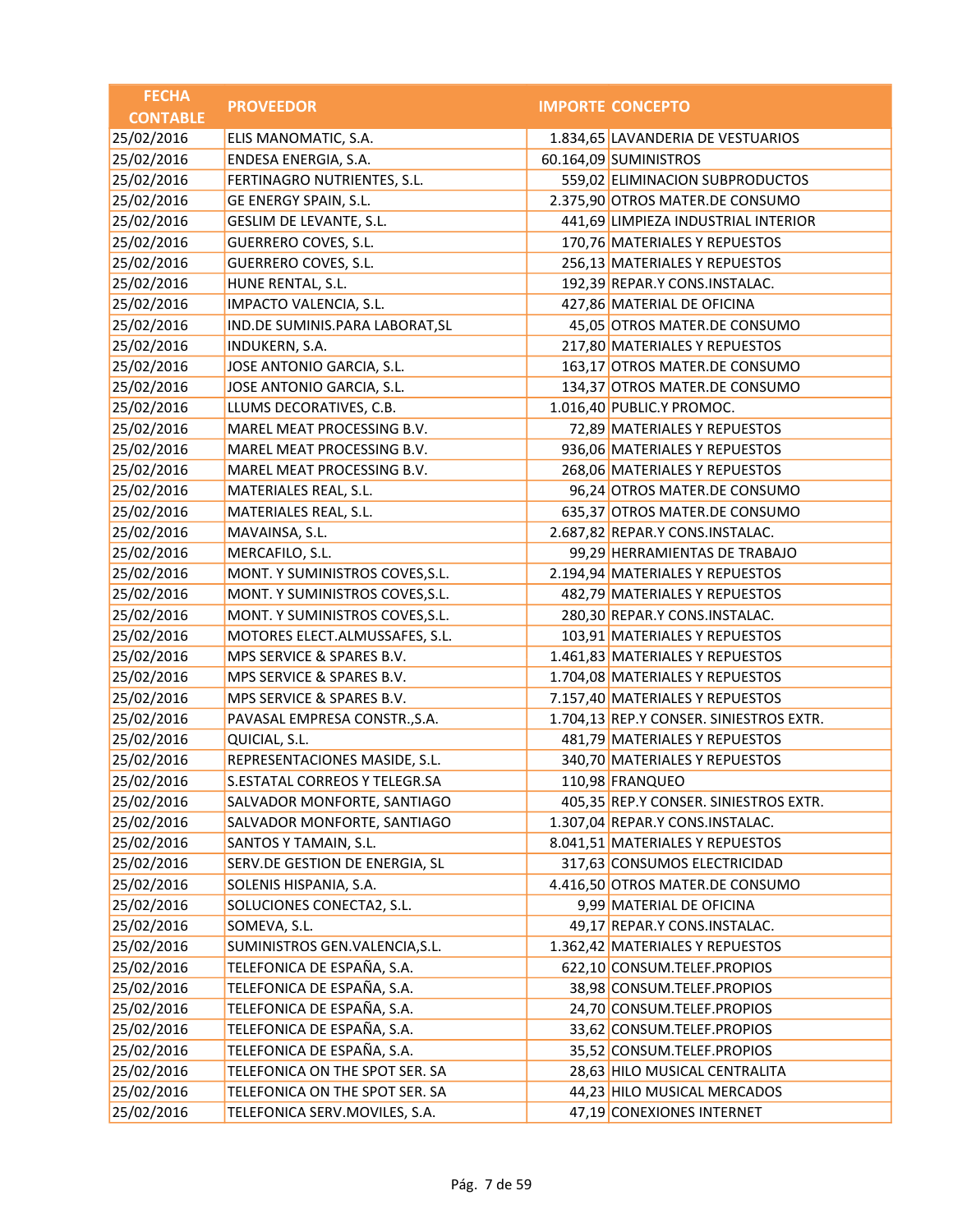| <b>FECHA</b>    | <b>PROVEEDOR</b>                | <b>IMPORTE CONCEPTO</b>             |
|-----------------|---------------------------------|-------------------------------------|
| <b>CONTABLE</b> |                                 |                                     |
| 25/02/2016      | TELEFONICA SERV.MOVILES, S.A.   | 42,35 CONEXIONES INTERNET           |
| 25/02/2016      | TRANSP.NAVARRO Y ESTEVE, S.L.   | 1.755,27 OTROS MATER.DE CONSUMO     |
| 25/02/2016      | VICMATIC, S.L.                  | 506,55 MATERIALES Y REPUESTOS       |
| 28/02/2016      | REPSOL BUTANO, S.A.             | 36,30 SUMINISTROS                   |
| 29/02/2016      | ACFLUID AUTOMATIZACION, S.L.    | 2,44 MATERIALES Y REPUESTOS         |
| 29/02/2016      | ADDO IMPRESORES, S.A.L.         | 348,48 MATERIAL DE OFICINA          |
| 29/02/2016      | ADDO IMPRESORES, S.A.L.         | 131,29 PUBLIC.Y PROMOC.             |
| 29/02/2016      | AL AIR LIQUIDE ESPAÑA, S.A.     | 3.127,64 GASES MATADERO             |
| 29/02/2016      | ALUMENTUM, S.L.                 | 885,20 REPAR.Y CONS.INSTALAC.       |
| 29/02/2016      | ALUMENTUM, S.L.                 | 843,72 REPAR.Y CONS.INSTALAC.       |
| 29/02/2016      | AMBIENTALYS CONSULT.Y ANAL.S.L  | 305,08 MTO.CONTROL AGUA             |
| 29/02/2016      | ANTICIMEX 3D SANIDAD AMB., S.A. | 367,88 DESRAT.Y DESINSEC.           |
| 29/02/2016      | ANTICIMEX 3D SANIDAD AMB., S.A. | 367,88 DESRAT.Y DESINSEC.           |
| 29/02/2016      | <b>BDINST ASESORES, S.L.</b>    | 1.061,91 ASESORIA FISCAL            |
| 29/02/2016      | BETICO COMPRESSORS, S.A.U.      | 696,96 MATERIALES Y REPUESTOS       |
| 29/02/2016      | BETICO COMPRESSORS, S.A.U.      | 458,92 MATERIALES Y REPUESTOS       |
| 29/02/2016      | BIZERBA IBERIA ESPAÑA, S.A.     | 709,96 MATERIALES Y REPUESTOS       |
| 29/02/2016      | BLASAU, S.L.                    | 163,35 MATERIALES Y REPUESTOS       |
| 29/02/2016      | BUFETE HERNANDEZ-MARTI, S.L.P.  | 514,25 CONTENC.CIVIL, ORDEN Y PENAL |
| 29/02/2016      | BUFETE HERNANDEZ-MARTI, S.L.P.  | 368,58 ASESORIA JURIDICA            |
| 29/02/2016      | BUFETE HERNANDEZ-MARTI, S.L.P.  | 2.187,61 ASESORIA JURIDICA          |
| 29/02/2016      | BUFETE HERNANDEZ-MARTI, S.L.P.  | 242,00 CONTENC.CIVIL, ORDEN Y PENAL |
| 29/02/2016      | CARBONELL MIRALLES, RAFAEL      | 135,79 COMPRAS                      |
| 29/02/2016      | CARNES A.SORIANO E HIJOS, S.L.  | 705,74 COMPRAS                      |
| 29/02/2016      | CARSI ALANDI, VICENTE           | 1.635,81 COMPRAS                    |
| 29/02/2016      | CASMAR 2000, S.A.               | 280,28 ROPA Y VESTUARIO             |
| 29/02/2016      | CASMAR 2000, S.A.               | 2.604,20 ROPA Y VESTUARIO           |
| 29/02/2016      | COMSA SERV.FACILITY MANAG.S.A.  | 36.497,97 OTROS CONTRATOS MTO.      |
| 29/02/2016      | CONGOST PLASTIC, S.A.           | 181,74 OTROS MATER.DE CONSUMO       |
| 29/02/2016      | CONTAVAL AUTOM.Y COMP.ELEC, S.L | 1.295,53 MATERIALES Y REPUESTOS     |
| 29/02/2016      | CONTAVAL AUTOM.Y COMP.ELEC, S.L | 413,52 MATERIALES Y REPUESTOS       |
| 29/02/2016      | CREACIONES MARSANZ, S.A.        | 819,94 MATERIALES Y REPUESTOS       |
| 29/02/2016      | CULLIGAN ESPAÑA, S.A.           | 593,44 OTROS MATER.DE CONSUMO       |
| 29/02/2016      | DISCARVAL, S.L.                 | 357,68 COMPRAS                      |
| 29/02/2016      | DISPROIN LEVANTE, S.L.          | 791,34 EQUIPOS PROCESO INFORM.ADM.  |
| 29/02/2016      | DISTRIB.TECNIC.CONCESION.,S.A.  | 57,93 MATERIALES Y REPUESTOS        |
| 29/02/2016      | EASY WATER SOLUTIONS, S.L.      | 315,10 MATERIALES Y REPUESTOS       |
| 29/02/2016      | ELECTRO-STOCKS                  | 677,49 MATERIALES Y REPUESTOS       |
| 29/02/2016      | ELIS MANOMATIC, S.A.            | 1.881,89 LAVANDERIA DE VESTUARIOS   |
| 29/02/2016      | ELIS MANOMATIC, S.A.            | 295,92 LAVANDERIA DE VESTUARIOS     |
| 29/02/2016      | EMPR.M.VALENCIANA DE AGUAS, S.A | 4.199,60 CONSUMOS AGUA POTABLE      |
| 29/02/2016      | EMPR.M.VALENCIANA DE AGUAS, S.A | 1.136,67 CONSUMOS AGUA POTABLE      |
| 29/02/2016      | ENDESA ENERGIA, S.A.            | 1.211,13 CONSUMOS ELECTRICIDAD      |
| 29/02/2016      | EST.Y MEC.MATAD.ESPAÑOLES,S.A.  | 519,33 OTROS MATER.DE CONSUMO       |
| 29/02/2016      | FRANC LEVANTINA, S.L.           | 1.702,47 REPAR.Y CONS.INSTALAC.     |
| 29/02/2016      | FRANC LEVANTINA, S.L.           | 286,77 REPAR.Y CONS.INSTALAC.       |
| 29/02/2016      | FRANC LEVANTINA, S.L.           | 222,64 REPAR.Y CONS.URBANIZ.        |
| 29/02/2016      | FRIOTECNIA TORRENT, S.L.        | 174,36 OTRAS INST.SALA DESP.PORCINO |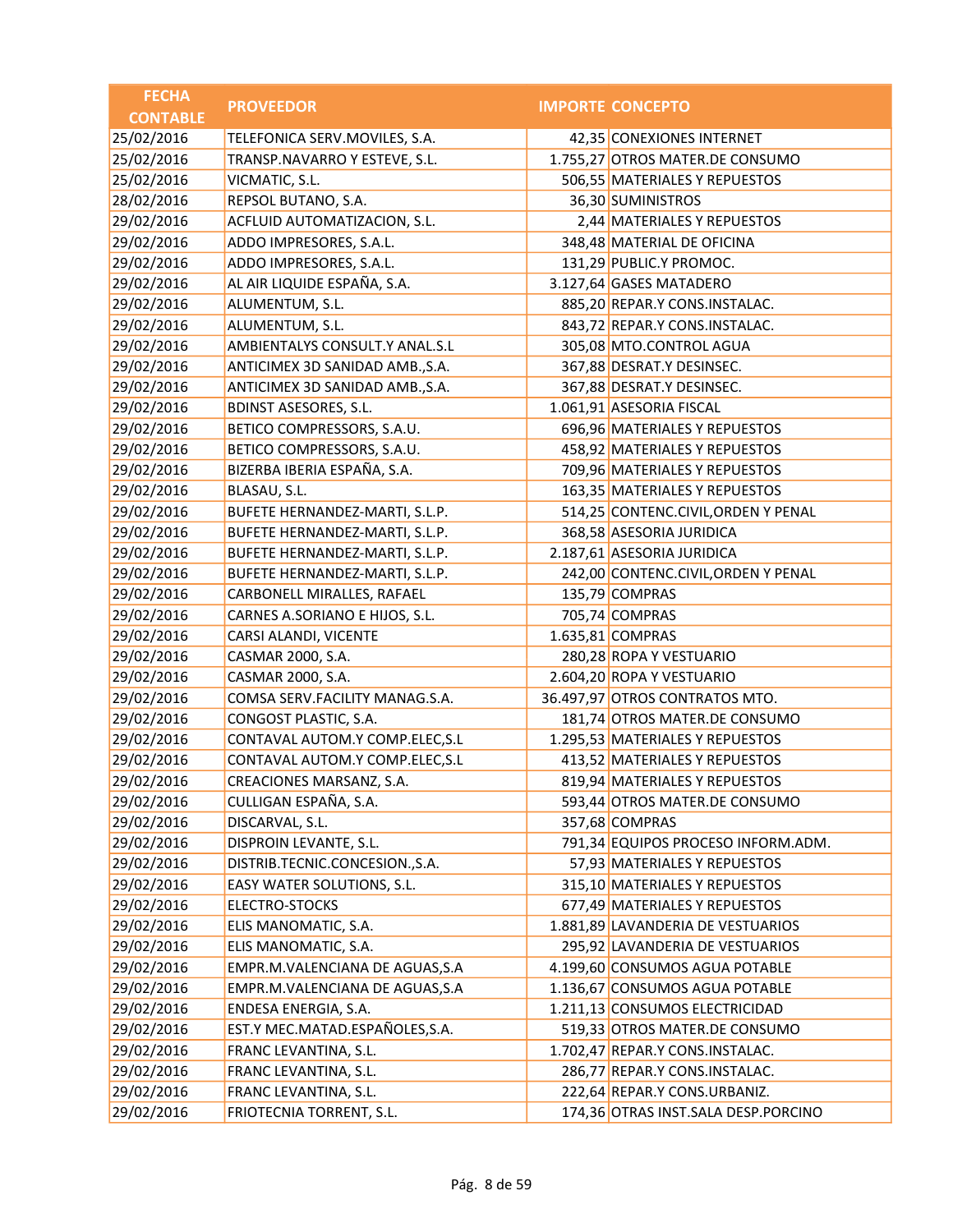| <b>FECHA</b>    | <b>PROVEEDOR</b>                | <b>IMPORTE CONCEPTO</b>                 |
|-----------------|---------------------------------|-----------------------------------------|
| <b>CONTABLE</b> |                                 |                                         |
| 29/02/2016      | FUNDICION DUCTIL FABREGAS, S.A  | 88,56 OTROS MATER.DE CONSUMO            |
| 29/02/2016      | GANADOS BLAYET, S.L.            | 716,47 COMPRAS                          |
| 29/02/2016      | GARCIA CUENCA, JUAN CARLOS      | 1.379,40 HERRAMIENTAS DE TRABAJO        |
| 29/02/2016      | <b>GARCIA ZACARES, S.L.</b>     | 795,70 MATERIALES Y REPUESTOS           |
| 29/02/2016      | GE ENERGY SPAIN, S.L.           | 1.948,58 OTROS MATER.DE CONSUMO         |
| 29/02/2016      | GE ENERGY SPAIN, S.L.           | 2.375,90 OTROS MATER.DE CONSUMO         |
| 29/02/2016      | <b>GESLIM DE LEVANTE, S.L.</b>  | 182,23 LIMPIEZA INDUSTRIAL INTERIOR     |
| 29/02/2016      | GESLIM DE LEVANTE, S.L.         | 45.090,69 LIMPIEZA INDUSTRIAL INTERIOR  |
| 29/02/2016      | GRUAS RIGAR, S.A.               | 478,19 REPAR.Y CONS.INSTALAC.           |
| 29/02/2016      | HERMANOS NAVARRO PINTURAS DEC.  | 109,65 REPAR.Y CONS.INSTALAC.           |
| 29/02/2016      | HNOS. ORTI OLMOS SAT 8313       | 831,27 COMPRAS                          |
| 29/02/2016      | IBERDROLA, S.A.                 | 699,04 ELECT.POR CTA.TERCEROS           |
| 29/02/2016      | IMPACTO VALENCIA, S.L.          | 1.874,98 INSTAL.MERCAFLOR               |
| 29/02/2016      | IND.TECNICO ALIMENTARIA, S.A.   | 3.993,00 UTILLAJE MATADERO              |
| 29/02/2016      | IND.TECNICO ALIMENTARIA, S.A.   | 3.372,19 MATERIALES Y REPUESTOS         |
| 29/02/2016      | <b>INTERPORC</b>                | 16.059,97 TASA EXT. NORMA INTERPORC     |
| 29/02/2016      | INTERTRONIC INTERNACIONAL, S.L  | 559,12 MATERIALES Y REPUESTOS           |
| 29/02/2016      | ITALIAN MOTOR VILLAGE, S.L.     | 603,09 REPAR.Y CONS.INSTALAC.           |
| 29/02/2016      | JAIME SANCHEZ TELLO, S.L.       | 2.210,66 COMPRAS                        |
| 29/02/2016      | JOHNSON CONTROLS ESPAÑA, S.L.   | 527,68 MATERIALES Y REPUESTOS           |
| 29/02/2016      | JOHNSON CONTROLS ESPAÑA, S.L.   | 2.632,95 MATERIALES Y REPUESTOS         |
| 29/02/2016      | JOHNSON CONTROLS ESPAÑA, S.L.   | 460,16 MATERIALES Y REPUESTOS           |
| 29/02/2016      | JOSE ANTONIO GARCIA, S.L.       | 83,83 REPAR.Y CONS.INSTALAC.            |
| 29/02/2016      | KLÜBER LUBRICAT.GMBH IBER.S.C.  | 5.125,64 OTROS MATER.DE CONSUMO         |
| 29/02/2016      | MAREL MEAT PROCESSING B.V.      | 432,40 MATERIALES Y REPUESTOS           |
| 29/02/2016      | MAREL MEAT PROCESSING B.V.      | 1.582,69 MATERIALES Y REPUESTOS         |
| 29/02/2016      | MAREL MEAT PROCESSING B.V.      | 533,68 MATERIALES Y REPUESTOS           |
| 29/02/2016      | MATERIALES REAL, S.L.           | 278,98 OTROS MATER.DE CONSUMO           |
| 29/02/2016      | MATERIALES REAL, S.L.           | 544,15 OTROS MATER.DE CONSUMO           |
| 29/02/2016      | MATERIALES REAL, S.L.           | 27,23 OTROS MATER.DE CONSUMO            |
| 29/02/2016      | MAVAINSA, S.L.                  | 1.143,10 REPAR.Y CONS.INSTALAC.         |
| 29/02/2016      | MAVAINSA, S.L.                  | 1.586,62 REPAR.Y CONS.INSTALAC.         |
| 29/02/2016      | MAVAINSA, S.L.                  | 412,67 REPAR.Y CONS.INSTALAC.           |
| 29/02/2016      | MAVAINSA, S.L.                  | 315,13 REPAR.Y CONS.INSTALAC.           |
| 29/02/2016      | MONT. Y SUMINISTROS COVES, S.L. | 219,48 REPAR.Y CONS.INSTALAC.           |
| 29/02/2016      | MORENO VENEGAS, ANGEL           | 770,77 REPAR.Y CONS.INSTALAC.           |
| 29/02/2016      | MOTORES ELECT.ALMUSSAFES, S.L.  | 257,67 MATERIALES Y REPUESTOS           |
| 29/02/2016      | MPS SERVICE & SPARES B.V.       | 944,00 MATERIALES Y REPUESTOS           |
| 29/02/2016      | MPS SERVICE & SPARES B.V.       | 1.170,10 MATERIALES Y REPUESTOS         |
| 29/02/2016      | N.L.R. MENSAJEROS, S.L.         | 228,39 MENSAJERIA                       |
| 29/02/2016      | ORSAL, S.L.                     | 8.215,90 MOBILIARIO MATADERO            |
| 29/02/2016      | PAULA JULIA, CARLOS             | 1.696,00 OTROS ASESOR.EXTERNOS EVENTUAL |
| 29/02/2016      | PEREZ SAMPER, FLORENTINA        | 165,55 VIVES GARCIA, JOSE LUIS          |
| 29/02/2016      | PEREZ SAMPER, FLORENTINA        | 654,91 CONTENC.CIVIL, ORDEN Y PENAL     |
| 29/02/2016      | PEREZ SAMPER, FLORENTINA        | 27,95 CONTENC.CIVIL, ORDEN Y PENAL      |
| 29/02/2016      | PEREZ SAMPER, FLORENTINA        | 653,73 CONTENC.CIVIL, ORDEN Y PENAL     |
| 29/02/2016      | QUILINOX, S.L.                  | 203,28 MATERIALES Y REPUESTOS           |
| 29/02/2016      | REPRESENTACIONES MASIDE, S.L.   | 700,59 MATERIALES Y REPUESTOS           |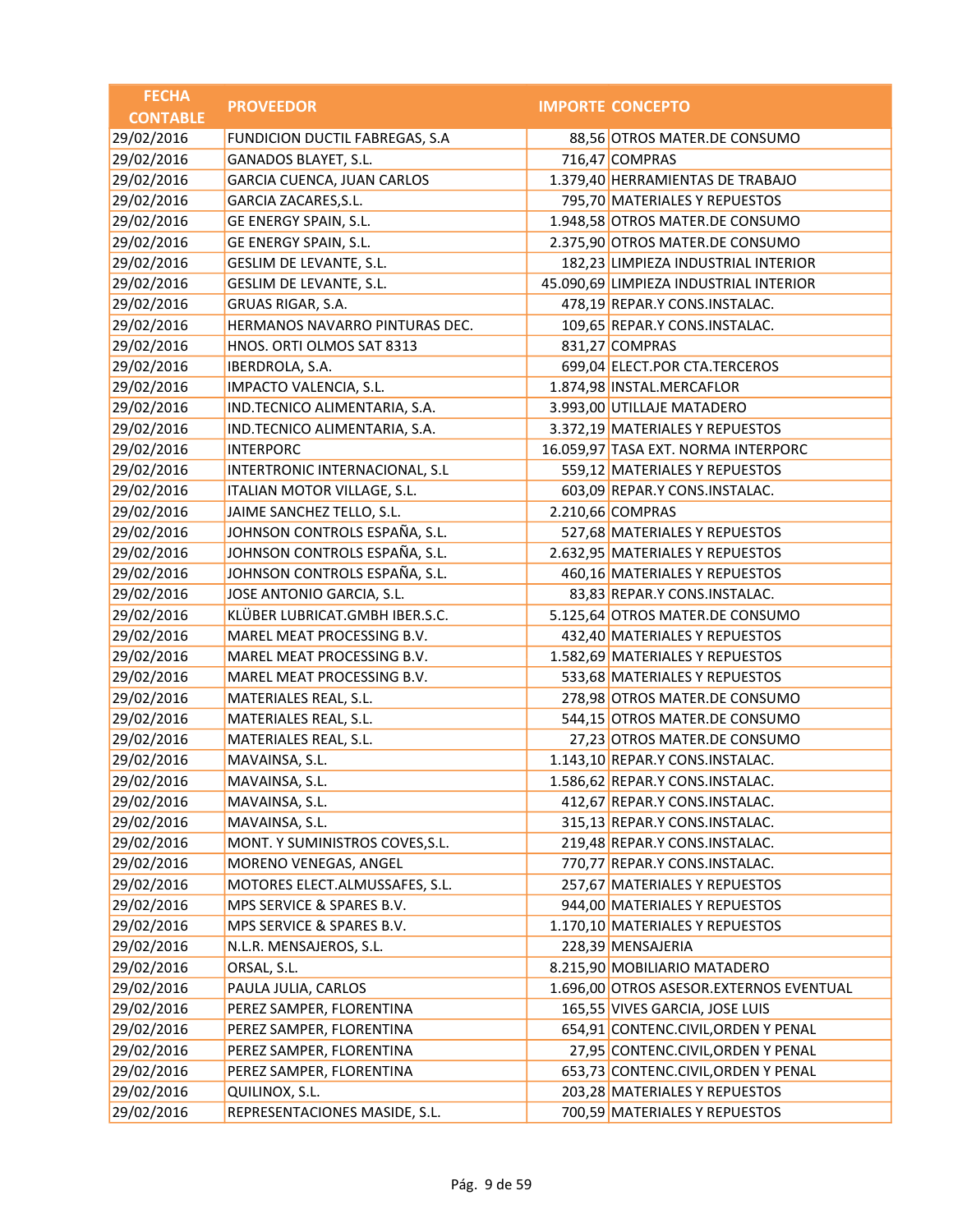| <b>FECHA</b>    | <b>PROVEEDOR</b>                   | <b>IMPORTE CONCEPTO</b>           |
|-----------------|------------------------------------|-----------------------------------|
| <b>CONTABLE</b> |                                    |                                   |
| 29/02/2016      | RESID-CONTROL, S.L.                | 488,73 ELIMINACION SUBPRODUCTOS   |
| 29/02/2016      | RESID-CONTROL, S.L.                | 3.528,03 ELIMINACION SUBPRODUCTOS |
| 29/02/2016      | RESID-CONTROL, S.L.                | 264,00 ELIMINACION SUBPRODUCTOS   |
| 29/02/2016      | REYSAN ATLANTIC, S.L.              | 724,19 ROPA Y VESTUARIO           |
| 29/02/2016      | RIBBON SIST.TERMOTRANS-FER.S.L     | 1.854,06 OTROS MATER.DE CONSUMO   |
| 29/02/2016      | RIERA FERRER, ENRIQUE              | 5.071,36 COMPRAS                  |
| 29/02/2016      | S.AGR.Y GANAD. DE CHESTE, S.L.     | 6.316,99 COMPRAS                  |
| 29/02/2016      | SANTOS Y TAMAIN, S.L.              | 2.647,84 REPAR.Y CONS.INSTALAC.   |
| 29/02/2016      | SECURITAS SEGURIDAD ESPAÑA, SA.    | 72,48 VIGILANCIA Y SEGURIDAD      |
| 29/02/2016      | SECURITAS SEGURIDAD ESPAÑA, SA.    | 692,91 VIGILANCIA Y SEGURIDAD     |
| 29/02/2016      | SEGURISA, SERV. INT. DE SEGUR, S.A | 4.292,69 VIGILANCIA Y SEGURIDAD   |
| 29/02/2016      | SESAELEC VALENCIA, S.A.            | 1.695,16 MATERIALES Y REPUESTOS   |
| 29/02/2016      | SESAELEC VALENCIA, S.A.            | 339,59 MATERIALES Y REPUESTOS     |
| 29/02/2016      | SOLENIS HISPANIA, S.A.             | 4.501,20 OTROS MATER.DE CONSUMO   |
| 29/02/2016      | SOMEVA, S.L.                       | 80,37 REPAR.Y CONS.INSTALAC.      |
| 29/02/2016      | SUGEIN, S.L.                       | 524,86 MATERIALES Y REPUESTOS     |
| 29/02/2016      | SUMINISTROS GEN.VALENCIA, S.L.     | 3.726,61 MATERIALES Y REPUESTOS   |
| 29/02/2016      | SYSFEED, S.L.U.                    | 2.935,35 ELIMINACION SUBPRODUCTOS |
| 29/02/2016      | TECNIROGMA SUM.DEL FRED, S.L.      | 945,24 MATERIALES Y REPUESTOS     |
| 29/02/2016      | TEIXIDO CORRATGE, F.JAVIER         | 989,78 ASESOR.INFORMAT.           |
| 29/02/2016      | TEIXIDO CORRATGE, F.JAVIER         | 49,61 MATERIAL DE OFICINA         |
| 29/02/2016      | TEOFILO ROSETE, S.L.               | 976,08 HERRAMIENTAS DE TRABAJO    |
| 29/02/2016      | TERNERA NATURAL BALLESTER, S.L.    | 4.176,76 COMPRAS                  |
| 29/02/2016      | TRANSMIVAL, S.L.                   | 743,53 MATERIALES Y REPUESTOS     |
| 29/02/2016      | TRANSMIVAL, S.L.                   | 7.610,04 MATERIALES Y REPUESTOS   |
| 29/02/2016      | TRANSP.ALFONSO ZAMORANO, S.L.      | 54,30 REPAR.Y CONS.INSTALAC.      |
| 29/02/2016      | U.T.E. MV SEGURISA-SAGITAL         | 33.237,04 VIGILANCIA Y SEGURIDAD  |
| 29/02/2016      | VALBOVIS, S.L.                     | 282,72 COMPRAS                    |
| 29/02/2016      | VALDEOLMILLOS ARTIGUEZ, JAVIER     | 1.378,00 OTROS CONTRATOS MTO.     |
| 29/02/2016      | VALORA PREVENCION, S.L.U.          | 1.024,01 SERV.MEDICOS             |
| 29/02/2016      | VAL-SUR, S.L.                      | 1.374,22 MATERIALES Y REPUESTOS   |
| 29/02/2016      | VAL-SUR, S.L.                      | 799,13 MATERIALES Y REPUESTOS     |
| 29/02/2016      | VCIANA.MENSAJE.Y GESTION, S.C.     | 131,03 MENSAJERIA                 |
| 29/02/2016      | VICMATIC, S.L.                     | 512,56 MATERIALES Y REPUESTOS     |
| 29/02/2016      | VIDRA FOC, S.A.                    | 136,49 OTROS MATER.DE CONSUMO     |
| 29/02/2016      | VIÑOLES MONCHO, BLAS               | 67,20 COMPRAS                     |
| 29/02/2016      | VIVES GARCIA, JOSE LUIS            | 74,63 REGISTRO                    |
| 29/02/2016      | VIVES GARCIA, JOSE LUIS            | 90,92 REGISTRO                    |
| 29/02/2016      | WORK MAN ACP SOC.COOPERATIVA       | 459.261,56 MAQUILA EXTERIOR       |
| 10/03/2016      | BETICO COMPRESSORS, S.A.U.         | 7,26 MATERIALES Y REPUESTOS       |
| 10/03/2016      | MORENO VENEGAS, ANGEL              | 923,23 REPAR.Y CONS.INSTALAC.     |
| 10/03/2016      | MPS SERVICE & SPARES B.V.          | 1.917,95 MATERIALES Y REPUESTOS   |
| 21/03/2016      | COMPUTER SERV.Y MANTEN., S.L.      | 159,72 MTO.EQUIPOS INFORMAT.      |
| 21/03/2016      | ENDESA ENERGIA, S.A.               | 9.115,18 SUMINISTROS              |
| 21/03/2016      | ENDESA ENERGIA, S.A.               | 89.850,87 SUMINISTROS             |
| 21/03/2016      | ENDESA ENERGIA, S.A.               | 7.165,09 SUMINISTROS              |
| 21/03/2016      | ET ESTUDIOS TECNICOS, S.A.         | 602,58 FORMACION                  |
| 21/03/2016      | FILMAC CENTRE, S.L.                | 139,15 ASESOR.INFORMAT.           |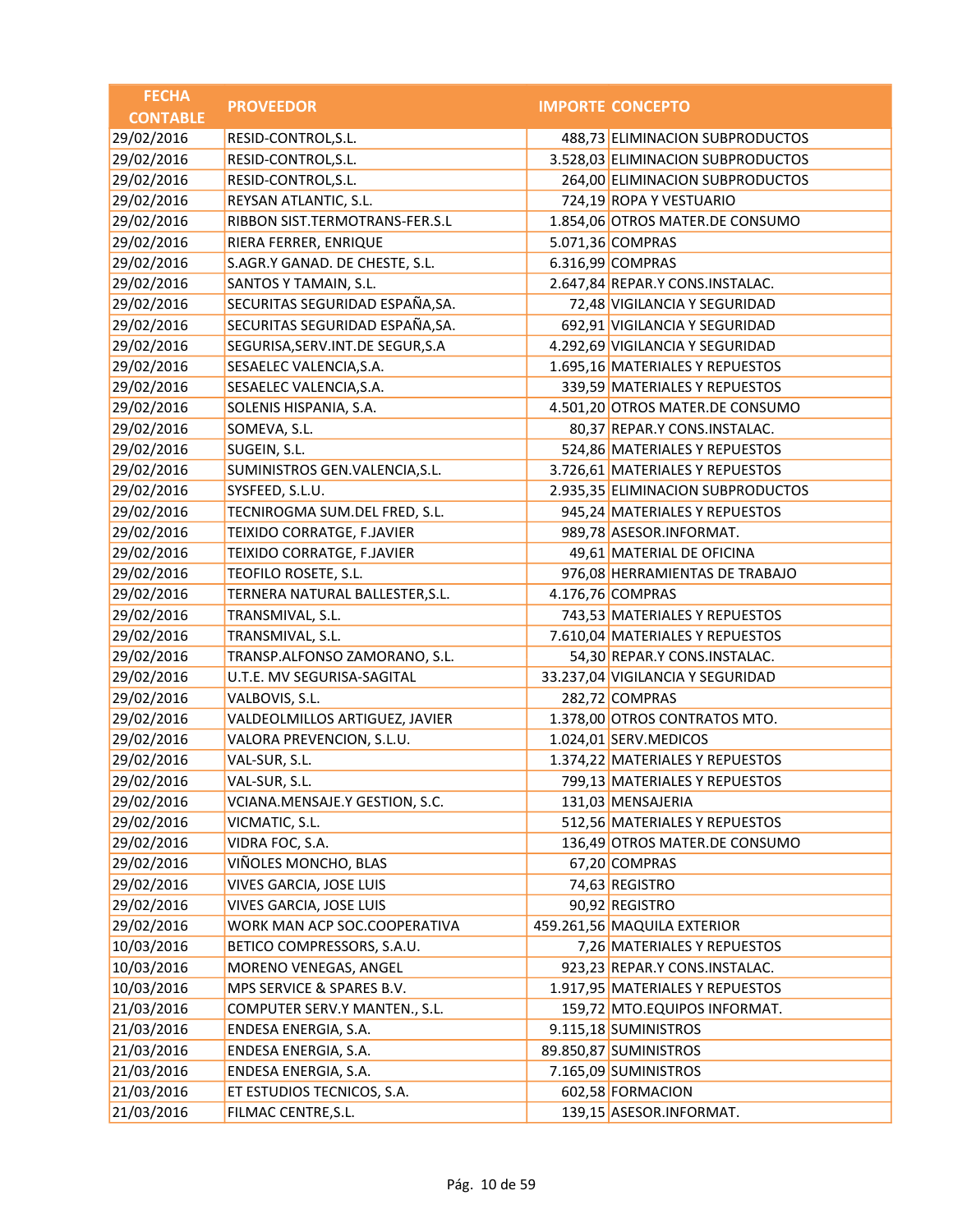| <b>FECHA</b>    | <b>PROVEEDOR</b>                 | <b>IMPORTE CONCEPTO</b>                 |
|-----------------|----------------------------------|-----------------------------------------|
| <b>CONTABLE</b> |                                  |                                         |
| 21/03/2016      | GESLIM DE LEVANTE, S.L.          | 445,28 LIMPIEZA INDUSTRIAL INTERIOR     |
| 21/03/2016      | GESLIM DE LEVANTE, S.L.          | 514,20 LIMPIEZA INDUSTRIAL INTERIOR     |
| 21/03/2016      | IND.TECNICO ALIMENTARIA, S.A.    | 98,78 MATERIALES Y REPUESTOS            |
| 21/03/2016      | INDUKERN, S.A.                   | 390,23 OTROS MATER.DE CONSUMO           |
| 21/03/2016      | PRESENCIAL TIME, S.L.            | 60,50 OTROS CONTRATOS MTO.              |
| 21/03/2016      | REPSOL BUTANO, S.A.              | 1.913,98 GASES MATADERO                 |
| 21/03/2016      | TAMARIT ORTEGA, JOSE LUIS        | 101,20 OTROS MATER.DE CONSUMO           |
| 21/03/2016      | TELEFONICA ON THE SPOT SER. SA   | 44,23 HILO MUSICAL MERCADOS             |
| 21/03/2016      | TELEFONICA ON THE SPOT SER. SA   | 45,94 HILO MUSICAL MERCADOS             |
| 21/03/2016      | TELEFONICA ON THE SPOT SER. SA   | 28,63 HILO MUSICAL CENTRALITA           |
| 21/03/2016      | TELEFONICA SERV.MOVILES, S.A.    | 42,35 CONEXIONES INTERNET               |
| 21/03/2016      | TELEFONICA SERV.MOVILES, S.A.    | 47,19 CONEXIONES INTERNET               |
| 22/03/2016      | ASOC.ESPAÑOLA DE MANTENIMIENTO   | 980,10 FORMACION                        |
| 22/03/2016      | BIZERBA IBERIA ESPAÑA, S.A.      | 301,73 REPAR.Y CONS.INSTALAC.           |
| 22/03/2016      | BIZERBA IBERIA ESPAÑA, S.A.      | 2.133,23 REPAR.Y CONS.INSTALAC.         |
| 22/03/2016      | BRISANT, C.B.                    | 162,70 VIAJES DE GESTION                |
| 22/03/2016      | <b>CENTRO ESTUDIOS HIADVANCE</b> | 50,00 FORMACION                         |
| 22/03/2016      | GESMER LOGISTICS MER, S.L.       | 12.596,69 ELIMINACION SUBPRODUCTOS      |
| 22/03/2016      | HERNANDEZ MAGUREGUI, S.A.        | 99,00 OTROS MATER.DE CONSUMO            |
| 22/03/2016      | <b>INCARLOPSA</b>                | 1.473,72 REP.Y CONSER. SINIESTROS EXTR. |
| 22/03/2016      | NAVAFLOR, S.C.                   | 83,05 RELACIONES PUBLICAS               |
| 22/03/2016      | TELEFONICA DE ESPAÑA, S.A.       | 38,79 CONSUM.TELEF.PROPIOS              |
| 22/03/2016      | TELEFONICA DE ESPAÑA, S.A.       | 34,95 CONSUM.TELEF.PROPIOS              |
| 22/03/2016      | TELEFONICA DE ESPAÑA, S.A.       | 24,70 CONSUM.TELEF.PROPIOS              |
| 22/03/2016      | TELEFONICA DE ESPAÑA, S.A.       | 32,62 CONSUM.TELEF.PROPIOS              |
| 22/03/2016      | TELEFONICA DE ESPAÑA, S.A.       | 685,07 CONSUM.TELEF.PROPIOS             |
| 22/03/2016      | TELEFONICA SERV.MOVILES, S.A.    | 42,35 CONEXIONES INTERNET               |
| 22/03/2016      | VODAFONE ESPAÑA, S.A.            | 121,00 VIGILANCIA Y SEGURIDAD           |
| 22/03/2016      | VODAFONE ESPAÑA, S.A.            | 1.208,15 CONSUM.TELEF.PROPIOS           |
| 25/03/2016      | AMBIENTALYS CONSULT.Y ANAL.S.L   | 257,92 MTO.CONTROL AGUA                 |
| 25/03/2016      | <b>BDINST ASESORES, S.L.</b>     | 1.061,91 ASESORIA FISCAL                |
| 25/03/2016      | BUFETE HERNANDEZ-MARTI, S.L.P.   | 2.187,61 ASESORIA JURIDICA              |
| 25/03/2016      | BUFETE HERNANDEZ-MARTI, S.L.P.   | 468,15 CONTENC.CIVIL, ORDEN Y PENAL     |
| 25/03/2016      | EASY WATER SOLUTIONS, S.L.       | 287,73 MATERIALES Y REPUESTOS           |
| 25/03/2016      | ELIS MANOMATIC, S.A.             | 3,57 LAVANDERIA DE VESTUARIOS           |
| 25/03/2016      | ELIS MANOMATIC, S.A.             | 7,20 LAVANDERIA DE VESTUARIOS           |
| 25/03/2016      | ENDESA ENERGIA, S.A.             | 1.566,42 CONSUMOS ELECTRICIDAD          |
| 25/03/2016      | ENDESA ENERGIA, S.A.             | 999,48 CONSUMOS ELECTRICIDAD            |
| 25/03/2016      | FERTINAGRO NUTRIENTES, S.L.      | 620,97 ELIMINACION SUBPRODUCTOS         |
| 25/03/2016      | FERTINAGRO NUTRIENTES, S.L.      | 611,78 ELIMINACION SUBPRODUCTOS         |
| 25/03/2016      | JUNGHEINRICH DE ESPAÑA, S.A.     | 1.912,20 REPAR.Y CONS.INSTALAC.         |
| 25/03/2016      | LABORATORIOS TACSA, S.L.         | 1.060,57 CONTROL ANALIT.CARNES Y CANALE |
| 25/03/2016      | LABORATORIOS TACSA, S.L.         | 1.224,52 CONTROL ANALIT.CARNES Y CANALE |
| 25/03/2016      | MERCAFILO, S.L.                  | 305,49 HERRAMIENTAS DE TRABAJO          |
| 25/03/2016      | MERCAFILO, S.L.                  | 154,34 HERRAMIENTAS DE TRABAJO          |
| 25/03/2016      | MERCAFILO, S.L.                  | 90,15 HERRAMIENTAS DE TRABAJO           |
| 25/03/2016      | MERCAFILO, S.L.                  | 150,23 HERRAMIENTAS DE TRABAJO          |
| 25/03/2016      | MERCAFILO, S.L.                  | 184,33 HERRAMIENTAS DE TRABAJO          |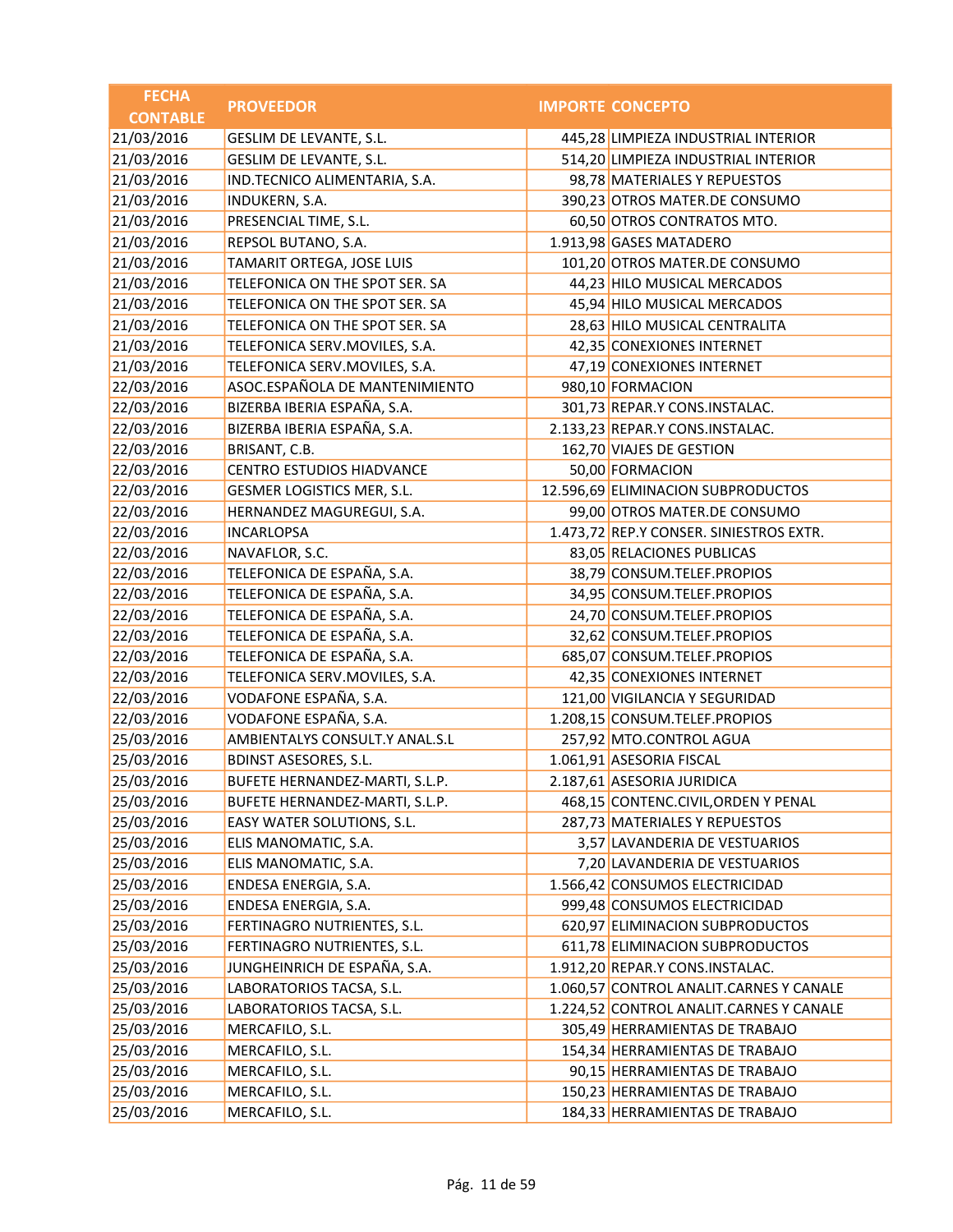| <b>FECHA</b>    | <b>PROVEEDOR</b>                | <b>IMPORTE CONCEPTO</b>                |
|-----------------|---------------------------------|----------------------------------------|
| <b>CONTABLE</b> |                                 |                                        |
| 25/03/2016      | REPRESENTACIONES MASIDE, S.L.   | 142,05 MATERIALES Y REPUESTOS          |
| 25/03/2016      | REPRESENTACIONES MASIDE, S.L.   | 436,57 MATERIALES Y REPUESTOS          |
| 25/03/2016      | S.A. AGRICULTORES DE LA VEGA    | 2.182,32 REPAR.Y CONS.JARDIN.          |
| 25/03/2016      | S.ESTATAL CORREOS Y TELEGR.SA   | 110,84 FRANQUEO                        |
| 30/03/2016      | CSB-SYSTEM ESPAÑA, S.L.         | 709,68 MANT.SOFTWARE SALA DESPIECE     |
| 30/03/2016      | ENRIQUE GALVEZ Y ASOC., S.L.    | 822,80 ASESORIA LABORAL                |
| 30/03/2016      | INDUKERN, S.A.                  | 252,29 OTROS MATER.DE CONSUMO          |
| 30/03/2016      | <b>INTERPORC</b>                | 5.690,68 TASA EXT. NORMA INTERPORC     |
| 30/03/2016      | <b>INTERPORC</b>                | 7.354,09 TASA EXT. NORMA INTERPORC     |
| 30/03/2016      | MERCAFILO, S.L.                 | 397,18 HERRAMIENTAS DE TRABAJO         |
| 30/03/2016      | MERCAFILO, S.L.                 | 148,94 HERRAMIENTAS DE TRABAJO         |
| 30/03/2016      | MORENO VENEGAS, ANGEL           | 669,13 REPAR.Y CONS.INSTALAC.          |
| 30/03/2016      | ROMERO TORRENTI, JOSE           | 173,82 REPAR.Y CONS.INSTALAC.          |
| 30/03/2016      | SECURITAS SEGURIDAD ESPAÑA, SA. | 608,24 VIGILANCIA Y SEGURIDAD          |
| 30/03/2016      | VALPESA LEVANTE, S.L.           | 178,84 REPAR.Y CONS.INSTALAC.          |
| 30/03/2016      | VICMATIC, S.L.                  | 696,85 MATERIALES Y REPUESTOS          |
| 31/03/2016      | ACFLUID AUTOMATIZACION, S.L.    | 344,54 MATERIALES Y REPUESTOS          |
| 31/03/2016      | AL AIR LIQUIDE ESPAÑA, S.A.     | 3.073,88 GASES MATADERO                |
| 31/03/2016      | AMBIENTALYS CONSULT.Y ANAL.S.L  | 758,91 MTO.CONTROL AGUA                |
| 31/03/2016      | ANTICIMEX 3D SANIDAD AMB., S.A. | 367,88 DESRAT.Y DESINSEC.              |
| 31/03/2016      | ASOC.ESPAÑOLA DE MANTENIMIENTO  | 119,97 CUOTAS ASOCIACIONES             |
| 31/03/2016      | <b>BDINST ASESORES, S.L.</b>    | 1.061,91 ASESORIA FISCAL               |
| 31/03/2016      | BETICO COMPRESSORS, S.A.U.      | 117,06 MATERIALES Y REPUESTOS          |
| 31/03/2016      | BIZERBA IBERIA ESPAÑA, S.A.     | 386,96 MATERIALES Y REPUESTOS          |
| 31/03/2016      | BRISANT, C.B.                   | 353,10 OTROS GASTOS DE PERSONAL        |
| 31/03/2016      | BRISANT, C.B.                   | 96,50 VIAJES DE GESTION                |
| 31/03/2016      | BUFETE HERNANDEZ-MARTI, S.L.P.  | 368,58 ASESORIA JURIDICA               |
| 31/03/2016      | BUFETE HERNANDEZ-MARTI, S.L.P.  | 2.187,61 ASESORIA JURIDICA             |
| 31/03/2016      | CAMACHO GUALDRON, YNDIRA        | 1.020,03 REPAR.Y CONS.INSTALAC.        |
| 31/03/2016      | CARBUROS METALICOS, S.A.        | 90,00 OTROS MATER.DE CONSUMO           |
| 31/03/2016      | CARNES A.SORIANO E HIJOS, S.L.  | 834,05 COMPRAS                         |
| 31/03/2016      | CAROMETEC SPAIN, S.L.           | 135,93 MATERIALES Y REPUESTOS          |
| 31/03/2016      | CARSI ALANDI, VICENTE           | 1.393,58 COMPRAS                       |
| 31/03/2016      | CASMAR 2000, S.A.               | 657,76 ROPA Y VESTUARIO                |
| 31/03/2016      | CASMAR 2000, S.A.               | 140,36 ROPA Y VESTUARIO                |
| 31/03/2016      | COM. E IND. REPRO, S.L.         | 1.009,14 REPAR.Y CONS.INSTALAC.        |
| 31/03/2016      | COMSA SERV.FACILITY MANAG.S.A.  | 36.497,97 OTROS CONTRATOS MTO.         |
| 31/03/2016      | COMSA SERV.FACILITY MANAG.S.A.  | 3.775,78 INST.TECNIC.SALA DESP.PORCINO |
| 31/03/2016      | COMSA SERV.FACILITY MANAG.S.A.  | 714,84 REPAR.Y CONS.INSTALAC.          |
| 31/03/2016      | COMSA SERV.FACILITY MANAG.S.A.  | 1.949,59 REPAR.Y CONS.INSTALAC.        |
| 31/03/2016      | COMSA SERV.FACILITY MANAG.S.A.  | 577,96 REPAR.Y CONS.INSTALAC.          |
| 31/03/2016      | CONTAVAL AUTOM.Y COMP.ELEC, S.L | 785,39 MATERIALES Y REPUESTOS          |
| 31/03/2016      | DISCARVAL, S.L.                 | 291,11 COMPRAS                         |
| 31/03/2016      | DISPOPACK VALLES, S.L.          | 62,65 OTROS MATER.DE CONSUMO           |
| 31/03/2016      | DISTRIB.ALFONSO CLIMENT, S.L.   | 202,62 OTROS MATER.DE CONSUMO          |
| 31/03/2016      | ELECTRO ANDREU, COOP.V.         | 723,10 REPAR.Y CONS.INSTALAC.          |
| 31/03/2016      | ELECTROTECNIA MONRABAL, S.L.    | 91.876,09 SACRIFICIO PORCINO FASE II   |
| 31/03/2016      | ELECTROTECNIA MONRABAL, S.L.    | 55.545,74 SACRIFICIO PORCINO FASE II   |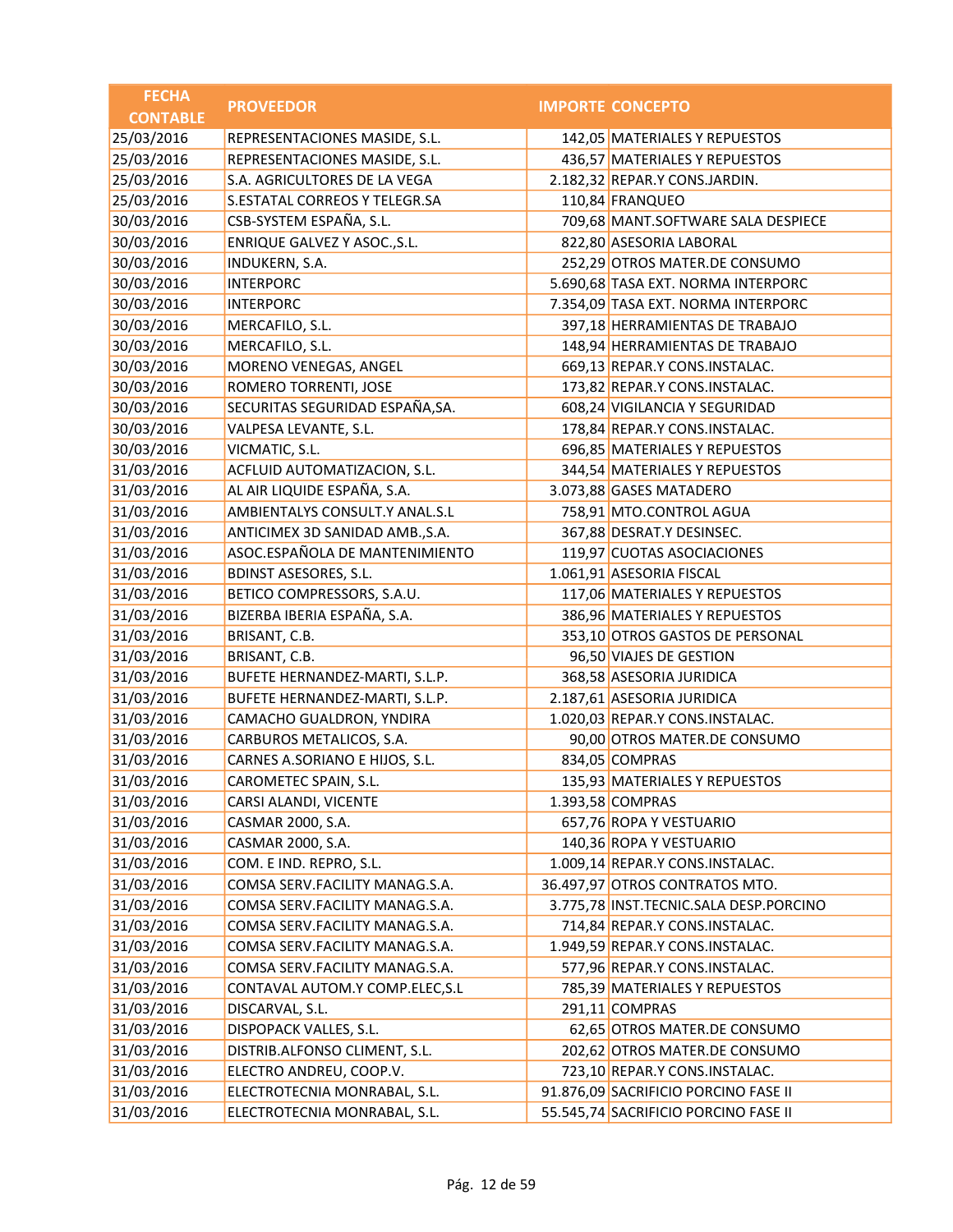| <b>FECHA</b>    | <b>PROVEEDOR</b>                   | <b>IMPORTE CONCEPTO</b>                 |
|-----------------|------------------------------------|-----------------------------------------|
| <b>CONTABLE</b> |                                    |                                         |
| 31/03/2016      | ELIS MANOMATIC, S.A.               | 1.999,38 LAVANDERIA DE VESTUARIOS       |
| 31/03/2016      | ELIS MANOMATIC, S.A.               | 275,55 LAVANDERIA DE VESTUARIOS         |
| 31/03/2016      | EMPR.M.VALENCIANA DE AGUAS, S.A    | 4.304,45 CONSUMOS AGUA POTABLE          |
| 31/03/2016      | EMPR.M.VALENCIANA DE AGUAS, S.A    | 1.250,41 CONSUMOS AGUA POTABLE          |
| 31/03/2016      | ENDESA ENERGIA, S.A.               | 1.404,31 CONSUMOS ELECTRICIDAD          |
| 31/03/2016      | ENDESA ENERGIA, S.A.               | 1.161,13 CONSUMOS ELECTRICIDAD          |
| 31/03/2016      | ENDESA ENERGIA, S.A.               | 1.090,23 CONSUMOS ELECTRICIDAD          |
| 31/03/2016      | ENDESA ENERGIA, S.A.               | 53.612,03 SUMINISTROS                   |
| 31/03/2016      | ESPEC.Y PROM.ARTISTICAS MAS, SL    | 1.903,33 RELACIONES PUBLICAS COMUNICAC. |
| 31/03/2016      | FERTINAGRO NUTRIENTES, S.L.        | 595,32 ELIMINACION SUBPRODUCTOS         |
| 31/03/2016      | FERTINAGRO NUTRIENTES, S.L.        | 541,60 ELIMINACION SUBPRODUCTOS         |
| 31/03/2016      | FERTINAGRO NUTRIENTES, S.L.        | 620,97 ELIMINACION SUBPRODUCTOS         |
| 31/03/2016      | FRANC LEVANTINA, S.L.              | 2.513,17 REP.Y CONSER. SINIESTROS EXTR. |
| 31/03/2016      | FRANC LEVANTINA, S.L.              | 356,95 REPAR.Y CONS.INSTALAC.           |
| 31/03/2016      | FRANC LEVANTINA, S.L.              | 1.677,76 REPAR.Y CONS.INSTALAC.         |
| 31/03/2016      | FUNDICION DUCTIL FABREGAS, S.A     | 99,22 MATERIALES Y REPUESTOS            |
| 31/03/2016      | GAMASER                            | 206,84 MTO.CONTROL AGUA DEPURADORA      |
| 31/03/2016      | GANADOS BLAYET, S.L.               | 859,67 COMPRAS                          |
| 31/03/2016      | GE ENERGY SPAIN, S.L.              | 2.375,90 OTROS MATER.DE CONSUMO         |
| 31/03/2016      | GESLIM DE LEVANTE, S.L.            | 4.119,84 LIMPIEZA INDUSTRIAL INTERIOR   |
| 31/03/2016      | GESLIM DE LEVANTE, S.L.            | 5.926,80 LIMPIEZA INDUSTRIAL INTERIOR   |
| 31/03/2016      | GESLIM DE LEVANTE, S.L.            | 44.649,00 LIMPIEZA INDUSTRIAL INTERIOR  |
| 31/03/2016      | GESLIM DE LEVANTE, S.L.            | 3.031,49 LIMPIEZA INDUSTRIAL INTERIOR   |
| 31/03/2016      | GESLIM DE LEVANTE, S.L.            | 441,69 LIMPIEZA INDUSTRIAL INTERIOR     |
| 31/03/2016      | GIL INDUSTRIAS GRAFICAS, S.L.      | 471,90 MATERIAL DE OFICINA              |
| 31/03/2016      | GIL INDUSTRIAS GRAFICAS, S.L.      | 302,50 MATERIAL DE OFICINA              |
| 31/03/2016      | GUIPONS, S.L.                      | 193,30 REPAR.Y CONS.INSTALAC.           |
| 31/03/2016      | <b>GURREA MAGDALENO, Mª ISABEL</b> | 76,40 PRENSA                            |
| 31/03/2016      | HNOS. ORTI OLMOS SAT 8313          | 874,07 COMPRAS                          |
| 31/03/2016      | HUNE RENTAL, S.L.                  | 121,73 REPAR.Y CONS.INSTALAC.           |
| 31/03/2016      | IBERDROLA, S.A.                    | 677,64 ELECT.POR CTA.TERCEROS           |
| 31/03/2016      | ILUNION LIMPIEZA Y MEDIO., S.A.    | 5.264,19 LIMPIEZA OFICINAS              |
| 31/03/2016      | IMPORTADORA TUDELANA, S.A.         | 302,45 OTROS MATER.DE CONSUMO           |
| 31/03/2016      | <b>INCARLOPSA</b>                  | 1.492,77 REP.Y CONSER. SINIESTROS EXTR. |
| 31/03/2016      | IND.TECNICO ALIMENTARIA, S.A.      | 4.443,51 MATERIALES Y REPUESTOS         |
| 31/03/2016      | IND.TECNICO ALIMENTARIA, S.A.      | 1.078,19 REPAR.Y CONS.INSTALAC.         |
| 31/03/2016      | IND.TECNICO ALIMENTARIA, S.A.      | 1.534,11 MATERIALES Y REPUESTOS         |
| 31/03/2016      | IND.TECNICO ALIMENTARIA, S.A.      | 5.639,94 MATERIALES Y REPUESTOS         |
| 31/03/2016      | ING.DE GESTION INDUSTRIAL, S.L.    | 163,40 REPAR.Y CONS.INSTALAC.           |
| 31/03/2016      | INSTALACIONES JOFRAN, S.L.L.       | 5.411,48 REPAR.Y CONS.INSTALAC.         |
| 31/03/2016      | INSTALACIONES JOFRAN, S.L.L.       | 1.957,30 REPAR.Y CONS.INSTALAC.         |
| 31/03/2016      | JAIME SANCHEZ TELLO, S.L.          | 2.039,79 COMPRAS                        |
| 31/03/2016      | KAESER COMPRESORES, S.L.           | 727,45 MATERIALES Y REPUESTOS           |
| 31/03/2016      | LABORATORIOS TACSA, S.L.           | 1.202,14 CONTROL ANALIT.CARNES Y CANALE |
| 31/03/2016      | MAREL MEAT PROCESSING B.V.         | 892,46 MATERIALES Y REPUESTOS           |
| 31/03/2016      | MAREL MEAT PROCESSING B.V.         | 811,68 MATERIALES Y REPUESTOS           |
| 31/03/2016      | MAREL MEAT PROCESSING B.V.         | 245,26 MATERIALES Y REPUESTOS           |
| 31/03/2016      | MATERIALES REAL, S.L.              | 23,50 OTROS MATER.DE CONSUMO            |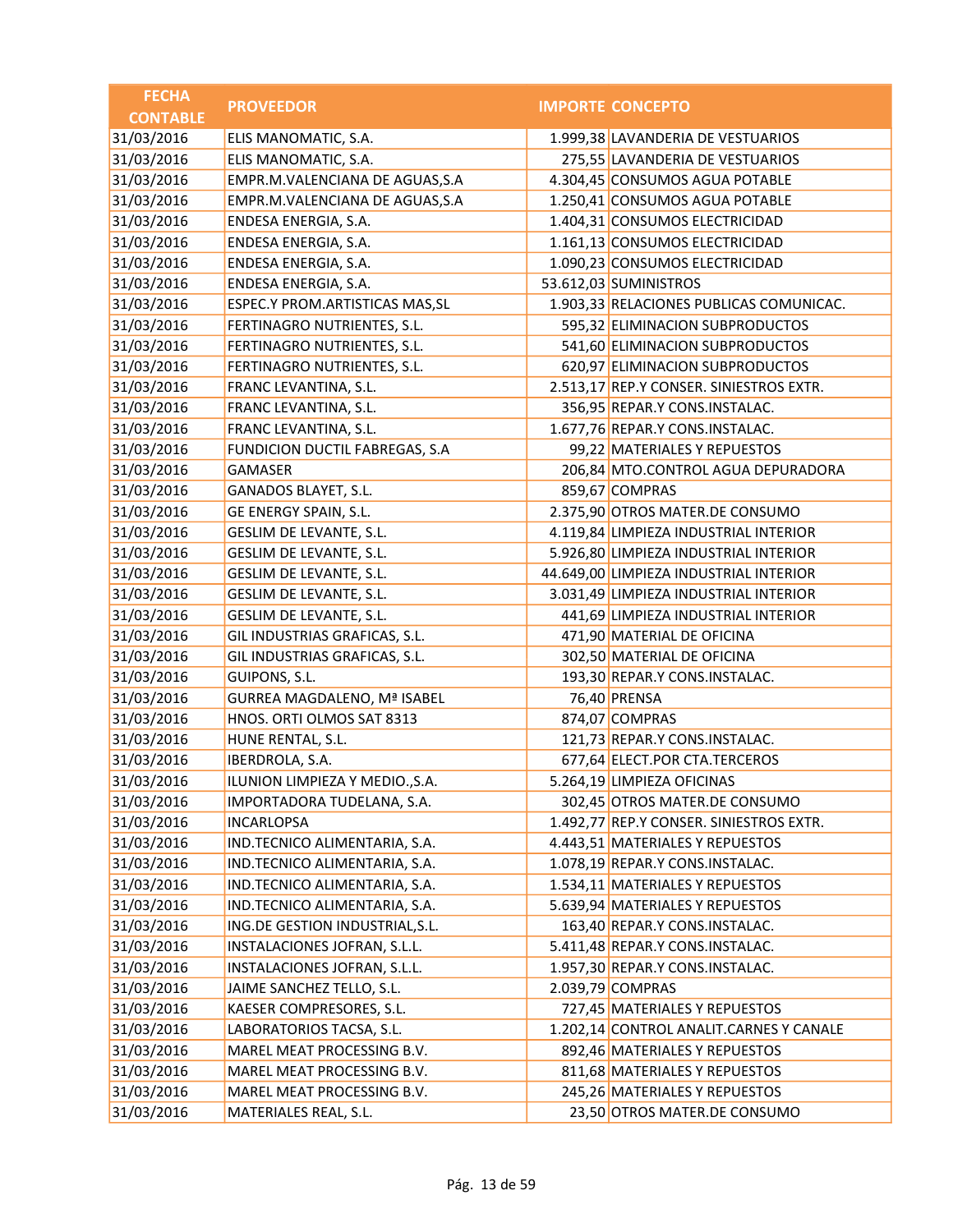| <b>FECHA</b>    | <b>PROVEEDOR</b>                | <b>IMPORTE CONCEPTO</b>              |
|-----------------|---------------------------------|--------------------------------------|
| <b>CONTABLE</b> |                                 |                                      |
| 31/03/2016      | MAVAINSA, S.L.                  | 294,14 REPAR.Y CONS.INSTALAC.        |
| 31/03/2016      | MERCAFILO, S.L.                 | 301,64 ROPA Y VESTUARIO              |
| 31/03/2016      | MOTORES ELECT.ALMUSSAFES, S.L.  | 1.503,79 MATERIALES Y REPUESTOS      |
| 31/03/2016      | MPS SERVICE & SPARES B.V.       | 131,64 MATERIALES Y REPUESTOS        |
| 31/03/2016      | MPS SERVICE & SPARES B.V.       | 1.898,82 MATERIALES Y REPUESTOS      |
| 31/03/2016      | MPS SERVICE & SPARES B.V.       | 2.340,44 MATERIALES Y REPUESTOS      |
| 31/03/2016      | MPS SERVICE & SPARES B.V.       | 669,58 MATERIALES Y REPUESTOS        |
| 31/03/2016      | MPS SERVICE & SPARES B.V.       | 2.864,25 MATERIALES Y REPUESTOS      |
| 31/03/2016      | MPS SERVICE & SPARES B.V.       | 560,02 MATERIALES Y REPUESTOS        |
| 31/03/2016      | MPS SERVICE & SPARES B.V.       | 417,05 MATERIALES Y REPUESTOS        |
| 31/03/2016      | MPS SERVICE & SPARES B.V.       | 1.825,35 MATERIALES Y REPUESTOS      |
| 31/03/2016      | MUÑOZ BOSCH, S.L.               | 230,00 OTROS MATER.DE CONSUMO        |
| 31/03/2016      | NAVAFLOR, S.C.                  | 103,82 RELACIONES PUBLICAS           |
| 31/03/2016      | NETYA, S.L.                     | 260,15 OTROS MATER.DE CONSUMO        |
| 31/03/2016      | NEUMATICOS TAMARIT, S.L.        | 139,00 REPAR.Y CONS.INSTALAC.        |
| 31/03/2016      | OFITAKE, S.L.                   | 232,13 MATERIAL DE OFICINA           |
| 31/03/2016      | OFITAKE, S.L.                   | 702,15 HERRAMIENTAS DE TRABAJO       |
| 31/03/2016      | OFITAKE, S.L.                   | 541,15 MATERIAL DE OFICINA           |
| 31/03/2016      | POSTIGO OBRAS Y SERVICIOS, S.A. | 85,57 REP.Y CONSER. SINIESTROS EXTR. |
| 31/03/2016      | POSTIGO OBRAS Y SERVICIOS, S.A. | 104,64 REPAR.Y CONS.URBANIZ.         |
| 31/03/2016      | PPS, S.A.                       | 3.793,89 LIMPIEZA DESPOJOS           |
| 31/03/2016      | PPS, S.A.                       | 3.737,22 LIMPIEZA DESPOJOS           |
| 31/03/2016      | PPS, S.A.                       | 4.280,36 LIMPIEZA DESPOJOS           |
| 31/03/2016      | PPS, S.A.                       | 1.155,54 LIMPIEZA DESPOJOS           |
| 31/03/2016      | PPS, S.A.                       | 3.700,75 LIMPIEZA DESPOJOS           |
| 31/03/2016      | PPS, S.A.                       | 18,08 LIMPIEZA DESPOJOS              |
| 31/03/2016      | PROCARN VALENCIA, S.L.          | 271,44 COMPRAS                       |
| 31/03/2016      | PRODUCTOS QUIMICOS DAK, S.L.    | 1.108,60 OTROS MATER.DE CONSUMO      |
| 31/03/2016      | QUICIAL, S.L.                   | 56,53 MATERIALES Y REPUESTOS         |
| 31/03/2016      | QUINSU, S.L.                    | 1.458,09 OTROS MATER.DE CONSUMO      |
| 31/03/2016      | REPRESENTACIONES MASIDE, S.L.   | 656,49 MATERIALES Y REPUESTOS        |
| 31/03/2016      | REPRESENTACIONES MASIDE, S.L.   | 773,60 MATERIALES Y REPUESTOS        |
| 31/03/2016      | RESID-CONTROL, S.L.             | 3.983,27 ELIMINACION SUBPRODUCTOS    |
| 31/03/2016      | RESID-CONTROL, S.L.             | 509,85 ELIMINACION SUBPRODUCTOS      |
| 31/03/2016      | RESID-CONTROL, S.L.             | 131,56 ELIMINACION SUBPRODUCTOS      |
| 31/03/2016      | REYSAN ATLANTIC, S.L.           | 390,78 ROPA Y VESTUARIO              |
| 31/03/2016      | REYSAN ATLANTIC, S.L.           | 115,65 OTROS MATER.DE CONSUMO        |
| 31/03/2016      | RIERA FERRER, ENRIQUE           | 4.623,68 COMPRAS                     |
| 31/03/2016      | S.A. AGRICULTORES DE LA VEGA    | 20.531,40 LIMPIEZA INDUSTRIAL        |
| 31/03/2016      | S.A. AGRICULTORES DE LA VEGA    | 21.996,99 LIMPIEZA INDUSTRIAL        |
| 31/03/2016      | S.A. AGRICULTORES DE LA VEGA    | 2.182,32 JARDINERIA                  |
| 31/03/2016      | S.AGR.Y GANAD. DE CHESTE, S.L.  | 5.673,45 COMPRAS                     |
| 31/03/2016      | S.ESTATAL CORREOS Y TELEGR.SA   | 14,95 RELACIONES PUBLICAS            |
| 31/03/2016      | S.ESTATAL CORREOS Y TELEGR.SA   | 14,95 RELACIONES PUBLICAS            |
| 31/03/2016      | SALVADOR MONFORTE, SANTIAGO     | 480,37 REPAR.Y CONS.INSTALAC.        |
| 31/03/2016      | SANTOS Y TAMAIN, S.L.           | 5.418,62 REPAR.Y CONS.INSTALAC.      |
| 31/03/2016      | SANTOS Y TAMAIN, S.L.           | 1.888,08 REPAR.Y CONS.INSTALAC.      |
| 31/03/2016      | SANTOS Y TAMAIN, S.L.           | 2.394,35 REPAR.Y CONS.INSTALAC.      |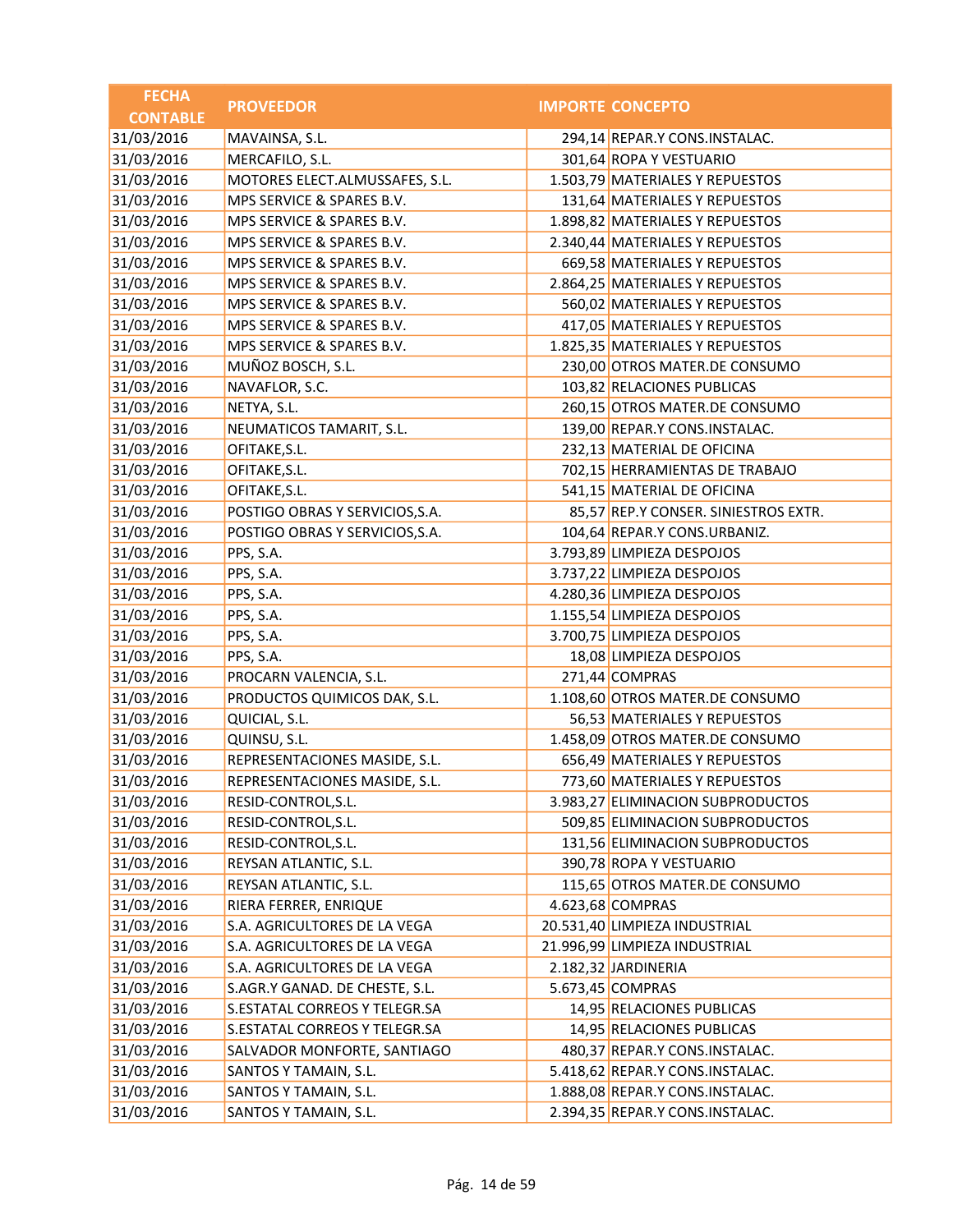| <b>FECHA</b>    | <b>PROVEEDOR</b>                   | <b>IMPORTE CONCEPTO</b>               |
|-----------------|------------------------------------|---------------------------------------|
| <b>CONTABLE</b> |                                    |                                       |
| 31/03/2016      | SANTOS Y TAMAIN, S.L.              | 1.389,69 REPAR.Y CONS.INSTALAC.       |
| 31/03/2016      | SANTOS Y TAMAIN, S.L.              | 4.790,63 REPAR.Y CONS.INSTALAC.       |
| 31/03/2016      | SECURITAS SEGURIDAD ESPAÑA, SA.    | 48,40 VIGILANCIA Y SEGURIDAD          |
| 31/03/2016      | SEGURISA, SERV. INT. DE SEGUR, S.A | 2.711,17 VIGILANCIA Y SEGURIDAD       |
| 31/03/2016      | SESAELEC VALENCIA, S.A.            | 119,90 MATERIALES Y REPUESTOS         |
| 31/03/2016      | SOLENIS HISPANIA, S.A.             | 4.501,20 OTROS MATER.DE CONSUMO       |
| 31/03/2016      | SOMEVA, S.L.                       | 80,37 REPAR.Y CONS.INSTALAC.          |
| 31/03/2016      | SUGEIN, S.L.                       | 1.115,97 MATERIALES Y REPUESTOS       |
| 31/03/2016      | SUMINISTROS MARVAL, S.L.           | 241,23 MATERIALES Y REPUESTOS         |
| 31/03/2016      | SYSFEED, S.L.U.                    | 2.620,53 ELIMINACION SUBPRODUCTOS     |
| 31/03/2016      | TEINSA, S.L.                       | 15,05 REPAR.Y CONS.INSTALAC.          |
| 31/03/2016      | TEINSA, S.L.                       | 226,63 OTROS MATER.DE CONSUMO         |
| 31/03/2016      | TEIXIDO CORRATGE, F.JAVIER         | 989,78 ASESOR.INFORMAT.               |
| 31/03/2016      | TERNERA NATURAL BALLESTER, S.L.    | 3.879,42 COMPRAS                      |
| 31/03/2016      | TRANSMIVAL, S.L.                   | 10.269,69 MATERIALES Y REPUESTOS      |
| 31/03/2016      | TRANSP.ALFONSO ZAMORANO, S.L.      | 65,95 REPAR.Y CONS.INSTALAC.          |
| 31/03/2016      | TRANSP.NAVARRO Y ESTEVE, S.L.      | 2.125,83 OTROS MATER.DE CONSUMO       |
| 31/03/2016      | TRANSRIC LEVANTE, S.A              | 215,60 REPAR.Y CONS.URBANIZ.          |
| 31/03/2016      | VALBOVIS, S.L.                     | 382,78 COMPRAS                        |
| 31/03/2016      | VALDEOLMILLOS ARTIGUEZ, JAVIER     | 1.378,00 OTROS CONTRATOS MTO.         |
| 31/03/2016      | VAL-SUR, S.L.                      | 1.207,81 MATERIALES Y REPUESTOS       |
| 31/03/2016      | VAL-SUR, S.L.                      | 535,36 MATERIALES Y REPUESTOS         |
| 31/03/2016      | VICMATIC, S.L.                     | 132,12 MATERIALES Y REPUESTOS         |
| 31/03/2016      | VIDRA FOC, S.A.                    | 190,94 REPAR.Y CONS.INSTALAC.         |
| 31/03/2016      | VIDRA FOC, S.A.                    | 146,41 REPAR.Y CONS.INSTALAC.         |
| 31/03/2016      | VIÑOLES MONCHO, BLAS               | 223,90 COMPRAS                        |
| 31/03/2016      | WORK MAN ACP SOC.COOPERATIVA       | 483.051,61 MAQUILA EXTERIOR           |
| 31/03/2016      | XYLEM WATER SOLUT.ESPAÑA, S.A.     | 812,33 REPAR.Y CONS.INSTALAC.         |
| 01/04/2016      | <b>GANADOS BLAYET, S.L.</b>        | 121,85 COMPRAS                        |
| 05/04/2016      | CASMAR 2000, S.A.                  | 1.262,32 MATERIALES Y REPUESTOS       |
| 10/04/2016      | ADDO IMPRESORES, S.A.L.            | 350,90 RELACIONES PUBLICAS COMUNICAC. |
| 10/04/2016      | ADDO IMPRESORES, S.A.L.            | 1.875,50 PUBLIC.Y PROMOC.             |
| 10/04/2016      | COMPUTER SERV.Y MANTEN., S.L.      | 159,72 MTO.EQUIPOS INFORMAT.          |
| 10/04/2016      | DISPROIN LEVANTE, S.L.             | 96,01 MTO.EQUIPOS OFICINA             |
| 10/04/2016      | FRIOTECNIA TORRENT, S.L.           | 859,10 OTRAS INST.SALA DESP.PORCINO   |
| 10/04/2016      | GUERRERO COVES, S.L.               | 569,18 MATERIALES Y REPUESTOS         |
| 10/04/2016      | KAESER COMPRESORES, S.L.           | 1.915,67 MATERIALES Y REPUESTOS       |
| 10/04/2016      | MATINSO, S.L.                      | 1.175,84 MATERIALES Y REPUESTOS       |
| 10/04/2016      | ORBITA INGENIERIA, S.L.            | 790,03 REPAR.Y CONS.INSTALAC.         |
| 10/04/2016      | QUICIAL, S.L.                      | 971,81 MATERIALES Y REPUESTOS         |
| 10/04/2016      | REVENGA FRAUCA, JUAN               | 445,20 RELACIONES PUBLICAS COMUNICAC. |
| 10/04/2016      | ROSER CONSTRUC.METALICAS, S.A.     | 585,64 MATERIALES Y REPUESTOS         |
| 10/04/2016      | S.A. AGRICULTORES DE LA VEGA       | 20.531,40 LIMPIEZA INDUSTRIAL         |
| 10/04/2016      | S.A. AGRICULTORES DE LA VEGA       | 21.996,99 LIMPIEZA INDUSTRIAL         |
| 10/04/2016      | S.A. AGRICULTORES DE LA VEGA       | 2.182,32 JARDINERIA                   |
| 10/04/2016      | S.ESTATAL CORREOS Y TELEGR.SA      | 14,95 RELACIONES PUBLICAS             |
| 10/04/2016      | SOL.TEC.NCH ESPAÑOLA, S.L.         | 482,50 OTROS MATER.DE CONSUMO         |
| 10/04/2016      | SOLENIS HISPANIA, S.A.             | 4.501,20 OTROS MATER.DE CONSUMO       |
|                 |                                    |                                       |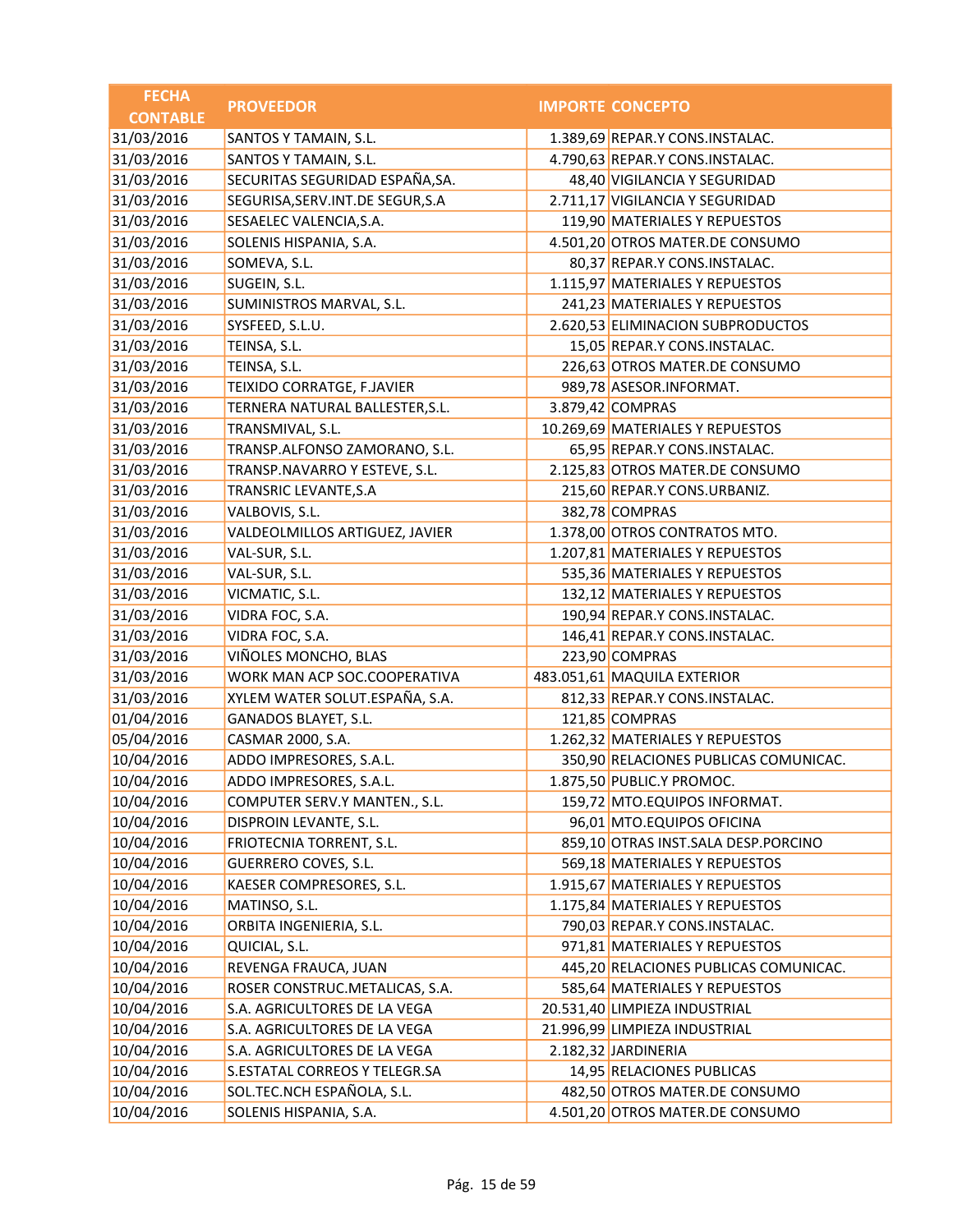| <b>FECHA</b>    | <b>PROVEEDOR</b>                 | <b>IMPORTE CONCEPTO</b>                 |
|-----------------|----------------------------------|-----------------------------------------|
| <b>CONTABLE</b> |                                  |                                         |
| 20/04/2016      | <b>CENTRO ESTUDIOS HIADVANCE</b> | 50,00 FORMACION                         |
| 20/04/2016      | ELECTRO-STOCKS                   | 827,57 MATERIALES Y REPUESTOS           |
| 20/04/2016      | FERNANDEZ GARCIA, FCO.JAVIER     | 636,00 RELACIONES PUBLICAS COMUNICAC.   |
| 20/04/2016      | <b>GESLIM DE LEVANTE, S.L.</b>   | 305,14 LIMPIEZA INDUSTRIAL INTERIOR     |
| 20/04/2016      | GIL INDUSTRIAS GRAFICAS, S.L.    | 1.657,70 RELACIONES PUBLICAS COMUNICAC. |
| 20/04/2016      | MARTINEZ ARCE, SANTIAGO          | 70,42 REPAR.Y CONS.INSTALAC.            |
| 20/04/2016      | MULTICOPIA VALENCIA, S.L.        | 1.356,41 RELACIONES PUBLICAS COMUNICAC. |
| 20/04/2016      | N.L.R. MENSAJEROS, S.L.          | 279,62 MENSAJERIA                       |
| 20/04/2016      | RANDSTAD PROJECT SERVICES, S.L   | 66,26 RELACIONES PUBLICAS COMUNICAC.    |
| 20/04/2016      | SOCARRAT STUDIO, S.L.            | 4.265,25 RELACIONES PUBLICAS COMUNICAC. |
| 20/04/2016      | V. ALEPUZ, S.L.                  | 620,73 RELACIONES PUBLICAS COMUNICAC.   |
| 21/04/2016      | TELEFONICA DE ESPAÑA, S.A.       | 24,70 CONSUM.TELEF.PROPIOS              |
| 21/04/2016      | TELEFONICA DE ESPAÑA, S.A.       | 32,06 CONSUM.TELEF.PROPIOS              |
| 21/04/2016      | TELEFONICA SERV.MOVILES, S.A.    | 42,35 CONEXIONES INTERNET               |
| 21/04/2016      | TELEFONICA SERV.MOVILES, S.A.    | 47,19 CONEXIONES INTERNET               |
| 25/04/2016      | ACFLUID AUTOMATIZACION, S.L.     | 709,51 MATERIALES Y REPUESTOS           |
| 25/04/2016      | ATP IMAGEN Y COMUNICACION, S.L   | 1.324,91 RELACIONES PUBLICAS COMUNICAC. |
| 25/04/2016      | BETICO COMPRESSORS, S.A.U.       | 8,95 MATERIALES Y REPUESTOS             |
| 25/04/2016      | BLUEDEC, S.L.                    | 6.984,41 REPAR.Y CONS.INSTALAC.         |
| 25/04/2016      | CASMAR 2000, S.A.                | 595,91 ROPA Y VESTUARIO                 |
| 25/04/2016      | DISPROIN LEVANTE, S.L.           | 105,79 MTO.EQUIPOS OFICINA              |
| 25/04/2016      | ENDESA ENERGIA, S.A.             | 8.405,49 SUMINISTROS                    |
| 25/04/2016      | ENDESA ENERGIA, S.A.             | 7.159,22 SUMINISTROS                    |
| 25/04/2016      | ENDESA ENERGIA, S.A.             | 79.956,59 SUMINISTROS                   |
| 25/04/2016      | FERTINAGRO NUTRIENTES, S.L.      | 620,00 ELIMINACION SUBPRODUCTOS         |
| 25/04/2016      | FERTINAGRO NUTRIENTES, S.L.      | 623,39 ELIMINACION SUBPRODUCTOS         |
| 25/04/2016      | FERTINAGRO NUTRIENTES, S.L.      | 470,45 ELIMINACION SUBPRODUCTOS         |
| 25/04/2016      | ILUNION LIMPIEZA Y MEDIO., S.A.  | 5.264,19 LIMPIEZA OFICINAS              |
| 25/04/2016      | IND.TECNICO ALIMENTARIA, S.A.    | 1.670,62 MATERIALES Y REPUESTOS         |
| 25/04/2016      | MATERIALES REAL, S.L.            | 253,74 MATERIALES Y REPUESTOS           |
| 25/04/2016      | MONT. Y SUMINISTROS COVES, S.L.  | 1.084,24 REPAR.Y CONS.INSTALAC.         |
| 25/04/2016      | PAULA JULIA, CARLOS              | 1.696,00 OTROS ASESOR.EXTERNOS EVENTUAL |
| 25/04/2016      | PPS, S.A.                        | 540,76 PPS, S.A.                        |
| 25/04/2016      | ROMERO TORRENTI, JOSE            | 201,87 REPAR.Y CONS.INSTALAC.           |
| 25/04/2016      | S.ESTATAL CORREOS Y TELEGR.SA    | 97,98 FRANQUEO                          |
| 25/04/2016      | TELEFONICA DE ESPAÑA, S.A.       | 632,72 CONSUM.TELEF.PROPIOS             |
| 25/04/2016      | TELEFONICA DE ESPAÑA, S.A.       | 36,23 CONSUM.TELEF.PROPIOS              |
| 25/04/2016      | TELEFONICA DE ESPAÑA, S.A.       | 38,58 CONSUM.TELEF.PROPIOS              |
| 25/04/2016      | TELEFONICA ON THE SPOT SER. SA   | 28,63 HILO MUSICAL CENTRALITA           |
| 25/04/2016      | TELEFONICA ON THE SPOT SER. SA   | 44,23 HILO MUSICAL MERCADOS             |
| 25/04/2016      | TELEFONICA ON THE SPOT SER. SA   | 45,94 HILO MUSICAL MERCADOS             |
| 25/04/2016      | TRANSP.NAVARRO Y ESTEVE, S.L.    | 1.696,77 OTROS MATER.DE CONSUMO         |
| 25/04/2016      | VODAFONE ESPAÑA, S.A.            | 1.353,98 CONSUM.TELEF.PROPIOS           |
| 29/04/2016      | APC EUROPE, S.A.                 | 330,57 MATERIALES Y REPUESTOS           |
| 29/04/2016      | <b>BDO AUDITORES, S.L.</b>       | 1.717,47 AUDITORIA                      |
| 29/04/2016      | CSB-SYSTEM ESPAÑA, S.L.          | 709,68 MANT.SOFTWARE SALA DESPIECE      |
| 29/04/2016      | ENRIQUE GALVEZ Y ASOC., S.L.     | 822,80 ASESORIA LABORAL                 |
| 29/04/2016      | ENTIDAD MAYA, S.L.               | 134,01 HERRAMIENTAS DE TRABAJO          |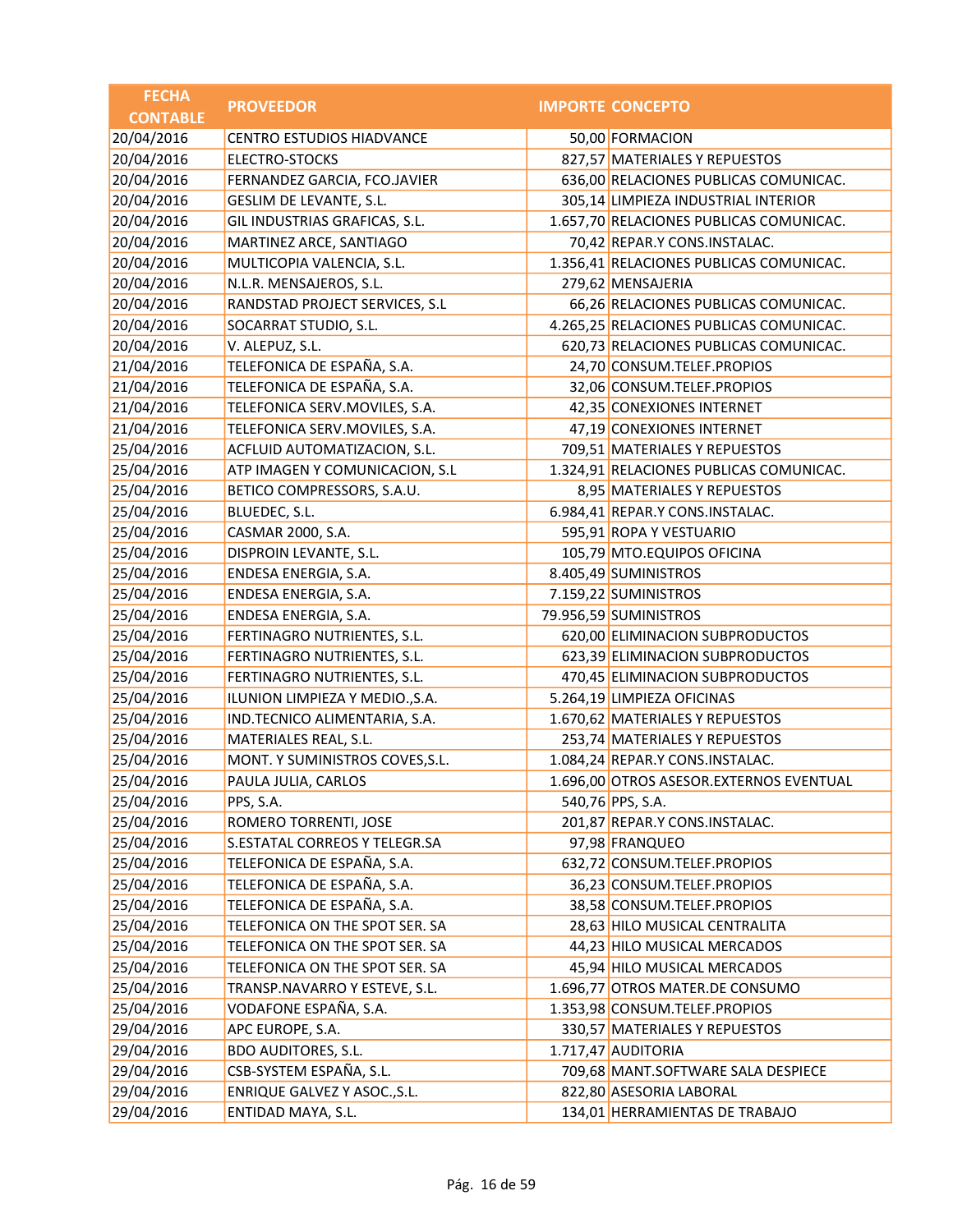| <b>FECHA</b>    | <b>PROVEEDOR</b>                | <b>IMPORTE CONCEPTO</b>                 |
|-----------------|---------------------------------|-----------------------------------------|
| <b>CONTABLE</b> |                                 |                                         |
| 29/04/2016      | <b>INTEROVIC</b>                | 800,29 TASA EXT.NORMA INTEROVIC         |
| 29/04/2016      | <b>INTEROVIC</b>                | 632,35 TASA EXT.NORMA INTEROVIC         |
| 29/04/2016      | M.G.REHABILITACION INT.EDIF.    | 389,62 REPAR.Y CONS.INSTALAC.           |
| 29/04/2016      | MULTICOPIA VALENCIA, S.L.       | 1.728,00 RELACIONES PUBLICAS COMUNICAC. |
| 29/04/2016      | MULTICOPIA VALENCIA, S.L.       | 1.219,20 RELACIONES PUBLICAS COMUNICAC. |
| 29/04/2016      | PRESENCIAL TIME, S.L.           | 60,50 OTROS CONTRATOS MTO.              |
| 29/04/2016      | TAMARIT ORTEGA, JOSE LUIS       | 108,35 OTROS MATER.DE CONSUMO           |
| 29/04/2016      | U.T.E. MV SEGURISA-SAGITAL      | 33.237,04 VIGILANCIA Y SEGURIDAD        |
| 29/04/2016      | VALDEOLMILLOS ARTIGUEZ, JAVIER  | 1.378,00 OTROS CONTRATOS MTO.           |
| 30/04/2016      | ACFLUID AUTOMATIZACION, S.L.    | 337,83 MATERIALES Y REPUESTOS           |
| 30/04/2016      | ACFLUID AUTOMATIZACION, S.L.    | 2,89 MATERIALES Y REPUESTOS             |
| 30/04/2016      | ACFLUID AUTOMATIZACION, S.L.    | 9,53 MATERIALES Y REPUESTOS             |
| 30/04/2016      | ACTIVA SELECCION VALENCIA ETT   | 726,00 OTROS ASESOR.EXTERN.EVENT.       |
| 30/04/2016      | ACTIVA SELECCION VALENCIA ETT   | 968,00 OTROS ASESOR.EXTERN.EVENT.       |
| 30/04/2016      | ADDO IMPRESORES, S.A.L.         | 60,50 MATERIAL DE OFICINA               |
| 30/04/2016      | ADENEA INNOVA, S.A.             | 101,64 OTROS MATER.DE CONSUMO           |
| 30/04/2016      | <b>AENOR</b>                    | 3.357,75 IMPLANTACION ISO VACUNO        |
| 30/04/2016      | AL AIR LIQUIDE ESPAÑA, S.A.     | 2.827,41 GASES MATADERO                 |
| 30/04/2016      | ALUMENTUM, S.L.                 | 576,92 REPAR.Y CONS.INSTALAC.           |
| 30/04/2016      | ALUMENTUM, S.L.                 | 535,69 MATERIALES Y REPUESTOS           |
| 30/04/2016      | ALUMENTUM, S.L.                 | 525,08 REPAR.Y CONS.INSTALAC.           |
| 30/04/2016      | ALUMENTUM, S.L.                 | 212,71 REPAR.Y CONS.INSTALAC.           |
| 30/04/2016      | ALUMENTUM, S.L.                 | 849,69 REPAR.Y CONS.INSTALAC.           |
| 30/04/2016      | ALUMENTUM, S.L.                 | 577,41 REPAR.Y CONS.URBANIZ.            |
| 30/04/2016      | ALUMENTUM, S.L.                 | 388,77 REPAR.Y CONS.INSTALAC.           |
| 30/04/2016      | ALUMENTUM, S.L.                 | 292,75 REPAR.Y CONS.INSTALAC.           |
| 30/04/2016      | ANTICIMEX 3D SANIDAD AMB., S.A. | 2.405,75 DESRAT.Y DESINSEC.             |
| 30/04/2016      | APC EUROPE, S.A.                | 172,44 MATERIALES Y REPUESTOS           |
| 30/04/2016      | AUTOCARES ALEGRE, S.L.          | 240,00 RELACIONES PUBLICAS              |
| 30/04/2016      | <b>BDINST ASESORES, S.L.</b>    | 1.061,91 ASESORIA FISCAL                |
| 30/04/2016      | BIZERBA IBERIA ESPAÑA, S.A.     | 208,02 MATERIALES Y REPUESTOS           |
| 30/04/2016      | BIZERBA IBERIA ESPAÑA, S.A.     | 102,00 MATERIALES Y REPUESTOS           |
| 30/04/2016      | BLASCO MARIN, SALVADOR          | 337,08 MTO.EQUIPOS OFICINA              |
| 30/04/2016      | BLUEDEC, S.L.                   | 1.863,85 MATERIALES Y REPUESTOS         |
| 30/04/2016      | BLUEDEC, S.L.                   | 1.907,41 REPAR.Y CONS.INSTALAC.         |
| 30/04/2016      | BLUEDEC, S.L.                   | 3.253,81 REPAR.Y CONS.INSTALAC.         |
| 30/04/2016      | BUFETE HERNANDEZ-MARTI, S.L.P.  | 2.187,61 ASESORIA JURIDICA              |
| 30/04/2016      | BUFETE HERNANDEZ-MARTI, S.L.P.  | 72,60 REGISTRO                          |
| 30/04/2016      | BUNZL DISTRIBUTION SPAIN, S.A.  | 90,13 OTROS MATER.DE CONSUMO            |
| 30/04/2016      | CAFETERIA ELTINA, C.B.          | 26,40 VIAJES DE GESTION                 |
| 30/04/2016      | CAFETERIA ELTINA, C.B.          | 11,33 VIAJES DE GESTION                 |
| 30/04/2016      | CAFETERIA ELTINA, C.B.          | 44,00 VIAJES DE GESTION                 |
| 30/04/2016      | CAFETERIA ELTINA, C.B.          | 96,80 VIAJES DE GESTION                 |
| 30/04/2016      | CAFETERIA ELTINA, C.B.          | 96,80 VIAJES DE GESTION                 |
| 30/04/2016      | CARBUROS METALICOS, S.A.        | 537,14 OTROS MATER.DE CONSUMO           |
| 30/04/2016      | CARNES A.SORIANO E HIJOS, S.L.  | 687,99 COMPRAS                          |
| 30/04/2016      | CAROMETEC SPAIN, S.L.           | 1.566,12 OTROS MATER.DE CONSUMO         |
| 30/04/2016      | CAROMETEC SPAIN, S.L.           | 2.588,59 MATERIALES Y REPUESTOS         |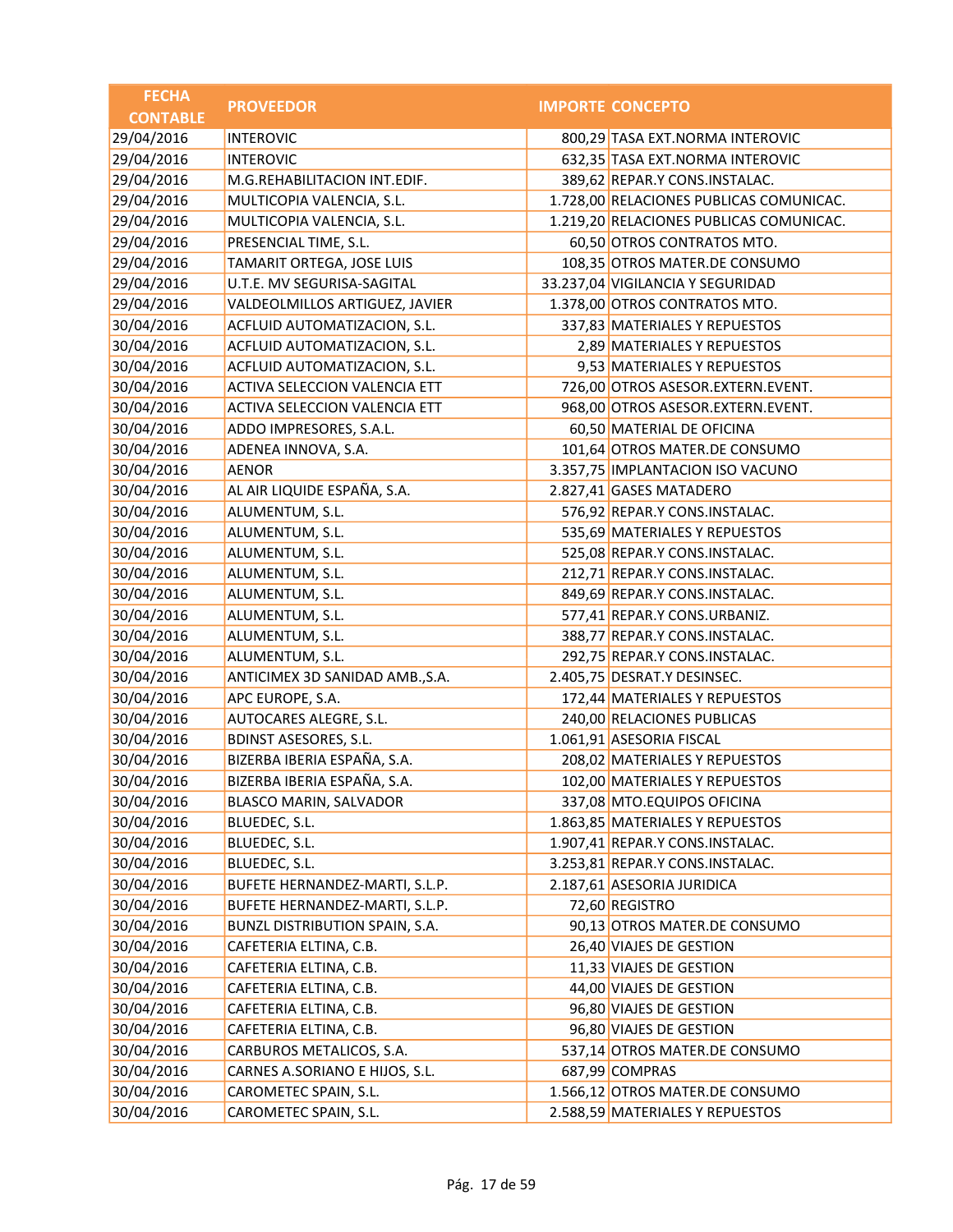| <b>FECHA</b>    | <b>PROVEEDOR</b>                | <b>IMPORTE CONCEPTO</b>               |
|-----------------|---------------------------------|---------------------------------------|
| <b>CONTABLE</b> |                                 |                                       |
| 30/04/2016      | CAROMETEC SPAIN, S.L.           | 1.163,33 OTROS MATER.DE CONSUMO       |
| 30/04/2016      | CARSI ALANDI, VICENTE           | 1.794,48 COMPRAS                      |
| 30/04/2016      | CASMAR 2000, S.A.               | 1.733,85 ROPA Y VESTUARIO             |
| 30/04/2016      | CASMAR 2000, S.A.               | 968,00 ROPA Y VESTUARIO               |
| 30/04/2016      | CASMAR 2000, S.A.               | 75,02 ROPA Y VESTUARIO                |
| 30/04/2016      | CASMAR 2000, S.A.               | 137,07 ROPA Y VESTUARIO               |
| 30/04/2016      | CASMAR 2000, S.A.               | 1.870,91 ROPA Y VESTUARIO             |
| 30/04/2016      | CASMAR 2000, S.A.               | 387,20 HERRAMIENTAS DE TRABAJO        |
| 30/04/2016      | CHIVA GANADERA, S.L.            | 155,86 COMPRAS                        |
| 30/04/2016      | CLORAGUA LLAMAS, S.L.           | 393,25 REPAR.Y CONS.INSTALAC.         |
| 30/04/2016      | COM. E IND. REPRO, S.L.         | 48,40 MATERIALES Y REPUESTOS          |
| 30/04/2016      | COMPUTER SERV.Y MANTEN., S.L.   | 159,72 MTO.EQUIPOS INFORMAT.          |
| 30/04/2016      | COMSA SERV.FACILITY MANAG.S.A.  | 693,49 REPAR.Y CONS.INSTALAC.         |
| 30/04/2016      | COMSA SERV.FACILITY MANAG.S.A.  | 36.497,97 OTROS CONTRATOS MTO.        |
| 30/04/2016      | CONTAVAL AUTOM.Y COMP.ELEC, S.L | 54,69 MATERIALES Y REPUESTOS          |
| 30/04/2016      | CUALICONTROL-ACI, S.A.          | 665,50 REPAR.Y CONS.INSTALAC.         |
| 30/04/2016      | CUALICONTROL-ACI, S.A.          | 665,50 REPAR.Y CONS.INSTALAC.         |
| 30/04/2016      | CULLIGAN ESPAÑA, S.A.           | 437,15 OTROS MATER.DE CONSUMO         |
| 30/04/2016      | DEXIBERICA SOL.IND., S.A.U.     | 95,20 MATERIALES Y REPUESTOS          |
| 30/04/2016      | DISCARVAL, S.L.                 | 357,00 COMPRAS                        |
| 30/04/2016      | DISPOPACK VALLES, S.L.          | 4.197,80 OTROS MATER.DE CONSUMO       |
| 30/04/2016      | DISPROIN LEVANTE, S.L.          | 1.398,28 MTO.EQUIPOS OFIC.            |
| 30/04/2016      | DISPROIN LEVANTE, S.L.          | 166,98 MATERIAL DE OFICINA            |
| 30/04/2016      | <b>ELECTRO-STOCKS</b>           | 860,25 MATERIALES Y REPUESTOS         |
| 30/04/2016      | <b>ELECTRO-STOCKS</b>           | 322,10 MATERIALES Y REPUESTOS         |
| 30/04/2016      | <b>ELECTRO-STOCKS</b>           | 485,69 MATERIALES Y REPUESTOS         |
| 30/04/2016      | ELECTROTECNIA MONRABAL, S.L.    | 430,23 REPAR.Y CONS.INSTALAC.         |
| 30/04/2016      | ELECTROTECNIA MONRABAL, S.L.    | 534,82 REPAR.Y CONS.INSTALAC.         |
| 30/04/2016      | ELIS MANOMATIC, S.A.            | 1.968,66 LAVANDERIA DE VESTUARIOS     |
| 30/04/2016      | ELIS MANOMATIC, S.A.            | 189,34 LAVANDERIA DE VESTUARIOS       |
| 30/04/2016      | EMPR.M.VALENCIANA DE AGUAS, S.A | 3.714,92 CONSUMOS AGUA POTABLE        |
| 30/04/2016      | EMPR.M.VALENCIANA DE AGUAS, S.A | 1.497,16 CONSUMOS AGUA POTABLE        |
| 30/04/2016      | ENDESA ENERGIA, S.A.            | 52.478,23 SUMINISTROS                 |
| 30/04/2016      | ENDESA ENERGIA, S.A.            | 1.159,02 CONSUMOS ELECTRICIDAD        |
| 30/04/2016      | ENDESA ENERGIA, S.A.            | 1.506,26 CONSUMOS ELECTRICIDAD        |
| 30/04/2016      | ENDESA ENERGIA, S.A.            | 915,82 CONSUMOS ELECTRICIDAD          |
| 30/04/2016      | <b>ENRIQUE FORES, S.L.</b>      | 1.130,82 REPAR.Y CONS.INSTALAC.       |
| 30/04/2016      | EST.Y MEC.MATAD.ESPAÑOLES,S.A.  | 939,08 OTROS MATER.DE CONSUMO         |
| 30/04/2016      | ET ESTUDIOS TECNICOS, S.A.      | 60,26 FORMACION                       |
| 30/04/2016      | FERTINAGRO NUTRIENTES, S.L.     | 622,91 ELIMINACION SUBPRODUCTOS       |
| 30/04/2016      | FERTINAGRO NUTRIENTES, S.L.     | 457,86 ELIMINACION SUBPRODUCTOS       |
| 30/04/2016      | FILMAC CENTRE, S.L.             | 476,74 REPAR.Y CONS.EQUIPOS INFORMAT. |
| 30/04/2016      | FRANC LEVANTINA, S.L.           | 1.350,36 REPAR.Y CONS.INSTALAC.       |
| 30/04/2016      | FRANC LEVANTINA, S.L.           | 1.557,27 REPAR.Y CONS.INSTALAC.       |
| 30/04/2016      | FUNDICION DUCTIL FABREGAS, S.A  | 54,39 MATERIALES Y REPUESTOS          |
| 30/04/2016      | GANADOS BLAYET, S.L.            | 816,50 COMPRAS                        |
| 30/04/2016      | GARCIA CUENCA, JUAN CARLOS      | 2.335,30 HERRAMIENTAS DE TRABAJO      |
| 30/04/2016      | GESLIM DE LEVANTE, S.L.         | 2.713,43 LIMPIEZA INDUSTRIAL INTERIOR |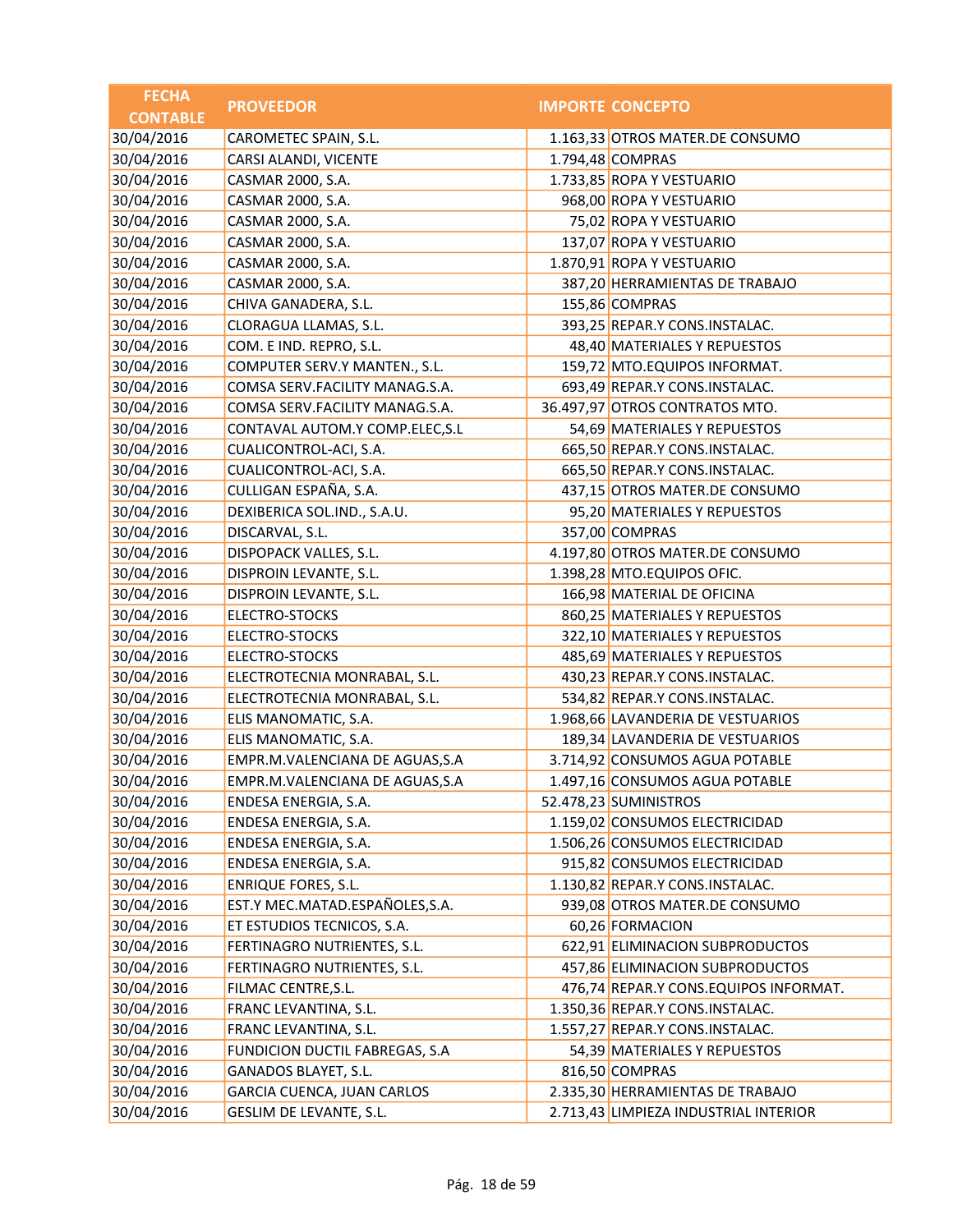| <b>FECHA</b>    | <b>PROVEEDOR</b>                   | <b>IMPORTE CONCEPTO</b>                |
|-----------------|------------------------------------|----------------------------------------|
| <b>CONTABLE</b> |                                    |                                        |
| 30/04/2016      | GESLIM DE LEVANTE, S.L.            | 862,73 LIMPIEZA INDUSTRIAL INTERIOR    |
| 30/04/2016      | GESLIM DE LEVANTE, S.L.            | 44.649,00 LIMPIEZA INDUSTRIAL INTERIOR |
| 30/04/2016      | GESLIM DE LEVANTE, S.L.            | 441,69 LIMPIEZA INDUSTRIAL INTERIOR    |
| 30/04/2016      | GESMER LOGISTICS MER, S.L.         | 14.594,80 ELIMINACION SUBPRODUCTOS     |
| 30/04/2016      | <b>GURREA MAGDALENO, Mª ISABEL</b> | 42,20 PRENSA                           |
| 30/04/2016      | HNOS. ORTI OLMOS SAT 8313          | 976,86 COMPRAS                         |
| 30/04/2016      | HUNE RENTAL, S.L.                  | 428,95 REPAR.Y CONS.INSTALAC.          |
| 30/04/2016      | IBERDROLA, S.A.                    | 776,25 ELECT.POR CTA.TERCEROS          |
| 30/04/2016      | ILUNION LIMPIEZA Y MEDIO., S.A.    | 5.264,19 LIMPIEZA OFICINAS             |
| 30/04/2016      | IMPACTO VALENCIA, S.L.             | 212,96 MATERIALES Y REPUESTOS          |
| 30/04/2016      | IMPACTO VALENCIA, S.L.             | 154,49 OTROS MATER.DE CONSUMO          |
| 30/04/2016      | IMPACTO VALENCIA, S.L.             | 92,03 OTROS MATER.DE CONSUMO           |
| 30/04/2016      | IND.TECNICO ALIMENTARIA, S.A.      | 1.539,54 MATERIALES Y REPUESTOS        |
| 30/04/2016      | IND.TECNICO ALIMENTARIA, S.A.      | 341,41 MATERIALES Y REPUESTOS          |
| 30/04/2016      | IND.TECNICO ALIMENTARIA, S.A.      | 632,59 MATERIALES Y REPUESTOS          |
| 30/04/2016      | INDUKERN, S.A.                     | 385,39 OTROS MATER.DE CONSUMO          |
| 30/04/2016      | JAIME SANCHEZ TELLO, S.L.          | 2.531,27 COMPRAS                       |
| 30/04/2016      | JOHNSON CONTROLS ESPAÑA, S.L.      | 155,97 MATERIALES Y REPUESTOS          |
| 30/04/2016      | JOHNSON CONTROLS ESPAÑA, S.L.      | 68.486,52 SACRIFICIO PORCINO FASE II   |
| 30/04/2016      | JOHNSON CONTROLS ESPAÑA, S.L.      | 1.848,23 MATERIALES Y REPUESTOS        |
| 30/04/2016      | JOSE ANTONIO GARCIA, S.L.          | 177,42 REPAR.Y CONS.INSTALAC.          |
| 30/04/2016      | JOSE ANTONIO GARCIA, S.L.          | 29,72 OTROS MATER.DE CONSUMO           |
| 30/04/2016      | JUNGHEINRICH DE ESPAÑA, S.A.       | 376,75 REPAR.Y CONS.INSTALAC.          |
| 30/04/2016      | LABORATORIOS TACSA, S.L.           | 120,40 CONTROL ANALIT.CARNES Y CANALE  |
| 30/04/2016      | M.G.REHABILITACION INT.EDIF.       | 711,48 REPAR.Y CONS.INSTALAC.          |
| 30/04/2016      | MAREL MEAT PROCESSING B.V.         | 811,68 MATERIALES Y REPUESTOS          |
| 30/04/2016      | MAREL MEAT PROCESSING B.V.         | 323,63 HERRAMIENTAS DE TRABAJO         |
| 30/04/2016      | MAREL MEAT PROCESSING B.V.         | 697,89 HERRAMIENTAS DE TRABAJO         |
| 30/04/2016      | MAREL MEAT PROCESSING B.V.         | 643,39 MATERIALES Y REPUESTOS          |
| 30/04/2016      | MATERIALES REAL, S.L.              | 620,25 OTROS MATER.DE CONSUMO          |
| 30/04/2016      | MATERIALES REAL, S.L.              | 146,64 MATERIALES Y REPUESTOS          |
| 30/04/2016      | MATINSO, S.L.                      | 392,46 REPAR.Y CONS.INSTALAC.          |
| 30/04/2016      | MONT. Y SUMINISTROS COVES, S.L.    | 571,12 MATERIALES Y REPUESTOS          |
| 30/04/2016      | MONT. Y SUMINISTROS COVES, S.L.    | 571,12 MATERIALES Y REPUESTOS          |
| 30/04/2016      | MONT. Y SUMINISTROS COVES, S.L.    | 777,91 MATERIALES Y REPUESTOS          |
| 30/04/2016      | MONT. Y SUMINISTROS COVES, S.L.    | 895,88 MATERIALES Y REPUESTOS          |
| 30/04/2016      | MONT. Y SUMINISTROS COVES, S.L.    | 2.110,85 REPAR.Y CONS.INSTALAC.        |
| 30/04/2016      | MONT. Y SUMINISTROS COVES, S.L.    | 778,95 MATERIALES Y REPUESTOS          |
| 30/04/2016      | MONT. Y SUMINISTROS COVES, S.L.    | 2.521,64 MATERIALES Y REPUESTOS        |
| 30/04/2016      | MONT. Y SUMINISTROS COVES, S.L.    | 1.427,80 REPAR.Y CONS.INSTALAC.        |
| 30/04/2016      | MONT. Y SUMINISTROS COVES, S.L.    | 113,28 REPAR.Y CONS.INSTALAC.          |
| 30/04/2016      | MONT. Y SUMINISTROS COVES, S.L.    | 1.984,16 INSTAL.MATADERO               |
| 30/04/2016      | MONT. Y SUMINISTROS COVES, S.L.    | 1.861,27 MATERIALES Y REPUESTOS        |
| 30/04/2016      | MONT. Y SUMINISTROS COVES, S.L.    | 12.265,53 OTRAS INST.SALA DESP.PORCINO |
| 30/04/2016      | MONT. Y SUMINISTROS COVES, S.L.    | 1.656,73 REPAR.Y CONS.INSTALAC.        |
| 30/04/2016      | MOTORES ELECT.ALMUSSAFES, S.L.     | 312,18 REPAR.Y CONS.INSTALAC.          |
| 30/04/2016      | MPS SERVICE & SPARES B.V.          | 992,61 MATERIALES Y REPUESTOS          |
| 30/04/2016      | MPS SERVICE & SPARES B.V.          | 1.416,00 MATERIALES Y REPUESTOS        |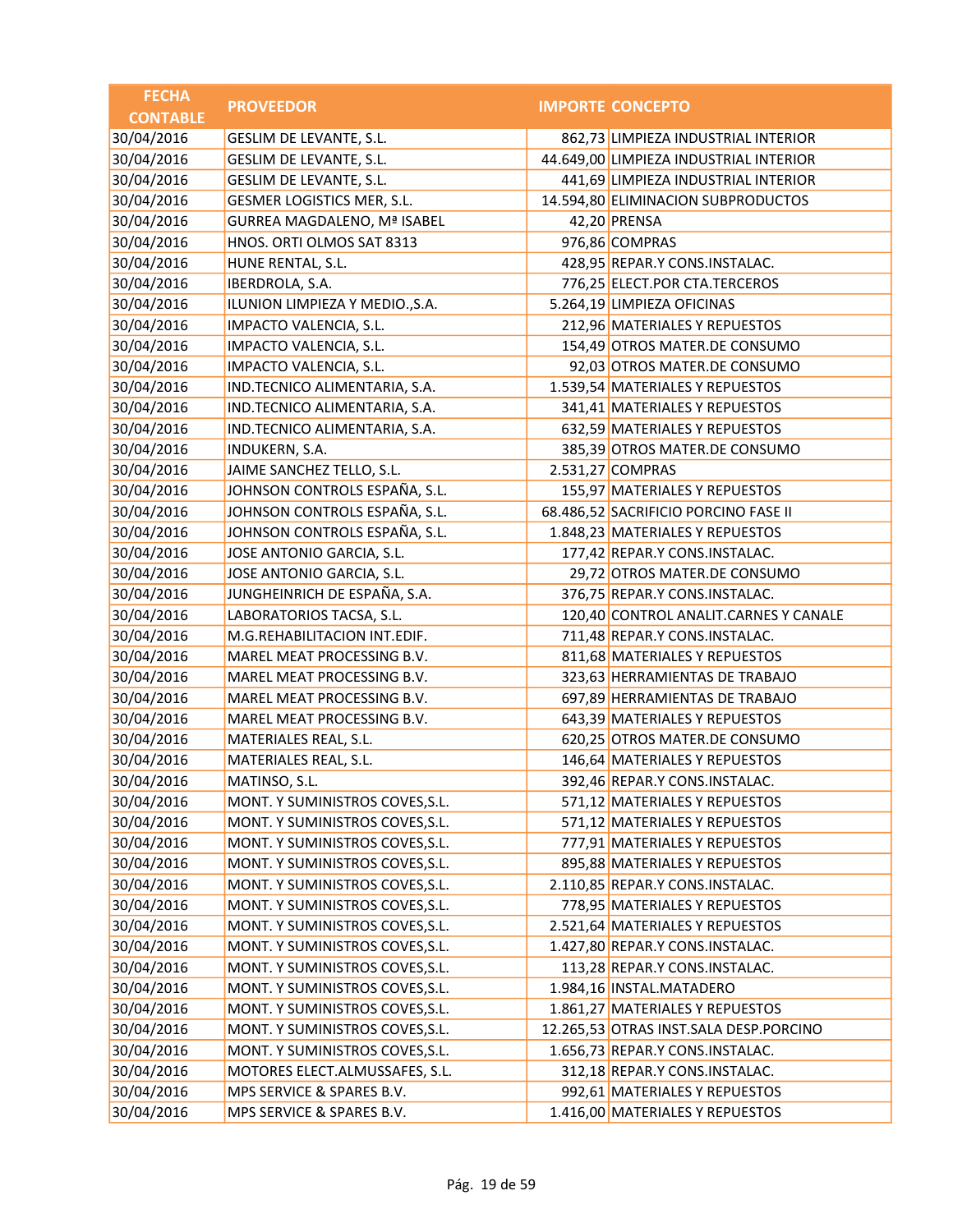| <b>FECHA</b>    | <b>PROVEEDOR</b>                | <b>IMPORTE CONCEPTO</b>                 |
|-----------------|---------------------------------|-----------------------------------------|
| <b>CONTABLE</b> |                                 |                                         |
| 30/04/2016      | MPS SERVICE & SPARES B.V.       | 133,39 MATERIALES Y REPUESTOS           |
| 30/04/2016      | MPS SERVICE & SPARES B.V.       | 336,55 MATERIALES Y REPUESTOS           |
| 30/04/2016      | N.L.R. MENSAJEROS, S.L.         | 465,69 MENSAJERIA                       |
| 30/04/2016      | NEODATA BUSINESS, S.L.          | 2.542,51 MTO.EQUIPOS INFORMAT.          |
| 30/04/2016      | NETYA, S.L.                     | 260,15 OTROS MATER.DE CONSUMO           |
| 30/04/2016      | OFITAKE, S.L.                   | 387,30 MATERIAL DE OFICINA              |
| 30/04/2016      | OFITAKE, S.L.                   | 426,23 OTROS MATER.DE CONSUMO           |
| 30/04/2016      | PAULA JULIA, CARLOS             | 1.696,00 OTROS ASESOR.EXTERNOS EVENTUAL |
| 30/04/2016      | PAVASAL EMPRESA CONSTR., S.A.   | 199,64 REPAR.Y CONS.INSTALAC.           |
| 30/04/2016      | PLASTICOS GUADALAVIAR, S.A.     | 124,23 OTROS MATER.DE CONSUMO           |
| 30/04/2016      | PLASTICOS GUADALAVIAR, S.A.     | 2.348,57 OTROS MATER.DE CONSUMO         |
| 30/04/2016      | PROCARN VALENCIA, S.L.          | 282,35 COMPRAS                          |
| 30/04/2016      | QUICIAL, S.L.                   | 1.182,63 MATERIALES Y REPUESTOS         |
| 30/04/2016      | QUILINOX, S.L.                  | 445,18 MATERIALES Y REPUESTOS           |
| 30/04/2016      | QUINSU, S.L.                    | 1.458,09 OTROS MATER.DE CONSUMO         |
| 30/04/2016      | REGISTRO MERCANTIL DE VALENCIA  | 33,92 REGISTRO                          |
| 30/04/2016      | REGISTRO MERCANTIL DE VALENCIA  | 21,18 REGISTRO                          |
| 30/04/2016      | REPRESENTACIONES MASIDE, S.L.   | 1.121,60 MATERIALES Y REPUESTOS         |
| 30/04/2016      | REPRESENTACIONES MASIDE, S.L.   | 366,57 MATERIALES Y REPUESTOS           |
| 30/04/2016      | REPSOL BUTANO, S.A.             | 1.161,76 GASES MATADERO                 |
| 30/04/2016      | REPSOL BUTANO, S.A.             | 1.083,82 GASES MATADERO                 |
| 30/04/2016      | RESID-CONTROL, S.L.             | 167,20 ELIMINACION SUBPRODUCTOS         |
| 30/04/2016      | RESID-CONTROL, S.L.             | 4.798,86 ELIMINACION SUBPRODUCTOS       |
| 30/04/2016      | RESID-CONTROL, S.L.             | 504,57 ELIMINACION SUBPRODUCTOS         |
| 30/04/2016      | RIERA FERRER, ENRIQUE           | 5.442,69 COMPRAS                        |
| 30/04/2016      | S.A. AGRICULTORES DE LA VEGA    | 21.996,99 LIMPIEZA INDUSTRIAL           |
| 30/04/2016      | S.A. AGRICULTORES DE LA VEGA    | 20.531,40 LIMPIEZA INDUSTRIAL           |
| 30/04/2016      | S.A. AGRICULTORES DE LA VEGA    | 2.182,32 JARDINERIA                     |
| 30/04/2016      | S.AGR.Y GANAD. DE CHESTE, S.L.  | 8.153,25 COMPRAS                        |
| 30/04/2016      | S.ESTATAL CORREOS Y TELEGR.SA   | 172,38 FRANQUEO                         |
| 30/04/2016      | SALVADOR MONFORTE, SANTIAGO     | 999,46 REPAR.Y CONS.INSTALAC.           |
| 30/04/2016      | SANTOS Y TAMAIN, S.L.           | 2.764,00 REPAR.Y CONS.INSTALAC.         |
| 30/04/2016      | SANTOS Y TAMAIN, S.L.           | 4.959,79 REPAR.Y CONS.INSTALAC.         |
| 30/04/2016      | SAT REPRO, S.L.                 | 352,64 REPAR.Y CONS.INSTALAC.           |
| 30/04/2016      | SECURITAS SEGURIDAD ESPAÑA, SA. | 937,96 VIGILANCIA Y SEGURIDAD           |
| 30/04/2016      | SESAELEC VALENCIA, S.A.         | 94,02 MATERIALES Y REPUESTOS            |
| 30/04/2016      | SOLENIS HISPANIA, S.A.          | 4.561,70 OTROS MATER.DE CONSUMO         |
| 30/04/2016      | SOLENIS HISPANIA, S.A.          | 60,50 OTROS MATER.DE CONSUMO            |
| 30/04/2016      | SOLENIS HISPANIA, S.A.          | 60,50 OTROS MATER.DE CONSUMO            |
| 30/04/2016      | SOLENIS HISPANIA, S.A.          | 60,50 OTROS MATER.DE CONSUMO            |
| 30/04/2016      | SOMEVA, S.L.                    | 12,16 REPAR.Y CONS.INSTALAC.            |
| 30/04/2016      | SUGEIN, S.L.                    | 147,86 MATERIALES Y REPUESTOS           |
| 30/04/2016      | SUGEIN, S.L.                    | 755,52 MATERIALES Y REPUESTOS           |
| 30/04/2016      | SYSFEED, S.L.U.                 | 2.224,53 ELIMINACION SUBPRODUCTOS       |
| 30/04/2016      | TEINSA, S.L.                    | 271,25 MTO.RADIOTELEFONOS               |
| 30/04/2016      | TEIXIDO CORRATGE, F.JAVIER      | 509,41 MATERIAL DE OFICINA              |
| 30/04/2016      | TEIXIDO CORRATGE, F.JAVIER      | 659,45 MATERIAL DE OFICINA              |
| 30/04/2016      | TEIXIDO CORRATGE, F.JAVIER      | 989,78 ASESOR.INFORMAT.                 |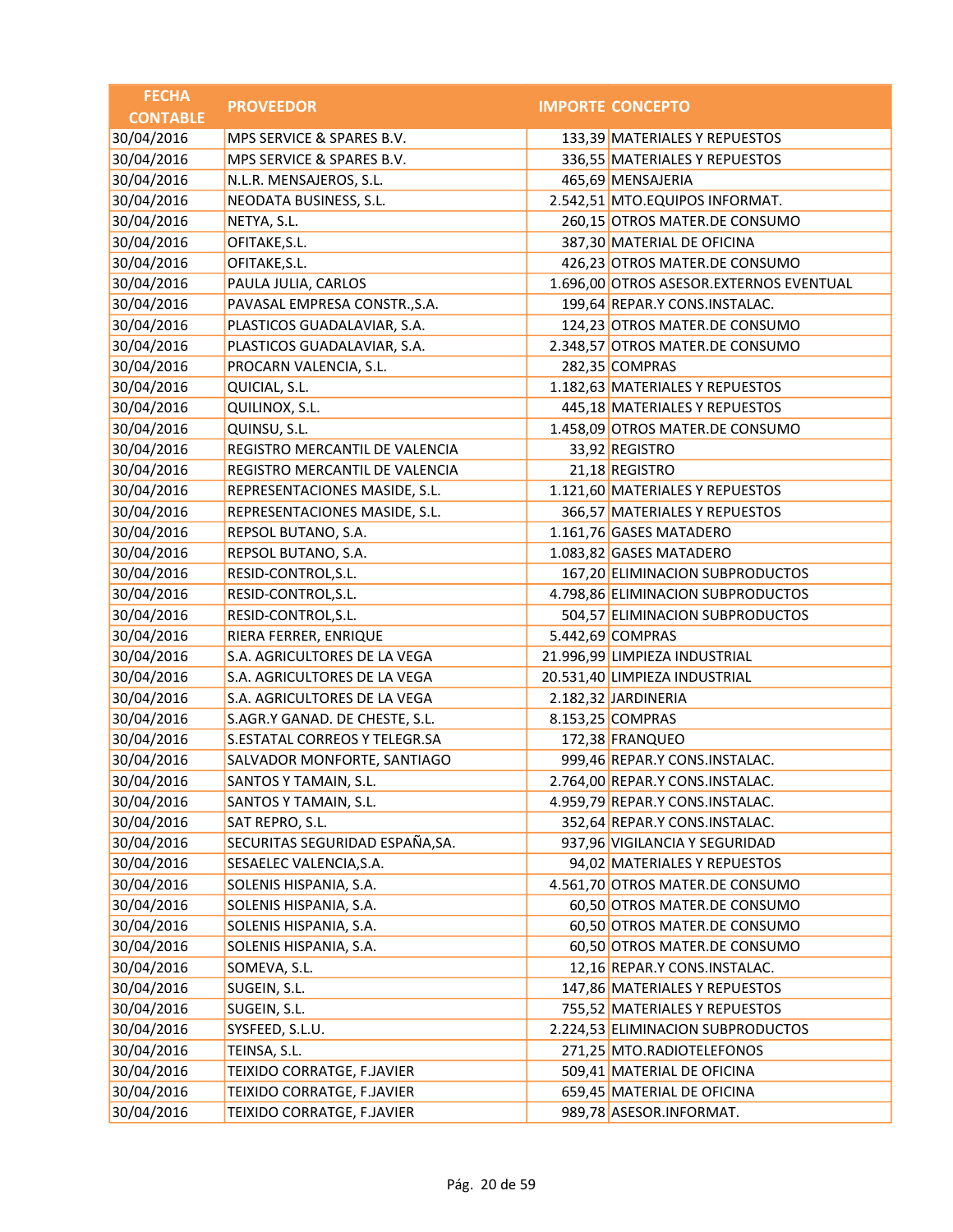| <b>FECHA</b><br><b>CONTABLE</b> | <b>PROVEEDOR</b>                | <b>IMPORTE CONCEPTO</b>               |
|---------------------------------|---------------------------------|---------------------------------------|
| 30/04/2016                      | TERNERA NATURAL BALLESTER, S.L. | 4.772,85 COMPRAS                      |
| 30/04/2016                      | TRANSMIVAL, S.L.                | 29,39 MATERIALES Y REPUESTOS          |
| 30/04/2016                      | TRANSMIVAL, S.L.                | 30,02 MATERIALES Y REPUESTOS          |
| 30/04/2016                      | TRANSP.NAVARRO Y ESTEVE, S.L.   | 1.646,05 OTROS MATER.DE CONSUMO       |
| 30/04/2016                      | VALBOVIS, S.L.                  | 298,08 COMPRAS                        |
| 30/04/2016                      | VALCARE, C.B.                   | 81,07 REPAR.Y CONS.EQUIPOS INFORMAT.  |
| 30/04/2016                      | VALPESA LEVANTE, S.L.           | 354,53 OTROS MATER.DE CONSUMO         |
| 30/04/2016                      | VALPI PNEUMATIC, S.L.           | 450,00 MATERIALES Y REPUESTOS         |
| 30/04/2016                      | VAL-SUR, S.L.                   | 303,26 MATERIALES Y REPUESTOS         |
| 30/04/2016                      | VAL-SUR, S.L.                   | 186,44 MATERIALES Y REPUESTOS         |
| 30/04/2016                      | VCIANA.MENSAJE.Y GESTION, S.C.  | 73,83 MENSAJERIA                      |
| 30/04/2016                      | VIÑOLES MONCHO, BLAS            | 355,59 COMPRAS                        |
| 30/04/2016                      | VODAFONE ESPAÑA, S.A.           | 121,00 VIGILANCIA Y SEGURIDAD         |
| 10/05/2016                      | ACFLUID AUTOMATIZACION, S.L.    | 24,03 MATERIALES Y REPUESTOS          |
| 10/05/2016                      | ACFLUID AUTOMATIZACION, S.L.    | 573,15 MATERIALES Y REPUESTOS         |
| 10/05/2016                      | ALUMENTUM, S.L.                 | 889,97 REPAR.Y CONS.INSTALAC.         |
| 10/05/2016                      | ARNAL MOROS, PAZ                | 3,19 REGISTRO                         |
| 10/05/2016                      | ARNAL MOROS, PAZ                | 3,19 REGISTRO                         |
| 10/05/2016                      | BETICO COMPRESSORS, S.A.U.      | 955,38 OTROS MATER.DE CONSUMO         |
| 10/05/2016                      | <b>BORRELL GARCIA, JOAQUIN</b>  | 90,19 NOTARIAS                        |
| 10/05/2016                      | BORRELL GARCIA, JOAQUIN         | 19,44 NOTARIAS                        |
| 10/05/2016                      | BUFETE HERNANDEZ-MARTI, S.L.P.  | 368,58 ASESORIA JURIDICA              |
| 10/05/2016                      | CAMACHO GUALDRON, YNDIRA        | 612,26 REPAR.Y CONS.INSTALAC.         |
| 10/05/2016                      | CAMACHO GUALDRON, YNDIRA        | 554,18 REPAR.Y CONS.INSTALAC.         |
| 10/05/2016                      | ELECTRO-STOCKS                  | 485,15 MATERIALES Y REPUESTOS         |
| 10/05/2016                      | ELECTROTECNIA MONRABAL, S.L.    | 467,27 REPAR.Y CONS.INSTALAC.         |
| 10/05/2016                      | ELECTROTECNIA MONRABAL, S.L.    | 159,72 REPAR.Y CONS.INSTALAC.         |
| 10/05/2016                      | FERTINAGRO NUTRIENTES, S.L.     | 482,06 ELIMINACION SUBPRODUCTOS       |
| 10/05/2016                      | FERTINAGRO NUTRIENTES, S.L.     | 621,46 ELIMINACION SUBPRODUCTOS       |
| 10/05/2016                      | FRANC LEVANTINA, S.L.           | 346,06 REPAR.Y CONS.INSTALAC.         |
| 10/05/2016                      | <b>GAC CREATIVIDAD VISUAL</b>   | 99,83 OTROS MATER.DE CONSUMO          |
| 10/05/2016                      | GARCIA CUENCA, JUAN CARLOS      | 1.079,32 HERRAMIENTAS DE TRABAJO      |
| 10/05/2016                      | GE ENERGY SPAIN, S.L.           | 2.395,80 OTROS MATER.DE CONSUMO       |
| 10/05/2016                      | GESMER LOGISTICS MER, S.L.      | 13.513,20 ELIMINACION SUBPRODUCTOS    |
| 10/05/2016                      | JOSE ANTONIO GARCIA, S.L.       | 142,38 OTROS MATER.DE CONSUMO         |
| 10/05/2016                      | KLÜBER LUBRICAT.GMBH IBER.S.C.  | 3.003,38 OTROS MATER.DE CONSUMO       |
| 10/05/2016                      | MAREL MEAT PROCESSING B.V.      | 294,89 MATERIALES Y REPUESTOS         |
| 10/05/2016                      | MATERIALES REAL, S.L.           | 68,61 OTROS MATER.DE CONSUMO          |
| 10/05/2016                      | MOTORES ELECT.ALMUSSAFES, S.L.  | 508,44 REPAR.Y CONS.INSTALAC.         |
| 10/05/2016                      | MPS SERVICE & SPARES B.V.       | 866,99 MATERIALES Y REPUESTOS         |
| 10/05/2016                      | MPS SERVICE & SPARES B.V.       | 8.194,00 OTRAS INST.SALA DESP.PORCINO |
| 10/05/2016                      | MPS SERVICE & SPARES B.V.       | 1.019,06 MATERIALES Y REPUESTOS       |
| 10/05/2016                      | PEREZ SAMPER, FLORENTINA        | 4.304,97 CONTENC.CIVIL, ORDEN Y PENAL |
| 10/05/2016                      | PPS, S.A.                       | 3.015,93 LIMPIEZA DESPOJOS            |
| 10/05/2016                      | PPS, S.A.                       | 4.176,52 LIMPIEZA DESPOJOS            |
| 10/05/2016                      | PPS, S.A.                       | 3.483,06 LIMPIEZA DESPOJOS            |
| 10/05/2016                      | PPS, S.A.                       | 2.126,08 LIMPIEZA DESPOJOS            |
| 10/05/2016                      | PPS, S.A.                       | 3.499,54 LIMPIEZA DESPOJOS            |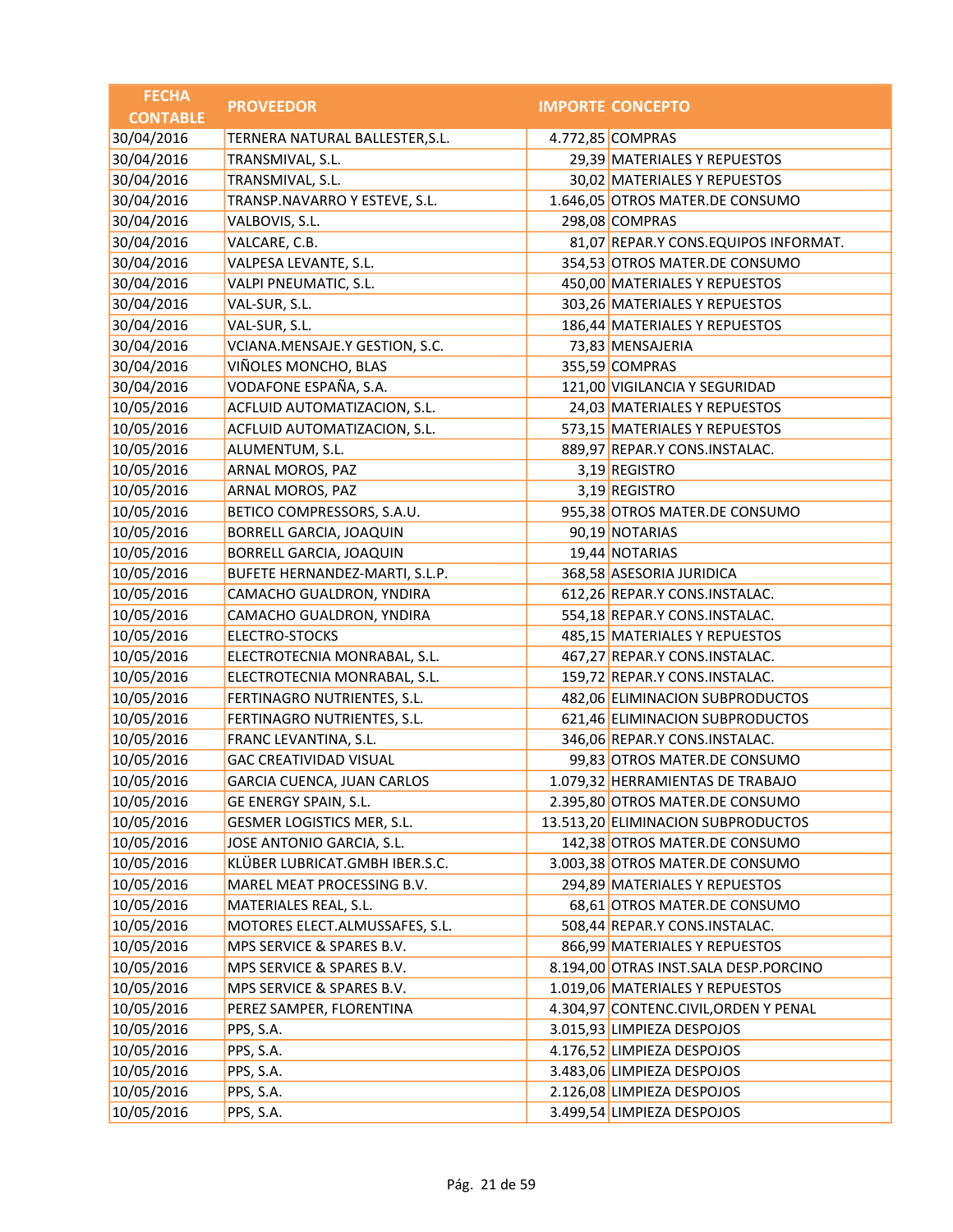| <b>FECHA</b><br><b>PROVEEDOR</b><br><b>IMPORTE CONCEPTO</b>                             |  |
|-----------------------------------------------------------------------------------------|--|
| <b>CONTABLE</b>                                                                         |  |
| 10/05/2016<br>555,24 LIMPIEZA DESPOJOS<br>PPS, S.A.                                     |  |
| 10/05/2016<br>470,93 MATERIALES Y REPUESTOS<br>REPRESENTACIONES MASIDE, S.L.            |  |
| 10/05/2016<br>1.185,96 MATERIALES Y REPUESTOS<br>REPRESENTACIONES MASIDE, S.L.          |  |
| 10/05/2016<br>4.301,55 INST.TECNIC.SALA DESP.PORCINO<br>REPRESENTACIONES MASIDE, S.L.   |  |
| 10/05/2016<br>SEGURISA, SERV.INT. DE SEGUR, S.A<br>4.066,76 VIGILANCIA Y SEGURIDAD      |  |
| 10/05/2016<br>TRATAMIENTOS MARFITE, S.L.<br>2.185,56 DESRAT.Y DESINSEC.                 |  |
| 10/05/2016<br>WORK MAN ACP SOC.COOPERATIVA<br>461.665,35 TRAB.OTRAS EMPRESAS DEPURADORA |  |
| 19/05/2016<br>7.293,54 SUMINISTROS<br>ENDESA ENERGIA, S.A.                              |  |
| 8.307,85 SUMINISTROS<br>19/05/2016<br>ENDESA ENERGIA, S.A.                              |  |
| 19/05/2016<br>73.960,97 SUMINISTROS<br>ENDESA ENERGIA, S.A.                             |  |
| 19/05/2016<br>5.846,33 TASA EXT. NORMA INTERPORC<br><b>INTERPORC</b>                    |  |
| 19/05/2016<br>147,89 REPAR.Y CONS.INSTALAC.<br>MARTINEZ ARCE, SANTIAGO                  |  |
| 19/05/2016<br>PRESENCIAL TIME, S.L.<br>413,94 OTROS CONTRATOS MTO.                      |  |
| 19/05/2016<br>REPSOL BUTANO, S.A.<br>2.202,96 GASES MATADERO                            |  |
| 19/05/2016<br>445,20 RELACIONES PUBLICAS COMUNICAC.<br>REVENGA FRAUCA, JUAN             |  |
| 19/05/2016<br>471,90 FORMACION<br>SGS ICS IBERICA, S.A.                                 |  |
| 19/05/2016<br>TELEFONICA ON THE SPOT SER. SA<br>28,63 HILO MUSICAL CENTRALITA           |  |
| 19/05/2016<br>44,23 HILO MUSICAL MERCADOS<br>TELEFONICA ON THE SPOT SER. SA             |  |
| 19/05/2016<br>TELEFONICA ON THE SPOT SER. SA<br>45,94 HILO MUSICAL MERCADOS             |  |
| 19/05/2016<br>47,19 CONEXIONES INTERNET<br>TELEFONICA SERV.MOVILES, S.A.                |  |
| 19/05/2016<br>TELEFONICA SERV.MOVILES, S.A.<br>42,35 CONEXIONES INTERNET                |  |
| 19/05/2016<br>VIRTUAL VIDEO INFORMATICA, S.L.<br>102,85 RELACIONES PUBLICAS             |  |
| 20/05/2016<br>ALFONSO DOLZ, JOSE EDUARDO<br>25,48 REGISTRO                              |  |
| 20/05/2016<br>ALFONSO DOLZ, JOSE EDUARDO<br>46,04 REGISTRO                              |  |
| 20/05/2016<br>1.086,21 CONTENC.CIVIL, ORDEN Y PENAL<br>PEREZ SAMPER, FLORENTINA         |  |
| 23/05/2016<br>BIOQUAT CONSULT.ENERG.Y MEDIAM<br>4.295,50 CONSUMOS ELECTRICIDAD          |  |
| BIZERBA IBERIA ESPAÑA, S.A.<br>23/05/2016<br>473,78 MATERIALES Y REPUESTOS              |  |
| 23/05/2016<br>OFITAKE, S.L.<br>748,43 MATERIAL DE OFICINA                               |  |
| 23/05/2016<br>SERV.DE GESTION DE ENERGIA, SL<br>317,63 CONSUMOS ELECTRICIDAD            |  |
| TELEFONICA DE ESPAÑA, S.A.<br>23/05/2016<br>38,33 CONSUM.TELEF.PROPIOS                  |  |
| TELEFONICA DE ESPAÑA, S.A.<br>23/05/2016<br>30,88 CONSUM.TELEF.PROPIOS                  |  |
| TELEFONICA DE ESPAÑA, S.A.<br>23/05/2016<br>615,36 CONSUM.TELEF.PROPIOS                 |  |
| TELEFONICA DE ESPAÑA, S.A.<br>24,70 CONSUM.TELEF.PROPIOS<br>23/05/2016                  |  |
| TELEFONICA DE ESPAÑA, S.A.<br>23/05/2016<br>31,72 CONSUM.TELEF.PROPIOS                  |  |
| 23/05/2016<br>VCIANA.MENSAJE.Y GESTION, S.C.<br>351,98 MENSAJERIA                       |  |
| VODAFONE ESPAÑA, S.A.<br>23/05/2016<br>1.559,45 CONSUM.TELEF.PROPIOS                    |  |
| 25/05/2016<br>ADDO IMPRESORES, S.A.L.<br>82,28 PUBLIC.Y PROMOC.                         |  |
| 25/05/2016<br>368,58 ASESORIA JURIDICA<br>BUFETE HERNANDEZ-MARTI, S.L.P.                |  |
| 25/05/2016<br>COMPUTER SERV.Y MANTEN., S.L.<br>159,72 MTO.EQUIPOS INFORMAT.             |  |
| 25/05/2016<br>89,77 MTO.EQUIPOS OFICINA<br>DISPROIN LEVANTE, S.L.                       |  |
| 25/05/2016<br>QUICIAL, S.L.<br>464,35 MATERIALES Y REPUESTOS                            |  |
| 25/05/2016<br>SESAELEC VALENCIA, S.A.<br>301,76 MATERIALES Y REPUESTOS                  |  |
| 25/05/2016<br>SOMEVA, S.L.<br>92,77 REPAR.Y CONS.INSTALAC.                              |  |
| 25/05/2016<br>TRANSP.ALFONSO ZAMORANO, S.L.<br>17,39 REPAR.Y CONS.INSTALAC.             |  |
| VODAFONE ESPAÑA, S.A.<br>25/05/2016<br>121,00 VIGILANCIA Y SEGURIDAD                    |  |
| 31/05/2016<br>ABC ARQUITECTURA MODULAR, S.L.<br>9.434,88 REPAR.Y CONS.INSTALAC.         |  |
| 31/05/2016<br>ACFLUID AUTOMATIZACION, S.L.<br>484,08 MATERIALES Y REPUESTOS             |  |
| 31/05/2016<br>605,00 CUOTAS ASOCIACIONES<br>AINIA                                       |  |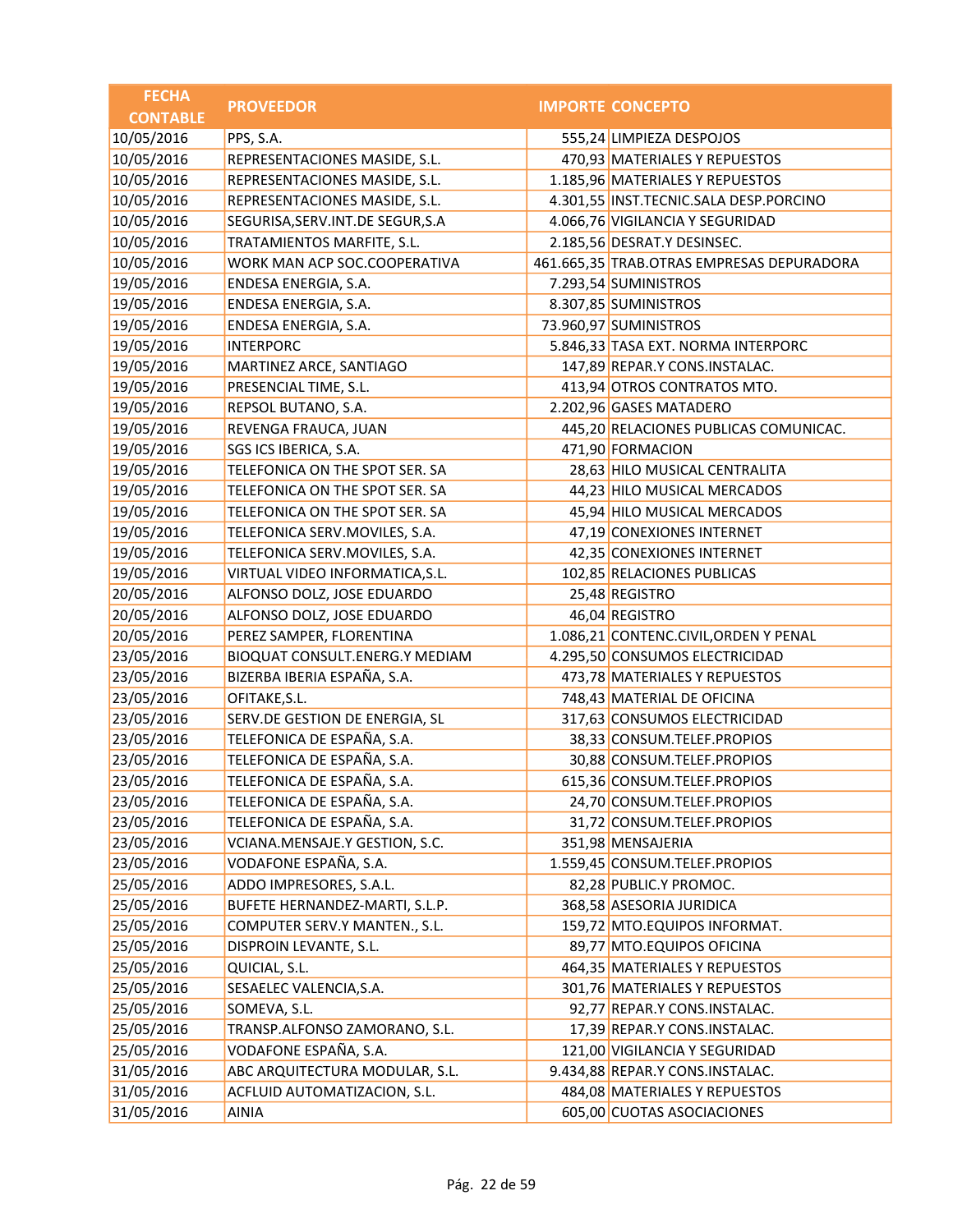| <b>FECHA</b>    | <b>PROVEEDOR</b>                  | <b>IMPORTE CONCEPTO</b>                 |
|-----------------|-----------------------------------|-----------------------------------------|
| <b>CONTABLE</b> |                                   |                                         |
| 31/05/2016      | AISLAMIENTOS SEAR, S.L.           | 4.538,04 REPAR.Y CONS.INSTALAC.         |
| 31/05/2016      | ALUMENTUM, S.L.                   | 88,21 REPAR.Y CONS.INSTALAC.            |
| 31/05/2016      | AMBIENTALYS CONSULT.Y ANAL.S.L    | 273,88 MTO.CONTROL AGUA                 |
| 31/05/2016      | AZASA, INST. QUIR. Y MAT. GAN. SA | 421,93 MATERIALES Y REPUESTOS           |
| 31/05/2016      | BETICO COMPRESSORS, S.A.U.        | 1.249,10 MATERIALES Y REPUESTOS         |
| 31/05/2016      | BETICO COMPRESSORS, S.A.U.        | 401,61 REPAR.Y CONS.INSTALAC.           |
| 31/05/2016      | BLUEDEC, S.L.                     | 2.159,09 REPAR.Y CONS.INSTALAC.         |
| 31/05/2016      | BRISANT, C.B.                     | 416,70 VIAJES DE GESTION                |
| 31/05/2016      | BRISANT, C.B.                     | 263,70 VIAJES DE GESTION                |
| 31/05/2016      | BRISANT, C.B.                     | 63,00 RELACIONES PUBLICAS               |
| 31/05/2016      | BUFETE HERNANDEZ-MARTI, S.L.P.    | 1.350,36 CONTENC.CIVIL, ORDEN Y PENAL   |
| 31/05/2016      | BUFETE HERNANDEZ-MARTI, S.L.P.    | 2.187,61 ASESORIA JURIDICA              |
| 31/05/2016      | CARNES A.SORIANO E HIJOS, S.L.    | 685,34 COMPRAS                          |
| 31/05/2016      | CARNES MARTINEZ Y ASOC., S.L.     | 4.309,34 REP.Y CONSER. SINIESTROS EXTR. |
| 31/05/2016      | CARNS I PERNILS PERIS, S.L.       | 6.744,70 REP.Y CONSER. SINIESTROS EXTR. |
| 31/05/2016      | CAROMETEC SPAIN, S.L.             | 2.513,21 MATERIALES Y REPUESTOS         |
| 31/05/2016      | CARSI ALANDI, VICENTE             | 1.512,90 COMPRAS                        |
| 31/05/2016      | CASMAR 2000, S.A.                 | 895,40 ROPA Y VESTUARIO                 |
| 31/05/2016      | CASMAR 2000, S.A.                 | 260,78 ROPA Y VESTUARIO                 |
| 31/05/2016      | CASMAR 2000, S.A.                 | 240,19 REPAR.Y CONS.INSTALAC.           |
| 31/05/2016      | CASMAR 2000, S.A.                 | 1.733,85 ROPA Y VESTUARIO               |
| 31/05/2016      | <b>CENTRO ESTUDIOS HIADVANCE</b>  | 50,00 FORMACION                         |
| 31/05/2016      | <b>CENTRO ESTUDIOS HIADVANCE</b>  | 50,00 FORMACION                         |
| 31/05/2016      | CHIVA GANADERA, S.L.              | 75,99 COMPRAS                           |
| 31/05/2016      | COMSA SERV.FACILITY MANAG.S.A.    | 462,12 REPAR.Y CONS.INSTALAC.           |
| 31/05/2016      | COMSA SERV.FACILITY MANAG.S.A.    | 14.599,18 OTROS CONTRATOS MTO.          |
| 31/05/2016      | CONTAVAL AUTOM.Y COMP.ELEC, S.L   | 170,76 MATERIALES Y REPUESTOS           |
| 31/05/2016      | CONTROL DE VERTIDO IND., S.L.     | 148,08 MATERIALES Y REPUESTOS           |
| 31/05/2016      | CSB-SYSTEM ESPAÑA, S.L.           | 709,68 MANT.SOFTWARE SALA DESPIECE      |
| 31/05/2016      | CULLIGAN ESPAÑA, S.A.             | 42,48 OTROS MATER.DE CONSUMO            |
| 31/05/2016      | DESATASCO EXPRESS, S.L.           | 532,40 REPAR.Y CONS.INSTALAC.           |
| 31/05/2016      | DISCARVAL, S.L.                   | 346,16 COMPRAS                          |
| 31/05/2016      | DISPROIN LEVANTE, S.L.            | 92,42 MTO.EQUIPOS OFICINA               |
| 31/05/2016      | ELIS MANOMATIC, S.A.              | 238,06 LAVANDERIA DE VESTUARIOS         |
| 31/05/2016      | ELIS MANOMATIC, S.A.              | 1.914,18 LAVANDERIA DE VESTUARIOS       |
| 31/05/2016      | EMPR.M.VALENCIANA DE AGUAS, S.A   | 2.343,46 CONSUMOS AGUA POTABLE          |
| 31/05/2016      | EMPR.M.VALENCIANA DE AGUAS, S.A   | 960,30 CONSUMOS AGUA POTABLE            |
| 31/05/2016      | ENDESA ENERGIA, S.A.              | 53.195,56 SUMINISTROS                   |
| 31/05/2016      | ENDESA ENERGIA, S.A.              | 1.030,30 CONSUMOS ELECTRICIDAD          |
| 31/05/2016      | ENDESA ENERGIA, S.A.              | 1.205,06 CONSUMOS ELECTRICIDAD          |
| 31/05/2016      | ENRIQUE GALVEZ Y ASOC., S.L.      | 822,80 ASESORIA LABORAL                 |
| 31/05/2016      | FERTINAGRO NUTRIENTES, S.L.       | 476,74 ELIMINACION SUBPRODUCTOS         |
| 31/05/2016      | FERTINAGRO NUTRIENTES, S.L.       | 551,28 ELIMINACION SUBPRODUCTOS         |
| 31/05/2016      | FERTINAGRO NUTRIENTES, S.L.       | 286,53 ELIMINACION SUBPRODUCTOS         |
| 31/05/2016      | FERTINAGRO NUTRIENTES, S.L.       | 504,33 ELIMINACION SUBPRODUCTOS         |
| 31/05/2016      | FERTINAGRO NUTRIENTES, S.L.       | 508,68 ELIMINACION SUBPRODUCTOS         |
| 31/05/2016      | FERTINAGRO NUTRIENTES, S.L.       | 339,28 ELIMINACION SUBPRODUCTOS         |
| 31/05/2016      | FERTINAGRO NUTRIENTES, S.L.       | 477,22 ELIMINACION SUBPRODUCTOS         |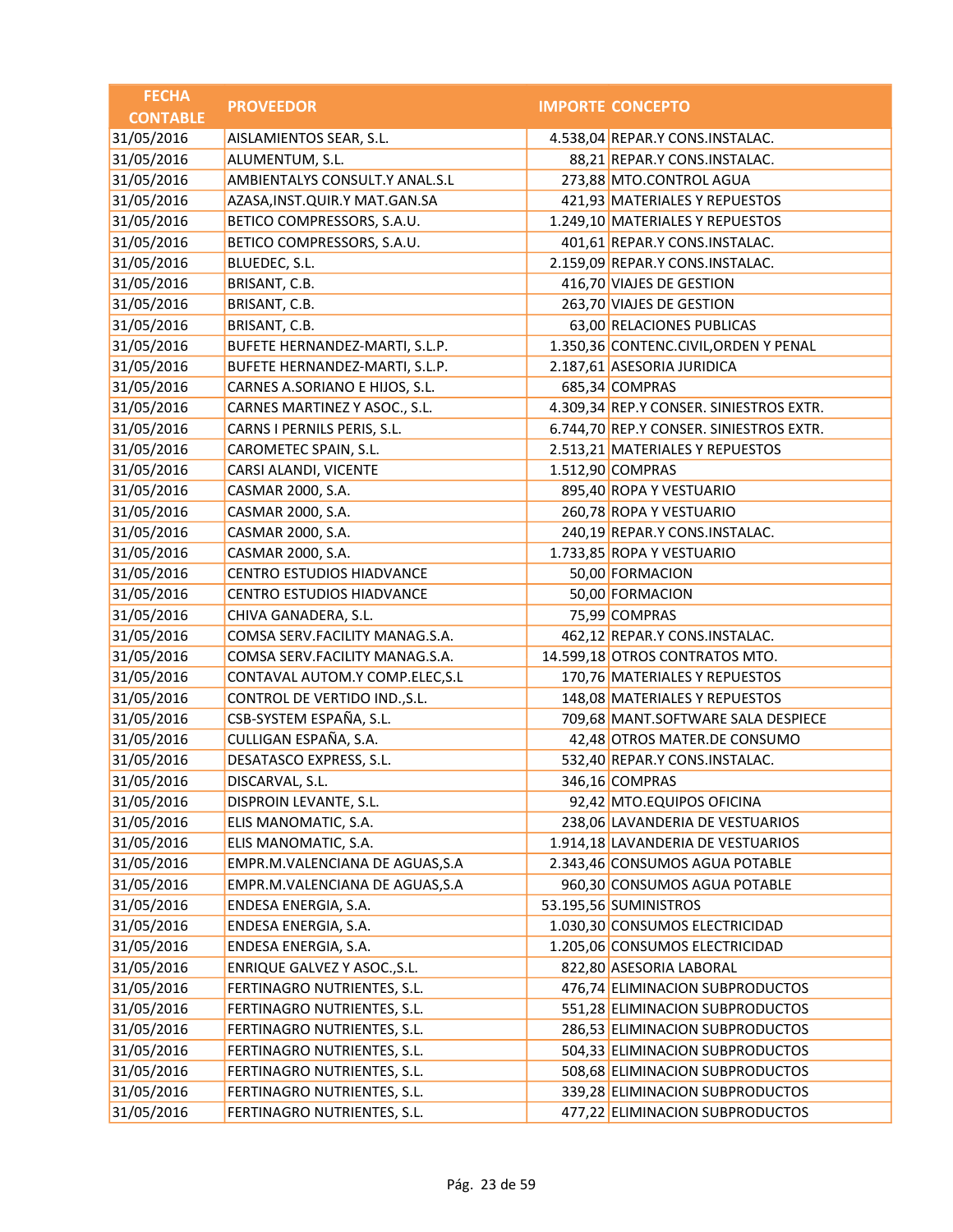| <b>FECHA</b>    | <b>PROVEEDOR</b>                  | <b>IMPORTE CONCEPTO</b>                 |
|-----------------|-----------------------------------|-----------------------------------------|
| <b>CONTABLE</b> |                                   |                                         |
| 31/05/2016      | FLORS MONTAÑANA, S.L.             | 164,81 RELACIONES PUBLICAS COMUNICAC.   |
| 31/05/2016      | FRANC LEVANTINA, S.L.             | 183,92 REPAR.Y CONS.INSTALAC.           |
| 31/05/2016      | FRANC LEVANTINA, S.L.             | 539,66 REPAR.Y CONS.INSTALAC.           |
| 31/05/2016      | FUNDICION DUCTIL FABREGAS, S.A    | 54,39 OTROS MATER.DE CONSUMO            |
| 31/05/2016      | <b>GAC CREATIVIDAD VISUAL</b>     | 321,25 PUBLIC.Y PROMOC.                 |
| 31/05/2016      | GANADOS BLAYET, S.L.              | 647,60 COMPRAS                          |
| 31/05/2016      | <b>GARCIA CUENCA, JUAN CARLOS</b> | 1.379,40 HERRAMIENTAS DE TRABAJO        |
| 31/05/2016      | GE ENERGY SPAIN, S.L.             | 2.395,80 OTROS MATER.DE CONSUMO         |
| 31/05/2016      | GE ENERGY SPAIN, S.L.             | 1.956,57 OTROS MATER.DE CONSUMO         |
| 31/05/2016      | GESLIM DE LEVANTE, S.L.           | 45.090,69 LIMPIEZA INDUSTRIAL INTERIOR  |
| 31/05/2016      | GESLIM DE LEVANTE, S.L.           | 3.256,11 LIMPIEZA INDUSTRIAL INTERIOR   |
| 31/05/2016      | GESLIM DE LEVANTE, S.L.           | 1.185,10 LIMPIEZA INDUSTRIAL INTERIOR   |
| 31/05/2016      | GESMER LOGISTICS MER, S.L.        | 14.902,97 ELIMINACION SUBPRODUCTOS      |
| 31/05/2016      | HERRERO & ASOCIADOS, S.L.         | 518,01 PUBLIC.Y PROMOC.                 |
| 31/05/2016      | HERRERO & ASOCIADOS, S.L.         | 235,95 PUBLIC.Y PROMOC.                 |
| 31/05/2016      | HNOS. ORTI OLMOS SAT 8313         | 1.018,08 COMPRAS                        |
| 31/05/2016      | IBERDROLA, S.A.                   | 700,70 ELECT.POR CTA.TERCEROS           |
| 31/05/2016      | ILUNION LIMPIEZA Y MEDIO., S.A.   | 5.264,19 LIMPIEZA OFICINAS              |
| 31/05/2016      | IND.TECNICO ALIMENTARIA, S.A.     | 366,75 MATERIALES Y REPUESTOS           |
| 31/05/2016      | INDUKERN, S.A.                    | 201,47 OTROS MATER.DE CONSUMO           |
| 31/05/2016      | INSTALACIONES JOFRAN, S.L.L.      | 3.021,73 REPAR.Y CONS.INSTALAC.         |
| 31/05/2016      | <b>INTEROVIC</b>                  | 1.061,53 TASA EXT.NORMA INTEROVIC       |
| 31/05/2016      | <b>INTERPORC</b>                  | 6.012,15 TASA EXT. NORMA INTERPORC      |
| 31/05/2016      | JAIME SANCHEZ TELLO, S.L.         | 2.199,02 COMPRAS                        |
| 31/05/2016      | JOHNSON CONTROLS ESPAÑA, S.L.     | 81.991,63 SACRIFICIO PORCINO FASE II    |
| 31/05/2016      | JOSE ANTONIO GARCIA, S.L.         | 26,23 OTROS MATER.DE CONSUMO            |
| 31/05/2016      | KLÜBER LUBRICAT.GMBH IBER.S.C.    | 3.552,27 OTROS MATER.DE CONSUMO         |
| 31/05/2016      | KLÜBER LUBRICAT.GMBH IBER.S.C.    | 1.035,69 OTROS MATER.DE CONSUMO         |
| 31/05/2016      | KLÜBER LUBRICAT.GMBH IBER.S.C.    | 4.797,99 OTROS MATER.DE CONSUMO         |
| 31/05/2016      | LABORATORIOS TACSA, S.L.          | 481,58 CONTROL ANALIT.CARNES Y CANALE   |
| 31/05/2016      | LABORATORIOS TACSA, S.L.          | 1.130,14 CONTROL ANALIT.CARNES Y CANALE |
| 31/05/2016      | MATERIALES REAL, S.L.             | 356,79 MATERIALES Y REPUESTOS           |
| 31/05/2016      | MATERIALES REAL, S.L.             | 361,19 MATERIALES Y REPUESTOS           |
| 31/05/2016      | MATERIALES REAL, S.L.             | 63,16 REPAR.Y CONS.URBANIZ.             |
| 31/05/2016      | MERCAFILO, S.L.                   | 345,75 HERRAMIENTAS DE TRABAJO          |
| 31/05/2016      | MERINO GOMEZ, JUAN IGNACIO        | 168,00 RELACIONES PUBLICAS              |
| 31/05/2016      | MONT. Y SUMINISTROS COVES, S.L.   | 305,55 MATERIALES Y REPUESTOS           |
| 31/05/2016      | MONT. Y SUMINISTROS COVES, S.L.   | 3.390,03 REPAR.Y CONS.INSTALAC.         |
| 31/05/2016      | MOTORES ELECT.ALMUSSAFES, S.L.    | 92,57 REPAR.Y CONS.INSTALAC.            |
| 31/05/2016      | MPS SERVICE & SPARES B.V.         | 1.820,62 MATERIALES Y REPUESTOS         |
| 31/05/2016      | MPS SERVICE & SPARES B.V.         | 1.746,89 MATERIALES Y REPUESTOS         |
| 31/05/2016      | MPS SERVICE & SPARES B.V.         | 682,47 MATERIALES Y REPUESTOS           |
| 31/05/2016      | MPS SERVICE & SPARES B.V.         | 2.298,93 MATERIALES Y REPUESTOS         |
| 31/05/2016      | MPS SERVICE & SPARES B.V.         | 350,81 MATERIALES Y REPUESTOS           |
| 31/05/2016      | MULTICOPIA VALENCIA, S.L.         | 1.580,90 RELACIONES PUBLICAS COMUNICAC. |
| 31/05/2016      | NAVAFLOR, S.C.                    | 83,05 RELACIONES PUBLICAS               |
| 31/05/2016      | NAVAFLOR, S.C.                    | 103,82 RELACIONES PUBLICAS              |
| 31/05/2016      | NEUMATICOS TAMARIT, S.L.          | 49,61 REPAR.Y CONS.INSTALAC.            |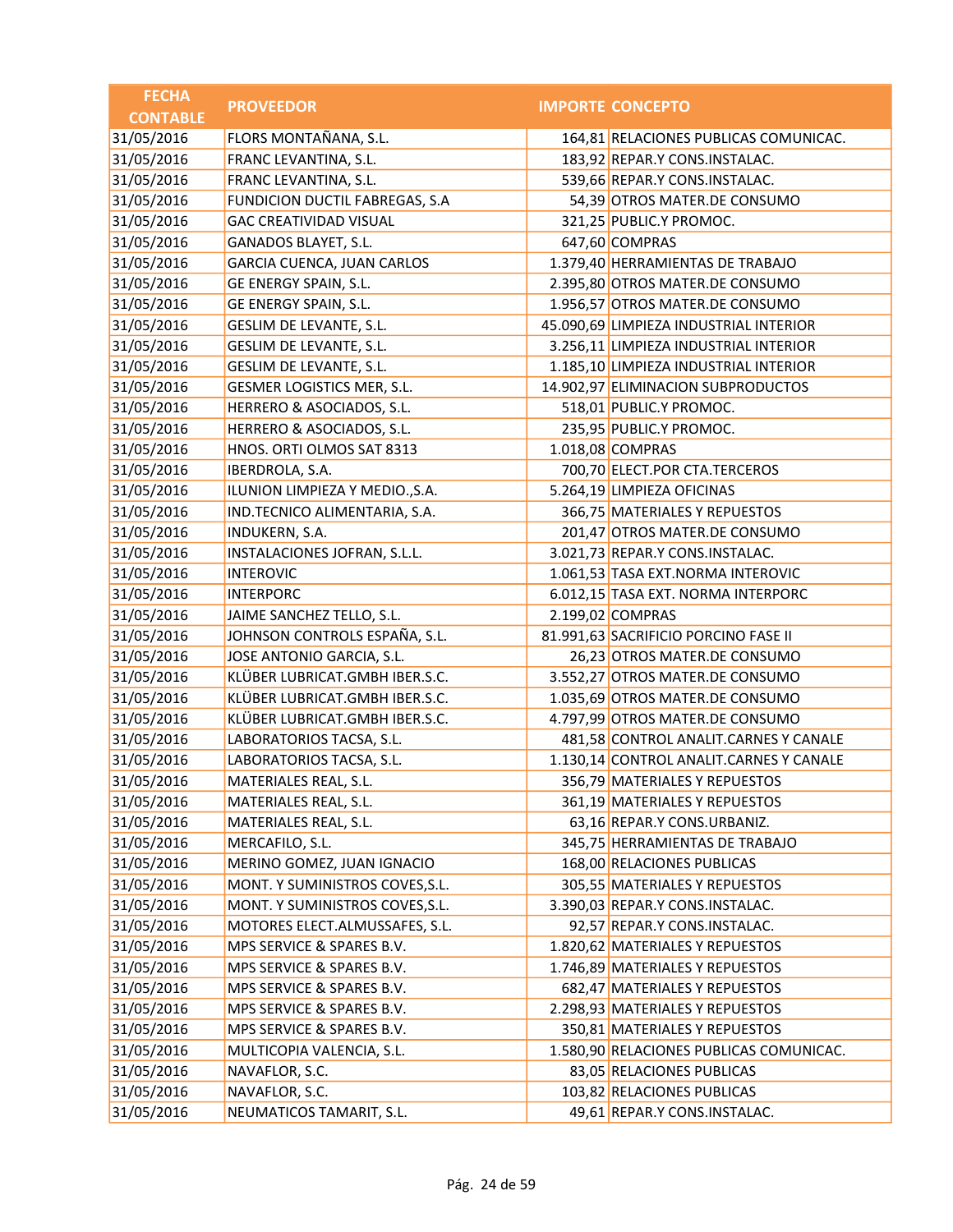| <b>FECHA</b>    |                                    |                                         |
|-----------------|------------------------------------|-----------------------------------------|
| <b>CONTABLE</b> | <b>PROVEEDOR</b>                   | <b>IMPORTE CONCEPTO</b>                 |
| 31/05/2016      | OFITAKE, S.L.                      | 182,20 REPAR.Y CONS.INSTALAC.           |
| 31/05/2016      | ORSAL, S.L.                        | 3.959,37 MOBILIARIO MATADERO            |
| 31/05/2016      | POSTIGO OBRAS Y SERVICIOS, S.A.    | 256,71 REP.Y CONSER. SINIESTROS EXTR.   |
| 31/05/2016      | POSTIGO OBRAS Y SERVICIOS, S.A.    | 2.649,30 REP.Y CONSER. SINIESTROS EXTR. |
| 31/05/2016      | PPS, S.A.                          | 3.869,08 LIMPIEZA DESPOJOS              |
| 31/05/2016      | PPS, S.A.                          | 4.150,32 LIMPIEZA DESPOJOS              |
| 31/05/2016      | PPS, S.A.                          | 3.593,76 LIMPIEZA DESPOJOS              |
| 31/05/2016      | PPS, S.A.                          | 4.156,83 LIMPIEZA DESPOJOS              |
| 31/05/2016      | PPS, S.A.                          | 11,84 LIMPIEZA DESPOJOS                 |
| 31/05/2016      | PROCARN VALENCIA, S.L.             | 267,69 COMPRAS                          |
| 31/05/2016      | REPRESENTACIONES MASIDE, S.L.      | 2.012,91 MATERIALES Y REPUESTOS         |
| 31/05/2016      | REPRESENTACIONES MASIDE, S.L.      | 14.524,84 INST.TECNIC.SALA DESP.PORCINO |
| 31/05/2016      | REPRESENTACIONES MASIDE, S.L.      | 1.287,89 MATERIALES Y REPUESTOS         |
| 31/05/2016      | RIERA FERRER, ENRIQUE              | 4.818,20 COMPRAS                        |
| 31/05/2016      | S.A. AGRICULTORES DE LA VEGA       | 390,83 OTROS MATER.DE CONSUMO           |
| 31/05/2016      | S.A. AGRICULTORES DE LA VEGA       | 21.996,99 LIMPIEZA INDUSTRIAL           |
| 31/05/2016      | S.A. AGRICULTORES DE LA VEGA       | 20.531,40 LIMPIEZA INDUSTRIAL           |
| 31/05/2016      | S.A. AGRICULTORES DE LA VEGA       | 2.182,32 JARDINERIA                     |
| 31/05/2016      | S.AGR.Y GANAD. DE CHESTE, S.L.     | 6.608,81 COMPRAS                        |
| 31/05/2016      | S.ESTATAL CORREOS Y TELEGR.SA      | 148,70 FRANQUEO                         |
| 31/05/2016      | SALVADOR MONFORTE, SANTIAGO        | 121,00 REPAR.Y CONS.INSTALAC.           |
| 31/05/2016      | SANTOS Y TAMAIN, S.L.              | 1.842,35 REPAR.Y CONS.INSTALAC.         |
| 31/05/2016      | SANTOS Y TAMAIN, S.L.              | 1.322,41 REPAR.Y CONS.INSTALAC.         |
| 31/05/2016      | SECURITAS SEGURIDAD ESPAÑA, SA.    | 535,61 VIGILANCIA Y SEGURIDAD           |
| 31/05/2016      | SECURITAS SEGURIDAD ESPAÑA, SA.    | 838,46 VIGILANCIA Y SEGURIDAD           |
| 31/05/2016      | SECURITAS SEGURIDAD ESPAÑA, SA.    | 530,95 VIGILANCIA Y SEGURIDAD           |
| 31/05/2016      | SEGURISA, SERV. INT. DE SEGUR, S.A | 3.596,07 VIGILANCIA Y SEGURIDAD         |
| 31/05/2016      | SEGURISA, SERV. INT. DE SEGUR, S.A | 2.993,59 VIGILANCIA Y SEGURIDAD         |
| 31/05/2016      | SOCARRAT STUDIO, S.L.              | 2.420,00 RELACIONES PUBLICAS COMUNICAC. |
| 31/05/2016      | SOCARRAT STUDIO, S.L.              | 2.420,00 RELACIONES PUBLICAS COMUNICAC. |
| 31/05/2016      | SOLENIS HISPANIA, S.A.             | 4.561,70 OTROS MATER.DE CONSUMO         |
| 31/05/2016      | SOMEVA, S.L.                       | 81,47 REPAR.Y CONS.INSTALAC.            |
| 31/05/2016      | SOMEVA, S.L.                       | 12,16 REPAR.Y CONS.INSTALAC.            |
| 31/05/2016      | SUGEIN, S.L.                       | 512,39 MATERIALES Y REPUESTOS           |
| 31/05/2016      | SYSFEED, S.L.U.                    | 2.226,51 ELIMINACION SUBPRODUCTOS       |
| 31/05/2016      | TEIXIDO CORRATGE, F.JAVIER         | 989,78 ASESOR.INFORMAT.                 |
| 31/05/2016      | TERNERA NATURAL BALLESTER, S.L.    | 4.431,64 COMPRAS                        |
| 31/05/2016      | TRANSP.NAVARRO Y ESTEVE, S.L.      | 1.755,27 OTROS MATER.DE CONSUMO         |
| 31/05/2016      | TRANSPORTES LA PAZ LEVANTE, SL     | 1.599,98 REPAR.Y CONS.INSTALAC.         |
| 31/05/2016      | U.T.E. MV SEGURISA-SAGITAL         | 33.037,71 VIGILANCIA Y SEGURIDAD        |
| 31/05/2016      | U.T.E. MV SEGURISA-SAGITAL         | 33.037,71 VIGILANCIA Y SEGURIDAD        |
| 31/05/2016      | VALBOVIS, S.L.                     | 382,60 COMPRAS                          |
| 31/05/2016      | VALORA PREVENCION, S.L.U.          | 1.024,01 SERV.MEDICOS                   |
| 31/05/2016      | VALPESA LEVANTE, S.L.              | 137,40 REPAR.Y CONS.INSTALAC.           |
| 31/05/2016      | VAL-SUR, S.L.                      | 221,55 MATERIALES Y REPUESTOS           |
| 31/05/2016      | VCIANA.MENSAJE.Y GESTION, S.C.     | 88,60 MENSAJERIA                        |
| 31/05/2016      | VICMATIC, S.L.                     | 58,33 MATERIALES Y REPUESTOS            |
| 31/05/2016      | VIÑOLES MONCHO, BLAS               | 605,63 COMPRAS                          |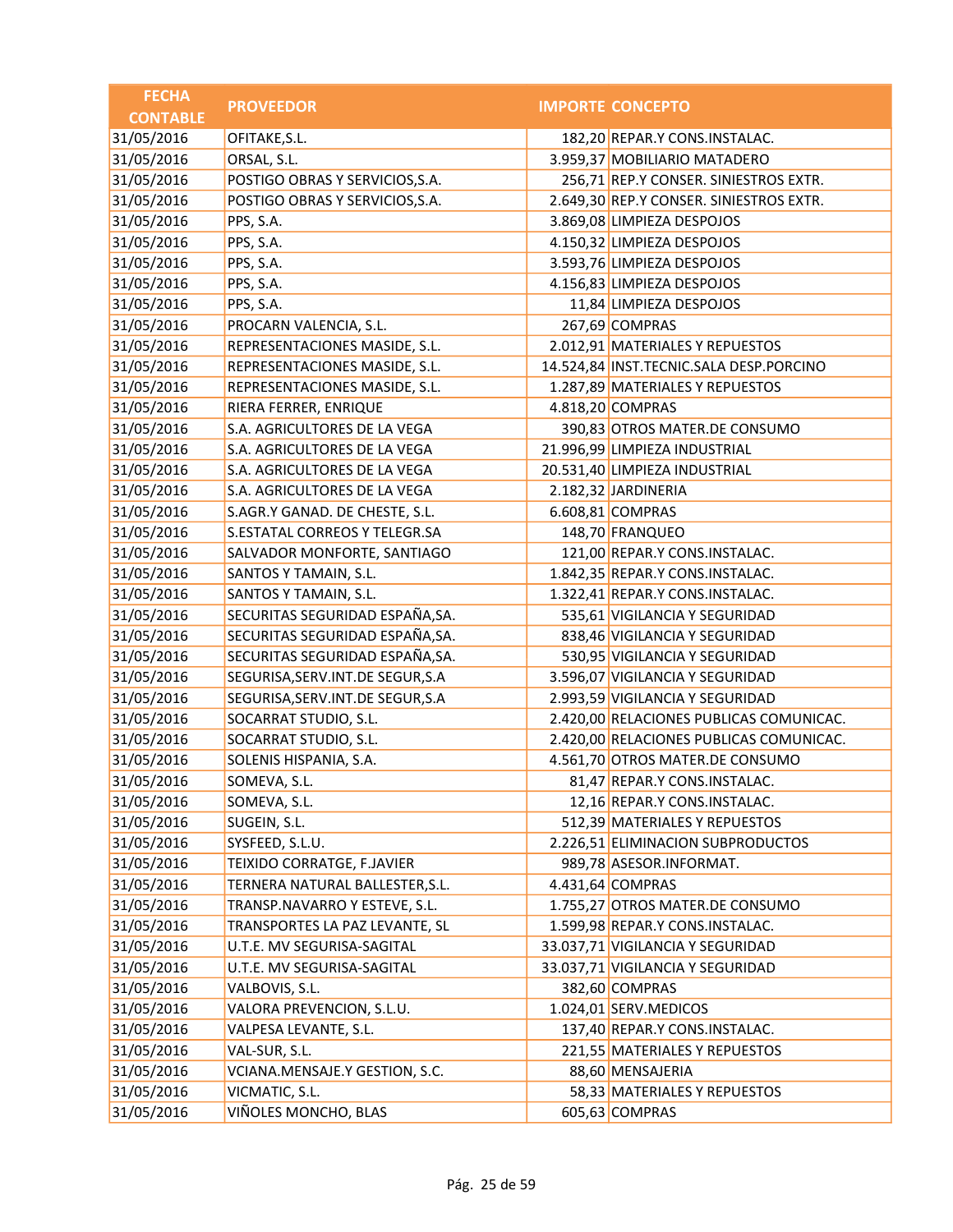| <b>FECHA</b>    | <b>PROVEEDOR</b>                | <b>IMPORTE CONCEPTO</b>                   |
|-----------------|---------------------------------|-------------------------------------------|
| <b>CONTABLE</b> |                                 |                                           |
| 31/05/2016      | WORK MAN ACP SOC.COOPERATIVA    | 505.773,33 TRAB.OTRAS EMPRESAS DEPURADORA |
| 10/06/2016      | BIZERBA IBERIA ESPAÑA, S.A.     | 2.430,31 REPAR.Y CONS.INSTALAC.           |
| 10/06/2016      | BIZERBA IBERIA ESPAÑA, S.A.     | 154,64 MATERIALES Y REPUESTOS             |
| 10/06/2016      | DIECAR ASOCIADOS, S.L.          | 13,92 REPAR.Y CONS.INSTALAC.              |
| 10/06/2016      | FERTINAGRO NUTRIENTES, S.L.     | 326,70 ELIMINACION SUBPRODUCTOS           |
| 10/06/2016      | FERTINAGRO NUTRIENTES, S.L.     | 463,67 ELIMINACION SUBPRODUCTOS           |
| 10/06/2016      | FERTINAGRO NUTRIENTES, S.L.     | 484,48 ELIMINACION SUBPRODUCTOS           |
| 10/06/2016      | FERTINAGRO NUTRIENTES, S.L.     | 537,72 ELIMINACION SUBPRODUCTOS           |
| 10/06/2016      | IMPACTO VALENCIA, S.L.          | 1.027,90 OTROS MATER.DE CONSUMO           |
| 10/06/2016      | LABORATORIOS TACSA, S.L.        | 1.260,22 CONTROL ANALIT.CARNES Y CANALE   |
| 10/06/2016      | REVENGA FRAUCA, JUAN            | 445,20 RELACIONES PUBLICAS COMUNICAC.     |
| 10/06/2016      | ROYAL PACK PROD.SEGURIDAD, S.L  | 895,40 OTROS MATER.DE CONSUMO             |
| 10/06/2016      | T.RAFAEL CUBELLS BALLESTER, S.L | 408,71 REPAR.Y CONS.INSTALAC.             |
| 10/06/2016      | TECNICA IND.AZULEJERA, S.A.     | 623,15 MATERIALES Y REPUESTOS             |
| 10/06/2016      | TECNOSAT VALENCIA, S.L.         | 476,11 OTROS MATER.DE CONSUMO             |
| 10/06/2016      | V. ALEPUZ, S.L.                 | 32,67 RELACIONES PUBLICAS COMUNICAC.      |
| 10/06/2016      | VALDEOLMILLOS ARTIGUEZ, JAVIER  | 1.378,00 OTROS CONTRATOS MTO.             |
| 10/06/2016      | VICMATIC, S.L.                  | 214,82 MATERIALES Y REPUESTOS             |
| 22/06/2016      | ANYVAN ESPAÑA                   | 500,00 REPAR.Y CONS.INSTALAC.             |
| 22/06/2016      | BUFETE HERNANDEZ-MARTI, S.L.P.  | 368,58 ASESORIA JURIDICA                  |
| 22/06/2016      | CAMACHO GUALDRON, YNDIRA        | 290,40 REPAR.Y CONS.INSTALAC.             |
| 22/06/2016      | CAROMETEC SPAIN, S.L.           | 111,80 MATERIALES Y REPUESTOS             |
| 22/06/2016      | ENDESA ENERGIA, S.A.            | 81.220,65 SUMINISTROS                     |
| 22/06/2016      | ENDESA ENERGIA, S.A.            | 8.425,92 SUMINISTROS                      |
| 22/06/2016      | ENDESA ENERGIA, S.A.            | 8.005,23 SUMINISTROS                      |
| 22/06/2016      | ENRIQUE GALVEZ Y ASOC., S.L.    | 822,80 ASESORIA LABORAL                   |
| 22/06/2016      | INFORMATICA ORDENATA, S.L.      | 84,58 MATERIAL DE OFICINA                 |
| 22/06/2016      | INTERFLON IBERICA, S.L.         | 1.347,82 OTROS MATER.DE CONSUMO           |
| 22/06/2016      | MULTICOPIA VALENCIA, S.L.       | 1.550,66 RELACIONES PUBLICAS COMUNICAC.   |
| 22/06/2016      | N.L.R. MENSAJEROS, S.L.         | 457,17 MENSAJERIA                         |
| 22/06/2016      | NOVA ETIQUETA, S.L.             | 549,01 OTROS MATER.DE CONSUMO             |
| 22/06/2016      | PPS, S.A.                       | 3.798,32 LIMPIEZA DESPOJOS                |
| 22/06/2016      | PPS, S.A.                       | 4.181,18 LIMPIEZA DESPOJOS                |
| 22/06/2016      | PPS, S.A.                       | 4.094,46 LIMPIEZA DESPOJOS                |
| 22/06/2016      | PPS, S.A.                       | 1.636,16 LIMPIEZA DESPOJOS                |
| 22/06/2016      | PPS, S.A.                       | 15,44 LIMPIEZA DESPOJOS                   |
| 22/06/2016      | PRESENCIAL TIME, S.L.           | 60,50 OTROS CONTRATOS MTO.                |
| 22/06/2016      | REPSOL BUTANO, S.A.             | 1.282,89 GASES MATADERO                   |
| 22/06/2016      | SEI EFICIENCIA ENRGETICA, S.L.  | 726,00 REPAR.Y CONS.INSTALAC.             |
| 22/06/2016      | SEI EFICIENCIA ENRGETICA, S.L.  | 1.573,00 REPAR.Y CONS.INSTALAC.           |
| 22/06/2016      | TAMARIT ORTEGA, JOSE LUIS       | 94,05 OTROS MATER.DE CONSUMO              |
| 22/06/2016      | TELEFONICA ON THE SPOT SER. SA  | 45,94 HILO MUSICAL MERCADOS               |
| 22/06/2016      | TELEFONICA ON THE SPOT SER. SA  | 44,23 HILO MUSICAL MERCADOS               |
| 22/06/2016      | TELEFONICA ON THE SPOT SER. SA  | 28,63 HILO MUSICAL CENTRALITA             |
| 22/06/2016      | TELEFONICA SERV.MOVILES, S.A.   | 42,35 CONEXIONES INTERNET                 |
| 22/06/2016      | VODAFONE ESPAÑA, S.A.           | 121,00 VIGILANCIA Y SEGURIDAD             |
| 22/06/2016      | VODAFONE ESPAÑA, S.A.           | 1.701,27 CONSUM.TELEF.PROPIOS             |
| 22/06/2016      | WOLTERS KLUWER ESPAÑA, S.A.     | 340,86 SUSCRIPCIONES                      |
|                 |                                 |                                           |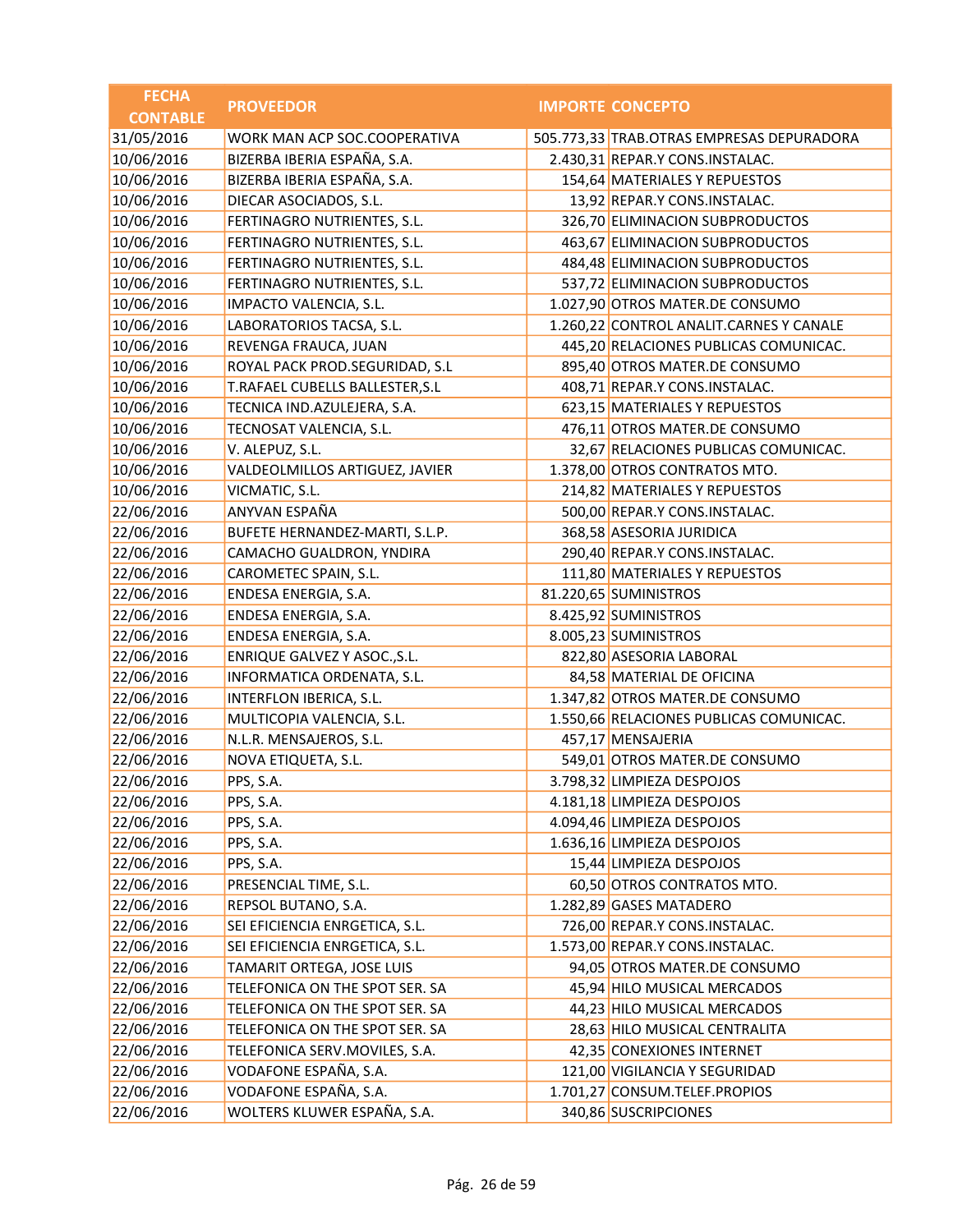| <b>FECHA</b>    | <b>PROVEEDOR</b>               | <b>IMPORTE CONCEPTO</b>               |
|-----------------|--------------------------------|---------------------------------------|
| <b>CONTABLE</b> |                                |                                       |
| 25/06/2016      | AL AIR LIQUIDE ESPAÑA, S.A.    | 4.530,17 GASES MATADERO               |
| 25/06/2016      | CARBUROS METALICOS, S.A.       | 184,72 OTROS MATER.DE CONSUMO         |
| 25/06/2016      | CASMAR 2000, S.A.              | 112,53 ROPA Y VESTUARIO               |
| 25/06/2016      | COMSA SERV.FACILITY MANAG.S.A. | 1.527,04 REPAR.Y CONS.INSTALAC.       |
| 25/06/2016      | COMSA SERV.FACILITY MANAG.S.A. | 1.196,94 REPAR.Y CONS.INSTALAC.       |
| 25/06/2016      | COMSA SERV.FACILITY MANAG.S.A. | 1.156,75 REPAR.Y CONS.INSTALAC.       |
| 25/06/2016      | COMSA SERV.FACILITY MANAG.S.A. | 166,07 REPAR.Y CONS.INSTALAC.         |
| 25/06/2016      | COMSA SERV.FACILITY MANAG.S.A. | 57,77 REPAR.Y CONS.INSTALAC.          |
| 25/06/2016      | <b>ELECTRO-STOCKS</b>          | 241,94 MATERIALES Y REPUESTOS         |
| 25/06/2016      | <b>ENRIQUE FORES, S.L.</b>     | 1.055,12 REPAR.Y CONS.INSTALAC.       |
| 25/06/2016      | <b>GAMASER</b>                 | 333,23 MTO.CONTROL AGUA DEPURADORA    |
| 25/06/2016      | IMPORTADORA TUDELANA, S.A.     | 730,50 HERRAMIENTAS DE TRABAJO        |
| 25/06/2016      | IND.TECNICO ALIMENTARIA, S.A.  | 279,36 MATERIALES Y REPUESTOS         |
| 25/06/2016      | IND.TECNICO ALIMENTARIA, S.A.  | 1.846,54 MATERIALES Y REPUESTOS       |
| 25/06/2016      | JOHNSON CONTROLS ESPAÑA, S.L.  | 84,10 MATERIALES Y REPUESTOS          |
| 25/06/2016      | REPSOL BUTANO, S.A.            | 975,44 GASES MATADERO                 |
| 25/06/2016      | REYSAN ATLANTIC, S.L.          | 803,97 ROPA Y VESTUARIO               |
| 25/06/2016      | SEGELL EXPRES, S.L.            | 923,71 OTROS MATER.DE CONSUMO         |
| 25/06/2016      | SESAELEC VALENCIA, S.A.        | 181,84 MATERIALES Y REPUESTOS         |
| 25/06/2016      | SESAELEC VALENCIA, S.A.        | 48,18 MATERIALES Y REPUESTOS          |
| 25/06/2016      | SUGEIN, S.L.                   | 610,35 MATERIALES Y REPUESTOS         |
| 25/06/2016      | SUMINISTROS GEN.VALENCIA, S.L. | 2.255,62 MATERIALES Y REPUESTOS       |
| 25/06/2016      | SUMINISTROS GEN.VALENCIA, S.L. | 350,94 REPAR.Y CONS.INSTALAC.         |
| 25/06/2016      | TEINSA, S.L.                   | 62,57 REPAR.Y CONS.INSTALAC.          |
| 25/06/2016      | TELEFONICA SERV.MOVILES, S.A.  | 47,19 CONEXIONES INTERNET             |
| 25/06/2016      | TRANSMIVAL, S.L.               | 378,85 MATERIALES Y REPUESTOS         |
| 25/06/2016      | URBAMAR LEVANTE RES.IND., S.L. | 624,62 REPAR.Y CONS.URBANIZ.          |
| 25/06/2016      | VIDRA FOC, S.A.                | 393,56 OTROS MATER.DE CONSUMO         |
| 30/06/2016      | ACFLUID AUTOMATIZACION, S.L.   | 77,28 MATERIALES Y REPUESTOS          |
| 30/06/2016      | ACFLUID AUTOMATIZACION, S.L.   | 3.860,29 SALA DESPIECE                |
| 30/06/2016      | ADDO IMPRESORES, S.A.L.        | 113,14 MATERIAL DE OFICINA            |
| 30/06/2016      | ADDO IMPRESORES, S.A.L         | 338,80 MATERIAL DE OFICINA            |
| 30/06/2016      | AL AIR LIQUIDE ESPAÑA, S.A.    | 3.120,83 GASES MATADERO               |
| 30/06/2016      | ALUMENTUM, S.L.                | 2.994,75 MATERIALES Y REPUESTOS       |
| 30/06/2016      | BETICO COMPRESSORS, S.A.U.     | 2.455,99 REPAR.Y CONS.INSTALAC.       |
| 30/06/2016      | BETICO COMPRESSORS, S.A.U.     | 390,73 REPAR.Y CONS.INSTALAC.         |
| 30/06/2016      | BIZERBA IBERIA ESPAÑA, S.A.    | 1.263,63 MATERIALES Y REPUESTOS       |
| 30/06/2016      | BIZERBA IBERIA ESPAÑA, S.A.    | 1.919,06 OTRAS INST.SALA DESP.PORCINO |
| 30/06/2016      | BIZERBA IBERIA ESPAÑA, S.A.    | 372,18 MATERIALES Y REPUESTOS         |
| 30/06/2016      | <b>BLAY LLACER, VICENTE</b>    | 63,73 COMPRAS                         |
| 30/06/2016      | BRISANT, C.B.                  | 930,00 PUBLIC.Y PROMOC.               |
| 30/06/2016      | BUFETE HERNANDEZ-MARTI, S.L.P. | 2.187,61 ASESORIA JURIDICA            |
| 30/06/2016      | BUFETE HERNANDEZ-MARTI, S.L.P. | 368,58 ASESORIA JURIDICA              |
| 30/06/2016      | CAFETERIA ELTINA, C.B.         | 35,20 VIAJES DE GESTION               |
| 30/06/2016      | CAFETERIA ELTINA, C.B.         | 61,60 VIAJES DE GESTION               |
| 30/06/2016      | CARNES A.SORIANO E HIJOS, S.L. | 524,34 COMPRAS                        |
| 30/06/2016      | CAROMETEC SPAIN, S.L.          | 2.751,30 MATERIALES Y REPUESTOS       |
| 30/06/2016      | CARSI ALANDI, VICENTE          | 1.456,76 COMPRAS                      |
|                 |                                |                                       |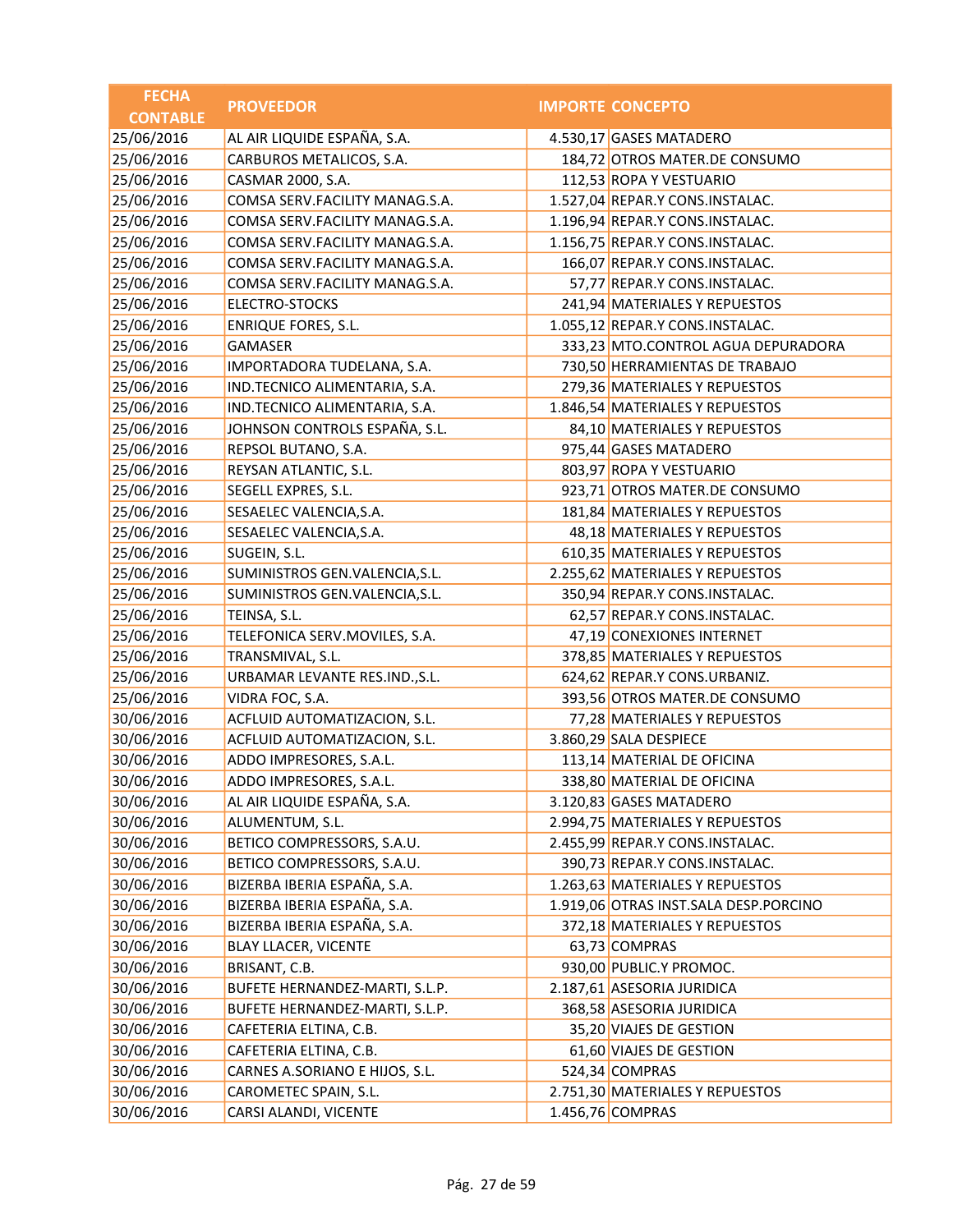| <b>FECHA</b>    | <b>PROVEEDOR</b>                  | <b>IMPORTE CONCEPTO</b>              |
|-----------------|-----------------------------------|--------------------------------------|
| <b>CONTABLE</b> |                                   |                                      |
| 30/06/2016      | CASMAR 2000, S.A.                 | 752,61 MATERIALES Y REPUESTOS        |
| 30/06/2016      | CHIVA GANADERA, S.L.              | 63,73 COMPRAS                        |
| 30/06/2016      | CLORAGUA LLAMAS, S.L.             | 405,05 REPAR.Y CONS.INSTALAC.        |
| 30/06/2016      | COMPUTER SERV.Y MANTEN., S.L.     | 159,72 MTO.EQUIPOS INFORMAT.         |
| 30/06/2016      | COMSA SERV.FACILITY MANAG.S.A.    | 317,71 REPAR.Y CONS.INSTALAC.        |
| 30/06/2016      | COMSA SERV.FACILITY MANAG.S.A.    | 1.155,31 REPAR.Y CONS.INSTALAC.      |
| 30/06/2016      | COMSA SERV.FACILITY MANAG.S.A.    | 1.487,47 REPAR.Y CONS.INSTALAC.      |
| 30/06/2016      | COMSA SERV.FACILITY MANAG.S.A.    | 1.213,07 REPAR.Y CONS.INSTALAC.      |
| 30/06/2016      | CONTAVAL AUTOM.Y COMP.ELEC, S.L   | 342,38 OTROS MATER.DE CONSUMO        |
| 30/06/2016      | CSB-SYSTEM ESPAÑA, S.L.           | 709,68 MANT.SOFTWARE SALA DESPIECE   |
| 30/06/2016      | DISCARVAL, S.L.                   | 288,22 COMPRAS                       |
| 30/06/2016      | DIVERSEY ESPAÑA, S.L.             | 4.367,13 OTROS MATER.DE CONSUMO      |
| 30/06/2016      | <b>EDICIONES FRANCIS LEFEBVRE</b> | 102,96 LIBROS                        |
| 30/06/2016      | ELECTRO ANDREU, COOP.V.           | 2.062,80 REPAR.Y CONS.INSTALAC.      |
| 30/06/2016      | ELECTRO-STOCKS                    | 295,00 MATERIALES Y REPUESTOS        |
| 30/06/2016      | ELECTROTECNIA MONRABAL, S.L.      | 48.805,16 SACRIFICIO PORCINO FASE II |
| 30/06/2016      | ELECTROTECNIA MONRABAL, S.L.      | 43.114,99 SACRIFICIO PORCINO FASE II |
| 30/06/2016      | ELECTROTECNIA MONRABAL, S.L.      | 522,72 REPAR.Y CONS.INSTALAC.        |
| 30/06/2016      | ELIS MANOMATIC, S.A.              | 1.906,84 LAVANDERIA DE VESTUARIOS    |
| 30/06/2016      | ELIS MANOMATIC, S.A.              | 320,73 LAVANDERIA DE VESTUARIOS      |
| 30/06/2016      | EMPR.M.VALENCIANA DE AGUAS, S.A   | 1.120,29 CONSUMOS AGUA POTABLE       |
| 30/06/2016      | EMPR.M.VALENCIANA DE AGUAS, S.A   | 3.263,18 CONSUMOS AGUA POTABLE       |
| 30/06/2016      | ENDESA ENERGIA, S.A.              | 59.758,77 SUMINISTROS                |
| 30/06/2016      | ENDESA ENERGIA, S.A.              | 1.667,27 CONSUMOS ELECTRICIDAD       |
| 30/06/2016      | ENDESA ENERGIA, S.A.              | 1.177,49 CONSUMOS ELECTRICIDAD       |
| 30/06/2016      | ENDESA ENERGIA, S.A.              | 1.123,06 CONSUMOS ELECTRICIDAD       |
| 30/06/2016      | FERTINAGRO NUTRIENTES, S.L.       | 545,95 ELIMINACION SUBPRODUCTOS      |
| 30/06/2016      | FERTINAGRO NUTRIENTES, S.L.       | 614,68 ELIMINACION SUBPRODUCTOS      |
| 30/06/2016      | GANADOS BLAYET, S.L.              | 465,55 COMPRAS                       |
| 30/06/2016      | GE ENERGY SPAIN, S.L.             | 2.202,20 OTROS MATER.DE CONSUMO      |
| 30/06/2016      | GE ENERGY SPAIN, S.L.             | 3.425,15 OTROS MATER.DE CONSUMO      |
| 30/06/2016      | GE ENERGY SPAIN, S.L.             | 3.425,15 OTROS MATER.DE CONSUMO      |
| 30/06/2016      | HNOS. ORTI OLMOS SAT 8313         | 804,60 COMPRAS                       |
| 30/06/2016      | HUNE RENTAL, S.L.                 | 618,47 REPAR.Y CONS.INSTALAC.        |
| 30/06/2016      | HUNE RENTAL, S.L.                 | 176,66 MATERIALES Y REPUESTOS        |
| 30/06/2016      | HUNE RENTAL, S.L.                 | 206,91 REPAR.Y CONS.INSTALAC.        |
| 30/06/2016      | HYPRED IBERICA, S.L.              | 779,19 OTROS MATER.DE CONSUMO        |
| 30/06/2016      | IBERDROLA, S.A.                   | 930,33 ELECT.POR CTA.TERCEROS        |
| 30/06/2016      | ILUNION LIMPIEZA Y MEDIO., S.A.   | 5.264,19 LIMPIEZA OFICINAS           |
| 30/06/2016      | IMPORTADORA TUDELANA, S.A.        | 259,87 HERRAMIENTAS DE TRABAJO       |
| 30/06/2016      | IND.TECNICO ALIMENTARIA, S.A.     | 736,42 MATERIALES Y REPUESTOS        |
| 30/06/2016      | IND.TECNICO ALIMENTARIA, S.A.     | 3.611,79 MATERIALES Y REPUESTOS      |
| 30/06/2016      | INDUSTRIAS YUK, S.A.              | 8.211,28 INSTAL.MATADERO             |
| 30/06/2016      | INSTALACIONES JOFRAN, S.L.L.      | 5.394,72 REPAR.Y CONS.INSTALAC.      |
| 30/06/2016      | INSTALACIONES TORRIJOS, S.L.      | 387,20 REPAR.Y CONS.INSTALAC.        |
| 30/06/2016      | <b>INTERPORC</b>                  | 5.592,33 TASA EXT. NORMA INTERPORC   |
| 30/06/2016      | JAIME SANCHEZ TELLO, S.L.         | 2.222,66 COMPRAS                     |
| 30/06/2016      | KROMSCHROEDER, S.A.               | 105,51 MATERIALES Y REPUESTOS        |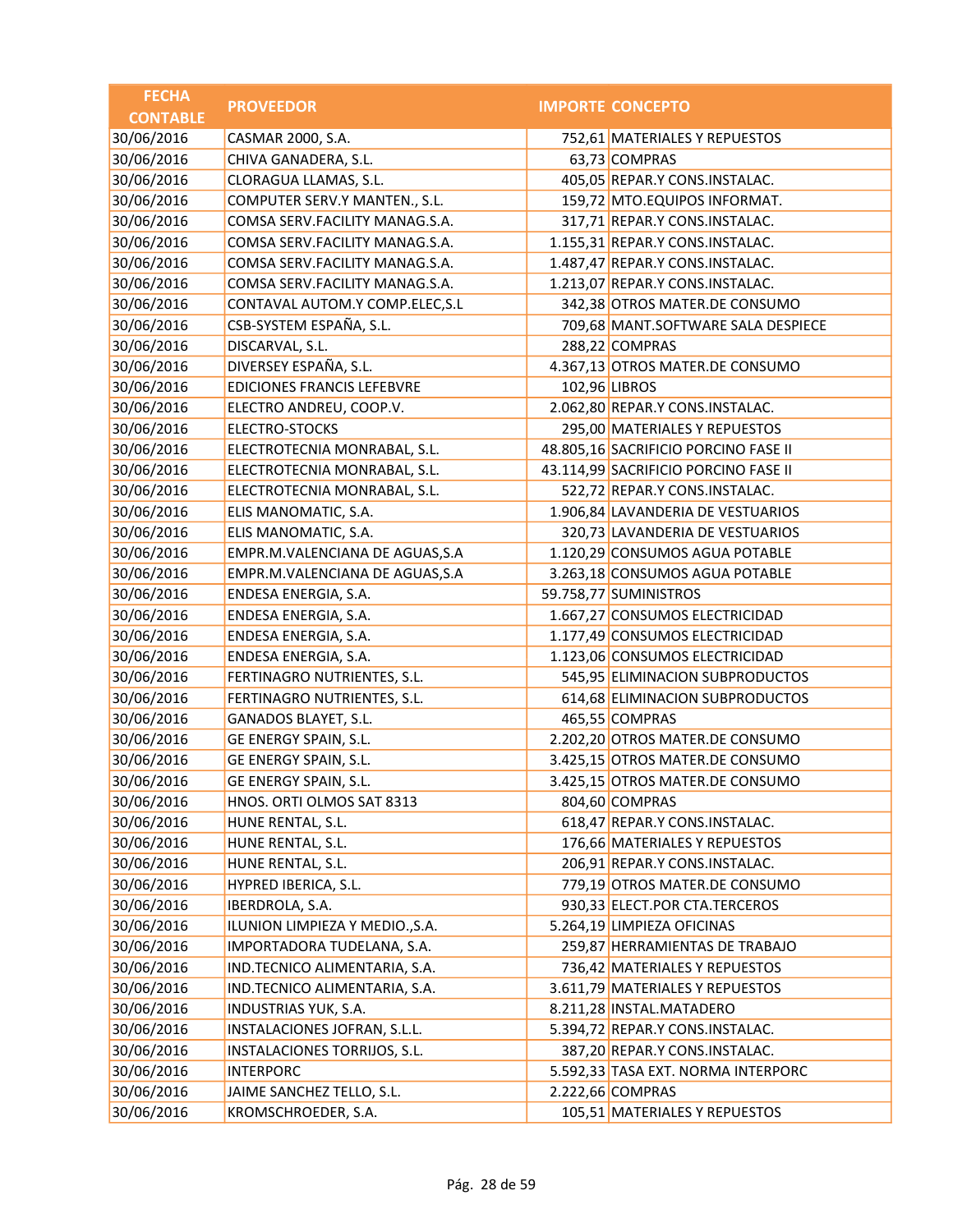| <b>FECHA</b>    |                                 |                                         |
|-----------------|---------------------------------|-----------------------------------------|
| <b>CONTABLE</b> | <b>PROVEEDOR</b>                | <b>IMPORTE CONCEPTO</b>                 |
| 30/06/2016      | MARTINEZ ARCE, SANTIAGO         | 246,48 REPAR.Y CONS.URBANIZ.            |
| 30/06/2016      | MOTORES ELECT.ALMUSSAFES, S.L.  | 3.726,88 MATERIALES Y REPUESTOS         |
| 30/06/2016      | MOTORES ELECT.ALMUSSAFES, S.L.  | 200,59 REPAR.Y CONS.INSTALAC.           |
| 30/06/2016      | MPS SERVICE & SPARES B.V.       | 241,51 MATERIALES Y REPUESTOS           |
| 30/06/2016      | MPS SERVICE & SPARES B.V.       | 2.186,41 MATERIALES Y REPUESTOS         |
| 30/06/2016      | MPS SERVICE & SPARES B.V.       | 648,50 MATERIALES Y REPUESTOS           |
| 30/06/2016      | NAVAFLOR, S.C.                  | 83,05 RELACIONES PUBLICAS               |
| 30/06/2016      | PPS, S.A.                       | 3.660,66 LIMPIEZA DESPOJOS              |
| 30/06/2016      | PPS, S.A.                       | 10,30 LIMPIEZA DESPOJOS                 |
| 30/06/2016      | PPS, S.A.                       | 2.731,99 LIMPIEZA DESPOJOS              |
| 30/06/2016      | PPS, S.A.                       | 3.557,50 LIMPIEZA DESPOJOS              |
| 30/06/2016      | PPS, S.A.                       | 3.693,95 LIMPIEZA DESPOJOS              |
| 30/06/2016      | PPS, S.A.                       | 3.680,34 LIMPIEZA DESPOJOS              |
| 30/06/2016      | PPS, S.A.                       | 2.009,51 LIMPIEZA DESPOJOS              |
| 30/06/2016      | PROCARN VALENCIA, S.L.          | 150,03 COMPRAS                          |
| 30/06/2016      | QUINSU, S.L.                    | 1.374,22 OTROS MATER.DE CONSUMO         |
| 30/06/2016      | QUINSU, S.L.                    | 431,35 OTROS MATER.DE CONSUMO           |
| 30/06/2016      | REPRESENTACIONES MASIDE, S.L.   | 419,08 MATERIALES Y REPUESTOS           |
| 30/06/2016      | RESID-CONTROL, S.L.             | 478,50 ELIMINACION SUBPRODUCTOS         |
| 30/06/2016      | RESID-CONTROL, S.L.             | 3.094,58 ELIMINACION SUBPRODUCTOS       |
| 30/06/2016      | RESID-CONTROL, S.L.             | 4.571,16 ELIMINACION SUBPRODUCTOS       |
| 30/06/2016      | RESID-CONTROL, S.L.             | 636,90 ELIMINACION SUBPRODUCTOS         |
| 30/06/2016      | REVENGA FRAUCA, JUAN            | 445,20 RELACIONES PUBLICAS COMUNICAC.   |
| 30/06/2016      | REYSAN ATLANTIC, S.L.           | 724,19 ROPA Y VESTUARIO                 |
| 30/06/2016      | RIERA FERRER, ENRIQUE           | 4.230,37 COMPRAS                        |
| 30/06/2016      | S.A. AGRICULTORES DE LA VEGA    | 21.996,99 LIMPIEZA INDUSTRIAL           |
| 30/06/2016      | S.A. AGRICULTORES DE LA VEGA    | 20.531,40 LIMPIEZA INDUSTRIAL           |
| 30/06/2016      | S.A. AGRICULTORES DE LA VEGA    | 2.182,32 JARDINERIA                     |
| 30/06/2016      | S.AGR.Y GANAD. DE CHESTE, S.L.  | 6.263,66 COMPRAS                        |
| 30/06/2016      | S.ESTATAL CORREOS Y TELEGR.SA   | 183,38 FRANQUEO                         |
| 30/06/2016      | SANTOS Y TAMAIN, S.L.           | 5.529,82 REPAR.Y CONS.INSTALAC.         |
| 30/06/2016      | SANTOS Y TAMAIN, S.L.           | 3.131,43 REPAR.Y CONS.INSTALAC.         |
| 30/06/2016      | SESAELEC VALENCIA, S.A.         | 91,96 MATERIALES Y REPUESTOS            |
| 30/06/2016      | SGS ICS IBERICA, S.A.           | 508,20 FORMACION                        |
| 30/06/2016      | SOCARRAT STUDIO, S.L.           | 2.420,00 RELACIONES PUBLICAS COMUNICAC. |
| 30/06/2016      | SOL.TEC.NCH ESPAÑOLA, S.L.      | 217,22 OTROS MATER.DE CONSUMO           |
| 30/06/2016      | SOMEVA, S.L.                    | 73,65 REPAR.Y CONS.INSTALAC.            |
| 30/06/2016      | SUGEIN, S.L.                    | 747,09 MATERIALES Y REPUESTOS           |
| 30/06/2016      | SYSFEED, S.L.U.                 | 17.872,01 ELIMINACION SUBPRODUCTOS      |
| 30/06/2016      | TELEFONICA DE ESPAÑA, S.A.      | 28,56 CONSUM.TELEF.PROPIOS              |
| 30/06/2016      | TELEFONICA DE ESPAÑA, S.A.      | 38,77 CONSUM.TELEF.PROPIOS              |
| 30/06/2016      | TELEFONICA DE ESPAÑA, S.A.      | 24,70 CONSUM.TELEF.PROPIOS              |
| 30/06/2016      | TELEFONICA DE ESPAÑA, S.A.      | 628,14 CONSUM.TELEF.PROPIOS             |
| 30/06/2016      | TELEFONICA DE ESPAÑA, S.A.      | 34,00 CONSUM.TELEF.PROPIOS              |
| 30/06/2016      | TERNERA NATURAL BALLESTER, S.L. | 3.862,62 COMPRAS                        |
| 30/06/2016      | TRANSMIVAL, S.L.                | 151,41 MATERIALES Y REPUESTOS           |
| 30/06/2016      | TRANSMIVAL, S.L.                | 151,41 MATERIALES Y REPUESTOS           |
| 30/06/2016      | TRANSP.NAVARRO Y ESTEVE, S.L.   | 1.940,55 OTROS MATER.DE CONSUMO         |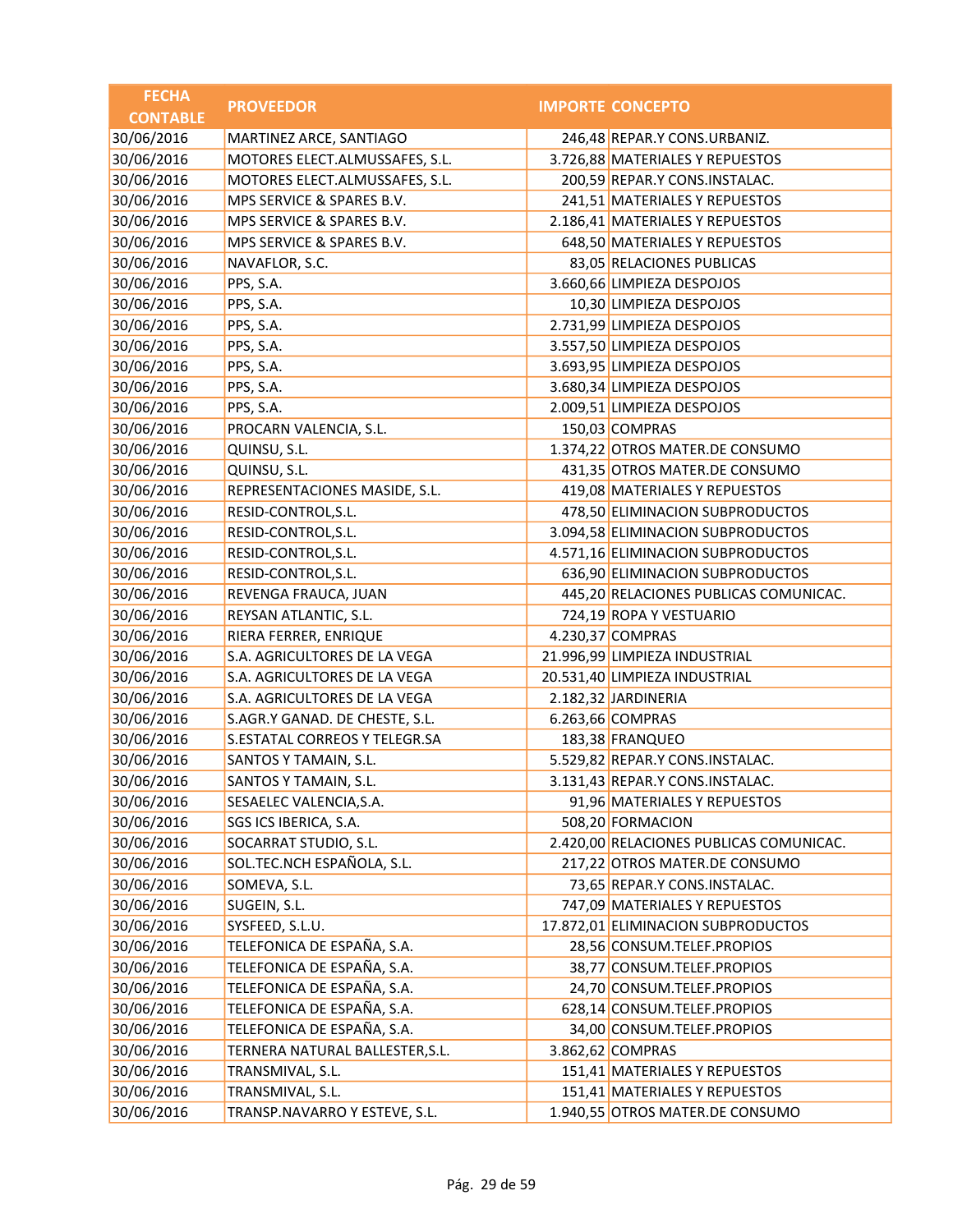| <b>FECHA</b>    | <b>PROVEEDOR</b>                     | <b>IMPORTE CONCEPTO</b>                   |
|-----------------|--------------------------------------|-------------------------------------------|
| <b>CONTABLE</b> |                                      |                                           |
| 30/06/2016      | VALBOVIS, S.L.                       | 351,41 COMPRAS                            |
| 30/06/2016      | VALDEOLMILLOS ARTIGUEZ, JAVIER       | 1.378,00 OTROS CONTRATOS MTO.             |
| 30/06/2016      | VAL-SUR, S.L.                        | 923,62 MATERIALES Y REPUESTOS             |
| 30/06/2016      | VAL-SUR, S.L.                        | 771,57 MATERIALES Y REPUESTOS             |
| 30/06/2016      | VIDRA FOC, S.A.                      | 157,03 OTROS MATER.DE CONSUMO             |
| 30/06/2016      | VIÑOLES MONCHO, BLAS                 | 579,97 COMPRAS                            |
| 30/06/2016      | VODAFONE ESPAÑA, S.A.                | 314,60 MATERIAL DE OFICINA                |
| 30/06/2016      | VODAFONE ESPAÑA, S.A.                | 301,29 MATERIAL DE OFICINA                |
| 30/06/2016      | WORK MAN ACP SOC.COOPERATIVA         | 490.061,06 TRAB.OTRAS EMPRESAS DEPURADORA |
| 10/07/2016      | ABASA GESTION, S.L.                  | 1.038,40 REPAR.Y CONS.INSTALAC.           |
| 10/07/2016      | BETICO COMPRESSORS, S.A.U.           | 87,80 MATERIALES Y REPUESTOS              |
| 10/07/2016      | CASMAR 2000, S.A.                    | 243,82 ROPA Y VESTUARIO                   |
| 10/07/2016      | CASMAR 2000, S.A.                    | 163,83 ROPA Y VESTUARIO                   |
| 10/07/2016      | CLORAGUA LLAMAS, S.L.                | 834,66 MATERIALES Y REPUESTOS             |
| 10/07/2016      | CULLIGAN ESPAÑA, S.A.                | 437,15 OTROS MATER.DE CONSUMO             |
| 10/07/2016      | <b>ENRIQUE FORES, S.L.</b>           | 657,27 REPAR.Y CONS.INSTALAC.             |
| 10/07/2016      | IND.TECNICO ALIMENTARIA, S.A.        | 1.524,19 MATERIALES Y REPUESTOS           |
| 10/07/2016      | MAREL MEAT PROCESSING B.V.           | 662,50 MATERIALES Y REPUESTOS             |
| 10/07/2016      | MATERIALES REAL, S.L.                | 79,32 MATERIALES Y REPUESTOS              |
| 10/07/2016      | MERCAFILO, S.L.                      | 50,38 HERRAMIENTAS DE TRABAJO             |
| 10/07/2016      | MERCAFILO, S.L.                      | 77,46 REPAR.Y CONS.INSTALAC.              |
| 10/07/2016      | QUICIAL, S.L.                        | 283,29 MATERIALES Y REPUESTOS             |
| 10/07/2016      | QUINSU, S.L.                         | 1.374,22 OTROS MATER.DE CONSUMO           |
| 10/07/2016      | SOMEVA, S.L.                         | 28,51 REPAR.Y CONS.INSTALAC.              |
| 10/07/2016      | TEOFILO ROSETE, S.L.                 | 1.073,69 HERRAMIENTAS DE TRABAJO          |
| 10/07/2016      | VICMATIC, S.L.                       | 156,92 MATERIALES Y REPUESTOS             |
| 19/07/2016      | MULTICOPIA VALENCIA, S.L.            | 1.550,66 RELACIONES PUBLICAS COMUNICAC.   |
| 19/07/2016      | MULTICOPIA VALENCIA, S.L.            | 1.550,66 RELACIONES PUBLICAS COMUNICAC.   |
| 19/07/2016      | MULTICOPIA VALENCIA, S.L.            | 60,62 RELACIONES PUBLICAS COMUNICAC.      |
| 19/07/2016      | MULTICOPIA VALENCIA, S.L.            | 410,19 RELACIONES PUBLICAS COMUNICAC.     |
| 19/07/2016      | N.L.R. MENSAJEROS, S.L.              | 407,62 MENSAJERIA                         |
| 19/07/2016      | PRESENCIAL TIME, S.L.                | 60,50 OTROS CONTRATOS MTO.                |
| 19/07/2016      | TELEFONICA ON THE SPOT SER. SA       | 45,94 HILO MUSICAL MERCADOS               |
| 19/07/2016      | TELEFONICA ON THE SPOT SER. SA       | 44,23 HILO MUSICAL MERCADOS               |
| 19/07/2016      | TELEFONICA ON THE SPOT SER. SA       | 28,63 HILO MUSICAL CENTRALITA             |
| 19/07/2016      | VODAFONE ESPAÑA, S.A.                | 121,00 VIGILANCIA Y SEGURIDAD             |
| 19/07/2016      | VODAFONE ESPAÑA, S.A.                | 1.782,77 CONSUM.TELEF.PROPIOS             |
| 20/07/2016      | <b>ACTIVA SELECCION VALENCIA ETT</b> | 726,00 OTROS ASESOR.EXTERN.EVENT.         |
| 20/07/2016      | ANTICIMEX 3D SANIDAD AMB., S.A.      | 926,86 DESRAT.Y DESINSEC.                 |
| 20/07/2016      | ANTICIMEX 3D SANIDAD AMB., S.A.      | 122,62 DESRAT.Y DESINSEC.                 |
| 20/07/2016      | ANTICIMEX 3D SANIDAD AMB., S.A.      | 367,88 DESRAT.Y DESINSEC.                 |
| 20/07/2016      | BIZERBA IBERIA ESPAÑA, S.A.          | 227,53 MATERIALES Y REPUESTOS             |
| 20/07/2016      | CAFETERIA ELTINA, C.B.               | 61,60 VIAJES DE GESTION                   |
| 20/07/2016      | CAROMETEC SPAIN, S.L.                | 98,66 OTROS MATER.DE CONSUMO              |
| 20/07/2016      | CASMAR 2000, S.A.                    | 217,96 ROPA Y VESTUARIO                   |
| 20/07/2016      | CENTRO ESTUDIOS HIADVANCE            | 50,00 FORMACION                           |
| 20/07/2016      | COMITE D'AGRICULTURA ECOLOGICA       | 130,00 CUOTAS ASOCIACIONES                |
| 20/07/2016      | COMPUTER SERV.Y MANTEN., S.L.        | 159,72 MTO.EQUIPOS INFORMAT.              |
|                 |                                      |                                           |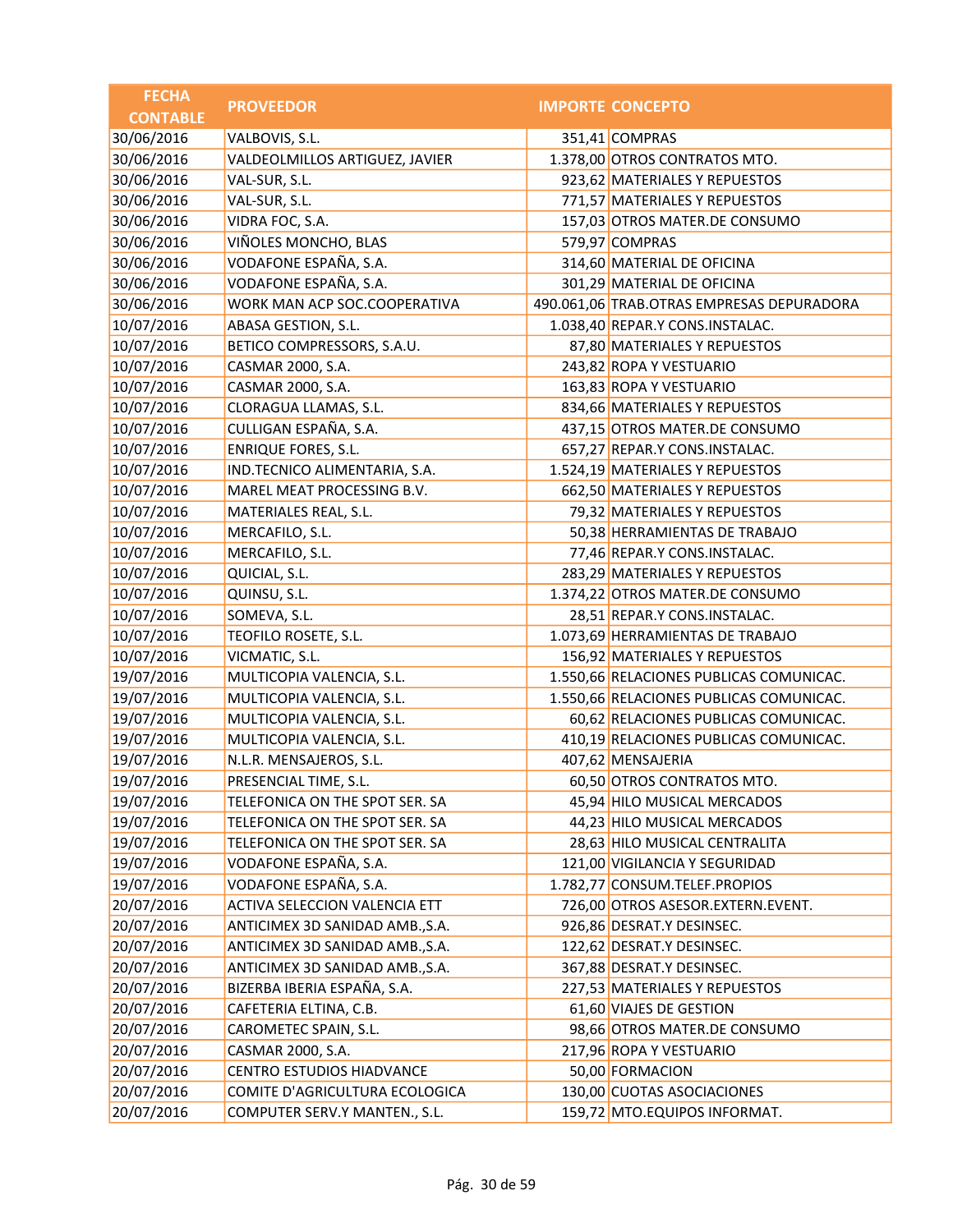| <b>FECHA</b>    | <b>PROVEEDOR</b>                  | <b>IMPORTE CONCEPTO</b>                 |
|-----------------|-----------------------------------|-----------------------------------------|
| <b>CONTABLE</b> |                                   |                                         |
| 20/07/2016      | DISPROIN LEVANTE, S.L.            | 56,69 MTO.EQUIPOS OFICINA               |
| 20/07/2016      | DISPROIN LEVANTE, S.L.            | 1.532,17 MTO.EQUIPOS OFIC.              |
| 20/07/2016      | IND.TECNICO ALIMENTARIA, S.A.     | 1.562,41 MATERIALES Y REPUESTOS         |
| 20/07/2016      | INTERNET XPRESS, S.L.             | 1.197,17 CONEXIONES INTERNET            |
| 20/07/2016      | LABORATORIOS TACSA, S.L.          | 481,58 CONTROL ANALIT.CARNES Y CANALE   |
| 20/07/2016      | LABORATORIOS TACSA, S.L.          | 1.268,69 CONTROL ANALIT.CARNES Y CANALE |
| 20/07/2016      | MATERIALES REAL, S.L.             | 326,22 MATERIALES Y REPUESTOS           |
| 20/07/2016      | MERCAFILO, S.L.                   | 625,29 HERRAMIENTAS DE TRABAJO          |
| 20/07/2016      | MERCAFILO, S.L.                   | 301,34 HERRAMIENTAS DE TRABAJO          |
| 20/07/2016      | REPRESENTACIONES MASIDE, S.L.     | 979,81 MATERIALES Y REPUESTOS           |
| 20/07/2016      | REPSOL BUTANO, S.A.               | 1.720,95 GASES MATADERO                 |
| 21/07/2016      | BORRELL GARCIA, JOAQUIN           | 12,88 NOTARIAS                          |
| 21/07/2016      | BUFETE HERNANDEZ-MARTI, S.L.P.    | 36,30 REGISTRO                          |
| 21/07/2016      | REGISTRO MERCANTIL DE VALENCIA    | 462,94 REGISTRO                         |
| 21/07/2016      | REGISTRO MERCANTIL DE VALENCIA    | 27,71 REGISTRO                          |
| 21/07/2016      | REGISTRO MERCANTIL DE VALENCIA    | 48,74 REGISTRO                          |
| 25/07/2016      | ABC ARQUITECTURA MODULAR, S.L.    | 1.331,00 REPAR.Y CONS.INSTALAC.         |
| 25/07/2016      | ACFLUID AUTOMATIZACION, S.L.      | 592,54 MATERIALES Y REPUESTOS           |
| 25/07/2016      | ACFLUID AUTOMATIZACION, S.L.      | 796,93 MATERIALES Y REPUESTOS           |
| 25/07/2016      | ACFLUID AUTOMATIZACION, S.L.      | 633,88 MATERIALES Y REPUESTOS           |
| 25/07/2016      | ALAPONT SOLUC.LOGISTICAS, S.L.    | 179,03 REPAR.Y CONS.INSTALAC.           |
| 25/07/2016      | AMBIENTALYS CONSULT.Y ANAL.S.L    | 305,08 MTO.CONTROL AGUA                 |
| 25/07/2016      | AMBIENTALYS CONSULT.Y ANAL.S.L    | 382,36 FORMACION                        |
| 25/07/2016      | AZASA, INST. QUIR. Y MAT. GAN. SA | 115,81 MATERIALES Y REPUESTOS           |
| 25/07/2016      | <b>BDINST ASESORES, S.L.</b>      | 1.061,91 ASESORIA FISCAL                |
| 25/07/2016      | BUSCH IBERICA, S.A.               | 116,60 MATERIALES Y REPUESTOS           |
| 25/07/2016      | <b>BUSCH IBERICA, S.A.</b>        | 737,87 MATERIALES Y REPUESTOS           |
| 25/07/2016      | CAMACHO GUALDRON, YNDIRA          | 632,00 REPAR.Y CONS.INSTALAC.           |
| 25/07/2016      | CARBUROS METALICOS, S.A.          | 539,50 OTROS MATER.DE CONSUMO           |
| 25/07/2016      | CARBUROS METALICOS, S.A.          | 92,36 OTROS MATER.DE CONSUMO            |
| 25/07/2016      | CAROMETEC SPAIN, S.L.             | 2.536,93 MATERIALES Y REPUESTOS         |
| 25/07/2016      | CAROMETEC SPAIN, S.L.             | 1.163,33 OTROS MATER.DE CONSUMO         |
| 25/07/2016      | CAROMETEC SPAIN, S.L.             | 1.155,72 REPAR.Y CONS.INSTALAC.         |
| 25/07/2016      | CAROMETEC SPAIN, S.L.             | 1.531,13 OTROS MATER.DE CONSUMO         |
| 25/07/2016      | CASMAR 2000, S.A.                 | 968,00 ROPA Y VESTUARIO                 |
| 25/07/2016      | CASMAR 2000, S.A.                 | 95,53 ROPA Y VESTUARIO                  |
| 25/07/2016      | CASMAR 2000, S.A.                 | 1.813,85 ROPA Y VESTUARIO               |
| 25/07/2016      | CASMAR 2000, S.A.                 | 465,28 REPAR.Y CONS.INSTALAC.           |
| 25/07/2016      | CSB-SYSTEM ESPAÑA, S.L.           | 709,68 MANT.SOFTWARE SALA DESPIECE      |
| 25/07/2016      | CULLIGAN ESPAÑA, S.A.             | 593,44 OTROS MATER.DE CONSUMO           |
| 25/07/2016      | DESATASCO EXPRESS, S.L.           | 1.500,40 REPAR.Y CONS.INSTALAC.         |
| 25/07/2016      | DISAI AUTOM.INDUSTRIALES, S.L.    | 100,91 HERRAMIENTAS DE TRABAJO          |
| 25/07/2016      | DISPROIN LEVANTE, S.L.            | 110,35 MTO.EQUIPOS OFICINA              |
| 25/07/2016      | DUROMIT SUELOS AGROALIM., S.A.    | 1.106,67 OTROS MATER.DE CONSUMO         |
| 25/07/2016      | EASY WATER SOLUTIONS, S.L.        | 310,50 MATERIALES Y REPUESTOS           |
| 25/07/2016      | EASY WATER SOLUTIONS, S.L.        | 320,27 MATERIALES Y REPUESTOS           |
| 25/07/2016      | EASY WATER SOLUTIONS, S.L.        | 328,57 MATERIALES Y REPUESTOS           |
| 25/07/2016      | ELECTRO-STOCKS                    | 49,42 MATERIALES Y REPUESTOS            |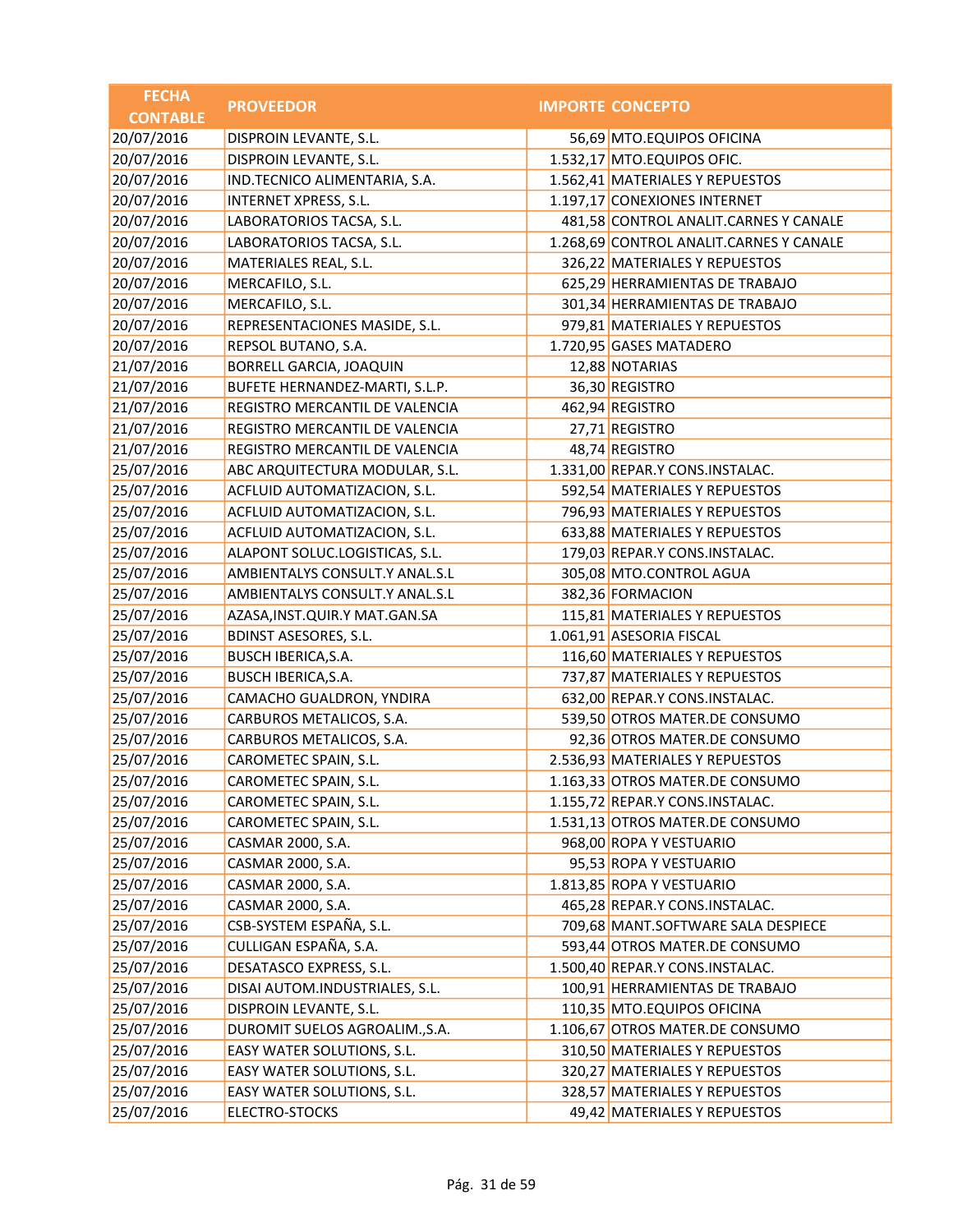| <b>FECHA</b>    | <b>PROVEEDOR</b>                | <b>IMPORTE CONCEPTO</b>                 |
|-----------------|---------------------------------|-----------------------------------------|
| <b>CONTABLE</b> |                                 |                                         |
| 25/07/2016      | ELECTROTECNIA MONRABAL, S.L.    | 79.344,20 SACRIFICIO PORCINO FASE II    |
| 25/07/2016      | ELECTROTECNIA MONRABAL, S.L.    | 49.329,13 SACRIFICIO PORCINO FASE II    |
| 25/07/2016      | ENDESA ENERGIA, S.A.            | 783,00 CONSUMOS ELECTRICIDAD            |
| 25/07/2016      | ENRIQUE GALVEZ Y ASOC., S.L.    | 822,80 ASESORIA LABORAL                 |
| 25/07/2016      | EST.Y MEC.MATAD.ESPAÑOLES,S.A.  | 588,66 OTROS MATER.DE CONSUMO           |
| 25/07/2016      | FILMAC CENTRE, S.L.             | 145,20 ASESOR.INFORMAT.                 |
| 25/07/2016      | FRESCULTURA, S.L.               | 6.050,00 RELACIONES PUBLICAS COMUNICAC. |
| 25/07/2016      | GIL INDUSTRIAS GRAFICAS, S.L.   | 312,18 MATERIAL DE OFICINA              |
| 25/07/2016      | IMPORTADORA TUDELANA, S.A.      | 680,44 HERRAMIENTAS DE TRABAJO          |
| 25/07/2016      | IND.TECNICO ALIMENTARIA, S.A.   | 2.611,18 MATERIALES Y REPUESTOS         |
| 25/07/2016      | IND.TECNICO ALIMENTARIA, S.A.   | 483,98 MATERIALES Y REPUESTOS           |
| 25/07/2016      | INSTALACIONES JOFRAN, S.L.L.    | 2.556,13 REPAR.Y CONS.INSTALAC.         |
| 25/07/2016      | JOHNSON CONTROLS ESPAÑA, S.L.   | 144,96 MATERIALES Y REPUESTOS           |
| 25/07/2016      | JOHNSON CONTROLS ESPAÑA, S.L.   | 297,18 MATERIALES Y REPUESTOS           |
| 25/07/2016      | MAREL MEAT PROCESSING B.V.      | 345,26 MATERIALES Y REPUESTOS           |
| 25/07/2016      | MAREL MEAT PROCESSING B.V.      | 304,89 MATERIALES Y REPUESTOS           |
| 25/07/2016      | MAREL MEAT PROCESSING B.V.      | 1.325,77 MATERIALES Y REPUESTOS         |
| 25/07/2016      | MATERIALES REAL, S.L.           | 150,65 MATERIALES Y REPUESTOS           |
| 25/07/2016      | MAVAINSA, S.L.                  | 381,15 REPAR.Y CONS.INSTALAC.           |
| 25/07/2016      | MAVAINSA, S.L.                  | 761,89 REPAR.Y CONS.INSTALAC.           |
| 25/07/2016      | MERCAFILO, S.L.                 | 791,30 HERRAMIENTAS DE TRABAJO          |
| 25/07/2016      | MONT. Y SUMINISTROS COVES, S.L. | 154,20 MATERIALES Y REPUESTOS           |
| 25/07/2016      | MONT. Y SUMINISTROS COVES, S.L. | 804,65 MATERIALES Y REPUESTOS           |
| 25/07/2016      | MONT. Y SUMINISTROS COVES, S.L. | 423,50 MATERIALES Y REPUESTOS           |
| 25/07/2016      | MONT. Y SUMINISTROS COVES, S.L. | 1.427,80 MATERIALES Y REPUESTOS         |
| 25/07/2016      | MONT. Y SUMINISTROS COVES, S.L. | 874,83 REPAR.Y CONS.INSTALAC.           |
| 25/07/2016      | MOTORES ELECT.ALMUSSAFES, S.L.  | 720,56 MATERIALES Y REPUESTOS           |
| 25/07/2016      | OFITAKE, S.L.                   | 393,02 MATERIAL DE OFICINA              |
| 25/07/2016      | OFITAKE, S.L.                   | 1.404,39 MATERIAL DE OFICINA            |
| 25/07/2016      | OFITAKE, S.L.                   | 1,39 MATERIAL DE OFICINA                |
| 25/07/2016      | PIERALISI ESPAÑA, S.L.U.        | 70,80 MATERIALES Y REPUESTOS            |
| 25/07/2016      | QUICIAL, S.L.                   | 774,28 MATERIALES Y REPUESTOS           |
| 25/07/2016      | QUICIAL, S.L.                   | 1.356,64 MATERIALES Y REPUESTOS         |
| 25/07/2016      | QUICIAL, S.L.                   | 1.554,95 MATERIALES Y REPUESTOS         |
| 25/07/2016      | RESID-CONTROL, S.L.             | 110,00 ELIMINACION SUBPRODUCTOS         |
| 25/07/2016      | SALVADOR MONFORTE, SANTIAGO     | 121,00 REPAR.Y CONS.INSTALAC.           |
| 25/07/2016      | SALVADOR MONFORTE, SANTIAGO     | 209,94 REPAR.Y CONS.INSTALAC.           |
| 25/07/2016      | SOL.TEC.NCH ESPAÑOLA, S.L.      | 171,77 OTROS MATER.DE CONSUMO           |
| 25/07/2016      | SOLENIS HISPANIA, S.A.          | 4.561,70 OTROS MATER.DE CONSUMO         |
| 25/07/2016      | SOMEVA, S.L.                    | 24,32 REPAR.Y CONS.INSTALAC.            |
| 25/07/2016      | SUGEIN, S.L.                    | 134,53 MATERIALES Y REPUESTOS           |
| 25/07/2016      | SUMINISTROS GEN.VALENCIA, S.L.  | 1.637,02 MATERIALES Y REPUESTOS         |
| 25/07/2016      | TEOFILO ROSETE, S.L.            | 1.433,12 HERRAMIENTAS DE TRABAJO        |
| 25/07/2016      | TRANSMIVAL, S.L.                | 27,95 MATERIALES Y REPUESTOS            |
| 25/07/2016      | TRANSP.ALFONSO ZAMORANO, S.L.   | 26,81 REPAR.Y CONS.INSTALAC.            |
| 25/07/2016      | TRANSP.ALFONSO ZAMORANO, S.L.   | 17,46 REPAR.Y CONS.INSTALAC.            |
| 25/07/2016      | VALSER, S.A.                    | 156,51 REPAR.Y CONS.URBANIZ.            |
| 25/07/2016      | VAL-SUR, S.L.                   | 398,27 MATERIALES Y REPUESTOS           |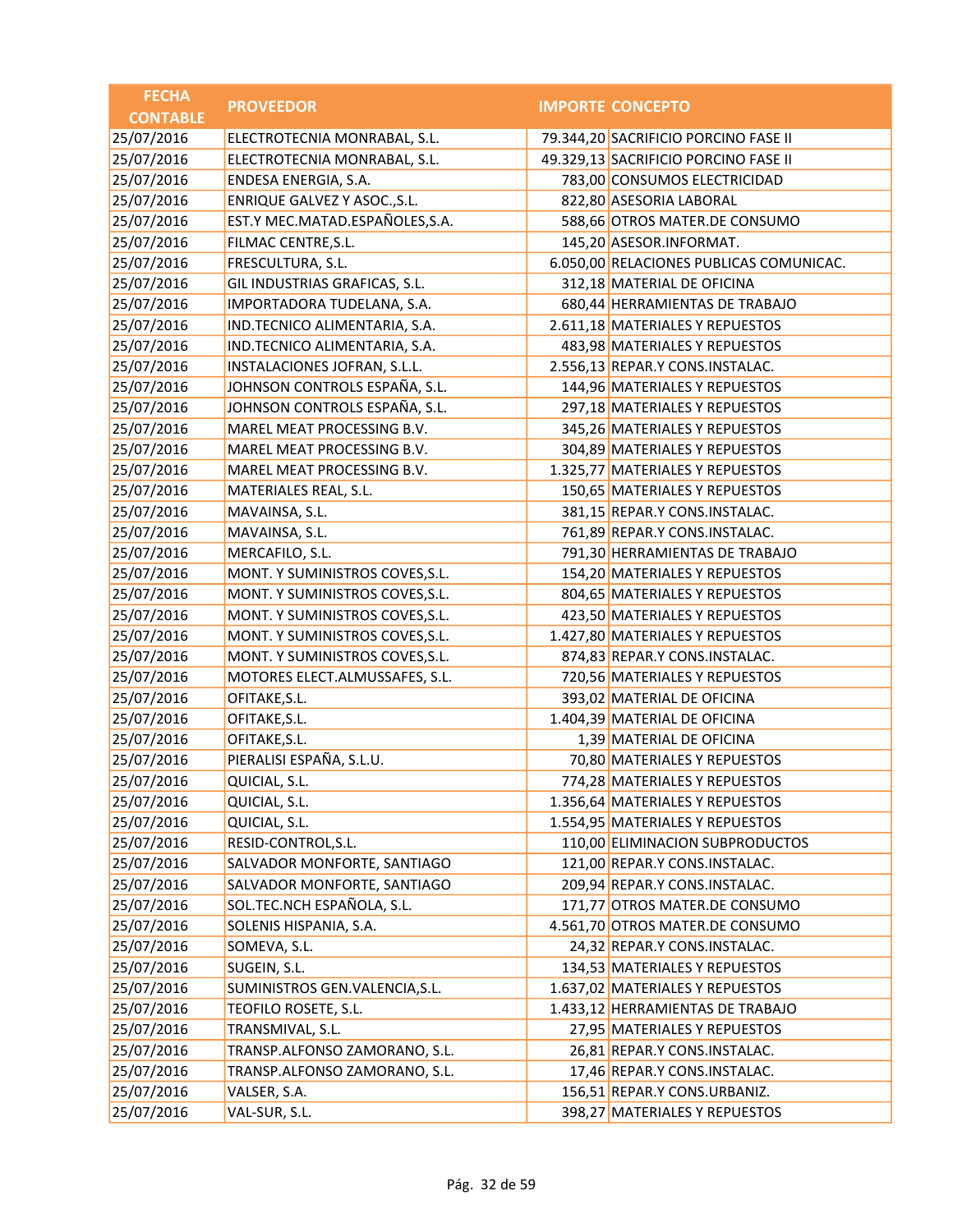| <b>FECHA</b>    | <b>PROVEEDOR</b>                  | <b>IMPORTE CONCEPTO</b>                 |
|-----------------|-----------------------------------|-----------------------------------------|
| <b>CONTABLE</b> |                                   |                                         |
| 26/07/2016      | ACFLUID AUTOMATIZACION, S.L.      | 340,81 MATERIALES Y REPUESTOS           |
| 26/07/2016      | ALUMENTUM, S.L.                   | 338,68 REPAR.Y CONS.INSTALAC.           |
| 26/07/2016      | ALUMENTUM, S.L.                   | 2.847,49 REPAR.Y CONS.INSTALAC.         |
| 26/07/2016      | ALUMENTUM, S.L.                   | 389,72 REPAR.Y CONS.INSTALAC.           |
| 26/07/2016      | ELECTRO-STOCKS                    | 180,29 MATERIALES Y REPUESTOS           |
| 26/07/2016      | <b>ELECTRO-STOCKS</b>             | 526,39 MATERIALES Y REPUESTOS           |
| 26/07/2016      | FERTINAGRO NUTRIENTES, S.L.       | 592,42 ELIMINACION SUBPRODUCTOS         |
| 26/07/2016      | FERTINAGRO NUTRIENTES, S.L.       | 565,31 ELIMINACION SUBPRODUCTOS         |
| 26/07/2016      | <b>GARCIA CUENCA, JUAN CARLOS</b> | 900,85 HERRAMIENTAS DE TRABAJO          |
| 26/07/2016      | <b>GARCIA CUENCA, JUAN CARLOS</b> | 1.389,08 HERRAMIENTAS DE TRABAJO        |
| 26/07/2016      | MOTORES ELECT.ALMUSSAFES, S.L.    | 681,96 REPAR.Y CONS.INSTALAC.           |
| 26/07/2016      | VALDEOLMILLOS ARTIGUEZ, JAVIER    | 1.378,00 OTROS CONTRATOS MTO.           |
| 27/07/2016      | BIZERBA IBERIA ESPAÑA, S.A.       | 366,34 MATERIALES Y REPUESTOS           |
| 27/07/2016      | COMERCIAL ATALAC, S.L.            | 433,42 MATERIALES Y REPUESTOS           |
| 27/07/2016      | DEXIBERICA SOL.IND., S.A.U.       | 242,17 MATERIALES Y REPUESTOS           |
| 27/07/2016      | DISPOPACK VALLES, S.L.            | 4.135,15 OTROS MATER.DE CONSUMO         |
| 27/07/2016      | DISPROIN LEVANTE, S.L.            | 323,07 EQUIPOS PROCESO INFORM.ADM.      |
| 27/07/2016      | FRANC LEVANTINA, S.L.             | 1.038,18 REPAR.Y CONS.INSTALAC.         |
| 27/07/2016      | FUNDICION DUCTIL FABREGAS, S.A    | 72,84 MATERIALES Y REPUESTOS            |
| 27/07/2016      | INTERNET XPRESS, S.L.             | 266,20 CONEXIONES INTERNET              |
| 27/07/2016      | PLASTICOS GUADALAVIAR, S.A.       | 1.577,37 OTROS MATER.DE CONSUMO         |
| 27/07/2016      | QUINSU, S.L.                      | 1.374,22 OTROS MATER.DE CONSUMO         |
| 27/07/2016      | RUTALCHI PUERTAS METALICAS        | 295,24 MATERIALES Y REPUESTOS           |
| 27/07/2016      | SECURITAS SEGURIDAD ESPAÑA, SA.   | 937,96 VIGILANCIA Y SEGURIDAD           |
| 27/07/2016      | SESAELEC VALENCIA, S.A.           | 78,89 MATERIALES Y REPUESTOS            |
| 27/07/2016      | SOLENIS HISPANIA, S.A.            | 4.561,70 OTROS MATER.DE CONSUMO         |
| 27/07/2016      | VIDRA FOC, S.A.                   | 753,48 MATERIALES Y REPUESTOS           |
| 27/07/2016      | VIDRA FOC, S.A.                   | 753,48 MATERIALES Y REPUESTOS           |
| 28/07/2016      | ADDO IMPRESORES, S.A.L.           | 1.306,80 RELACIONES PUBLICAS COMUNICAC. |
| 28/07/2016      | ANTICIMEX 3D SANIDAD AMB., S.A.   | 1.603,83 DESRAT.Y DESINSEC.             |
| 28/07/2016      | ASOC.ESP.PROF.COMPRAS, (AERCE)    | 255,00 CUOTAS ASOCIACIONES              |
| 28/07/2016      | BONCARTO, S.L.                    | 1.163,05 OTROS MATER.DE CONSUMO         |
| 28/07/2016      | BRISANT, C.B.                     | 215,20 VIAJES DE GESTION                |
| 28/07/2016      | MPS SERVICE & SPARES B.V.         | 267,26 MATERIALES Y REPUESTOS           |
| 28/07/2016      | RAMPAS CERRAM.Y SISTEMAS, S.L.    | 228,69 REPAR.Y CONS.INSTALAC.           |
| 28/07/2016      | SANTOS Y TAMAIN, S.L.             | 2.256,17 REPAR.Y CONS.INSTALAC.         |
| 28/07/2016      | SERV.DE GESTION DE ENERGIA, SL    | 317,63 CONSUMOS ELECTRICIDAD            |
| 28/07/2016      | SESAELEC VALENCIA, S.A.           | 213,87 MATERIALES Y REPUESTOS           |
| 28/07/2016      | SOLENIS HISPANIA, S.A.            | 4.561,70 OTROS MATER.DE CONSUMO         |
| 29/07/2016      | EMPR.M.VALENCIANA DE AGUAS, S.A   | 1.109,69 CONSUMOS AGUA POTABLE          |
| 29/07/2016      | EMPR.M.VALENCIANA DE AGUAS, S.A   | 3.485,50 CONSUMOS AGUA POTABLE          |
| 29/07/2016      | ENDESA ENERGIA, S.A.              | 9.543,51 SUMINISTROS                    |
| 29/07/2016      | ENDESA ENERGIA, S.A.              | 10.366,49 SUMINISTROS                   |
| 29/07/2016      | ENDESA ENERGIA, S.A.              | 101.798,17 SUMINISTROS                  |
| 29/07/2016      | ENDESA ENERGIA, S.A.              | 54.366,29 SUMINISTROS                   |
| 29/07/2016      | GESLIM DE LEVANTE, S.L.           | 45.090,69 LIMPIEZA INDUSTRIAL INTERIOR  |
| 29/07/2016      | VICMATIC, S.L.                    | 68,05 MATERIALES Y REPUESTOS            |
| 29/07/2016      | VODAFONE ESPAÑA, S.A.             | 200,47 MATERIAL DE OFICINA              |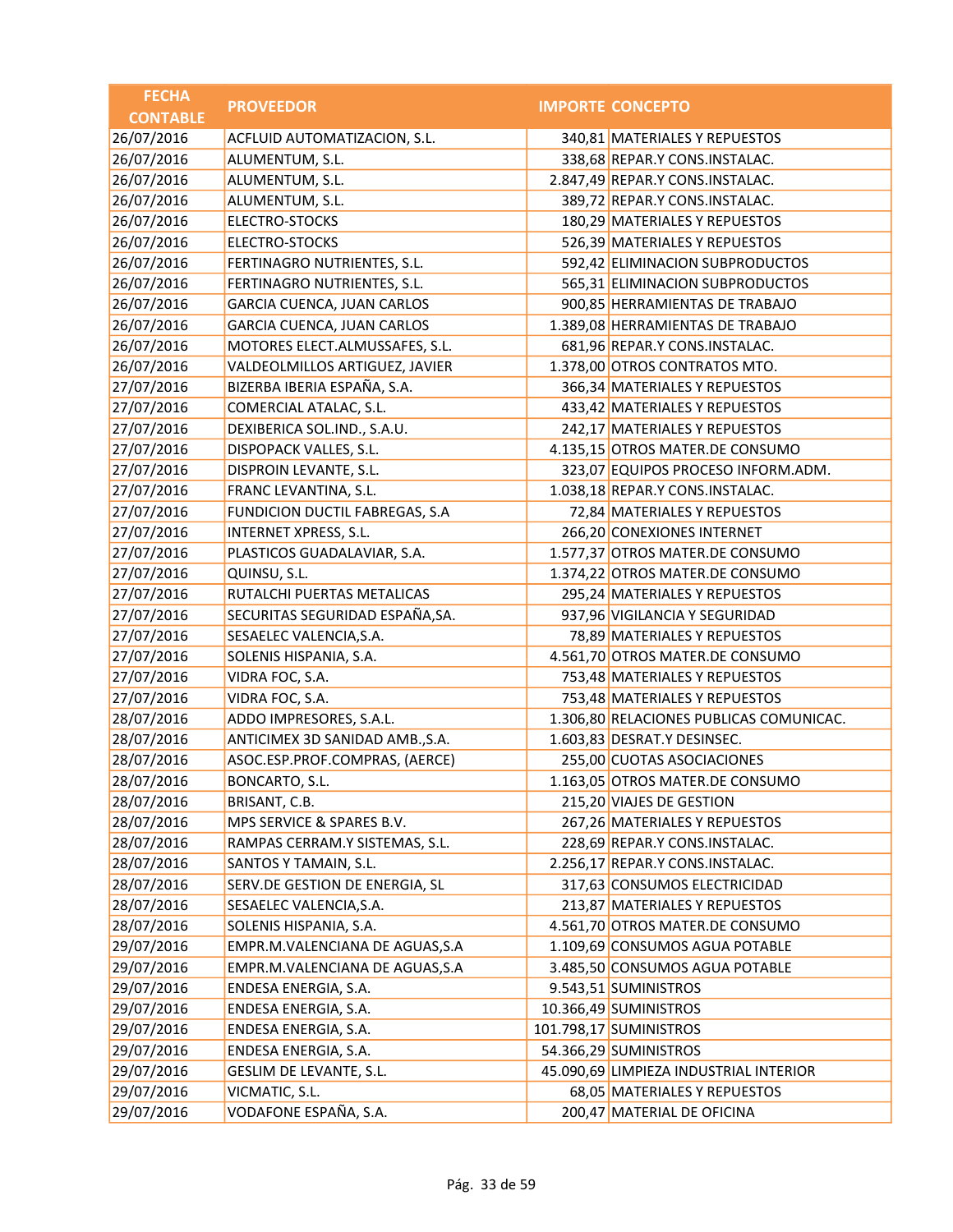| <b>FECHA</b>    | <b>PROVEEDOR</b>                   | <b>IMPORTE CONCEPTO</b>                 |
|-----------------|------------------------------------|-----------------------------------------|
| <b>CONTABLE</b> |                                    |                                         |
| 31/07/2016      | AMBIENTALYS CONSULT.Y ANAL.S.L     | 731,29 MTO.CONTROL AGUA                 |
| 31/07/2016      | <b>BDINST ASESORES, S.L.</b>       | 1.061,91 ASESORIA FISCAL                |
| 31/07/2016      | <b>BLAY LLACER, VICENTE</b>        | 71,00 COMPRAS                           |
| 31/07/2016      | BUFETE HERNANDEZ-MARTI, S.L.P.     | 2.187,61 ASESORIA JURIDICA              |
| 31/07/2016      | BUFETE HERNANDEZ-MARTI, S.L.P.     | 701,80 CONTENC.CIVIL, ORDEN Y PENAL     |
| 31/07/2016      | CAFETERIA ELTINA, C.B.             | 61,60 VIAJES DE GESTION                 |
| 31/07/2016      | CAFETERIA ELTINA, C.B.             | 272,80 VIAJES DE GESTION                |
| 31/07/2016      | CAFETERIA ELTINA, C.B.             | 79,20 VIAJES DE GESTION                 |
| 31/07/2016      | CAFETERIA ELTINA, C.B.             | 4,62 VIAJES DE GESTION                  |
| 31/07/2016      | CARNES A.SORIANO E HIJOS, S.L.     | 820,62 COMPRAS                          |
| 31/07/2016      | CARSI ALANDI, VICENTE              | 1.729,47 COMPRAS                        |
| 31/07/2016      | CASMAR 2000, S.A.                  | 1.733,85 ROPA Y VESTUARIO               |
| 31/07/2016      | CASMAR 2000, S.A.                  | 1.173,60 ROPA Y VESTUARIO               |
| 31/07/2016      | CASMAR 2000, S.A.                  | 152,85 ROPA Y VESTUARIO                 |
| 31/07/2016      | CASMAR 2000, S.A.                  | 181,40 ROPA Y VESTUARIO                 |
| 31/07/2016      | CHIVA GANADERA, S.L.               | 67,83 COMPRAS                           |
| 31/07/2016      | DISCARVAL, S.L.                    | 2.266,10 COMPRAS                        |
| 31/07/2016      | DISPROIN LEVANTE, S.L.             | 198,44 MATERIAL DE OFICINA              |
| 31/07/2016      | <b>ELECTRO-STOCKS</b>              | 326,46 MATERIALES Y REPUESTOS           |
| 31/07/2016      | GANADOS BLAYET, S.L.               | 559,06 COMPRAS                          |
| 31/07/2016      | GE ENERGY SPAIN, S.L.              | 3.425,15 OTROS MATER.DE CONSUMO         |
| 31/07/2016      | <b>GURREA MAGDALENO, Mª ISABEL</b> | 76,40 PRENSA                            |
| 31/07/2016      | <b>GURREA MAGDALENO, Mª ISABEL</b> | 86,70 PRENSA                            |
| 31/07/2016      | <b>GURREA MAGDALENO, Mª ISABEL</b> | 98,65 PRENSA                            |
| 31/07/2016      | HNOS. ORTI OLMOS SAT 8313          | 921,15 COMPRAS                          |
| 31/07/2016      | INDUKERN, S.A.                     | 603,19 OTROS MATER.DE CONSUMO           |
| 31/07/2016      | INTERTRONIC INTERNACIONAL, S.L     | 552,80 MATERIALES Y REPUESTOS           |
| 31/07/2016      | JAIME SANCHEZ TELLO, S.L.          | 1.563,70 COMPRAS                        |
| 31/07/2016      | MONT. Y SUMINISTROS COVES, S.L.    | 1.149,91 REPAR.Y CONS.INSTALAC.         |
| 31/07/2016      | MPS SERVICE & SPARES B.V.          | 165,62 MATERIALES Y REPUESTOS           |
| 31/07/2016      | MPS SERVICE & SPARES B.V.          | 564,70 MATERIALES Y REPUESTOS           |
| 31/07/2016      | N.L.R. MENSAJEROS, S.L             | 349,91 MENSAJERIA                       |
| 31/07/2016      | PROCARN VALENCIA, S.L.             | 285,92 COMPRAS                          |
| 31/07/2016      | RIERA FERRER, ENRIQUE              | 4.935,48 COMPRAS                        |
| 31/07/2016      | S.AGR.Y GANAD. DE CHESTE, S.L.     | 6.291,59 COMPRAS                        |
| 31/07/2016      | SEGURISA, SERV. INT. DE SEGUR, S.A | 3.388,97 VIGILANCIA Y SEGURIDAD         |
| 31/07/2016      | SEGURISA, SERV. INT. DE SEGUR, S.A | 2.711,17 VIGILANCIA Y SEGURIDAD         |
| 31/07/2016      | SOCARRAT STUDIO, S.L.              | 2.420,00 RELACIONES PUBLICAS COMUNICAC. |
| 31/07/2016      | SUGEIN, S.L.                       | 749,78 MATERIALES Y REPUESTOS           |
| 31/07/2016      | TERNERA NATURAL BALLESTER, S.L.    | 3.978,56 COMPRAS                        |
| 31/07/2016      | U.T.E. MV SEGURISA-SAGITAL         | 33.037,71 VIGILANCIA Y SEGURIDAD        |
| 31/07/2016      | U.T.E. MV SEGURISA-SAGITAL         | 33.037,71 VIGILANCIA Y SEGURIDAD        |
| 31/07/2016      | VALBOVIS, S.L.                     | 137,82 COMPRAS                          |
| 31/07/2016      | VAL-SUR, S.L.                      | 96,05 MATERIALES Y REPUESTOS            |
| 31/07/2016      | VIÑOLES MONCHO, BLAS               | 539,03 COMPRAS                          |
| 31/07/2016      | WORK MAN ACP SOC.COOPERATIVA       | 460.398,97 MAQUILA EXTERIOR             |
| 05/08/2016      | TEIXIDO CORRATGE, F.JAVIER         | 989,78 ASESOR.INFORMAT.                 |
| 10/08/2016      | <b>BDINST ASESORES, S.L.</b>       | 1.061,91 ASESORIA FISCAL                |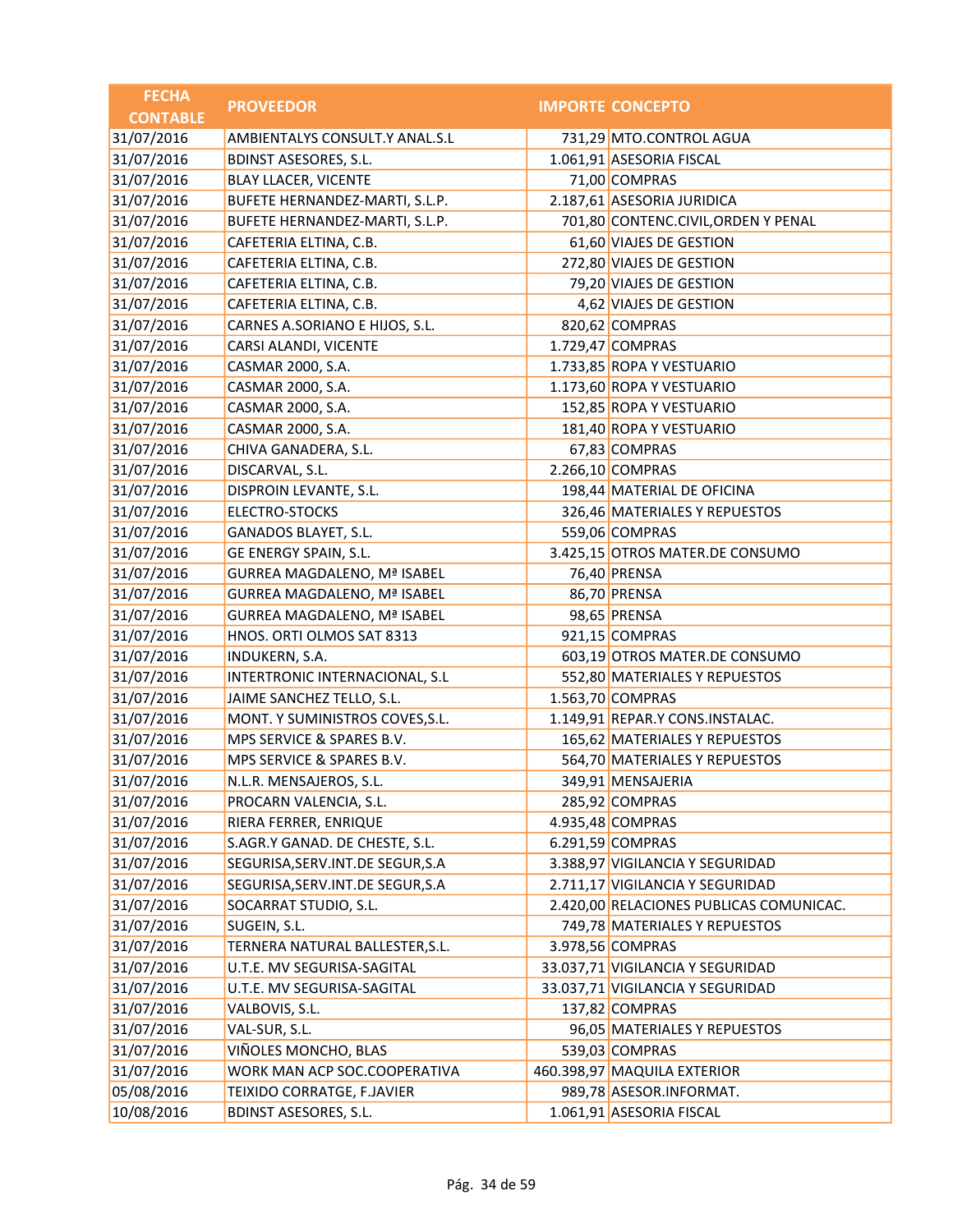| <b>FECHA</b>    | <b>PROVEEDOR</b>                | <b>IMPORTE CONCEPTO</b>          |
|-----------------|---------------------------------|----------------------------------|
| <b>CONTABLE</b> |                                 |                                  |
| 10/08/2016      | BLUEDEC, S.L.                   | 3.537,64 REPAR.Y CONS.INSTALAC.  |
| 10/08/2016      | DUROMIT SUELOS AGROALIM., S.A.  | 182,78 MATERIALES Y REPUESTOS    |
| 10/08/2016      | ELECTROTECNIA MONRABAL, S.L.    | 1.896,19 REPAR.Y CONS.INSTALAC.  |
| 10/08/2016      | FERTINAGRO NUTRIENTES, S.L.     | 594,84 ELIMINACION SUBPRODUCTOS  |
| 10/08/2016      | FERTINAGRO NUTRIENTES, S.L.     | 571,12 ELIMINACION SUBPRODUCTOS  |
| 10/08/2016      | GE ENERGY SPAIN, S.L.           | 1.065,47 MATERIALES Y REPUESTOS  |
| 10/08/2016      | REGISTRO MERCANTIL DE VALENCIA  | 109,15 REGISTRO                  |
| 10/08/2016      | SANTOS Y TAMAIN, S.L.           | 456,17 REPAR.Y CONS.INSTALAC.    |
| 10/08/2016      | SANTOS Y TAMAIN, S.L.           | 337,95 REPAR.Y CONS.INSTALAC.    |
| 10/08/2016      | TEIXIDO CORRATGE, F.JAVIER      | 1.673,43 MATERIAL DE OFICINA     |
| 10/08/2016      | TRANSRIC LEVANTE, S.A           | 201,30 REPAR.Y CONS.URBANIZ.     |
| 10/08/2016      | VCIANA.MENSAJE.Y GESTION, S.C.  | 152,65 MENSAJERIA                |
| 10/08/2016      | VICMATIC, S.L.                  | 132,12 MATERIALES Y REPUESTOS    |
| 25/08/2016      | BIZERBA IBERIA ESPAÑA, S.A.     | 86,27 REPAR.Y CONS.INSTALAC.     |
| 25/08/2016      | DEXIBERICA SOL.IND., S.A.U.     | 110,61 MATERIALES Y REPUESTOS    |
| 25/08/2016      | EST.Y MEC.MATAD.ESPAÑOLES,S.A.  | 344,85 OTROS MATER.DE CONSUMO    |
| 25/08/2016      | IMPORTADORA TUDELANA, S.A.      | 365,25 HERRAMIENTAS DE TRABAJO   |
| 25/08/2016      | IMPORTADORA TUDELANA, S.A.      | 508,20 MATERIALES Y REPUESTOS    |
| 25/08/2016      | IND.TECNICO ALIMENTARIA, S.A.   | 3.380,62 MATERIALES Y REPUESTOS  |
| 25/08/2016      | JOHNSON CONTROLS ESPAÑA, S.L.   | 576,38 MATERIALES Y REPUESTOS    |
| 25/08/2016      | SUGEIN, S.L.                    | 1.095,56 MATERIALES Y REPUESTOS  |
| 25/08/2016      | SUMINISTROS GEN.VALENCIA, S.L.  | 2.517,50 HERRAMIENTAS DE TRABAJO |
| 25/08/2016      | SUMINISTROS MARVAL, S.L.        | 241,23 MATERIALES Y REPUESTOS    |
| 25/08/2016      | TEINSA, S.L.                    | 271,25 MTO.RADIOTELEFONOS        |
| 25/08/2016      | VIDRA FOC, S.A.                 | 337,59 MATERIALES Y REPUESTOS    |
| 29/08/2016      | AME MATERIAL ELECTRICO, S.A.    | 35,05 MATERIALES Y REPUESTOS     |
| 29/08/2016      | BIZERBA IBERIA ESPAÑA, S.A.     | 823,31 MATERIALES Y REPUESTOS    |
| 29/08/2016      | CARBUROS METALICOS, S.A.        | 539,50 OTROS MATER.DE CONSUMO    |
| 29/08/2016      | CONTAVAL AUTOM.Y COMP.ELEC, S.L | 427,69 OTROS MATER.DE CONSUMO    |
| 29/08/2016      | EASY WATER SOLUTIONS, S.L.      | 413,74 MATERIALES Y REPUESTOS    |
| 29/08/2016      | <b>ELECTRO-STOCKS</b>           | 706,98 MATERIALES Y REPUESTOS    |
| 29/08/2016      | GARCIA ZACARES, S.L.            | 6,06 MATERIALES Y REPUESTOS      |
| 29/08/2016      | HUNE RENTAL, S.L.               | 1.014,14 REPAR.Y CONS.INSTALAC.  |
| 29/08/2016      | INTERTRONIC INTERNACIONAL, S.L  | 895,73 MATERIALES Y REPUESTOS    |
| 29/08/2016      | JOHNSON CONTROLS ESPAÑA, S.L.   | 126,26 MATERIALES Y REPUESTOS    |
| 29/08/2016      | OFITAKE, S.L.                   | 61,86 MATERIAL DE OFICINA        |
| 29/08/2016      | OFITAKE, S.L.                   | 196,63 MATERIAL DE OFICINA       |
| 29/08/2016      | QUICIAL, S.L.                   | 968,70 MATERIALES Y REPUESTOS    |
| 29/08/2016      | QUICIAL, S.L.                   | 1.032,37 MATERIALES Y REPUESTOS  |
| 29/08/2016      | SOL.TEC.NCH ESPAÑOLA, S.L.      | 217,22 OTROS MATER.DE CONSUMO    |
| 29/08/2016      | SOL.TEC.NCH ESPAÑOLA, S.L.      | 259,33 MATERIALES Y REPUESTOS    |
| 29/08/2016      | SOMEVA, S.L.                    | 57,02 REPAR.Y CONS.INSTALAC.     |
| 29/08/2016      | SUGEIN, S.L.                    | 492,89 MATERIALES Y REPUESTOS    |
| 29/08/2016      | SUGEIN, S.L.                    | 375,93 MATERIALES Y REPUESTOS    |
| 29/08/2016      | TECNIROGMA SUM.DEL FRED, S.L.   | 175,89 MATERIALES Y REPUESTOS    |
| 29/08/2016      | TEINSA, S.L.                    | 22,24 MATERIALES Y REPUESTOS     |
| 29/08/2016      | VAL-SUR, S.L.                   | 268,03 MATERIALES Y REPUESTOS    |
| 29/08/2016      | VIDRA FOC, S.A.                 | 35,05 OTROS MATER.DE CONSUMO     |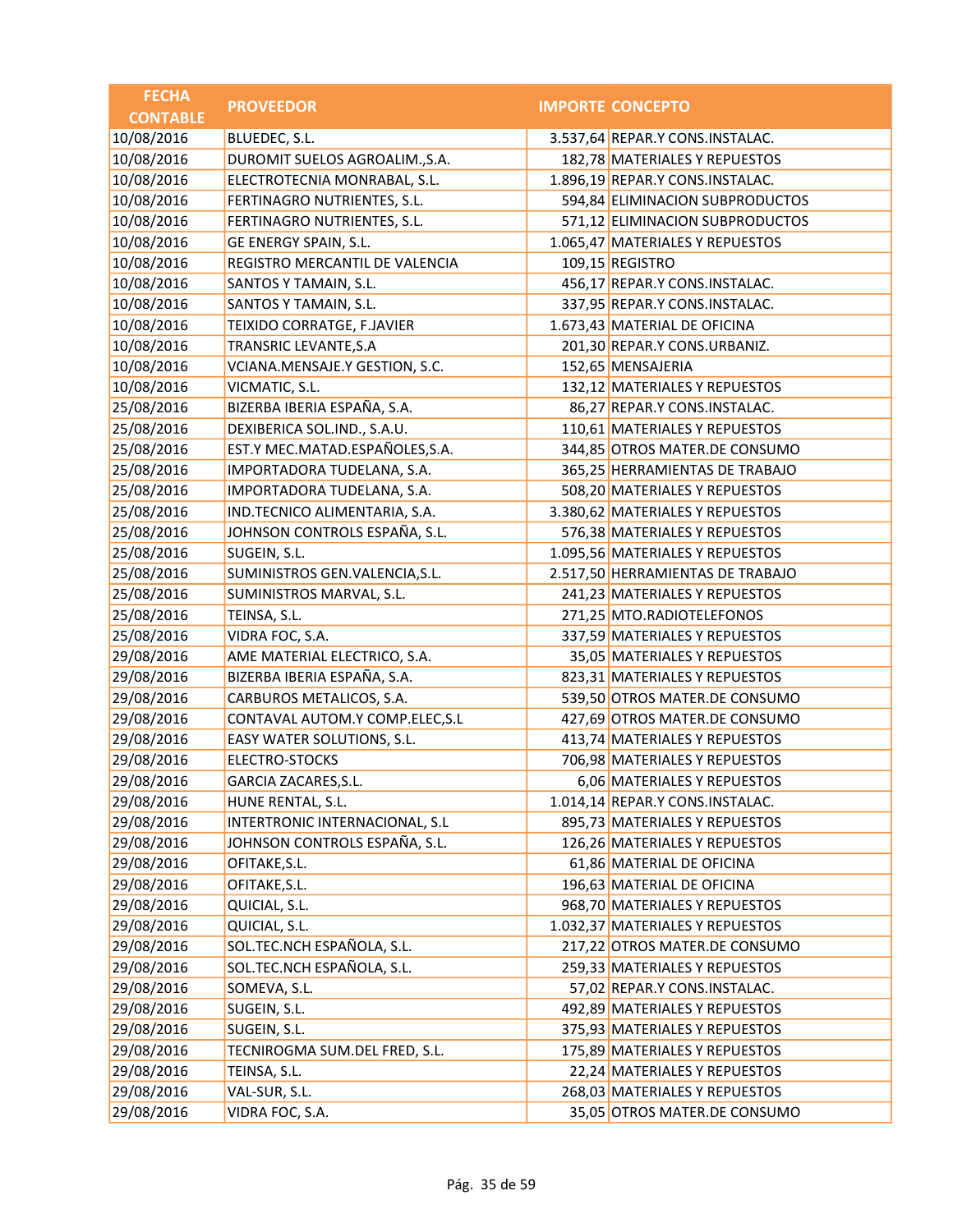| <b>FECHA</b>    | <b>PROVEEDOR</b>                  | <b>IMPORTE CONCEPTO</b>            |
|-----------------|-----------------------------------|------------------------------------|
| <b>CONTABLE</b> |                                   |                                    |
| 29/08/2016      | VIDRA FOC, S.A.                   | 20,76 OTROS MATER.DE CONSUMO       |
| 30/08/2016      | ACFLUID AUTOMATIZACION, S.L.      | 469,12 MATERIALES Y REPUESTOS      |
| 30/08/2016      | AZASA, INST. QUIR. Y MAT. GAN. SA | 435,06 MATERIALES Y REPUESTOS      |
| 30/08/2016      | BLASCO MARIN, SALVADOR            | 304,47 MTO.EQUIPOS OFICINA         |
| 30/08/2016      | CAROMETEC SPAIN, S.L.             | 2.513,21 MATERIALES Y REPUESTOS    |
| 30/08/2016      | CONTROL DE VERTIDO IND., S.L.     | 745,29 MATERIALES Y REPUESTOS      |
| 30/08/2016      | DESATASCO EXPRESS, S.L.           | 387,20 REPAR.Y CONS.INSTALAC.      |
| 30/08/2016      | DESATASCO EXPRESS, S.L.           | 242,00 REPAR.Y CONS.INSTALAC.      |
| 30/08/2016      | ENTIDAD MAYA, S.L.                | 143,99 HERRAMIENTAS DE TRABAJO     |
| 30/08/2016      | MARTINEZ ARCE, SANTIAGO           | 616,19 REPAR.Y CONS.INSTALAC.      |
| 30/08/2016      | MATERIALES REAL, S.L.             | 634,96 MATERIALES Y REPUESTOS      |
| 30/08/2016      | MATERIALES REAL, S.L.             | 217,87 MATERIALES Y REPUESTOS      |
| 30/08/2016      | MAVAINSA, S.L.                    | 727,98 REPAR.Y CONS.INSTALAC.      |
| 30/08/2016      | MAVAINSA, S.L.                    | 304,68 REPAR.Y CONS.INSTALAC.      |
| 30/08/2016      | MERCAFILO, S.L.                   | 64,55 REPAR.Y CONS.INSTALAC.       |
| 30/08/2016      | MERCAFILO, S.L.                   | 174,88 MATERIALES Y REPUESTOS      |
| 30/08/2016      | MONT. Y SUMINISTROS COVES, S.L.   | 930,64 MATERIALES Y REPUESTOS      |
| 30/08/2016      | MOTORES ELECT.ALMUSSAFES, S.L.    | 129,98 REPAR.Y CONS.INSTALAC.      |
| 30/08/2016      | REPRESENTACIONES MASIDE, S.L.     | 80,83 MATERIALES Y REPUESTOS       |
| 30/08/2016      | SANTOS Y TAMAIN, S.L.             | 585,28 REPAR.Y CONS.INSTALAC.      |
| 30/08/2016      | SECURITAS SEGURIDAD ESPAÑA, SA.   | 165,96 VIGILANCIA Y SEGURIDAD      |
| 30/08/2016      | TRANSP.NAVARRO Y ESTEVE, S.L.     | 2.340,36 OTROS MATER.DE CONSUMO    |
| 31/08/2016      | ABC ARQUITECTURA MODULAR, S.L.    | 1.331,00 REPAR.Y CONS.INSTALAC.    |
| 31/08/2016      | ABC ARQUITECTURA MODULAR, S.L.    | 1.331,00 REPAR.Y CONS.INSTALAC.    |
| 31/08/2016      | AL AIR LIQUIDE ESPAÑA, S.A.       | 3.408,39 GASES MATADERO            |
| 31/08/2016      | AL AIR LIQUIDE ESPAÑA, S.A.       | 4.912,09 GASES MATADERO            |
| 31/08/2016      | ALUMENTUM, S.L.                   | 862,28 REPAR.Y CONS.INSTALAC.      |
| 31/08/2016      | ANTICIMEX 3D SANIDAD AMB., S.A.   | 2.405,75 DESRAT.Y DESINSEC.        |
| 31/08/2016      | <b>BDINST ASESORES, S.L.</b>      | 1.061,91 ASESORIA FISCAL           |
| 31/08/2016      | BETICO COMPRESSORS, S.A.U.        | 2.178,00 MATERIALES Y REPUESTOS    |
| 31/08/2016      | BETICO COMPRESSORS, S.A.U.        | 794,97 MATERIALES Y REPUESTOS      |
| 31/08/2016      | BETICO COMPRESSORS, S.A.U.        | 190,70 REPAR.Y CONS.INSTALAC.      |
| 31/08/2016      | BETICO COMPRESSORS, S.A.U.        | 350,48 REPAR.Y CONS.INSTALAC.      |
| 31/08/2016      | BUFETE HERNANDEZ-MARTI, S.L.P.    | 2.187,61 ASESORIA JURIDICA         |
| 31/08/2016      | CAFETERIA ELTINA, C.B.            | 88,33 VIAJES DE GESTION            |
| 31/08/2016      | CAFETERIA ELTINA, C.B.            | 66,00 VIAJES DE GESTION            |
| 31/08/2016      | CARBUROS METALICOS, S.A.          | 92,36 OTROS MATER.DE CONSUMO       |
| 31/08/2016      | CARNES A.SORIANO E HIJOS, S.L.    | 563,16 COMPRAS                     |
| 31/08/2016      | CAROMETEC SPAIN, S.L.             | 717,17 REPAR.Y CONS.INSTALAC.      |
| 31/08/2016      | CAROMETEC SPAIN, S.L.             | 391,30 MATERIALES Y REPUESTOS      |
| 31/08/2016      | CAROMETEC SPAIN, S.L.             | 925,12 REPAR.Y CONS.INSTALAC.      |
| 31/08/2016      | CARSI ALANDI, VICENTE             | 1.190,70 COMPRAS                   |
| 31/08/2016      | CASMAR 2000, S.A.                 | 305,69 ROPA Y VESTUARIO            |
| 31/08/2016      | CASMAR 2000, S.A.                 | 895,40 ROPA Y VESTUARIO            |
| 31/08/2016      | CASMAR 2000, S.A.                 | 1.733,85 ROPA Y VESTUARIO          |
| 31/08/2016      | CHIVA GANADERA, S.L.              | 75,18 COMPRAS                      |
| 31/08/2016      | COMPUTER SERV.Y MANTEN., S.L.     | 159,72 MTO.EQUIPOS INFORMAT.       |
| 31/08/2016      | CSB-SYSTEM ESPAÑA, S.L.           | 709,68 MANT.SOFTWARE SALA DESPIECE |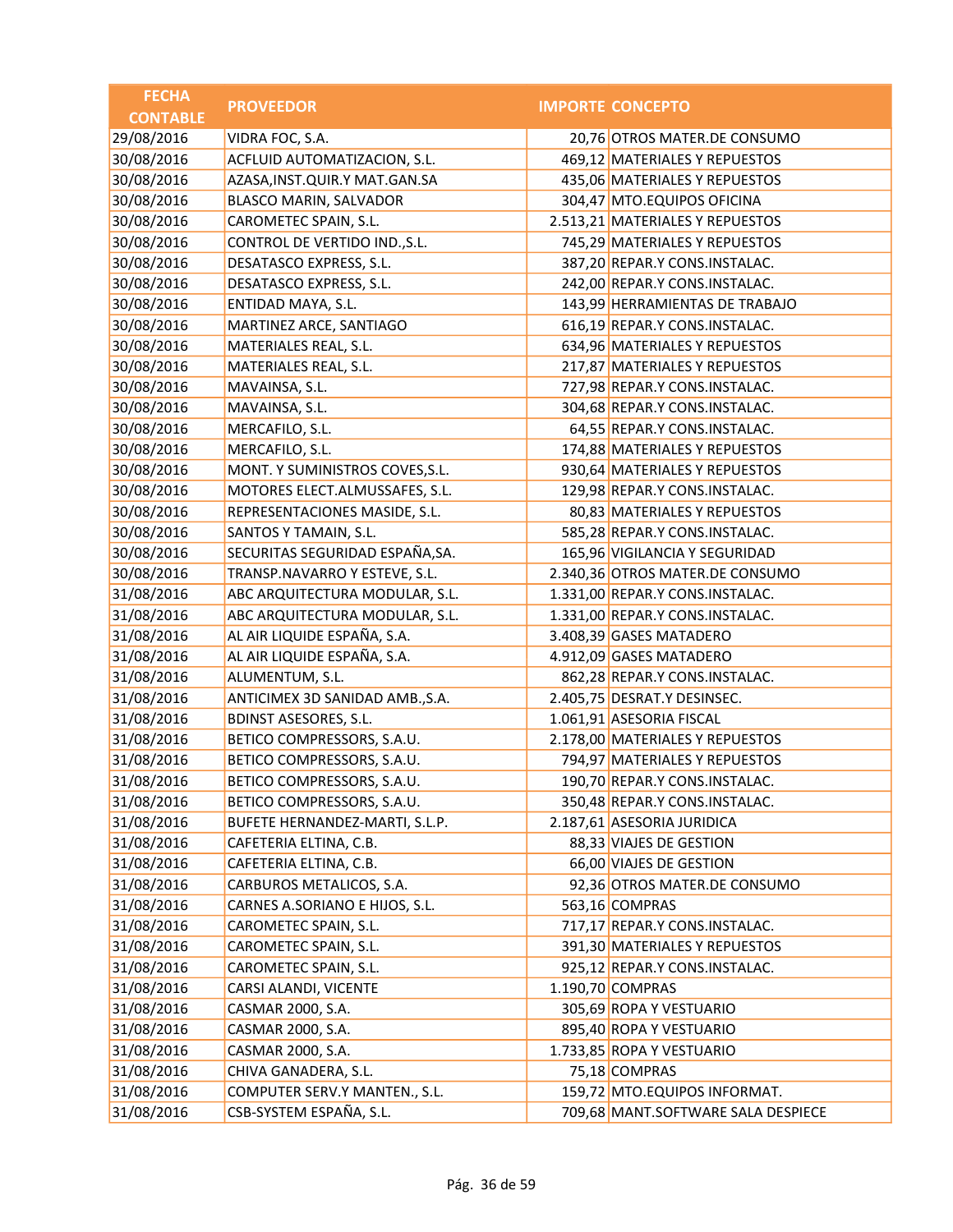| <b>FECHA</b>    | <b>PROVEEDOR</b>                | <b>IMPORTE CONCEPTO</b>                |
|-----------------|---------------------------------|----------------------------------------|
| <b>CONTABLE</b> |                                 |                                        |
| 31/08/2016      | CULLIGAN ESPAÑA, S.A.           | 437,15 OTROS MATER.DE CONSUMO          |
| 31/08/2016      | DISCARVAL, S.L.                 | 2.448,63 COMPRAS                       |
| 31/08/2016      | <b>ELECTRO-STOCKS</b>           | 758,73 MATERIALES Y REPUESTOS          |
| 31/08/2016      | ELECTROTECNIA MONRABAL, S.L.    | 227,30 REPAR.Y CONS.INSTALAC.          |
| 31/08/2016      | ELIS MANOMATIC, S.A.            | 385,30 LAVANDERIA DE VESTUARIOS        |
| 31/08/2016      | ELIS MANOMATIC, S.A.            | 1.913,64 LAVANDERIA DE VESTUARIOS      |
| 31/08/2016      | EMPR.M.VALENCIANA DE AGUAS, S.A | 732,82 CONSUMOS AGUA POTABLE           |
| 31/08/2016      | EMPR.M.VALENCIANA DE AGUAS, S.A | 2.932,24 CONSUMOS AGUA POTABLE         |
| 31/08/2016      | ENRIQUE GALVEZ Y ASOC., S.L.    | 822,80 ASESORIA LABORAL                |
| 31/08/2016      | FERTINAGRO NUTRIENTES, S.L.     | 598,71 ELIMINACION SUBPRODUCTOS        |
| 31/08/2016      | FERTINAGRO NUTRIENTES, S.L.     | 601,61 ELIMINACION SUBPRODUCTOS        |
| 31/08/2016      | FERTINAGRO NUTRIENTES, S.L.     | 554,18 ELIMINACION SUBPRODUCTOS        |
| 31/08/2016      | FERTINAGRO NUTRIENTES, S.L.     | 639,85 ELIMINACION SUBPRODUCTOS        |
| 31/08/2016      | FERTINAGRO NUTRIENTES, S.L.     | 601,13 ELIMINACION SUBPRODUCTOS        |
| 31/08/2016      | GAMASER                         | 178,35 MTO.CONTROL AGUA DEPURADORA     |
| 31/08/2016      | GAMASER                         | 154,88 MTO.CONTROL AGUA DEPURADORA     |
| 31/08/2016      | GANADOS BLAYET, S.L.            | 430,22 COMPRAS                         |
| 31/08/2016      | GARCIA CUENCA, JUAN CARLOS      | 1.235,41 HERRAMIENTAS DE TRABAJO       |
| 31/08/2016      | GE ENERGY SPAIN, S.L.           | 1.956,57 OTROS MATER.DE CONSUMO        |
| 31/08/2016      | GESLIM DE LEVANTE, S.L.         | 2.468,28 LIMPIEZA INDUSTRIAL INTERIOR  |
| 31/08/2016      | GESLIM DE LEVANTE, S.L.         | 1.990,35 LIMPIEZA INDUSTRIAL INTERIOR  |
| 31/08/2016      | GESLIM DE LEVANTE, S.L.         | 4.230,16 LIMPIEZA INDUSTRIAL INTERIOR  |
| 31/08/2016      | GESLIM DE LEVANTE, S.L.         | 445,84 LIMPIEZA INDUSTRIAL INTERIOR    |
| 31/08/2016      | GESLIM DE LEVANTE, S.L.         | 3.972,62 LIMPIEZA INDUSTRIAL INTERIOR  |
| 31/08/2016      | GESLIM DE LEVANTE, S.L.         | 3.980,42 LIMPIEZA INDUSTRIAL INTERIOR  |
| 31/08/2016      | GESLIM DE LEVANTE, S.L.         | 1.524,89 LIMPIEZA INDUSTRIAL INTERIOR  |
| 31/08/2016      | GESLIM DE LEVANTE, S.L.         | 44.968,88 LIMPIEZA INDUSTRIAL INTERIOR |
| 31/08/2016      | GIL INDUSTRIAS GRAFICAS, S.L.   | 401,72 MATERIAL DE OFICINA             |
| 31/08/2016      | GRUAS RIGAR, S.A.               | 314,60 REP.Y CONSER. SINIESTROS EXTR.  |
| 31/08/2016      | HNOS. ORTI OLMOS SAT 8313       | 356,59 COMPRAS                         |
| 31/08/2016      | HYPRED IBERICA, S.L.            | 779,19 OTROS MATER.DE CONSUMO          |
| 31/08/2016      | IBERDROLA, S.A.                 | 1.370,65 ELECT.POR CTA.TERCEROS        |
| 31/08/2016      | IBERDROLA, S.A.                 | 1.045,55 ELECT.POR CTA.TERCEROS        |
| 31/08/2016      | ILUNION LIMPIEZA Y MEDIO., S.A. | 5.264,19 LIMPIEZA VESTUARIO            |
| 31/08/2016      | ILUNION LIMPIEZA Y MEDIO., S.A. | 5.264,19 LIMPIEZA OFICINAS             |
| 31/08/2016      | IMPORTADORA TUDELANA, S.A.      | 652,09 MATERIALES Y REPUESTOS          |
| 31/08/2016      | IND.TECNICO ALIMENTARIA, S.A.   | 962,68 MATERIALES Y REPUESTOS          |
| 31/08/2016      | IND.TECNICO ALIMENTARIA, S.A.   | 933,33 MATERIALES Y REPUESTOS          |
| 31/08/2016      | IND.TECNICO ALIMENTARIA, S.A.   | 289,82 MATERIALES Y REPUESTOS          |
| 31/08/2016      | INSTALACIONES JOFRAN, S.L.L.    | 3.861,78 REPAR.Y CONS.URBANIZ.         |
| 31/08/2016      | INTERNET XPRESS, S.L.           | 828,17 CONEXIONES INTERNET             |
| 31/08/2016      | <b>INTERPORC</b>                | 6.303,71 TASA EXT. NORMA INTERPORC     |
| 31/08/2016      | <b>INTERPORC</b>                | 5.707,81 TASA EXT. NORMA INTERPORC     |
| 31/08/2016      | JAIME SANCHEZ TELLO, S.L.       | 1.209,32 COMPRAS                       |
| 31/08/2016      | JOHNSON CONTROLS ESPAÑA, S.L.   | 140,18 MATERIALES Y REPUESTOS          |
| 31/08/2016      | JOHNSON CONTROLS ESPAÑA, S.L.   | 2.569,82 OTROS MATER.DE CONSUMO        |
| 31/08/2016      | JOHNSON CONTROLS ESPAÑA, S.L.   | 713,90 REPAR.Y CONS.INSTALAC.          |
| 31/08/2016      | JUNGHEINRICH DE ESPAÑA, S.A.    | 483,67 REPAR.Y CONS.INSTALAC.          |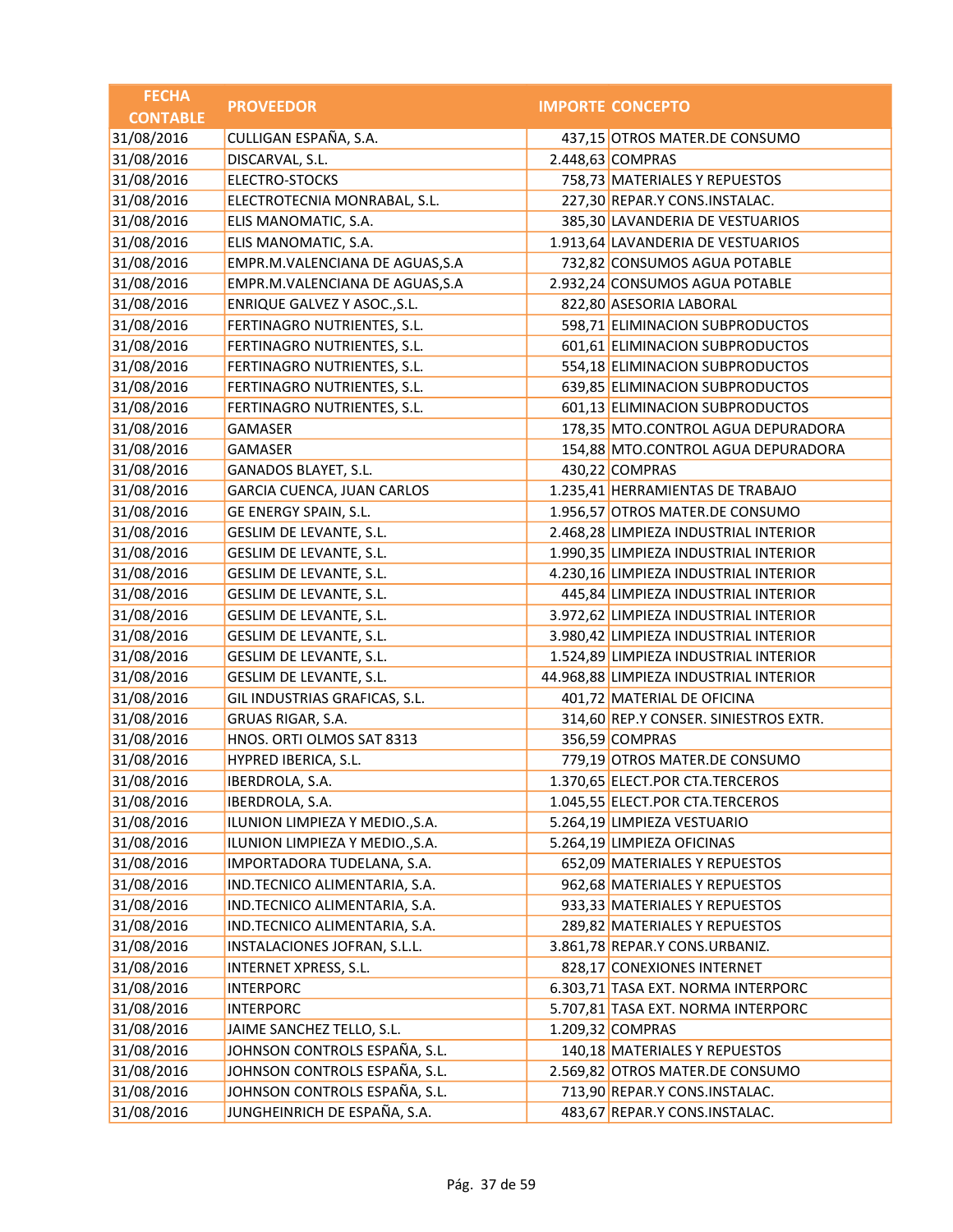| <b>FECHA</b>    | <b>PROVEEDOR</b>                | <b>IMPORTE CONCEPTO</b>                 |
|-----------------|---------------------------------|-----------------------------------------|
| <b>CONTABLE</b> |                                 |                                         |
| 31/08/2016      | JUNGHEINRICH DE ESPAÑA, S.A.    | 116,35 REPAR.Y CONS.INSTALAC.           |
| 31/08/2016      | JUNGHEINRICH DE ESPAÑA, S.A.    | 209,74 REPAR.Y CONS.INSTALAC.           |
| 31/08/2016      | LABORATORIOS TACSA, S.L.        | 1.163,42 CONTROL ANALIT.CARNES Y CANALE |
| 31/08/2016      | LABORATORIOS TACSA, S.L.        | 601,98 CONTROL ANALIT.CARNES Y CANALE   |
| 31/08/2016      | LABORATORIOS TACSA, S.L.        | 1.043,63 LIMPIEZA INDUSTRIAL INTERIOR   |
| 31/08/2016      | MAVAINSA, S.L.                  | 258,58 REPAR.Y CONS.INSTALAC.           |
| 31/08/2016      | MERCAFILO, S.L.                 | 90,15 HERRAMIENTAS DE TRABAJO           |
| 31/08/2016      | MERCAFILO, S.L.                 | 100,77 HERRAMIENTAS DE TRABAJO          |
| 31/08/2016      | MERCAFILO, S.L.                 | 66,43 HERRAMIENTAS DE TRABAJO           |
| 31/08/2016      | MONT. Y SUMINISTROS COVES, S.L. | 612,67 REP.Y CONSER. SINIESTROS EXTR.   |
| 31/08/2016      | MPS SERVICE & SPARES B.V.       | 1.091,97 MATERIALES Y REPUESTOS         |
| 31/08/2016      | MPS SERVICE & SPARES B.V.       | 142,24 MATERIALES Y REPUESTOS           |
| 31/08/2016      | MPS SERVICE & SPARES B.V.       | 1.406,45 MATERIALES Y REPUESTOS         |
| 31/08/2016      | MULTICOPIA VALENCIA, S.L.       | 1.124,09 RELACIONES PUBLICAS COMUNICAC. |
| 31/08/2016      | MULTICOPIA VALENCIA, S.L.       | 1.100,69 RELACIONES PUBLICAS COMUNICAC. |
| 31/08/2016      | NAVAFLOR, S.C.                  | 83,05 RELACIONES PUBLICAS               |
| 31/08/2016      | NAVAFLOR, S.C.                  | 103,82 RELACIONES PUBLICAS              |
| 31/08/2016      | OFITAKE, S.L.                   | 765,63 HERRAMIENTAS DE TRABAJO          |
| 31/08/2016      | OFITAKE, S.L.                   | 1.138,86 MATERIAL DE OFICINA            |
| 31/08/2016      | PPS, S.A.                       | 745,44 LIMPIEZA DESPOJOS                |
| 31/08/2016      | PPS, S.A.                       | 3.494,87 LIMPIEZA DESPOJOS              |
| 31/08/2016      | PPS, S.A.                       | 3.565,77 LIMPIEZA DESPOJOS              |
| 31/08/2016      | PPS, S.A.                       | 3.489,22 LIMPIEZA DESPOJOS              |
| 31/08/2016      | PPS, S.A.                       | 3.814,66 LIMPIEZA DESPOJOS              |
| 31/08/2016      | PPS, S.A.                       | 12,28 LIMPIEZA DESPOJOS                 |
| 31/08/2016      | PRESENCIAL TIME, S.L.           | 60,50 OTROS CONTRATOS MTO.              |
| 31/08/2016      | PROCARN VALENCIA, S.L.          | 230,14 COMPRAS                          |
| 31/08/2016      | QUINSU, S.L.                    | 1.374,22 OTROS MATER.DE CONSUMO         |
| 31/08/2016      | REPSOL BUTANO, S.A.             | 802,71 GASES MATADERO                   |
| 31/08/2016      | REPSOL BUTANO, S.A.             | 949,13 GASES MATADERO                   |
| 31/08/2016      | RESID-CONTROL, S.L.             | 467,61 ELIMINACION SUBPRODUCTOS         |
| 31/08/2016      | RESID-CONTROL, S.L.             | 3.217,01 ELIMINACION SUBPRODUCTOS       |
| 31/08/2016      | RESID-CONTROL, S.L.             | 1.715,34 ELIMINACION SUBPRODUCTOS       |
| 31/08/2016      | RESID-CONTROL, S.L.             | 371,91 ELIMINACION SUBPRODUCTOS         |
| 31/08/2016      | REYSAN ATLANTIC, S.L.           | 724,19 ROPA Y VESTUARIO                 |
| 31/08/2016      | REYSAN ATLANTIC, S.L.           | 390,78 ROPA Y VESTUARIO                 |
| 31/08/2016      | RIERA FERRER, ENRIQUE           | 2.740,03 COMPRAS                        |
| 31/08/2016      | ROSER CONSTRUC.METALICAS, S.A.  | 107,64 MATERIALES Y REPUESTOS           |
| 31/08/2016      | S.A. AGRICULTORES DE LA VEGA    | 2.182,32 LIMPIEZA INDUSTRIAL            |
| 31/08/2016      | S.A. AGRICULTORES DE LA VEGA    | 21.996,99 LIMPIEZA INDUSTRIAL           |
| 31/08/2016      | S.A. AGRICULTORES DE LA VEGA    | 20.531,40 LIMPIEZA INDUSTRIAL           |
| 31/08/2016      | S.AGR.Y GANAD. DE CHESTE, S.L.  | 4.551,31 COMPRAS                        |
| 31/08/2016      | S.ESTATAL CORREOS Y TELEGR.SA   | 170,76 FRANQUEO                         |
| 31/08/2016      | SALVADOR MONFORTE, SANTIAGO     | 114,95 REPAR.Y CONS.INSTALAC.           |
| 31/08/2016      | SALVADOR MONFORTE, SANTIAGO     | 54,45 REPAR.Y CONS.INSTALAC.            |
| 31/08/2016      | SALVADOR MONFORTE, SANTIAGO     | 154,88 REPAR.Y CONS.INSTALAC.           |
| 31/08/2016      | SOCARRAT STUDIO, S.L.           | 2.420,00 RELACIONES PUBLICAS COMUNICAC. |
| 31/08/2016      | SOL.TEC.NCH ESPAÑOLA, S.L.      | 237,97 OTROS MATER.DE CONSUMO           |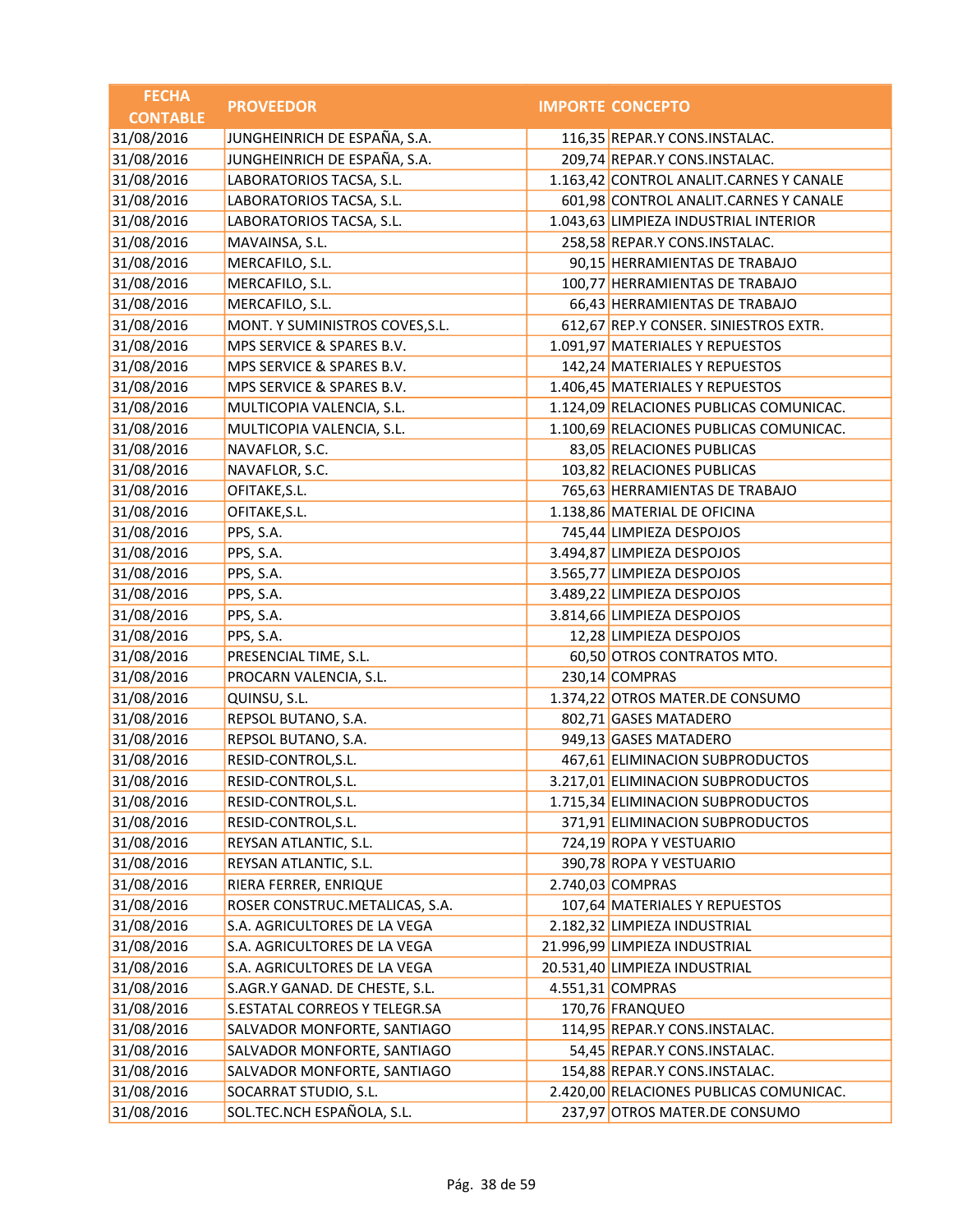| <b>FECHA</b>    | <b>PROVEEDOR</b>                | <b>IMPORTE CONCEPTO</b>                 |
|-----------------|---------------------------------|-----------------------------------------|
| <b>CONTABLE</b> |                                 |                                         |
| 31/08/2016      | SOMEVA, S.L.                    | 92,50 REPAR.Y CONS.INSTALAC.            |
| 31/08/2016      | SYSFEED, S.L.U.                 | 17.565,21 ELIMINACION SUBPRODUCTOS      |
| 31/08/2016      | SYSFEED, S.L.U.                 | 2.228,49 ELIMINACION SUBPRODUCTOS       |
| 31/08/2016      | TEINSA, S.L.                    | 64,61 MATERIALES Y REPUESTOS            |
| 31/08/2016      | TEIXIDO CORRATGE, F.JAVIER      | 722,37 MATERIAL DE OFICINA              |
| 31/08/2016      | TELEFONICA ON THE SPOT SER. SA  | 45,94 HILO MUSICAL MERCADOS             |
| 31/08/2016      | TELEFONICA ON THE SPOT SER. SA  | 44,23 HILO MUSICAL MERCADOS             |
| 31/08/2016      | TELEFONICA ON THE SPOT SER. SA  | 28,63 HILO MUSICAL CENTRALITA           |
| 31/08/2016      | TERNERA NATURAL BALLESTER, S.L. | 2.686,62 COMPRAS                        |
| 31/08/2016      | TRANSMIVAL, S.L.                | 80,72 MATERIALES Y REPUESTOS            |
| 31/08/2016      | TRANSMIVAL, S.L.                | 298,10 MATERIALES Y REPUESTOS           |
| 31/08/2016      | TRANSMIVAL, S.L.                | 982,77 MATERIALES Y REPUESTOS           |
| 31/08/2016      | TRANSP.ALFONSO ZAMORANO, S.L.   | 66,84 REPAR.Y CONS.INSTALAC.            |
| 31/08/2016      | TRATAMIENTOS MARFITE, S.L.      | 2.185,56 DESRAT.Y DESINSEC.             |
| 31/08/2016      | VALBOVIS, S.L.                  | 294,70 COMPRAS                          |
| 31/08/2016      | VALENCIANA DE COMBUSTION, S.L.  | 262,57 REPAR.Y CONS.INSTALAC.           |
| 31/08/2016      | VALPESA LEVANTE, S.L.           | 133,10 REPAR.Y CONS.INSTALAC.           |
| 31/08/2016      | VCIANA.MENSAJE.Y GESTION, S.C.  | 18,23 MENSAJERIA                        |
| 31/08/2016      | VIÑOLES MONCHO, BLAS            | 261,35 COMPRAS                          |
| 31/08/2016      | VIVA AQUA SERVICE SPAIN, S.A.   | 781,29 CONSUMIBLES                      |
| 31/08/2016      | VIVA AQUA SERVICE SPAIN, S.A.   | 386,29 MATERIALES Y REPUESTOS           |
| 31/08/2016      | VIVA AQUA SERVICE SPAIN, S.A.   | 485,70 MATERIALES Y REPUESTOS           |
| 31/08/2016      | VODAFONE ESPAÑA, S.A.           | 1.909,04 COMUNICACIONES                 |
| 31/08/2016      | VODAFONE ESPAÑA, S.A.           | 121,00 VIGILANCIA Y SEGURIDAD           |
| 07/09/2016      | WORK MAN ACP SOC.COOPERATIVA    | 498.366,21 MAQUILA EXTERIOR             |
| 09/09/2016      | VALDEOLMILLOS ARTIGUEZ, JAVIER  | 477,00 REPAR.Y CONS.INSTALAC.           |
| 10/09/2016      | ACFLUID AUTOMATIZACION, S.L.    | 73,43 MATERIALES Y REPUESTOS            |
| 10/09/2016      | BUFETE HERNANDEZ-MARTI, S.L.P.  | 368,58 ASESORIA JURIDICA                |
| 10/09/2016      | CARBUROS METALICOS, S.A.        | 246,84 REPAR.Y CONS.INSTALAC.           |
| 10/09/2016      | ELECTROTECNIA MONRABAL, S.L.    | 25.468,02 SACRIFICIO PORCINO FASE II    |
| 10/09/2016      | ELECTROTECNIA MONRABAL, S.L.    | 37.200,77 SACRIFICIO PORCINO FASE II    |
| 10/09/2016      | ELECTROTECNIA MONRABAL, S.L.    | 31.770,97 INSTAL.MATADERO               |
| 10/09/2016      | GESLIM DE LEVANTE, S.L.         | 45.090,69 LIMPIEZA INDUSTRIAL INTERIOR  |
| 10/09/2016      | INDUKERN, S.A.                  | 229,90 MATERIALES Y REPUESTOS           |
| 15/09/2016      | MATERIALES REAL, S.L.           | 385,75 MATERIALES Y REPUESTOS           |
| 15/09/2016      | MULTICOPIA VALENCIA, S.L.       | 1.550,66 RELACIONES PUBLICAS COMUNICAC. |
| 16/09/2016      | CLORAGUA LLAMAS, S.L.           | 389,31 REPAR.Y CONS.INSTALAC.           |
| 16/09/2016      | DEXIBERICA SOL.IND., S.A.U.     | 177,85 MATERIALES Y REPUESTOS           |
| 16/09/2016      | FUNDICION DUCTIL FABREGAS, S.A  | 82,46 MATERIALES Y REPUESTOS            |
| 16/09/2016      | FUNDICION DUCTIL FABREGAS, S.A  | 82,46 MATERIALES Y REPUESTOS            |
| 16/09/2016      | POWER ELECTRONICS ESPAÑA, S.L.  | 423,50 REPAR.Y CONS.INSTALAC.           |
| 16/09/2016      | REPSOL BUTANO, S.A.             | 1.625,24 GASES MATADERO                 |
| 16/09/2016      | TELEFONICA ON THE SPOT SER. SA  | 45,94 HILO MUSICAL MERCADOS             |
| 16/09/2016      | TELEFONICA ON THE SPOT SER. SA  | 44,23 HILO MUSICAL MERCADOS             |
| 16/09/2016      | VAL-SUR, S.L.                   | 1.058,45 MATERIALES Y REPUESTOS         |
| 16/09/2016      | VODAFONE ESPAÑA, S.A.           | 249,38 VIGILANCIA Y SEGURIDAD           |
| 19/09/2016      | BRISANT, C.B.                   | 65,00 VIAJES DE GESTION                 |
| 19/09/2016      | CAROMETEC SPAIN, S.L.           | 1.058,27 MATERIALES Y REPUESTOS         |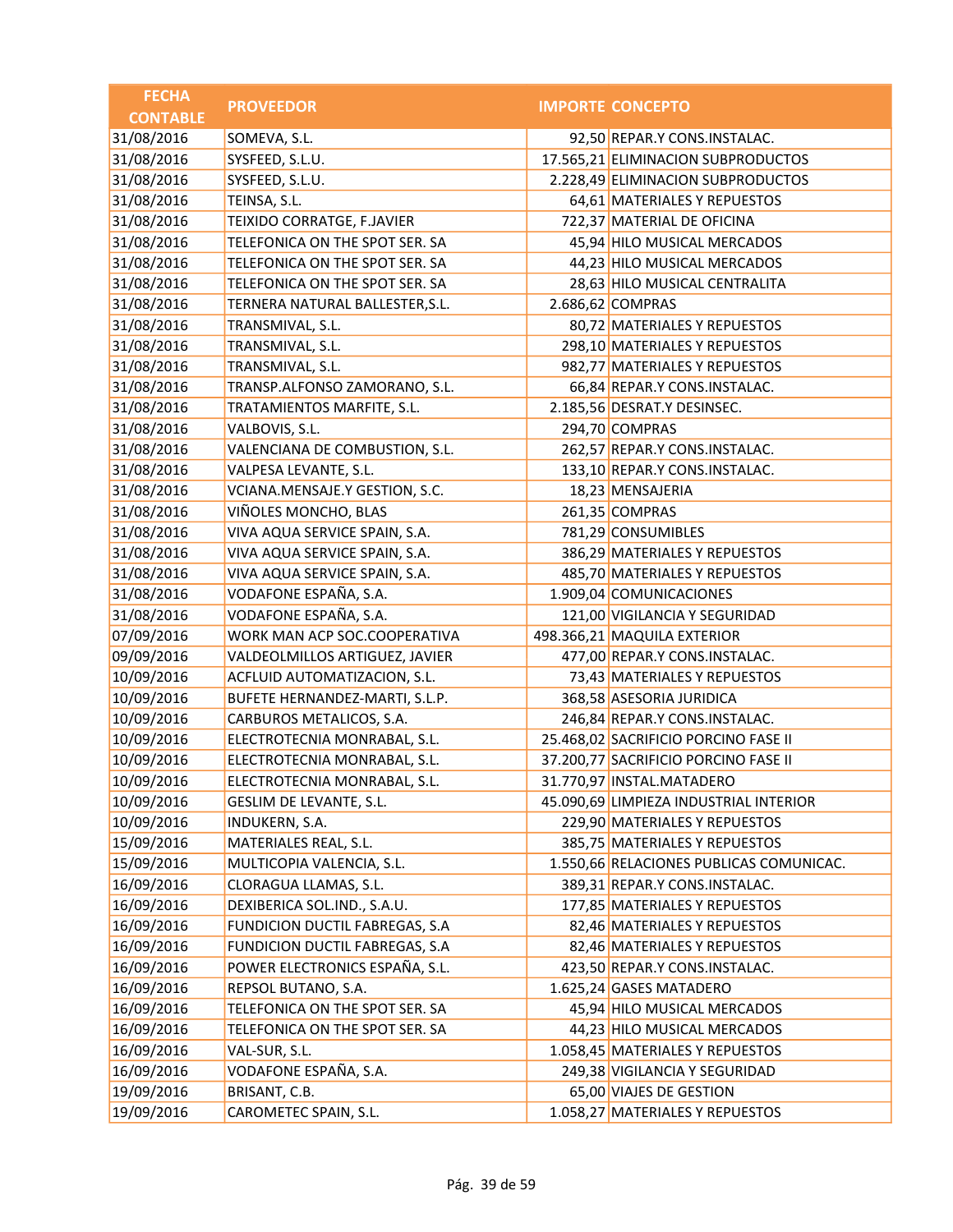| <b>FECHA</b>    | <b>PROVEEDOR</b>                  | <b>IMPORTE CONCEPTO</b>               |
|-----------------|-----------------------------------|---------------------------------------|
| <b>CONTABLE</b> |                                   |                                       |
| 19/09/2016      | CASMAR 2000, S.A.                 | 166,35 ROPA Y VESTUARIO               |
| 19/09/2016      | DISPLAFRUIT, S.A.                 | 209,66 RELACIONES PUBLICAS COMUNICAC. |
| 19/09/2016      | <b>EDICIONES FRANCIS LEFEBVRE</b> | 146,95 LIBROS                         |
| 19/09/2016      | FRUTAS APARICIO, S.L.             | 179,80 RELACIONES PUBLICAS COMUNICAC. |
| 19/09/2016      | <b>GAC CREATIVIDAD VISUAL</b>     | 647,35 OTROS MATER.DE CONSUMO         |
| 19/09/2016      | HERMANOS NAVARRO PINTURAS DEC.    | 263,95 REPAR.Y CONS.INSTALAC.         |
| 19/09/2016      | IND.TECNICO ALIMENTARIA, S.A.     | 886,03 MATERIALES Y REPUESTOS         |
| 19/09/2016      | MERCAFILO, S.L.                   | 586,38 MATERIALES Y REPUESTOS         |
| 19/09/2016      | MOTORES ELECT.ALMUSSAFES, S.L.    | 2.126,05 REPAR.Y CONS.INSTALAC.       |
| 19/09/2016      | MPS SERVICE & SPARES B.V.         | 414,04 MATERIALES Y REPUESTOS         |
| 19/09/2016      | POWER ELECTRONICS ESPAÑA, S.L.    | 331,69 REPAR.Y CONS.INSTALAC.         |
| 19/09/2016      | QUICIAL, S.L.                     | 3.432,15 MATERIALES Y REPUESTOS       |
| 19/09/2016      | RIBBON SIST.TERMOTRANS-FER.S.L    | 599,56 REPAR.Y CONS.INSTALAC.         |
| 19/09/2016      | S.A. AGRICULTORES DE LA VEGA      | 20.531,40 LIMPIEZA INDUSTRIAL         |
| 19/09/2016      | S.A. AGRICULTORES DE LA VEGA      | 21.996,99 LIMPIEZA INDUSTRIAL         |
| 20/09/2016      | S.ESTATAL CORREOS Y TELEGR.SA     | 120,26 FRANQUEO                       |
| 20/09/2016      | TELEFONICA ON THE SPOT SER. SA    | 28,63 HILO MUSICAL CENTRALITA         |
| 20/09/2016      | VODAFONE ESPAÑA, S.A.             | 1.605,02 COMUNICACIONES               |
| 21/09/2016      | BETICO COMPRESSORS, S.A.U.        | 1.039,20 MATERIALES Y REPUESTOS       |
| 21/09/2016      | ENRIQUE GALVEZ Y ASOC., S.L.      | 822,80 ASESORIA LABORAL               |
| 21/09/2016      | <b>INTEROVIC</b>                  | 1.030,80 TASA EXT.NORMA INTEROVIC     |
| 21/09/2016      | MATERIALES REAL, S.L.             | 142,30 MATERIALES Y REPUESTOS         |
| 21/09/2016      | N.L.R. MENSAJEROS, S.L.           | 180,02 MENSAJERIA                     |
| 21/09/2016      | PRESENCIAL TIME, S.L.             | 60,50 OTROS CONTRATOS MTO.            |
| 21/09/2016      | SANTOS Y TAMAIN, S.L.             | 3.538,52 REPAR.Y CONS.INSTALAC.       |
| 21/09/2016      | TEIXIDO CORRATGE, F.JAVIER        | 989,78 ASESOR.INFORMAT.               |
| 21/09/2016      | VCIANA.MENSAJE.Y GESTION, S.C.    | 77,69 MENSAJERIA                      |
| 23/09/2016      | TELEFONICA DE ESPAÑA, S.A.        | 659,72 COMUNICACIONES                 |
| 23/09/2016      | TELEFONICA DE ESPAÑA, S.A.        | 36,85 CONSUM.TELEF.PROPIOS            |
| 23/09/2016      | TELEFONICA DE ESPAÑA, S.A.        | 24,70 CONSUM.TELEF.PROPIOS            |
| 23/09/2016      | TELEFONICA DE ESPAÑA, S.A.        | 28,56 CONSUM.TELEF.PROPIOS            |
| 23/09/2016      | TELEFONICA DE ESPAÑA, S.A.        | 39,45 CONSUM.TELEF.PROPIOS            |
| 23/09/2016      | TELEFONICA DE ESPAÑA, S.A.        | 589,18 CONSUM.TELEF.PROPIOS           |
| 23/09/2016      | TELEFONICA DE ESPAÑA, S.A.        | 33,35 CONSUM.TELEF.PROPIOS            |
| 23/09/2016      | TELEFONICA DE ESPAÑA, S.A.        | 24,70 CONSUM.TELEF.PROPIOS            |
| 23/09/2016      | TELEFONICA DE ESPAÑA, S.A.        | 28,56 CONSUM.TELEF.PROPIOS            |
| 23/09/2016      | TELEFONICA DE ESPAÑA, S.A.        | 38,91 CONSUM.TELEF.PROPIOS            |
| 23/09/2016      | TELEFONICA DE ESPAÑA, S.A.        | 557,63 CONSUM.TELEF.PROPIOS           |
| 23/09/2016      | TELEFONICA DE ESPAÑA, S.A.        | 38,05 CONSUM.TELEF.PROPIOS            |
| 23/09/2016      | TELEFONICA DE ESPAÑA, S.A.        | 24,70 CONSUM.TELEF.PROPIOS            |
| 23/09/2016      | TELEFONICA DE ESPAÑA, S.A.        | 28,56 CONSUM.TELEF.PROPIOS            |
| 23/09/2016      | TELEFONICA DE ESPAÑA, S.A.        | 39,91 CONSUM.TELEF.PROPIOS            |
| 25/09/2016      | DESATASCO EXPRESS, S.L.           | 242,00 REPAR.Y CONS.INSTALAC.         |
| 25/09/2016      | ELIS MANOMATIC, S.A.              | 333,15 LAVANDERIA DE VESTUARIOS       |
| 25/09/2016      | ELIS MANOMATIC, S.A.              | 1.845,08 LAVANDERIA DE VESTUARIOS     |
| 25/09/2016      | <b>GAC CREATIVIDAD VISUAL</b>     | 568,70 OTROS MATER.DE CONSUMO         |
| 25/09/2016      | <b>INDUKERN, S.A.</b>             | 143,39 OTROS MATER.DE CONSUMO         |
| 25/09/2016      | JOHNSON CONTROLS ESPAÑA, S.L.     | 21.834,83 SACRIFICIO PORCINO FASE II  |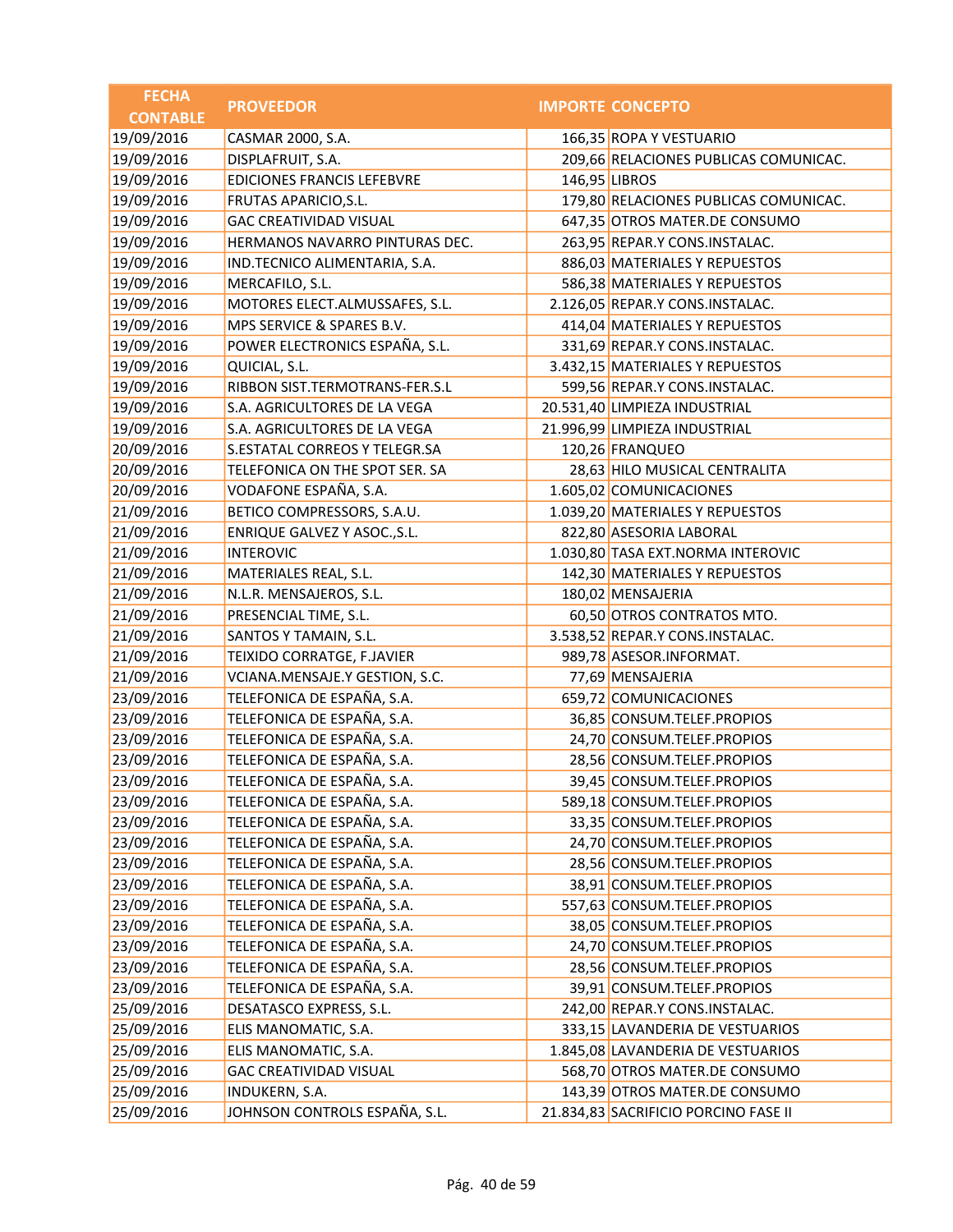| <b>CONTABLE</b><br>25/09/2016<br>LABORATORIOS TACSA, S.L.<br>481,58 CONTROL ANALIT.CARNES Y CANALE<br>25/09/2016<br>LLUNA DE MADUIXA<br>88,00 RELACIONES PUBLICAS<br>25/09/2016<br>421,44 MATERIALES Y REPUESTOS<br>MAREL MEAT PROCESSING B.V.<br>25/09/2016<br>61,29 MATERIALES Y REPUESTOS<br>MAREL MEAT PROCESSING B.V.<br>25/09/2016<br>MAREL MEAT PROCESSING B.V.<br>2.253,09 MATERIALES Y REPUESTOS<br>25/09/2016<br>MONT. Y SUMINISTROS COVES, S.L.<br>423,98 REPAR.Y CONS.INSTALAC.<br>25/09/2016<br>462,83 REPAR.Y CONS.INSTALAC.<br>MONT. Y SUMINISTROS COVES, S.L.<br>25/09/2016<br>MPS SERVICE & SPARES B.V.<br>174,05 MATERIALES Y REPUESTOS<br>25/09/2016<br>962,31 MATERIALES Y REPUESTOS<br>MPS SERVICE & SPARES B.V.<br>25/09/2016<br>1.580,90 RELACIONES PUBLICAS COMUNICAC.<br>MULTICOPIA VALENCIA, S.L.<br>25/09/2016<br>MULTICOPIA VALENCIA, S.L.<br>491,26 RELACIONES PUBLICAS COMUNICAC.<br>25/09/2016<br>MUÑOZ BOSCH, S.L.<br>141,42 OTROS MATER.DE CONSUMO<br>25/09/2016<br>RECYTRANS, S.L.<br>2.003,76 RETIRADA DE LODOS DEPURADORA<br>25/09/2016<br>SYSFEED, S.L.U.<br>4.078,55 ELIMINACION SUBPRODUCTOS<br>25/09/2016<br>107,80 OTROS MATER.DE CONSUMO<br>TAMARIT ORTEGA, JOSE LUIS<br>26/09/2016<br>ACTIVA SELECCION VALENCIA ETT<br>726,00 OTROS ASESOR.EXTERN.EVENT.<br>26/09/2016<br>1.194,28 MATERIALES Y REPUESTOS<br>AIDIMME, INST.TEC.METALMECAN.<br>26/09/2016<br>BIZERBA IBERIA ESPAÑA, S.A.<br>784,08 MATERIALES Y REPUESTOS<br>26/09/2016<br>1.537,84 REPAR.Y CONS.INSTALAC.<br>CITI, S.A.<br>26/09/2016<br>COMPUTER SERV.Y MANTEN., S.L.<br>159,72 MTO.EQUIPOS INFORMAT.<br>26/09/2016<br>101,04 REPAR.Y CONS.INSTALAC.<br>COMSA SERV.FACILITY MANAG.S.A.<br>26/09/2016<br>43,87 MTO.EQUIPOS OFICINA<br>DISPROIN LEVANTE, S.L.<br>26/09/2016<br><b>ELECTRO-STOCKS</b><br>202,37 MATERIALES Y REPUESTOS<br>26/09/2016<br>GIL INDUSTRIAS GRAFICAS, S.L.<br>312,18 MATERIAL DE OFICINA<br>26/09/2016<br>IND.TECNICO ALIMENTARIA, S.A.<br>623,76 MATERIALES Y REPUESTOS<br>JUNGHEINRICH DE ESPAÑA, S.A.<br>26/09/2016<br>647,07 REPAR.Y CONS.INSTALAC.<br>26/09/2016<br>MUÑOZ BOSCH, S.L.<br>106,07 MATERIALES Y REPUESTOS<br>26/09/2016<br>2.926,25 LIMPIEZA DESPOJOS<br>PPS, S.A.<br>26/09/2016<br>2.750,00 LIMPIEZA DESPOJOS<br>PPS, S.A.<br>26/09/2016<br>3.590,54 LIMPIEZA DESPOJOS<br>PPS, S.A.<br>26/09/2016<br>3.484,28 LIMPIEZA DESPOJOS<br>PPS, S.A.<br>26/09/2016<br>PPS, S.A.<br>1.862,44 LIMPIEZA DESPOJOS<br>26/09/2016<br>PPS, S.A.<br>10,30 LIMPIEZA DESPOJOS<br>26/09/2016<br>SUMINISTROS GEN.VALENCIA, S.L.<br>822,74 REPAR.Y CONS.INSTALAC.<br>26/09/2016<br>TELEFONICA SERV.MOVILES, S.A.<br>47,19 CONEXIONES INTERNET<br>26/09/2016<br>42,35 CONEXIONES INTERNET<br>TELEFONICA SERV.MOVILES, S.A.<br>26/09/2016<br>47,19 CONEXIONES INTERNET<br>TELEFONICA SERV.MOVILES, S.A.<br>26/09/2016<br>TELEFONICA SERV.MOVILES, S.A.<br>42,35 CONEXIONES INTERNET<br>26/09/2016<br>TELEFONICA SERV.MOVILES, S.A.<br>47,19 CONEXIONES INTERNET<br>26/09/2016<br>42,35 CONEXIONES INTERNET<br>TELEFONICA SERV.MOVILES, S.A.<br>26/09/2016<br>VIDRA FOC, S.A.<br>133,60 OTROS MATER.DE CONSUMO<br>27/09/2016<br>372,20 MATERIALES Y REPUESTOS<br>APC EUROPE, S.A.<br>27/09/2016<br>CAROMETEC SPAIN, S.L.<br>1.155,72 REPAR.Y CONS.INSTALAC.<br>CSB-SYSTEM ESPAÑA, S.L.<br>27/09/2016<br>709,68 MANT.SOFTWARE SALA DESPIECE<br>27/09/2016<br>INSTALACIONES JOFRAN, S.L.L.<br>1.465,98 REPAR.Y CONS.INSTALAC.<br>27/09/2016<br><b>INTERPORC</b><br>5.708,00 TASA EXT. NORMA INTERPORC<br>27/09/2016<br>5.624,85 TASA EXT. NORMA INTERPORC<br><b>INTERPORC</b> | <b>FECHA</b> | <b>PROVEEDOR</b>               | <b>IMPORTE CONCEPTO</b>         |
|------------------------------------------------------------------------------------------------------------------------------------------------------------------------------------------------------------------------------------------------------------------------------------------------------------------------------------------------------------------------------------------------------------------------------------------------------------------------------------------------------------------------------------------------------------------------------------------------------------------------------------------------------------------------------------------------------------------------------------------------------------------------------------------------------------------------------------------------------------------------------------------------------------------------------------------------------------------------------------------------------------------------------------------------------------------------------------------------------------------------------------------------------------------------------------------------------------------------------------------------------------------------------------------------------------------------------------------------------------------------------------------------------------------------------------------------------------------------------------------------------------------------------------------------------------------------------------------------------------------------------------------------------------------------------------------------------------------------------------------------------------------------------------------------------------------------------------------------------------------------------------------------------------------------------------------------------------------------------------------------------------------------------------------------------------------------------------------------------------------------------------------------------------------------------------------------------------------------------------------------------------------------------------------------------------------------------------------------------------------------------------------------------------------------------------------------------------------------------------------------------------------------------------------------------------------------------------------------------------------------------------------------------------------------------------------------------------------------------------------------------------------------------------------------------------------------------------------------------------------------------------------------------------------------------------------------------------------------------------------------------------------------------------------------------------------------------------------------------------------------------------------------------------------------------------------------------------------------------------------------------------------------------------------------------------------------------------------------------------------------------------------------------------------------------------------------------------------------------------------------------------------------------------------------------------------------------------------------------------|--------------|--------------------------------|---------------------------------|
|                                                                                                                                                                                                                                                                                                                                                                                                                                                                                                                                                                                                                                                                                                                                                                                                                                                                                                                                                                                                                                                                                                                                                                                                                                                                                                                                                                                                                                                                                                                                                                                                                                                                                                                                                                                                                                                                                                                                                                                                                                                                                                                                                                                                                                                                                                                                                                                                                                                                                                                                                                                                                                                                                                                                                                                                                                                                                                                                                                                                                                                                                                                                                                                                                                                                                                                                                                                                                                                                                                                                                                                                            |              |                                |                                 |
|                                                                                                                                                                                                                                                                                                                                                                                                                                                                                                                                                                                                                                                                                                                                                                                                                                                                                                                                                                                                                                                                                                                                                                                                                                                                                                                                                                                                                                                                                                                                                                                                                                                                                                                                                                                                                                                                                                                                                                                                                                                                                                                                                                                                                                                                                                                                                                                                                                                                                                                                                                                                                                                                                                                                                                                                                                                                                                                                                                                                                                                                                                                                                                                                                                                                                                                                                                                                                                                                                                                                                                                                            |              |                                |                                 |
|                                                                                                                                                                                                                                                                                                                                                                                                                                                                                                                                                                                                                                                                                                                                                                                                                                                                                                                                                                                                                                                                                                                                                                                                                                                                                                                                                                                                                                                                                                                                                                                                                                                                                                                                                                                                                                                                                                                                                                                                                                                                                                                                                                                                                                                                                                                                                                                                                                                                                                                                                                                                                                                                                                                                                                                                                                                                                                                                                                                                                                                                                                                                                                                                                                                                                                                                                                                                                                                                                                                                                                                                            |              |                                |                                 |
|                                                                                                                                                                                                                                                                                                                                                                                                                                                                                                                                                                                                                                                                                                                                                                                                                                                                                                                                                                                                                                                                                                                                                                                                                                                                                                                                                                                                                                                                                                                                                                                                                                                                                                                                                                                                                                                                                                                                                                                                                                                                                                                                                                                                                                                                                                                                                                                                                                                                                                                                                                                                                                                                                                                                                                                                                                                                                                                                                                                                                                                                                                                                                                                                                                                                                                                                                                                                                                                                                                                                                                                                            |              |                                |                                 |
|                                                                                                                                                                                                                                                                                                                                                                                                                                                                                                                                                                                                                                                                                                                                                                                                                                                                                                                                                                                                                                                                                                                                                                                                                                                                                                                                                                                                                                                                                                                                                                                                                                                                                                                                                                                                                                                                                                                                                                                                                                                                                                                                                                                                                                                                                                                                                                                                                                                                                                                                                                                                                                                                                                                                                                                                                                                                                                                                                                                                                                                                                                                                                                                                                                                                                                                                                                                                                                                                                                                                                                                                            |              |                                |                                 |
|                                                                                                                                                                                                                                                                                                                                                                                                                                                                                                                                                                                                                                                                                                                                                                                                                                                                                                                                                                                                                                                                                                                                                                                                                                                                                                                                                                                                                                                                                                                                                                                                                                                                                                                                                                                                                                                                                                                                                                                                                                                                                                                                                                                                                                                                                                                                                                                                                                                                                                                                                                                                                                                                                                                                                                                                                                                                                                                                                                                                                                                                                                                                                                                                                                                                                                                                                                                                                                                                                                                                                                                                            |              |                                |                                 |
|                                                                                                                                                                                                                                                                                                                                                                                                                                                                                                                                                                                                                                                                                                                                                                                                                                                                                                                                                                                                                                                                                                                                                                                                                                                                                                                                                                                                                                                                                                                                                                                                                                                                                                                                                                                                                                                                                                                                                                                                                                                                                                                                                                                                                                                                                                                                                                                                                                                                                                                                                                                                                                                                                                                                                                                                                                                                                                                                                                                                                                                                                                                                                                                                                                                                                                                                                                                                                                                                                                                                                                                                            |              |                                |                                 |
|                                                                                                                                                                                                                                                                                                                                                                                                                                                                                                                                                                                                                                                                                                                                                                                                                                                                                                                                                                                                                                                                                                                                                                                                                                                                                                                                                                                                                                                                                                                                                                                                                                                                                                                                                                                                                                                                                                                                                                                                                                                                                                                                                                                                                                                                                                                                                                                                                                                                                                                                                                                                                                                                                                                                                                                                                                                                                                                                                                                                                                                                                                                                                                                                                                                                                                                                                                                                                                                                                                                                                                                                            |              |                                |                                 |
|                                                                                                                                                                                                                                                                                                                                                                                                                                                                                                                                                                                                                                                                                                                                                                                                                                                                                                                                                                                                                                                                                                                                                                                                                                                                                                                                                                                                                                                                                                                                                                                                                                                                                                                                                                                                                                                                                                                                                                                                                                                                                                                                                                                                                                                                                                                                                                                                                                                                                                                                                                                                                                                                                                                                                                                                                                                                                                                                                                                                                                                                                                                                                                                                                                                                                                                                                                                                                                                                                                                                                                                                            |              |                                |                                 |
|                                                                                                                                                                                                                                                                                                                                                                                                                                                                                                                                                                                                                                                                                                                                                                                                                                                                                                                                                                                                                                                                                                                                                                                                                                                                                                                                                                                                                                                                                                                                                                                                                                                                                                                                                                                                                                                                                                                                                                                                                                                                                                                                                                                                                                                                                                                                                                                                                                                                                                                                                                                                                                                                                                                                                                                                                                                                                                                                                                                                                                                                                                                                                                                                                                                                                                                                                                                                                                                                                                                                                                                                            |              |                                |                                 |
|                                                                                                                                                                                                                                                                                                                                                                                                                                                                                                                                                                                                                                                                                                                                                                                                                                                                                                                                                                                                                                                                                                                                                                                                                                                                                                                                                                                                                                                                                                                                                                                                                                                                                                                                                                                                                                                                                                                                                                                                                                                                                                                                                                                                                                                                                                                                                                                                                                                                                                                                                                                                                                                                                                                                                                                                                                                                                                                                                                                                                                                                                                                                                                                                                                                                                                                                                                                                                                                                                                                                                                                                            |              |                                |                                 |
|                                                                                                                                                                                                                                                                                                                                                                                                                                                                                                                                                                                                                                                                                                                                                                                                                                                                                                                                                                                                                                                                                                                                                                                                                                                                                                                                                                                                                                                                                                                                                                                                                                                                                                                                                                                                                                                                                                                                                                                                                                                                                                                                                                                                                                                                                                                                                                                                                                                                                                                                                                                                                                                                                                                                                                                                                                                                                                                                                                                                                                                                                                                                                                                                                                                                                                                                                                                                                                                                                                                                                                                                            |              |                                |                                 |
|                                                                                                                                                                                                                                                                                                                                                                                                                                                                                                                                                                                                                                                                                                                                                                                                                                                                                                                                                                                                                                                                                                                                                                                                                                                                                                                                                                                                                                                                                                                                                                                                                                                                                                                                                                                                                                                                                                                                                                                                                                                                                                                                                                                                                                                                                                                                                                                                                                                                                                                                                                                                                                                                                                                                                                                                                                                                                                                                                                                                                                                                                                                                                                                                                                                                                                                                                                                                                                                                                                                                                                                                            |              |                                |                                 |
|                                                                                                                                                                                                                                                                                                                                                                                                                                                                                                                                                                                                                                                                                                                                                                                                                                                                                                                                                                                                                                                                                                                                                                                                                                                                                                                                                                                                                                                                                                                                                                                                                                                                                                                                                                                                                                                                                                                                                                                                                                                                                                                                                                                                                                                                                                                                                                                                                                                                                                                                                                                                                                                                                                                                                                                                                                                                                                                                                                                                                                                                                                                                                                                                                                                                                                                                                                                                                                                                                                                                                                                                            |              |                                |                                 |
|                                                                                                                                                                                                                                                                                                                                                                                                                                                                                                                                                                                                                                                                                                                                                                                                                                                                                                                                                                                                                                                                                                                                                                                                                                                                                                                                                                                                                                                                                                                                                                                                                                                                                                                                                                                                                                                                                                                                                                                                                                                                                                                                                                                                                                                                                                                                                                                                                                                                                                                                                                                                                                                                                                                                                                                                                                                                                                                                                                                                                                                                                                                                                                                                                                                                                                                                                                                                                                                                                                                                                                                                            |              |                                |                                 |
|                                                                                                                                                                                                                                                                                                                                                                                                                                                                                                                                                                                                                                                                                                                                                                                                                                                                                                                                                                                                                                                                                                                                                                                                                                                                                                                                                                                                                                                                                                                                                                                                                                                                                                                                                                                                                                                                                                                                                                                                                                                                                                                                                                                                                                                                                                                                                                                                                                                                                                                                                                                                                                                                                                                                                                                                                                                                                                                                                                                                                                                                                                                                                                                                                                                                                                                                                                                                                                                                                                                                                                                                            |              |                                |                                 |
|                                                                                                                                                                                                                                                                                                                                                                                                                                                                                                                                                                                                                                                                                                                                                                                                                                                                                                                                                                                                                                                                                                                                                                                                                                                                                                                                                                                                                                                                                                                                                                                                                                                                                                                                                                                                                                                                                                                                                                                                                                                                                                                                                                                                                                                                                                                                                                                                                                                                                                                                                                                                                                                                                                                                                                                                                                                                                                                                                                                                                                                                                                                                                                                                                                                                                                                                                                                                                                                                                                                                                                                                            |              |                                |                                 |
|                                                                                                                                                                                                                                                                                                                                                                                                                                                                                                                                                                                                                                                                                                                                                                                                                                                                                                                                                                                                                                                                                                                                                                                                                                                                                                                                                                                                                                                                                                                                                                                                                                                                                                                                                                                                                                                                                                                                                                                                                                                                                                                                                                                                                                                                                                                                                                                                                                                                                                                                                                                                                                                                                                                                                                                                                                                                                                                                                                                                                                                                                                                                                                                                                                                                                                                                                                                                                                                                                                                                                                                                            |              |                                |                                 |
|                                                                                                                                                                                                                                                                                                                                                                                                                                                                                                                                                                                                                                                                                                                                                                                                                                                                                                                                                                                                                                                                                                                                                                                                                                                                                                                                                                                                                                                                                                                                                                                                                                                                                                                                                                                                                                                                                                                                                                                                                                                                                                                                                                                                                                                                                                                                                                                                                                                                                                                                                                                                                                                                                                                                                                                                                                                                                                                                                                                                                                                                                                                                                                                                                                                                                                                                                                                                                                                                                                                                                                                                            |              |                                |                                 |
|                                                                                                                                                                                                                                                                                                                                                                                                                                                                                                                                                                                                                                                                                                                                                                                                                                                                                                                                                                                                                                                                                                                                                                                                                                                                                                                                                                                                                                                                                                                                                                                                                                                                                                                                                                                                                                                                                                                                                                                                                                                                                                                                                                                                                                                                                                                                                                                                                                                                                                                                                                                                                                                                                                                                                                                                                                                                                                                                                                                                                                                                                                                                                                                                                                                                                                                                                                                                                                                                                                                                                                                                            |              |                                |                                 |
|                                                                                                                                                                                                                                                                                                                                                                                                                                                                                                                                                                                                                                                                                                                                                                                                                                                                                                                                                                                                                                                                                                                                                                                                                                                                                                                                                                                                                                                                                                                                                                                                                                                                                                                                                                                                                                                                                                                                                                                                                                                                                                                                                                                                                                                                                                                                                                                                                                                                                                                                                                                                                                                                                                                                                                                                                                                                                                                                                                                                                                                                                                                                                                                                                                                                                                                                                                                                                                                                                                                                                                                                            |              |                                |                                 |
|                                                                                                                                                                                                                                                                                                                                                                                                                                                                                                                                                                                                                                                                                                                                                                                                                                                                                                                                                                                                                                                                                                                                                                                                                                                                                                                                                                                                                                                                                                                                                                                                                                                                                                                                                                                                                                                                                                                                                                                                                                                                                                                                                                                                                                                                                                                                                                                                                                                                                                                                                                                                                                                                                                                                                                                                                                                                                                                                                                                                                                                                                                                                                                                                                                                                                                                                                                                                                                                                                                                                                                                                            |              |                                |                                 |
|                                                                                                                                                                                                                                                                                                                                                                                                                                                                                                                                                                                                                                                                                                                                                                                                                                                                                                                                                                                                                                                                                                                                                                                                                                                                                                                                                                                                                                                                                                                                                                                                                                                                                                                                                                                                                                                                                                                                                                                                                                                                                                                                                                                                                                                                                                                                                                                                                                                                                                                                                                                                                                                                                                                                                                                                                                                                                                                                                                                                                                                                                                                                                                                                                                                                                                                                                                                                                                                                                                                                                                                                            |              |                                |                                 |
|                                                                                                                                                                                                                                                                                                                                                                                                                                                                                                                                                                                                                                                                                                                                                                                                                                                                                                                                                                                                                                                                                                                                                                                                                                                                                                                                                                                                                                                                                                                                                                                                                                                                                                                                                                                                                                                                                                                                                                                                                                                                                                                                                                                                                                                                                                                                                                                                                                                                                                                                                                                                                                                                                                                                                                                                                                                                                                                                                                                                                                                                                                                                                                                                                                                                                                                                                                                                                                                                                                                                                                                                            |              |                                |                                 |
|                                                                                                                                                                                                                                                                                                                                                                                                                                                                                                                                                                                                                                                                                                                                                                                                                                                                                                                                                                                                                                                                                                                                                                                                                                                                                                                                                                                                                                                                                                                                                                                                                                                                                                                                                                                                                                                                                                                                                                                                                                                                                                                                                                                                                                                                                                                                                                                                                                                                                                                                                                                                                                                                                                                                                                                                                                                                                                                                                                                                                                                                                                                                                                                                                                                                                                                                                                                                                                                                                                                                                                                                            |              |                                |                                 |
|                                                                                                                                                                                                                                                                                                                                                                                                                                                                                                                                                                                                                                                                                                                                                                                                                                                                                                                                                                                                                                                                                                                                                                                                                                                                                                                                                                                                                                                                                                                                                                                                                                                                                                                                                                                                                                                                                                                                                                                                                                                                                                                                                                                                                                                                                                                                                                                                                                                                                                                                                                                                                                                                                                                                                                                                                                                                                                                                                                                                                                                                                                                                                                                                                                                                                                                                                                                                                                                                                                                                                                                                            |              |                                |                                 |
|                                                                                                                                                                                                                                                                                                                                                                                                                                                                                                                                                                                                                                                                                                                                                                                                                                                                                                                                                                                                                                                                                                                                                                                                                                                                                                                                                                                                                                                                                                                                                                                                                                                                                                                                                                                                                                                                                                                                                                                                                                                                                                                                                                                                                                                                                                                                                                                                                                                                                                                                                                                                                                                                                                                                                                                                                                                                                                                                                                                                                                                                                                                                                                                                                                                                                                                                                                                                                                                                                                                                                                                                            |              |                                |                                 |
|                                                                                                                                                                                                                                                                                                                                                                                                                                                                                                                                                                                                                                                                                                                                                                                                                                                                                                                                                                                                                                                                                                                                                                                                                                                                                                                                                                                                                                                                                                                                                                                                                                                                                                                                                                                                                                                                                                                                                                                                                                                                                                                                                                                                                                                                                                                                                                                                                                                                                                                                                                                                                                                                                                                                                                                                                                                                                                                                                                                                                                                                                                                                                                                                                                                                                                                                                                                                                                                                                                                                                                                                            |              |                                |                                 |
|                                                                                                                                                                                                                                                                                                                                                                                                                                                                                                                                                                                                                                                                                                                                                                                                                                                                                                                                                                                                                                                                                                                                                                                                                                                                                                                                                                                                                                                                                                                                                                                                                                                                                                                                                                                                                                                                                                                                                                                                                                                                                                                                                                                                                                                                                                                                                                                                                                                                                                                                                                                                                                                                                                                                                                                                                                                                                                                                                                                                                                                                                                                                                                                                                                                                                                                                                                                                                                                                                                                                                                                                            |              |                                |                                 |
|                                                                                                                                                                                                                                                                                                                                                                                                                                                                                                                                                                                                                                                                                                                                                                                                                                                                                                                                                                                                                                                                                                                                                                                                                                                                                                                                                                                                                                                                                                                                                                                                                                                                                                                                                                                                                                                                                                                                                                                                                                                                                                                                                                                                                                                                                                                                                                                                                                                                                                                                                                                                                                                                                                                                                                                                                                                                                                                                                                                                                                                                                                                                                                                                                                                                                                                                                                                                                                                                                                                                                                                                            |              |                                |                                 |
|                                                                                                                                                                                                                                                                                                                                                                                                                                                                                                                                                                                                                                                                                                                                                                                                                                                                                                                                                                                                                                                                                                                                                                                                                                                                                                                                                                                                                                                                                                                                                                                                                                                                                                                                                                                                                                                                                                                                                                                                                                                                                                                                                                                                                                                                                                                                                                                                                                                                                                                                                                                                                                                                                                                                                                                                                                                                                                                                                                                                                                                                                                                                                                                                                                                                                                                                                                                                                                                                                                                                                                                                            |              |                                |                                 |
|                                                                                                                                                                                                                                                                                                                                                                                                                                                                                                                                                                                                                                                                                                                                                                                                                                                                                                                                                                                                                                                                                                                                                                                                                                                                                                                                                                                                                                                                                                                                                                                                                                                                                                                                                                                                                                                                                                                                                                                                                                                                                                                                                                                                                                                                                                                                                                                                                                                                                                                                                                                                                                                                                                                                                                                                                                                                                                                                                                                                                                                                                                                                                                                                                                                                                                                                                                                                                                                                                                                                                                                                            |              |                                |                                 |
|                                                                                                                                                                                                                                                                                                                                                                                                                                                                                                                                                                                                                                                                                                                                                                                                                                                                                                                                                                                                                                                                                                                                                                                                                                                                                                                                                                                                                                                                                                                                                                                                                                                                                                                                                                                                                                                                                                                                                                                                                                                                                                                                                                                                                                                                                                                                                                                                                                                                                                                                                                                                                                                                                                                                                                                                                                                                                                                                                                                                                                                                                                                                                                                                                                                                                                                                                                                                                                                                                                                                                                                                            |              |                                |                                 |
|                                                                                                                                                                                                                                                                                                                                                                                                                                                                                                                                                                                                                                                                                                                                                                                                                                                                                                                                                                                                                                                                                                                                                                                                                                                                                                                                                                                                                                                                                                                                                                                                                                                                                                                                                                                                                                                                                                                                                                                                                                                                                                                                                                                                                                                                                                                                                                                                                                                                                                                                                                                                                                                                                                                                                                                                                                                                                                                                                                                                                                                                                                                                                                                                                                                                                                                                                                                                                                                                                                                                                                                                            |              |                                |                                 |
|                                                                                                                                                                                                                                                                                                                                                                                                                                                                                                                                                                                                                                                                                                                                                                                                                                                                                                                                                                                                                                                                                                                                                                                                                                                                                                                                                                                                                                                                                                                                                                                                                                                                                                                                                                                                                                                                                                                                                                                                                                                                                                                                                                                                                                                                                                                                                                                                                                                                                                                                                                                                                                                                                                                                                                                                                                                                                                                                                                                                                                                                                                                                                                                                                                                                                                                                                                                                                                                                                                                                                                                                            |              |                                |                                 |
|                                                                                                                                                                                                                                                                                                                                                                                                                                                                                                                                                                                                                                                                                                                                                                                                                                                                                                                                                                                                                                                                                                                                                                                                                                                                                                                                                                                                                                                                                                                                                                                                                                                                                                                                                                                                                                                                                                                                                                                                                                                                                                                                                                                                                                                                                                                                                                                                                                                                                                                                                                                                                                                                                                                                                                                                                                                                                                                                                                                                                                                                                                                                                                                                                                                                                                                                                                                                                                                                                                                                                                                                            |              |                                |                                 |
|                                                                                                                                                                                                                                                                                                                                                                                                                                                                                                                                                                                                                                                                                                                                                                                                                                                                                                                                                                                                                                                                                                                                                                                                                                                                                                                                                                                                                                                                                                                                                                                                                                                                                                                                                                                                                                                                                                                                                                                                                                                                                                                                                                                                                                                                                                                                                                                                                                                                                                                                                                                                                                                                                                                                                                                                                                                                                                                                                                                                                                                                                                                                                                                                                                                                                                                                                                                                                                                                                                                                                                                                            |              |                                |                                 |
|                                                                                                                                                                                                                                                                                                                                                                                                                                                                                                                                                                                                                                                                                                                                                                                                                                                                                                                                                                                                                                                                                                                                                                                                                                                                                                                                                                                                                                                                                                                                                                                                                                                                                                                                                                                                                                                                                                                                                                                                                                                                                                                                                                                                                                                                                                                                                                                                                                                                                                                                                                                                                                                                                                                                                                                                                                                                                                                                                                                                                                                                                                                                                                                                                                                                                                                                                                                                                                                                                                                                                                                                            |              |                                |                                 |
|                                                                                                                                                                                                                                                                                                                                                                                                                                                                                                                                                                                                                                                                                                                                                                                                                                                                                                                                                                                                                                                                                                                                                                                                                                                                                                                                                                                                                                                                                                                                                                                                                                                                                                                                                                                                                                                                                                                                                                                                                                                                                                                                                                                                                                                                                                                                                                                                                                                                                                                                                                                                                                                                                                                                                                                                                                                                                                                                                                                                                                                                                                                                                                                                                                                                                                                                                                                                                                                                                                                                                                                                            |              |                                |                                 |
|                                                                                                                                                                                                                                                                                                                                                                                                                                                                                                                                                                                                                                                                                                                                                                                                                                                                                                                                                                                                                                                                                                                                                                                                                                                                                                                                                                                                                                                                                                                                                                                                                                                                                                                                                                                                                                                                                                                                                                                                                                                                                                                                                                                                                                                                                                                                                                                                                                                                                                                                                                                                                                                                                                                                                                                                                                                                                                                                                                                                                                                                                                                                                                                                                                                                                                                                                                                                                                                                                                                                                                                                            |              |                                |                                 |
|                                                                                                                                                                                                                                                                                                                                                                                                                                                                                                                                                                                                                                                                                                                                                                                                                                                                                                                                                                                                                                                                                                                                                                                                                                                                                                                                                                                                                                                                                                                                                                                                                                                                                                                                                                                                                                                                                                                                                                                                                                                                                                                                                                                                                                                                                                                                                                                                                                                                                                                                                                                                                                                                                                                                                                                                                                                                                                                                                                                                                                                                                                                                                                                                                                                                                                                                                                                                                                                                                                                                                                                                            |              |                                |                                 |
|                                                                                                                                                                                                                                                                                                                                                                                                                                                                                                                                                                                                                                                                                                                                                                                                                                                                                                                                                                                                                                                                                                                                                                                                                                                                                                                                                                                                                                                                                                                                                                                                                                                                                                                                                                                                                                                                                                                                                                                                                                                                                                                                                                                                                                                                                                                                                                                                                                                                                                                                                                                                                                                                                                                                                                                                                                                                                                                                                                                                                                                                                                                                                                                                                                                                                                                                                                                                                                                                                                                                                                                                            |              |                                |                                 |
|                                                                                                                                                                                                                                                                                                                                                                                                                                                                                                                                                                                                                                                                                                                                                                                                                                                                                                                                                                                                                                                                                                                                                                                                                                                                                                                                                                                                                                                                                                                                                                                                                                                                                                                                                                                                                                                                                                                                                                                                                                                                                                                                                                                                                                                                                                                                                                                                                                                                                                                                                                                                                                                                                                                                                                                                                                                                                                                                                                                                                                                                                                                                                                                                                                                                                                                                                                                                                                                                                                                                                                                                            |              |                                |                                 |
|                                                                                                                                                                                                                                                                                                                                                                                                                                                                                                                                                                                                                                                                                                                                                                                                                                                                                                                                                                                                                                                                                                                                                                                                                                                                                                                                                                                                                                                                                                                                                                                                                                                                                                                                                                                                                                                                                                                                                                                                                                                                                                                                                                                                                                                                                                                                                                                                                                                                                                                                                                                                                                                                                                                                                                                                                                                                                                                                                                                                                                                                                                                                                                                                                                                                                                                                                                                                                                                                                                                                                                                                            |              |                                |                                 |
|                                                                                                                                                                                                                                                                                                                                                                                                                                                                                                                                                                                                                                                                                                                                                                                                                                                                                                                                                                                                                                                                                                                                                                                                                                                                                                                                                                                                                                                                                                                                                                                                                                                                                                                                                                                                                                                                                                                                                                                                                                                                                                                                                                                                                                                                                                                                                                                                                                                                                                                                                                                                                                                                                                                                                                                                                                                                                                                                                                                                                                                                                                                                                                                                                                                                                                                                                                                                                                                                                                                                                                                                            |              |                                |                                 |
|                                                                                                                                                                                                                                                                                                                                                                                                                                                                                                                                                                                                                                                                                                                                                                                                                                                                                                                                                                                                                                                                                                                                                                                                                                                                                                                                                                                                                                                                                                                                                                                                                                                                                                                                                                                                                                                                                                                                                                                                                                                                                                                                                                                                                                                                                                                                                                                                                                                                                                                                                                                                                                                                                                                                                                                                                                                                                                                                                                                                                                                                                                                                                                                                                                                                                                                                                                                                                                                                                                                                                                                                            |              |                                |                                 |
|                                                                                                                                                                                                                                                                                                                                                                                                                                                                                                                                                                                                                                                                                                                                                                                                                                                                                                                                                                                                                                                                                                                                                                                                                                                                                                                                                                                                                                                                                                                                                                                                                                                                                                                                                                                                                                                                                                                                                                                                                                                                                                                                                                                                                                                                                                                                                                                                                                                                                                                                                                                                                                                                                                                                                                                                                                                                                                                                                                                                                                                                                                                                                                                                                                                                                                                                                                                                                                                                                                                                                                                                            |              |                                |                                 |
|                                                                                                                                                                                                                                                                                                                                                                                                                                                                                                                                                                                                                                                                                                                                                                                                                                                                                                                                                                                                                                                                                                                                                                                                                                                                                                                                                                                                                                                                                                                                                                                                                                                                                                                                                                                                                                                                                                                                                                                                                                                                                                                                                                                                                                                                                                                                                                                                                                                                                                                                                                                                                                                                                                                                                                                                                                                                                                                                                                                                                                                                                                                                                                                                                                                                                                                                                                                                                                                                                                                                                                                                            |              |                                |                                 |
|                                                                                                                                                                                                                                                                                                                                                                                                                                                                                                                                                                                                                                                                                                                                                                                                                                                                                                                                                                                                                                                                                                                                                                                                                                                                                                                                                                                                                                                                                                                                                                                                                                                                                                                                                                                                                                                                                                                                                                                                                                                                                                                                                                                                                                                                                                                                                                                                                                                                                                                                                                                                                                                                                                                                                                                                                                                                                                                                                                                                                                                                                                                                                                                                                                                                                                                                                                                                                                                                                                                                                                                                            | 27/09/2016   | KLÜBER LUBRICAT.GMBH IBER.S.C. | 1.038,00 OTROS MATER.DE CONSUMO |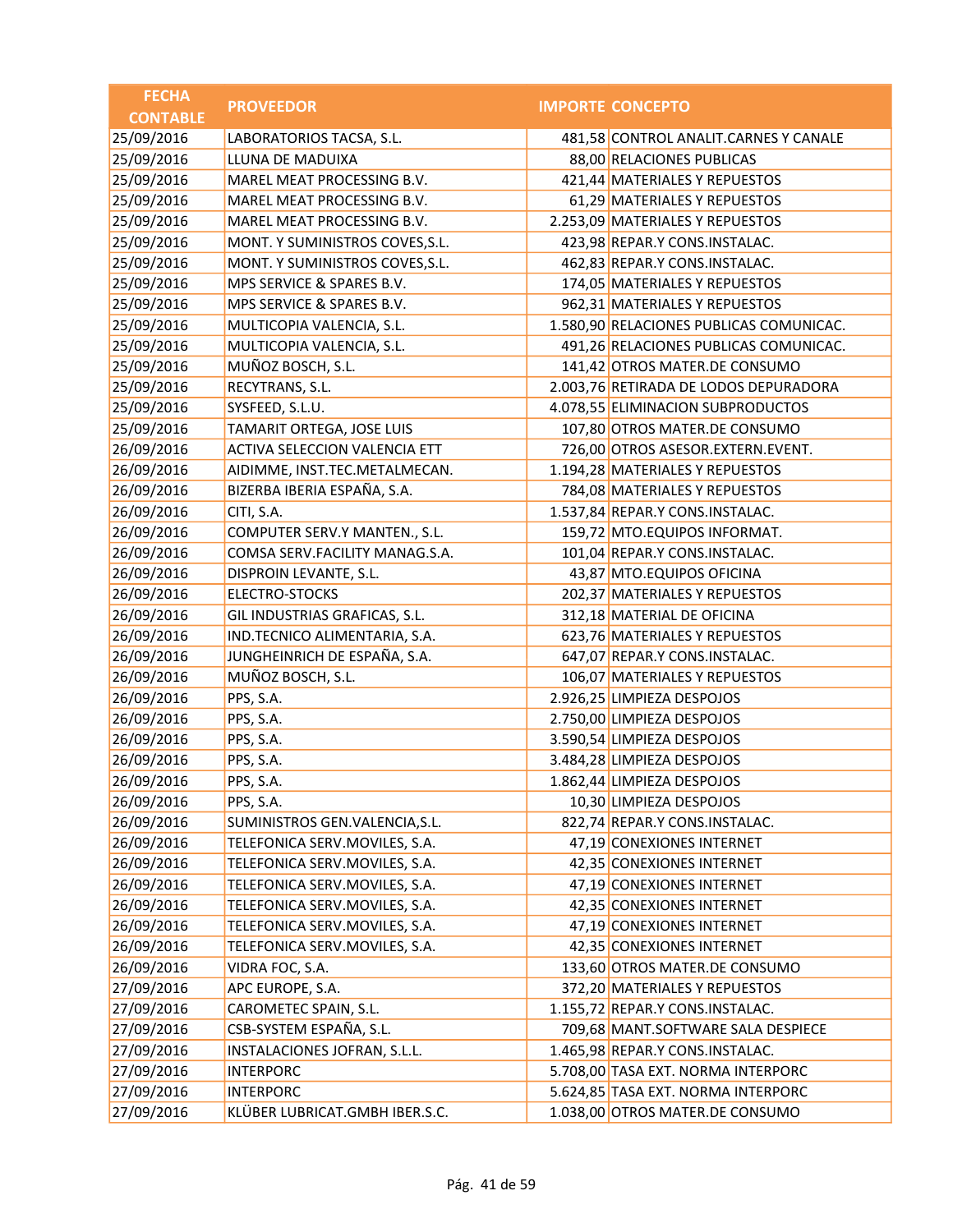| <b>FECHA</b>    | <b>PROVEEDOR</b>                  | <b>IMPORTE CONCEPTO</b>                  |
|-----------------|-----------------------------------|------------------------------------------|
| <b>CONTABLE</b> |                                   |                                          |
| 27/09/2016      | <b>MADRID RETAIL CONGRESS</b>     | 225,00 ASISTENCIA CONGRESOS              |
| 27/09/2016      | MERCAFILO, S.L.                   | 175,95 HERRAMIENTAS DE TRABAJO           |
| 27/09/2016      | MERCAFILO, S.L.                   | 369,72 HERRAMIENTAS DE TRABAJO           |
| 27/09/2016      | MERCAFILO, S.L.                   | 477,28 HERRAMIENTAS DE TRABAJO           |
| 28/09/2016      | ACFLUID AUTOMATIZACION, S.L.      | 154,61 MATERIALES Y REPUESTOS            |
| 28/09/2016      | ALABAU FRUTAS Y VERDURAS, S.L.    | 68,38 RELACIONES PUBLICAS COMUNICAC.     |
| 28/09/2016      | <b>GARCIA CUENCA, JUAN CARLOS</b> | 2.071,52 HERRAMIENTAS DE TRABAJO         |
| 28/09/2016      | JAVIER LOZANO LOPEZ Y OTRA, CB    | 143,95 RELACIONES PUBLICAS               |
| 28/09/2016      | MAREL MEAT PROCESSING B.V.        | 790,06 MATERIALES Y REPUESTOS            |
| 28/09/2016      | OFITAKE, S.L.                     | 128,02 MATERIAL DE OFICINA               |
| 28/09/2016      | <b>PROVACUNO</b>                  | 366,63 TASA EXT. NORMA PROVACUNO         |
| 28/09/2016      | S.A. AGRICULTORES DE LA VEGA      | 2.182,32 LIMPIEZA INDUSTRIAL             |
| 28/09/2016      | TRATAMIENTOS MARFITE, S.L.        | 2.185,56 DESRAT.Y DESINSEC.              |
| 29/09/2016      | <b>CENTRO ESTUDIOS HIADVANCE</b>  | 120,00 FORMACION                         |
| 29/09/2016      | <b>IFEMA FERIA DE MADRID</b>      | 5.084,81 RELACIONES PUBLICAS COMUNICAC.  |
| 30/09/2016      | ACTIVA SELECCION VALENCIA ETT     | 1.089,00 OTROS ASESOR.EXTERN.EVENT.      |
| 30/09/2016      | AIDIMME, INST.TEC.METALMECAN.     | 597,14 FORMACION                         |
| 30/09/2016      | ALEGRE BELLOCH, ALBA              | 605,00 RELACIONES PUBLICAS COMUNICAC.    |
| 30/09/2016      | ALEMANY MAFÉ, EUGENI              | 636,00 RELACIONES PUBLICAS COMUNICAC.    |
| 30/09/2016      | ALTV PRODUCCION.ARTISTICAS, S.L   | 23.437,70 RELACIONES PUBLICAS COMUNICAC. |
| 30/09/2016      | AMBIENTALYS CONSULT.Y ANAL.S.L    | 255,76 MTO.CONTROL AGUA                  |
| 30/09/2016      | ASOC.VENDEDORES MDO.CABANYAL      | 661,25 RELACIONES PUBLICAS COMUNICAC.    |
| 30/09/2016      | <b>BDINST ASESORES, S.L.</b>      | 1.061,91 ASESORIA FISCAL                 |
| 30/09/2016      | BETICO COMPRESSORS, S.A.U.        | 1.582,98 MATERIALES Y REPUESTOS          |
| 30/09/2016      | BRISANT, C.B.                     | 42,00 VIAJES DE GESTION                  |
| 30/09/2016      | CAIBA, S.A.                       | 2.141,20 OTROS MATER.DE CONSUMO          |
| 30/09/2016      | CARBUROS METALICOS, S.A.          | 1.079,01 OTROS MATER.DE CONSUMO          |
| 30/09/2016      | CARNES A.SORIANO E HIJOS, S.L.    | 879,45 COMPRAS                           |
| 30/09/2016      | CARSI ALANDI, VICENTE             | 2.311,51 COMPRAS                         |
| 30/09/2016      | CASMAR 2000, S.A.                 | 613,34 ROPA Y VESTUARIO                  |
| 30/09/2016      | CASMAR 2000, S.A.                 | 1.790,11 ROPA Y VESTUARIO                |
| 30/09/2016      | CASMAR 2000, S.A.                 | 205,60 ROPA Y VESTUARIO                  |
| 30/09/2016      | CASMAR 2000, S.A.                 | 723,58 HERRAMIENTAS DE TRABAJO           |
| 30/09/2016      | CHIVA GANADERA, S.L.              | 71,61 COMPRAS                            |
| 30/09/2016      | CIA FRUTAS DE ALTA MONTAÑA, SL    | 81,12 PARTICIP.EN FERIAS                 |
| 30/09/2016      | COMISMAR SERVEIS FUTURS, S.C.     | 4.922,28 RELACIONES PUBLICAS COMUNICAC.  |
| 30/09/2016      | CONTAVAL AUTOM.Y COMP.ELEC, S.L   | 247,38 MATERIALES Y REPUESTOS            |
| 30/09/2016      | CULLIGAN ESPAÑA, S.A.             | 428,36 OTROS MATER.DE CONSUMO            |
| 30/09/2016      | DEXIBERICA SOL.IND., S.A.U.       | 136,00 MATERIALES Y REPUESTOS            |
| 30/09/2016      | DIECAR ASOCIADOS, S.L.            | 165,03 MATERIALES Y REPUESTOS            |
| 30/09/2016      | DISCARVAL, S.L.                   | 3.306,20 COMPRAS                         |
| 30/09/2016      | DIST.CARNICAS DISCARSA, S.A.      | 688,93 COMPRAS                           |
| 30/09/2016      | <b>ELECTRO-STOCKS</b>             | 272,95 MATERIALES Y REPUESTOS            |
| 30/09/2016      | ELECTROTECNIA MONRABAL, S.L.      | 31.278,83 SACRIFICIO PORCINO FASE II     |
| 30/09/2016      | ELECTROTECNIA MONRABAL, S.L.      | 19.990,17 SACRIFICIO PORCINO FASE II     |
| 30/09/2016      | ELECTROTECNIA MONRABAL, S.L.      | 53.199,82 SACRIFICIO PORCINO FASE II     |
| 30/09/2016      | ELECTROTECNIA MONRABAL, S.L.      | 24.205,14 SACRIFICIO PORCINO FASE II     |
| 30/09/2016      | ELECTROTECNIA MONRABAL, S.L.      | 80.197,26 SACRIFICIO PORCINO FASE II     |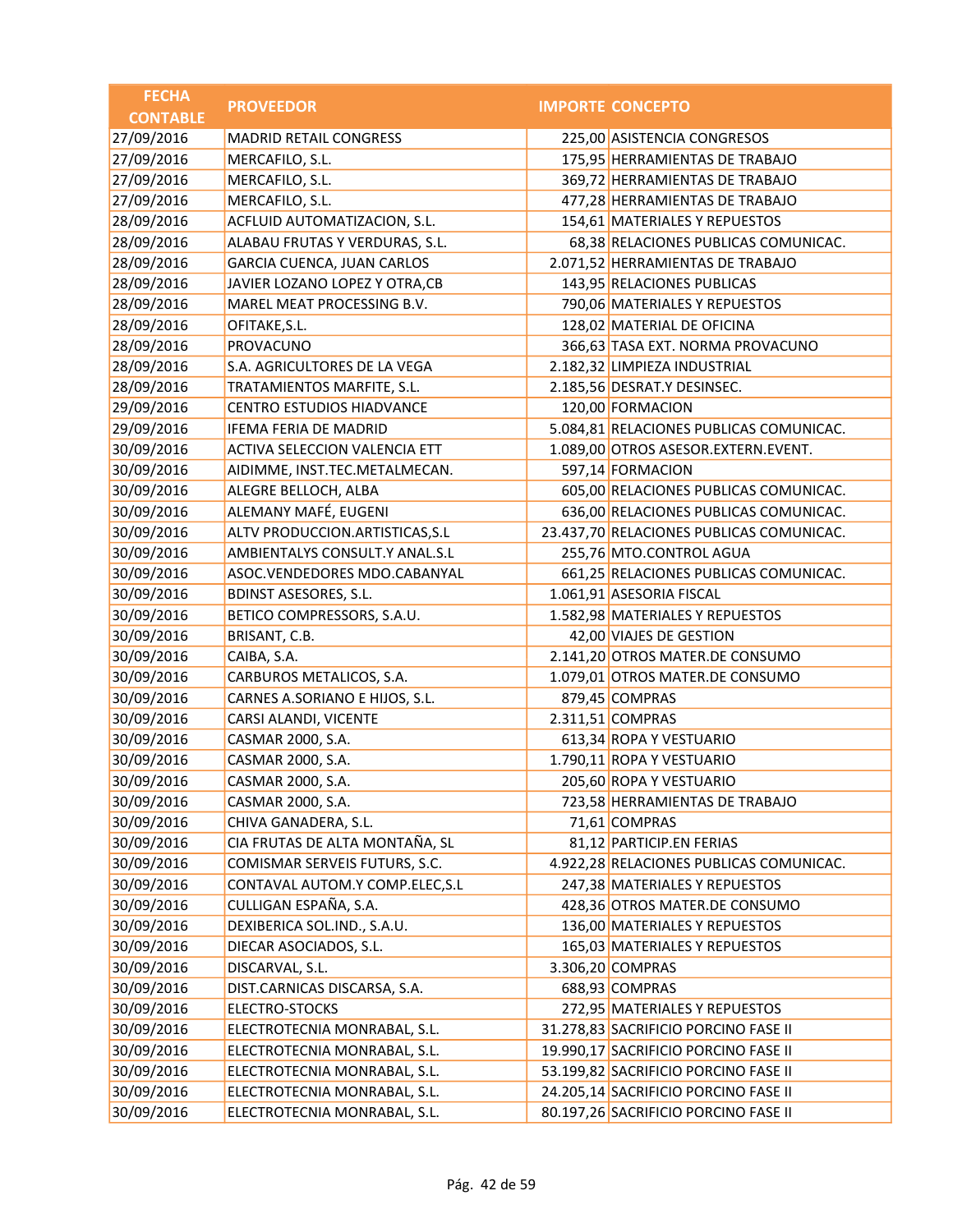| <b>FECHA</b>    | <b>PROVEEDOR</b>                   | <b>IMPORTE CONCEPTO</b>                 |
|-----------------|------------------------------------|-----------------------------------------|
| <b>CONTABLE</b> |                                    |                                         |
| 30/09/2016      | ELECTROTECNIA MONRABAL, S.L.       | 35.356,10 SACRIFICIO PORCINO FASE II    |
| 30/09/2016      | ELECTROTECNIA MONRABAL, S.L.       | 21.078,75 SACRIFICIO PORCINO FASE II    |
| 30/09/2016      | ELECTROTECNIA MONRABAL, S.L.       | 55.401,14 SACRIFICIO PORCINO FASE II    |
| 30/09/2016      | ELIS MANOMATIC, S.A.               | 1.664,02 LAVANDERIA DE VESTUARIOS       |
| 30/09/2016      | ELIS MANOMATIC, S.A.               | 598,38 LAVANDERIA DE VESTUARIOS         |
| 30/09/2016      | EMHE LEGAL, S.L.P.                 | 2.187,61 ASESORIA JURIDICA              |
| 30/09/2016      | ENDESA ENERGIA, S.A.               | 78.119,40 SUMINISTROS                   |
| 30/09/2016      | ENDESA ENERGIA, S.A.               | 9.378,43 SUMINISTROS                    |
| 30/09/2016      | FERTINAGRO NUTRIENTES, S.L.        | 619,04 ELIMINACION SUBPRODUCTOS         |
| 30/09/2016      | FERTINAGRO NUTRIENTES, S.L.        | 642,27 ELIMINACION SUBPRODUCTOS         |
| 30/09/2016      | FERTINAGRO NUTRIENTES, S.L.        | 605,97 ELIMINACION SUBPRODUCTOS         |
| 30/09/2016      | GANADOS BLAYET, S.L.               | 539,03 COMPRAS                          |
| 30/09/2016      | GIL INDUSTRIAS GRAFICAS, S.L.      | 819,17 MATERIAL DE OFICINA              |
| 30/09/2016      | <b>GURREA MAGDALENO, Mª ISABEL</b> | 80,50 PRENSA                            |
| 30/09/2016      | HNOS. ORTI OLMOS SAT 8313          | 1.066,57 COMPRAS                        |
| 30/09/2016      | IMPORTADORA TUDELANA, S.A.         | 1.219,92 HERRAMIENTAS DE TRABAJO        |
| 30/09/2016      | IMPORTADORA TUDELANA, S.A.         | 32,91 MATERIALES Y REPUESTOS            |
| 30/09/2016      | IMPORTADORA TUDELANA, S.A.         | 508,20 MATERIALES Y REPUESTOS           |
| 30/09/2016      | IND.TECNICO ALIMENTARIA, S.A.      | 214,84 REPAR.Y CONS.INSTALAC.           |
| 30/09/2016      | JAIME SANCHEZ TELLO, S.L.          | 1.651,67 COMPRAS                        |
| 30/09/2016      | MATINSO, S.L.                      | 910,42 MATERIALES Y REPUESTOS           |
| 30/09/2016      | MPS SERVICE & SPARES B.V.          | 1.487,80 MATERIALES Y REPUESTOS         |
| 30/09/2016      | N.L.R. MENSAJEROS, S.L.            | 279,16 MENSAJERIA                       |
| 30/09/2016      | NAVAFLOR, S.C.                     | 83,05 RELACIONES PUBLICAS               |
| 30/09/2016      | NH HOTELES ESPAÑA, S.A.            | 158,09 ASISTENCIA CONGRESOS             |
| 30/09/2016      | OFITAKE, S.L.                      | 137,96 MATERIAL DE OFICINA              |
| 30/09/2016      | PROCARN VALENCIA, S.L.             | 245,32 COMPRAS                          |
| 30/09/2016      | QUICIAL, S.L.                      | 784,84 MATERIALES Y REPUESTOS           |
| 30/09/2016      | QUINSU, S.L.                       | 395,09 MATERIALES Y REPUESTOS           |
| 30/09/2016      | RECYTRANS, S.L.                    | 5.941,98 RETIRADA DE LODOS DEPURADORA   |
| 30/09/2016      | REYSAN ATLANTIC, S.L.              | 727,74 ROPA Y VESTUARIO                 |
| 30/09/2016      | RIERA FERRER, ENRIQUE              | 5.563,01 COMPRAS                        |
| 30/09/2016      | S.A. AGRICULTORES DE LA VEGA       | 20.531,40 LIMPIEZA INDUSTRIAL           |
| 30/09/2016      | S.A. AGRICULTORES DE LA VEGA       | 21.996,99 LIMPIEZA INDUSTRIAL           |
| 30/09/2016      | S.A. AGRICULTORES DE LA VEGA       | 2.182,32 JARDINERIA                     |
| 30/09/2016      | S.AGR.Y GANAD. DE CHESTE, S.L.     | 7.462,92 COMPRAS                        |
| 30/09/2016      | SALICRU, S.A.                      | 332,75 MATERIALES Y REPUESTOS           |
| 30/09/2016      | SECURITAS SEGURIDAD ESPAÑA, SA.    | 96,80 VIGILANCIA Y SEGURIDAD            |
| 30/09/2016      | SECURITAS SEGURIDAD ESPAÑA, SA.    | 152,46 VIGILANCIA Y SEGURIDAD           |
| 30/09/2016      | SESAELEC VALENCIA, S.A.            | 13,71 MATERIALES Y REPUESTOS            |
| 30/09/2016      | SMART IB DE IMP.EMPRESARIAL, SC    | 6.413,00 RELACIONES PUBLICAS COMUNICAC. |
| 30/09/2016      | SOCARRAT STUDIO, S.L.              | 2.420,00 RELACIONES PUBLICAS COMUNICAC. |
| 30/09/2016      | SOLDADUTECNICA DONDERIS, S.L.      | 2.117,98 REPAR.Y CONS.INSTALAC.         |
| 30/09/2016      | SOLUCIONES CONECTA2, S.L.          | 1.879,12 VODAFONE ESPAÑA, S.A.          |
| 30/09/2016      | SUMINISTROS GEN.VALENCIA, S.L.     | 1.278,09 MATERIALES Y REPUESTOS         |
| 30/09/2016      | TEINSA, S.L.                       | 17,38 MTO.RADIOTELEFONOS                |
| 30/09/2016      | TEOFILO ROSETE, S.L.               | 976,08 HERRAMIENTAS DE TRABAJO          |
| 30/09/2016      | TERNERA NATURAL BALLESTER, S.L.    | 4.568,74 COMPRAS                        |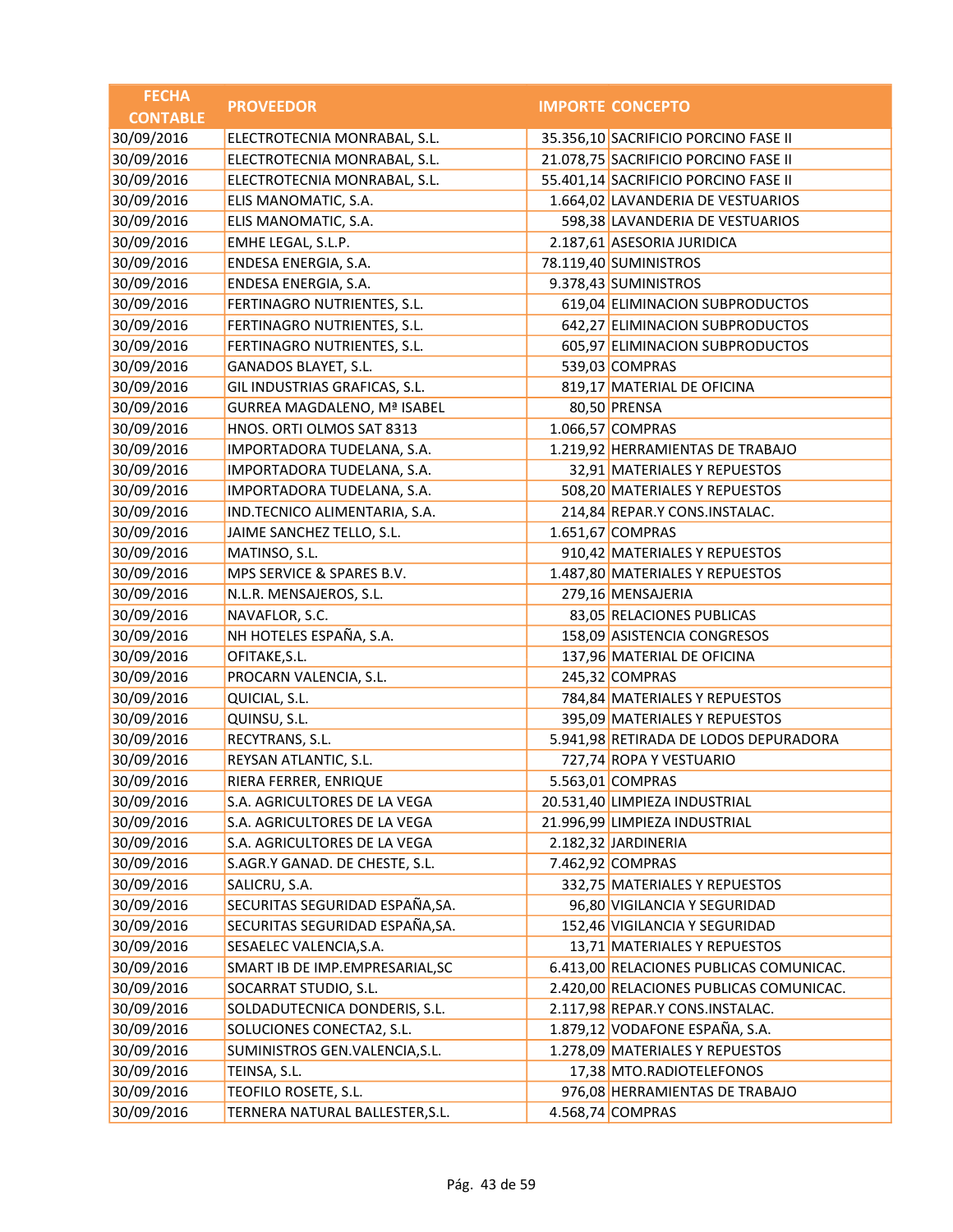| <b>FECHA</b>    | <b>PROVEEDOR</b>                   | <b>IMPORTE CONCEPTO</b>                   |
|-----------------|------------------------------------|-------------------------------------------|
| <b>CONTABLE</b> |                                    |                                           |
| 30/09/2016      | TRANSPORTES LA PAZ LEVANTE, SL     | 1.600,01 REPAR.Y CONS.INSTALAC.           |
| 30/09/2016      | URBAMAR LEVANTE RES.IND., S.L.     | 1.555,68 MATERIALES Y REPUESTOS           |
| 30/09/2016      | URBAMAR LEVANTE RES.IND., S.L.     | 4.295,51 MATERIALES Y REPUESTOS           |
| 30/09/2016      | VALBOVIS, S.L.                     | 484,85 COMPRAS                            |
| 30/09/2016      | VAL-SUR, S.L.                      | 269,45 MATERIALES Y REPUESTOS             |
| 30/09/2016      | VCIANA.MENSAJE.Y GESTION, S.C.     | 277,27 MENSAJERIA                         |
| 30/09/2016      | VIÑOLES MONCHO, BLAS               | 494,56 COMPRAS                            |
| 30/09/2016      | VODAFONE ESPAÑA, S.A.              | 248,05 MATERIAL DE OFICINA                |
| 30/09/2016      | VODAFONE ESPAÑA, S.A.              | 261,36 MATERIAL DE OFICINA                |
| 30/09/2016      | VODAFONE ESPAÑA, S.A.              | 248,05 MATERIAL DE OFICINA                |
| 30/09/2016      | WORK MAN ACP SOC.COOPERATIVA       | 506.713,96 TRAB.OTRAS EMPRESAS DEPURADORA |
| 30/09/2016      | ZUMMO INNOVACIONES MECAN., S.A.    | 175,45 PARTICIP.EN FERIAS                 |
| 10/10/2016      | AMBIENTALYS CONSULT.Y ANAL.S.L     | 901,23 MTO.CONTROL AGUA                   |
| 10/10/2016      | AMBIENTALYS CONSULT.Y ANAL.S.L     | 1.378,67 MTO.CONTROL AGUA                 |
| 10/10/2016      | ANTICIMEX 3D SANIDAD AMB., S.A.    | 367,88 DESRAT.Y DESINSEC.                 |
| 10/10/2016      | APC EUROPE, S.A.                   | 312,45 MATERIALES Y REPUESTOS             |
| 10/10/2016      | CASMAR 2000, S.A.                  | 2.680,20 ROPA Y VESTUARIO                 |
| 10/10/2016      | DESATASCO EXPRESS, S.L.            | 36,30 REPAR.Y CONS.INSTALAC.              |
| 10/10/2016      | DISPROIN LEVANTE, S.L.             | 58,78 MTO.EQUIPOS OFICINA                 |
| 10/10/2016      | EMHE LEGAL, S.L.P.                 | 368,58 ASESORIA JURIDICA                  |
| 10/10/2016      | INTERFLON IBERICA, S.L.            | 951,42 OTROS MATER.DE CONSUMO             |
| 10/10/2016      | JARVIS SPAIN, S.L.                 | 617,10 MATERIALES Y REPUESTOS             |
| 10/10/2016      | JARVIS SPAIN, S.L.                 | 641,42 MATERIALES Y REPUESTOS             |
| 10/10/2016      | MATERIALES REAL, S.L.              | 14,88 MATERIALES Y REPUESTOS              |
| 10/10/2016      | MATERIALES REAL, S.L.              | 133,95 MATERIALES Y REPUESTOS             |
| 10/10/2016      | MONT. Y SUMINISTROS COVES, S.L.    | 416,55 REPAR.Y CONS.INSTALAC.             |
| 10/10/2016      | SEGURISA, SERV. INT. DE SEGUR, S.A | 3.012,42 VIGILANCIA Y SEGURIDAD           |
| 10/10/2016      | SESAELEC VALENCIA, S.A.            | 282,60 MATERIALES Y REPUESTOS             |
| 10/10/2016      | SOLENIS HISPANIA, S.A.             | 4.561,70 OTROS MATER.DE CONSUMO           |
| 10/10/2016      | U.T.E. MV SEGURISA-SAGITAL         | 33.037,71 VIGILANCIA Y SEGURIDAD          |
| 20/10/2016      | ADDO IMPRESORES, S.A.L.            | 60,50 MATERIALES Y REPUESTOS              |
| 20/10/2016      | COMPUTER SERV.Y MANTEN., S.L.      | 159,72 MTO.EQUIPOS INFORMAT.              |
| 20/10/2016      | DISPROIN LEVANTE, S.L.             | 90,12 MTO.EQUIPOS OFICINA                 |
| 20/10/2016      | FRANC LEVANTINA, S.L.              | 1.241,46 REP.Y CONSER. SINIESTROS EXTR.   |
| 20/10/2016      | IM AZAFATAS Y EVENTOS, S.C.        | 317,63 RELACIONES PUBLICAS COMUNICAC.     |
| 20/10/2016      | MULTICOPIA VALENCIA, S.L.          | 128,26 RELACIONES PUBLICAS COMUNICAC.     |
| 20/10/2016      | MULTICOPIA VALENCIA, S.L.          | 990,99 RELACIONES PUBLICAS COMUNICAC.     |
| 20/10/2016      | MULTICOPIA VALENCIA, S.L.          | 1.948,10 RELACIONES PUBLICAS COMUNICAC.   |
| 20/10/2016      | MULTICOPIA VALENCIA, S.L.          | 284,20 RELACIONES PUBLICAS COMUNICAC.     |
| 20/10/2016      | MULTICOPIA VALENCIA, S.L.          | 863,94 RELACIONES PUBLICAS COMUNICAC.     |
| 20/10/2016      | MULTICOPIA VALENCIA, S.L.          | 1.179,27 RELACIONES PUBLICAS COMUNICAC.   |
| 20/10/2016      | PRESENCIAL TIME, S.L.              | 60,50 OTROS CONTRATOS MTO.                |
| 20/10/2016      | TELEFONICA ON THE SPOT SER. SA     | 28,63 HILO MUSICAL CENTRALITA             |
| 20/10/2016      | URBAMAR LEVANTE RES.IND., S.L.     | 1.225,68 REPAR.Y CONS.INSTALAC.           |
| 20/10/2016      | VODAFONE ESPAÑA, S.A.              | 708,09 COMUNICACIONES                     |
| 21/10/2016      | AL AIR LIQUIDE ESPAÑA, S.A.        | 3.557,09 GASES MATADERO                   |
| 21/10/2016      | <b>COLL ARAGO, NEREA</b>           | 421,33 RELACIONES PUBLICAS COMUNICAC.     |
| 21/10/2016      | GESLIM DE LEVANTE, S.L.            | 45.090,69 LIMPIEZA INDUSTRIAL INTERIOR    |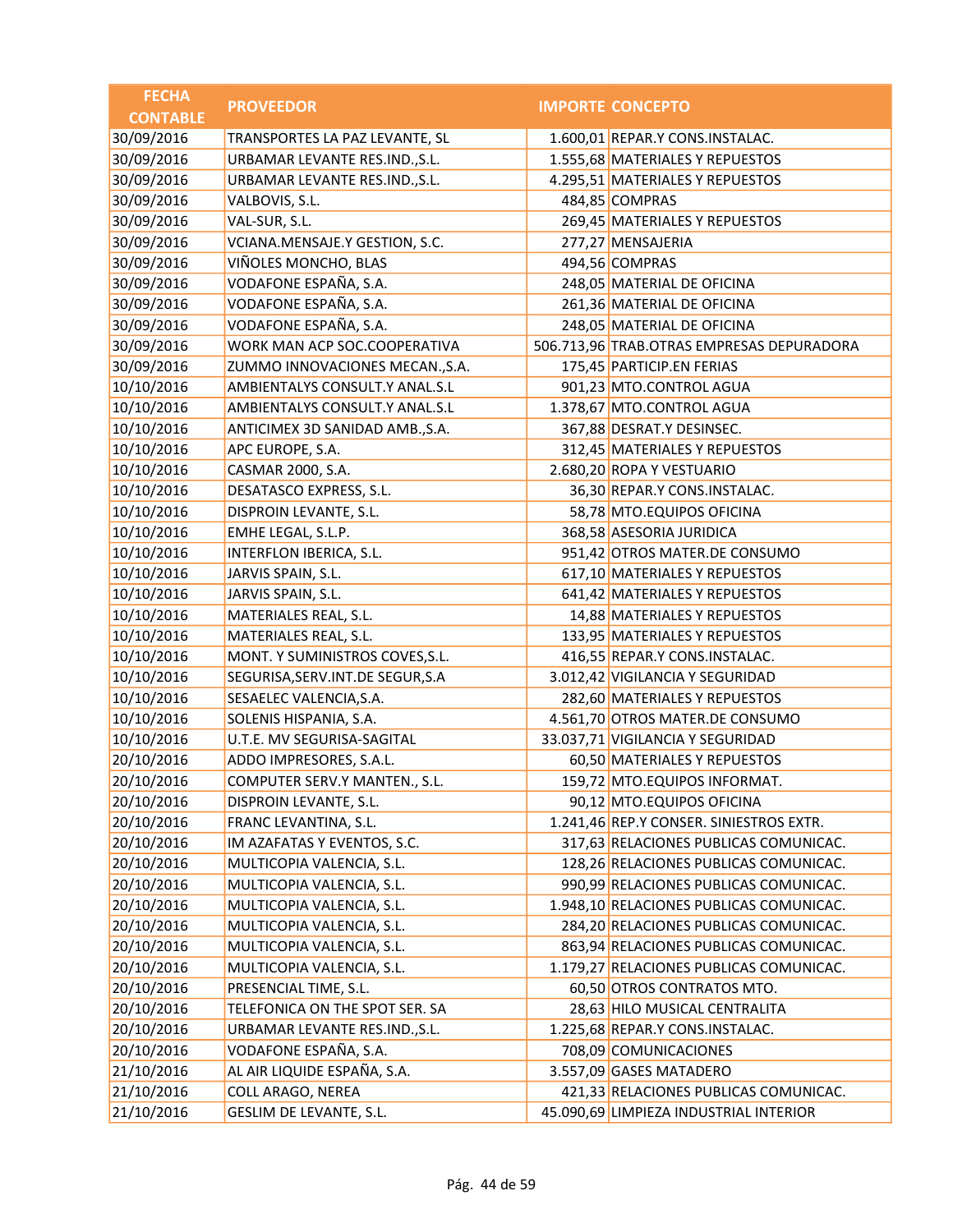| <b>FECHA</b>    | <b>PROVEEDOR</b>                  | <b>IMPORTE CONCEPTO</b>                 |
|-----------------|-----------------------------------|-----------------------------------------|
| <b>CONTABLE</b> |                                   |                                         |
| 21/10/2016      | ISVISA, S.L.                      | 580,80 REPAR.Y CONS.INSTALAC.           |
| 21/10/2016      | MERCAFILO, S.L.                   | 530,39 HERRAMIENTAS DE TRABAJO          |
| 21/10/2016      | REPSOL BUTANO, S.A.               | 988,80 GASES MATADERO                   |
| 21/10/2016      | REPSOL BUTANO, S.A.               | 1.010,82 GASES MATADERO                 |
| 21/10/2016      | SORICARN, S.L.                    | 1.129,30 REP.Y CONSER. SINIESTROS EXTR. |
| 21/10/2016      | U.T.E. MV SEGURISA-SAGITAL        | 33.037,71 VIGILANCIA Y SEGURIDAD        |
| 21/10/2016      | VALORA PREVENCION, S.L.U.         | 2.024,16 MUTUA ACCIDENTES               |
| 24/10/2016      | BETICO COMPRESSORS, S.A.U.        | 78,48 MATERIALES Y REPUESTOS            |
| 24/10/2016      | BETICO COMPRESSORS, S.A.U.        | 65,95 MATERIALES Y REPUESTOS            |
| 24/10/2016      | CAROMETEC SPAIN, S.L.             | 1.212,32 MATERIALES Y REPUESTOS         |
| 24/10/2016      | CASMAR 2000, S.A.                 | 387,20 ROPA Y VESTUARIO                 |
| 24/10/2016      | CASMAR 2000, S.A.                 | 1.733,85 ROPA Y VESTUARIO               |
| 24/10/2016      | CASMAR 2000, S.A.                 | 193,60 ROPA Y VESTUARIO                 |
| 24/10/2016      | CASMAR 2000, S.A.                 | 1.068,93 ROPA Y VESTUARIO               |
| 24/10/2016      | CASMAR 2000, S.A.                 | 531,35 REPAR.Y CONS.INSTALAC.           |
| 24/10/2016      | CASMAR 2000, S.A.                 | 162,04 ROPA Y VESTUARIO                 |
| 24/10/2016      | CITI, S.A.                        | 2.821,66 REPAR.Y CONS.INSTALAC.         |
| 24/10/2016      | CULLIGAN ESPAÑA, S.A.             | 593,14 MATERIALES Y REPUESTOS           |
| 24/10/2016      | <b>GARCIA CUENCA, JUAN CARLOS</b> | 974,05 HERRAMIENTAS DE TRABAJO          |
| 24/10/2016      | IMPORTADORA TUDELANA, S.A.        | 243,50 HERRAMIENTAS DE TRABAJO          |
| 24/10/2016      | IND.TECNICO ALIMENTARIA, S.A.     | 2.700,67 MATERIALES Y REPUESTOS         |
| 24/10/2016      | LABORATORIOS TACSA, S.L.          | 1.328,58 CONTROL ANALIT.CARNES Y CANALE |
| 24/10/2016      | LABORATORIOS TACSA, S.L.          | 601,98 CONTROL ANALIT.CARNES Y CANALE   |
| 24/10/2016      | MONT. Y SUMINISTROS COVES, S.L.   | 2.404,02 REPAR.Y CONS.INSTALAC.         |
| 24/10/2016      | MONT. Y SUMINISTROS COVES, S.L.   | 2.058,03 REPAR.Y CONS.INSTALAC.         |
| 24/10/2016      | MONT. Y SUMINISTROS COVES, S.L.   | 1.142,24 MATERIALES Y REPUESTOS         |
| 24/10/2016      | QUINSU, S.L.                      | 1.374,22 OTROS MATER.DE CONSUMO         |
| 24/10/2016      | SANTOS Y TAMAIN, S.L.             | 2.569,65 REPAR.Y CONS.INSTALAC.         |
| 24/10/2016      | SANTOS Y TAMAIN, S.L.             | 953,48 REPAR.Y CONS.INSTALAC.           |
| 24/10/2016      | SECURITAS SEGURIDAD ESPAÑA, SA.   | 937,96 VIGILANCIA Y SEGURIDAD           |
| 24/10/2016      | SESAELEC VALENCIA, S.A.           | 33,02 MATERIALES Y REPUESTOS            |
| 24/10/2016      | SUGEIN, S.L.                      | 310,50 MATERIALES Y REPUESTOS           |
| 24/10/2016      | TRANSP.NAVARRO Y ESTEVE, S.L.     | 1.755,27 OTROS MATER.DE CONSUMO         |
| 25/10/2016      | ABC ARQUITECTURA MODULAR, S.L.    | 4.155,29 REPAR.Y CONS.INSTALAC.         |
| 25/10/2016      | ACFLUID AUTOMATIZACION, S.L.      | 203,57 MATERIALES Y REPUESTOS           |
| 25/10/2016      | BETICO COMPRESSORS, S.A.U.        | 1.318,90 REPAR.Y CONS.INSTALAC.         |
| 25/10/2016      | BLUEDEC, S.L.                     | 3.055,92 REPAR.Y CONS.INSTALAC.         |
| 25/10/2016      | CONTROL DE VERTIDO IND., S.L.     | 491,77 MATERIALES Y REPUESTOS           |
| 25/10/2016      | DESATASCO EXPRESS, S.L.           | 350,90 REPAR.Y CONS.INSTALAC.           |
| 25/10/2016      | DESATASCO EXPRESS, S.L.           | 677,60 REPAR.Y CONS.INSTALAC.           |
| 25/10/2016      | EDP ENERGIA, S.A.                 | 1.967,79 SUMINISTROS                    |
| 25/10/2016      | EDP ENERGIA, S.A.                 | 1.310,55 SUMINISTROS                    |
| 25/10/2016      | EDP ENERGIA, S.A.                 | 1.446,03 SUMINISTROS                    |
| 25/10/2016      | EDP ENERGIA, S.A.                 | 1.776,24 SUMINISTROS                    |
| 25/10/2016      | EDP ENERGIA, S.A.                 | 1.310,04 SUMINISTROS                    |
| 25/10/2016      | EDP ENERGIA, S.A.                 | 1.154,50 SUMINISTROS                    |
| 25/10/2016      | ELECTROTECNIA MONRABAL, S.L.      | 2.210,19 REPAR.Y CONS.INSTALAC.         |
| 25/10/2016      | ENDESA ENERGIA, S.A.              | 10.878,96 SUMINISTROS                   |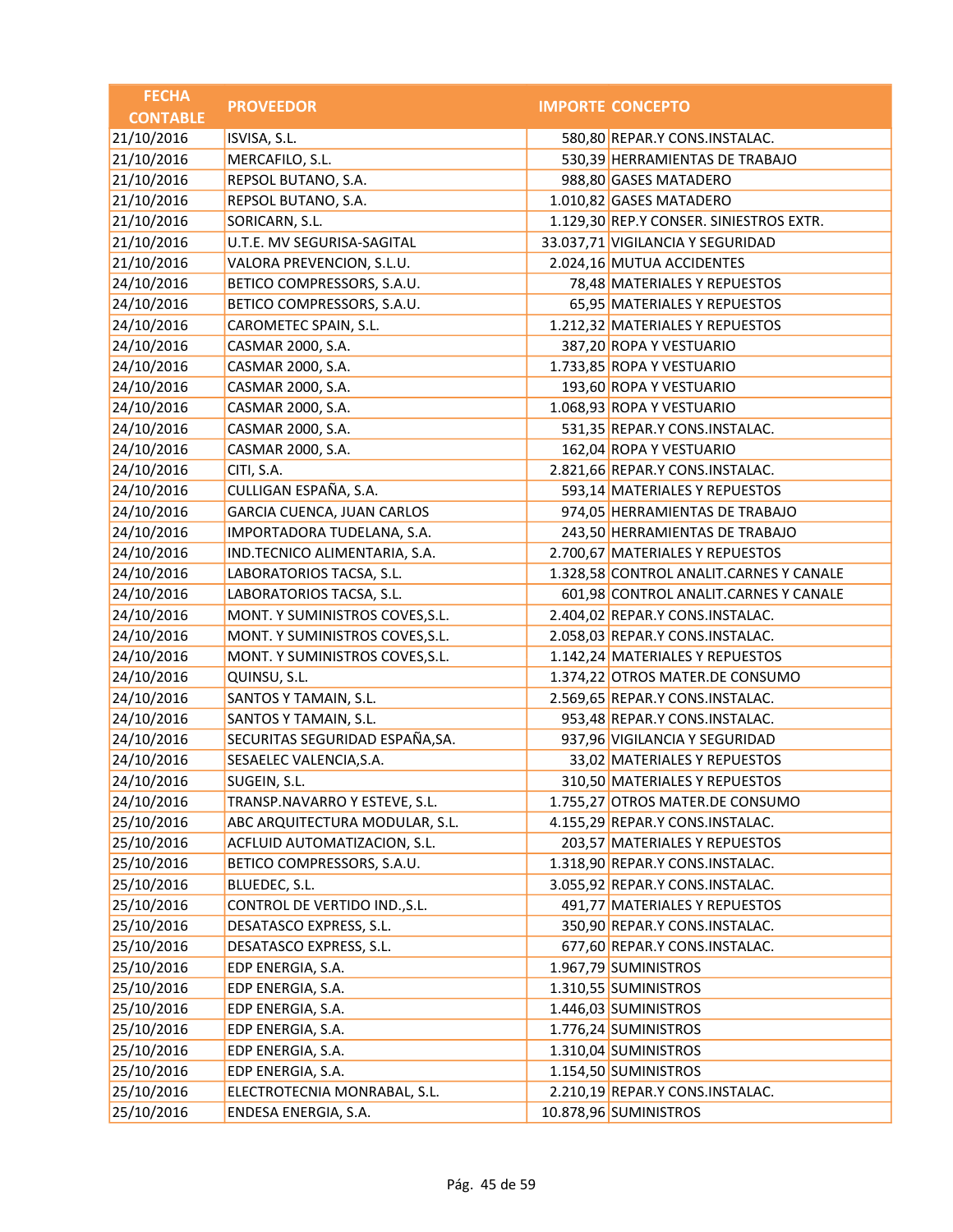| <b>FECHA</b>    | <b>PROVEEDOR</b>                | <b>IMPORTE CONCEPTO</b>                |
|-----------------|---------------------------------|----------------------------------------|
| <b>CONTABLE</b> |                                 |                                        |
| 25/10/2016      | ENDESA ENERGIA, S.A.            | 11.016,69 SUMINISTROS                  |
| 25/10/2016      | ENDESA ENERGIA, S.A.            | 108.792,12 SUMINISTROS                 |
| 25/10/2016      | ENDESA ENERGIA, S.A.            | 9.697,55 SUMINISTROS                   |
| 25/10/2016      | ENDESA ENERGIA, S.A.            | 47.195,74 SUMINISTROS                  |
| 25/10/2016      | ENDESA ENERGIA, S.A.            | 46.962,70 SUMINISTROS                  |
| 25/10/2016      | GE ENERGY SPAIN, S.L.           | 3.378,50 OTROS MATER.DE CONSUMO        |
| 25/10/2016      | GESLIM DE LEVANTE, S.L.         | 473,11 LIMPIEZA INDUSTRIAL INTERIOR    |
| 25/10/2016      | GESLIM DE LEVANTE, S.L.         | 4.078,47 LIMPIEZA INDUSTRIAL INTERIOR  |
| 25/10/2016      | GESLIM DE LEVANTE, S.L.         | 1.224,52 LIMPIEZA INDUSTRIAL INTERIOR  |
| 25/10/2016      | GESLIM DE LEVANTE, S.L.         | 583,12 LIMPIEZA INDUSTRIAL INTERIOR    |
| 25/10/2016      | GESLIM DE LEVANTE, S.L.         | 44.649,00 LIMPIEZA INDUSTRIAL INTERIOR |
| 25/10/2016      | GESLIM DE LEVANTE, S.L.         | 5.953,20 LIMPIEZA INDUSTRIAL INTERIOR  |
| 25/10/2016      | GESLIM DE LEVANTE, S.L.         | 41.458,05 LIMPIEZA INDUSTRIAL INTERIOR |
| 25/10/2016      | GESLIM DE LEVANTE, S.L.         | 3.829,58 LIMPIEZA INDUSTRIAL INTERIOR  |
| 25/10/2016      | ILUNION LIMPIEZA Y MEDIO., S.A. | 5.264,19 LIMPIEZA OFICINAS             |
| 25/10/2016      | LABOR.AGRO.AMBIENTAL GIRONA SL  | 165,00 FORMACION                       |
| 25/10/2016      | MAREL MEAT PROCESSING B.V.      | 119,99 MATERIALES Y REPUESTOS          |
| 25/10/2016      | MAREL MEAT PROCESSING B.V.      | 1.202,80 MATERIALES Y REPUESTOS        |
| 25/10/2016      | MAREL MEAT PROCESSING B.V.      | 731,18 HERRAMIENTAS DE TRABAJO         |
| 25/10/2016      | MAREL MEAT PROCESSING B.V.      | 1.605,27 MATERIALES Y REPUESTOS        |
| 25/10/2016      | MAREL MEAT PROCESSING B.V.      | 379,00 MATERIALES Y REPUESTOS          |
| 25/10/2016      | MAVAINSA, S.L.                  | 206,86 REP.Y CONSER. SINIESTROS EXTR.  |
| 25/10/2016      | MONT. Y SUMINISTROS COVES, S.L. | 423,50 MATERIALES Y REPUESTOS          |
| 25/10/2016      | MONT. Y SUMINISTROS COVES, S.L. | 231,59 REPAR.Y CONS.INSTALAC.          |
| 25/10/2016      | MONT. Y SUMINISTROS COVES, S.L. | 643,72 MATERIALES Y REPUESTOS          |
| 25/10/2016      | SALVADOR MONFORTE, SANTIAGO     | 239,58 REPAR.Y CONS.INSTALAC.          |
| 25/10/2016      | TEIXIDO CORRATGE, F.JAVIER      | 989,78 ASESOR.INFORMAT.                |
| 25/10/2016      | TELEFONICA ON THE SPOT SER. SA  | 44,23 HILO MUSICAL MERCADOS            |
| 25/10/2016      | TELEFONICA ON THE SPOT SER. SA  | 45,94 HILO MUSICAL MERCADOS            |
| 25/10/2016      | TRANSP.NAVARRO Y ESTEVE, S.L.   | 2.059,52 OTROS MATER.DE CONSUMO        |
| 28/10/2016      | BIZERBA IBERIA ESPAÑA, S.A.     | 103,12 MATERIALES Y REPUESTOS          |
| 28/10/2016      | BIZERBA IBERIA ESPAÑA, S.A.     | 501,94 MATERIALES Y REPUESTOS          |
| 28/10/2016      | BIZERBA IBERIA ESPAÑA, S.A.     | 2.049,16 MATERIALES Y REPUESTOS        |
| 28/10/2016      | DEXIBERICA SOL.IND., S.A.U.     | 195,73 MATERIALES Y REPUESTOS          |
| 28/10/2016      | DIECAR ASOCIADOS, S.L.          | 57,48 MATERIALES Y REPUESTOS           |
| 28/10/2016      | EST.Y MEC.MATAD.ESPAÑOLES,S.A.  | 798,60 OTROS MATER.DE CONSUMO          |
| 28/10/2016      | HUNE RENTAL, S.L.               | 248,59 REPAR.Y CONS.INSTALAC.          |
| 28/10/2016      | IMPORTADORA TUDELANA, S.A.      | 243,50 HERRAMIENTAS DE TRABAJO         |
| 28/10/2016      | IND.TECNICO ALIMENTARIA, S.A.   | 1.339,71 MATERIALES Y REPUESTOS        |
| 28/10/2016      | QUICIAL, S.L.                   | 297,82 MATERIALES Y REPUESTOS          |
| 28/10/2016      | QUICIAL, S.L.                   | 2.011,20 MATERIALES Y REPUESTOS        |
| 28/10/2016      | SUMINISTROS GEN.VALENCIA, S.L.  | 742,88 MATERIALES Y REPUESTOS          |
| 28/10/2016      | TEINSA, S.L.                    | 54,68 MATERIALES Y REPUESTOS           |
| 28/10/2016      | VAL-SUR, S.L.                   | 179,71 MATERIALES Y REPUESTOS          |
| 31/10/2016      | ACFLUID AUTOMATIZACION, S.L.    | 422,67 REPAR.Y CONS.INSTALAC.          |
| 31/10/2016      | ACFLUID AUTOMATIZACION, S.L.    | 729,88 MATERIALES Y REPUESTOS          |
| 31/10/2016      | ADDO IMPRESORES, S.A.L.         | 370,26 MATERIAL DE OFICINA             |
| 31/10/2016      | ADENEA INNOVA, S.A.             | 396,88 HERRAMIENTAS DE TRABAJO         |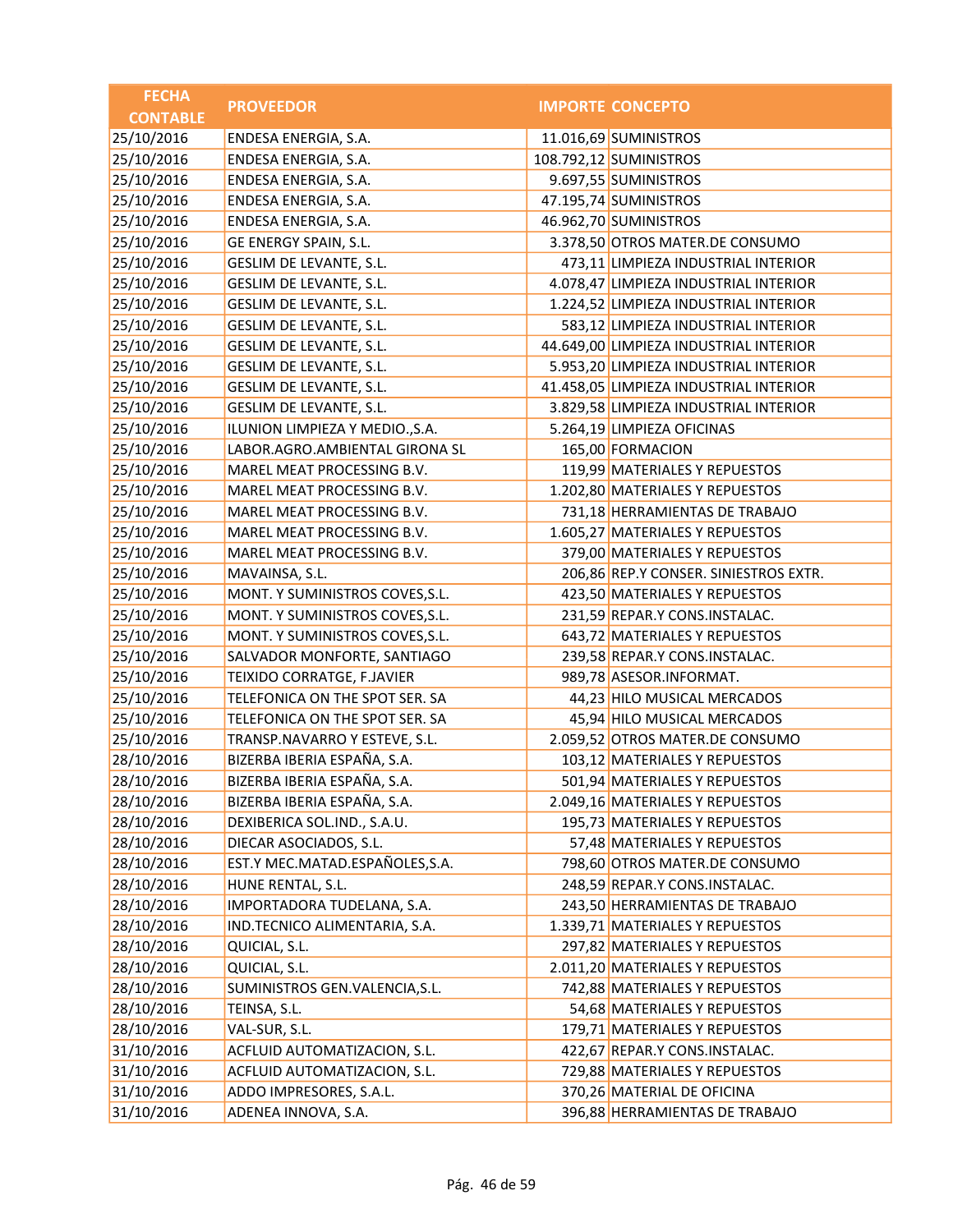| <b>FECHA</b>    | <b>PROVEEDOR</b>                  | <b>IMPORTE CONCEPTO</b>               |
|-----------------|-----------------------------------|---------------------------------------|
| <b>CONTABLE</b> |                                   |                                       |
| 31/10/2016      | AL AIR LIQUIDE ESPAÑA, S.A.       | 2.692,43 GASES MATADERO               |
| 31/10/2016      | ALMAEL 2001, S.L.                 | 346,79 REPAR.Y CONS.EQUIPOS INFORMAT. |
| 31/10/2016      | ALUMENTUM, S.L.                   | 418,41 REPAR.Y CONS.INSTALAC.         |
| 31/10/2016      | ALUMENTUM, S.L.                   | 274,67 REPAR.Y CONS.INSTALAC.         |
| 31/10/2016      | AMBIENTALYS CONSULT.Y ANAL.S.L    | 283,49 MTO.CONTROL AGUA               |
| 31/10/2016      | ANDREU RODRIGO, C.B.              | 1.626,36 MATERIALES Y REPUESTOS       |
| 31/10/2016      | ANTICIMEX 3D SANIDAD AMB., S.A.   | 769,56 OTROS MATER.DE CONSUMO         |
| 31/10/2016      | AZASA, INST. QUIR. Y MAT. GAN. SA | 888,99 HERRAMIENTAS DE TRABAJO        |
| 31/10/2016      | <b>BDINST ASESORES, S.L.</b>      | 1.061,91 ASESORIA FISCAL              |
| 31/10/2016      | BETICO COMPRESSORS, S.A.U.        | 613,47 MATERIALES Y REPUESTOS         |
| 31/10/2016      | BETICO COMPRESSORS, S.A.U.        | 128,48 MATERIALES Y REPUESTOS         |
| 31/10/2016      | BIZERBA IBERIA ESPAÑA, S.A.       | 129,47 REPAR.Y CONS.INSTALAC.         |
| 31/10/2016      | BLASCO MARIN, SALVADOR            | 441,46 MTO.EQUIPOS OFICINA            |
| 31/10/2016      | <b>BLAY LLACER, VICENTE</b>       | 56,43 COMPRAS                         |
| 31/10/2016      | <b>BOIX SANZ, JORGE ANTONIO</b>   | 39,89 RELACIONES PUBLICAS COMUNICAC.  |
| 31/10/2016      | CAFETERIA ELTINA, C.B.            | 172,21 VIAJES DE GESTION              |
| 31/10/2016      | CARNES A.SORIANO E HIJOS, S.L.    | 729,30 COMPRAS                        |
| 31/10/2016      | CAROMETEC SPAIN, S.L.             | 1.822,96 MATERIALES Y REPUESTOS       |
| 31/10/2016      | CARSI ALANDI, VICENTE             | 1.714,99 COMPRAS                      |
| 31/10/2016      | CASMAR 2000, S.A.                 | 1.912,18 ROPA Y VESTUARIO             |
| 31/10/2016      | <b>CENTRO ESTUDIOS HIADVANCE</b>  | 120,00 FORMACION                      |
| 31/10/2016      | CHIVA GANADERA, S.L.              | 71,72 COMPRAS                         |
| 31/10/2016      | CONFIMAT MATERIALES, S.L.         | 65,86 OTROS MATER.DE CONSUMO          |
| 31/10/2016      | CONFIMAT MATERIALES, S.L.         | 422,90 OTROS MATER.DE CONSUMO         |
| 31/10/2016      | CSB-SYSTEM ESPAÑA, S.L.           | 709,68 MANT.SOFTWARE SALA DESPIECE    |
| 31/10/2016      | CULLIGAN ESPAÑA, S.A.             | 1.891,52 MATERIALES Y REPUESTOS       |
| 31/10/2016      | DESATASCO EXPRESS, S.L.           | 1.137,40 REPAR.Y CONS.INSTALAC.       |
| 31/10/2016      | DESATASCO EXPRESS, S.L.           | 278,30 REPAR.Y CONS.INSTALAC.         |
| 31/10/2016      | DEXIBERICA SOL.IND., S.A.U.       | 28,93 MATERIALES Y REPUESTOS          |
| 31/10/2016      | DIECAR ASOCIADOS, S.L.            | 152,36 MATERIALES Y REPUESTOS         |
| 31/10/2016      | DISCARVAL, S.L.                   | 2.222,43 COMPRAS                      |
| 31/10/2016      | DISPOPACK VALLES, S.L.            | 4.699,04 OTROS MATER.DE CONSUMO       |
| 31/10/2016      | DISPROIN LEVANTE, S.L.            | 1.161,94 MTO.EQUIPOS OFIC.            |
| 31/10/2016      | DIST.CARNICAS DISCARSA, S.A.      | 571,91 COMPRAS                        |
| 31/10/2016      | EDP ENERGIA, S.A.                 | 1.027,86 CONSUMOS ELECTRICIDAD        |
| 31/10/2016      | EDP ENERGIA, S.A.                 | 831,37 CONSUMOS ELECTRICIDAD          |
| 31/10/2016      | EDP ENERGIA, S.A.                 | 1.871,04 CONSUMOS ELECTRICIDAD        |
| 31/10/2016      | EDP ENERGIA, S.A.                 | 1.039,50 SUMINISTROS                  |
| 31/10/2016      | EDP ENERGIA, S.A.                 | 1.009,31 SUMINISTROS                  |
| 31/10/2016      | EDP ENERGIA, S.A.                 | 1.443,46 SUMINISTROS                  |
| 31/10/2016      | <b>ELECTRO-STOCKS</b>             | 544,78 HERRAMIENTAS DE TRABAJO        |
| 31/10/2016      | ELECTROTECNIA MONRABAL, S.L.      | 43.848,08 SACRIFICIO PORCINO FASE II  |
| 31/10/2016      | ELIS MANOMATIC, S.A.              | 1.664,02 LAVANDERIA DE VESTUARIOS     |
| 31/10/2016      | ELIS MANOMATIC, S.A.              | 490,76 LAVANDERIA DE VESTUARIOS       |
| 31/10/2016      | EMHE LEGAL, S.L.P.                | 2.187,61 ASESORIA JURIDICA            |
| 31/10/2016      | EMHE LEGAL, S.L.P.                | 368,58 ASESORIA JURIDICA              |
| 31/10/2016      | EMPR.M.VALENCIANA DE AGUAS, S.A   | 4.270,22 SUMINISTROS                  |
| 31/10/2016      | EMPR.M.VALENCIANA DE AGUAS, S.A   | 881,25 SUMINISTROS                    |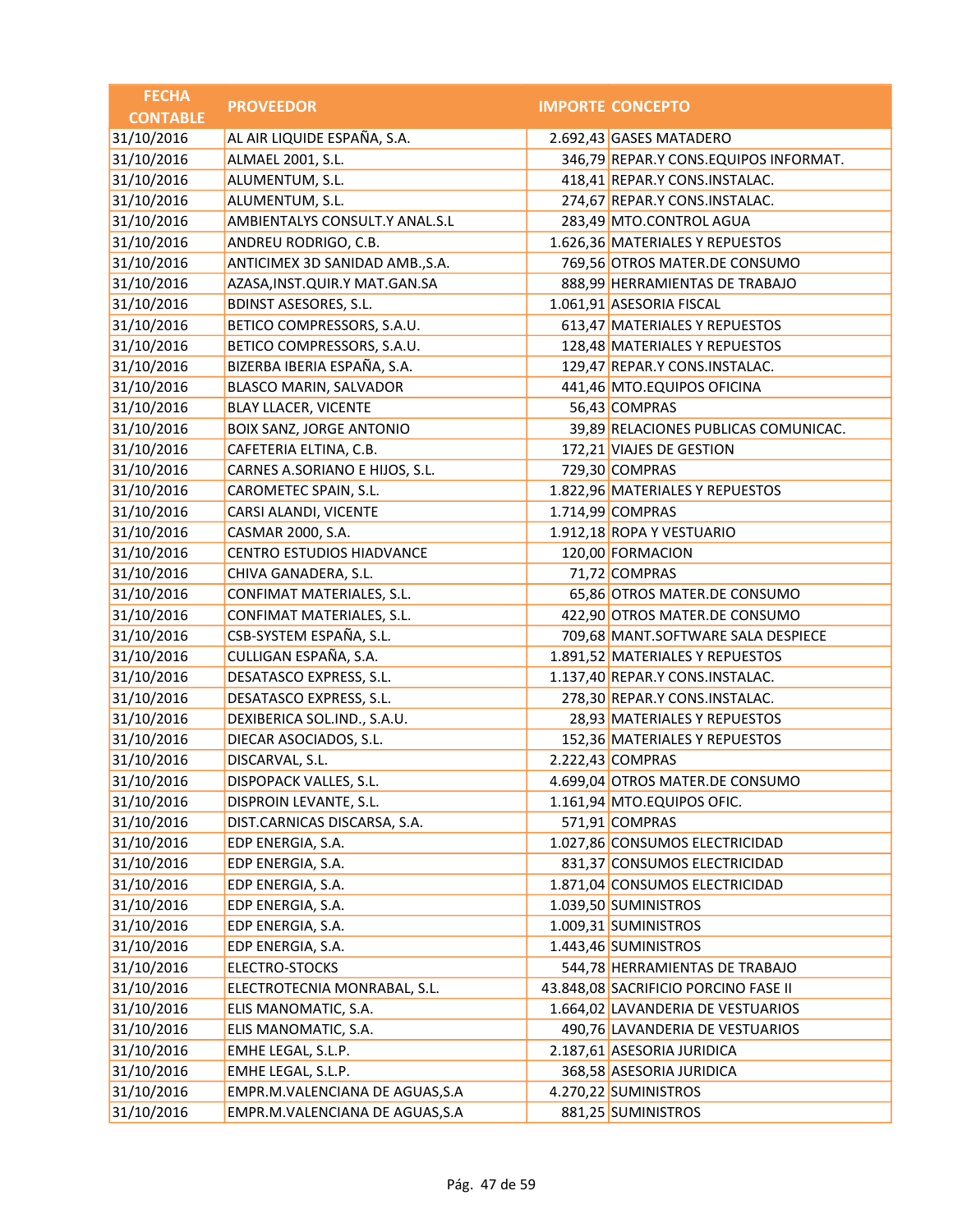| <b>FECHA</b>    | <b>PROVEEDOR</b>                   | <b>IMPORTE CONCEPTO</b>                |
|-----------------|------------------------------------|----------------------------------------|
| <b>CONTABLE</b> |                                    |                                        |
| 31/10/2016      | EMPR.M.VALENCIANA DE AGUAS, S.A    | 811,86 CONSUMOS AGUA POTABLE           |
| 31/10/2016      | EMPR.M.VALENCIANA DE AGUAS, S.A    | 4.422,48 CONSUMOS AGUA POTABLE         |
| 31/10/2016      | ENDESA ENERGIA, S.A.               | 45.644,27 SUMINISTROS                  |
| 31/10/2016      | ENDESA ENERGIA, S.A.               | 10.299,69 SUMINISTROS                  |
| 31/10/2016      | ENDESA ENERGIA, S.A.               | 88.947,10 SUMINISTROS                  |
| 31/10/2016      | ENDESA ENERGIA, S.A.               | 9.036,58 SUMINISTROS                   |
| 31/10/2016      | <b>ENRIQUE FORES, S.L.</b>         | 1.802,85 REPAR.Y CONS.INSTALAC.        |
| 31/10/2016      | ENRIQUE GALVEZ Y ASOC., S.L.       | 822,80 ASESORIA LABORAL                |
| 31/10/2016      | ENRIQUE GALVEZ Y ASOC., S.L.       | 8.167,50 CONTENC.CIVIL, ORDEN Y PENAL  |
| 31/10/2016      | FERTINAGRO NUTRIENTES, S.L.        | 488,84 ELIMINACION SUBPRODUCTOS        |
| 31/10/2016      | FERTINAGRO NUTRIENTES, S.L.        | 616,13 ELIMINACION SUBPRODUCTOS        |
| 31/10/2016      | FERTINAGRO NUTRIENTES, S.L.        | 609,84 ELIMINACION SUBPRODUCTOS        |
| 31/10/2016      | FERTINAGRO NUTRIENTES, S.L.        | 557,57 ELIMINACION SUBPRODUCTOS        |
| 31/10/2016      | FERTINAGRO NUTRIENTES, S.L.        | 605,97 ELIMINACION SUBPRODUCTOS        |
| 31/10/2016      | FERTINAGRO NUTRIENTES, S.L.        | 617,10 ELIMINACION SUBPRODUCTOS        |
| 31/10/2016      | FERTINAGRO NUTRIENTES, S.L.        | 498,04 ELIMINACION SUBPRODUCTOS        |
| 31/10/2016      | FERTINAGRO NUTRIENTES, S.L.        | 608,87 ELIMINACION SUBPRODUCTOS        |
| 31/10/2016      | FERTINAGRO NUTRIENTES, S.L.        | 614,20 ELIMINACION SUBPRODUCTOS        |
| 31/10/2016      | FLORS MONTAÑANA, S.L.              | 57,21 RELACIONES PUBLICAS COMUNICAC.   |
| 31/10/2016      | FLORS MONTAÑANA, S.L.              | 37,44 RELACIONES PUBLICAS COMUNICAC.   |
| 31/10/2016      | FRANC LEVANTINA, S.L.              | 532,40 REPAR.Y CONS.INSTALAC.          |
| 31/10/2016      | GANADOS BLAYET, S.L.               | 129,31 COMPRAS                         |
| 31/10/2016      | GARCIA CUENCA, JUAN CARLOS         | 1.675,85 HERRAMIENTAS DE TRABAJO       |
| 31/10/2016      | GE ENERGY SPAIN, S.L.              | 1.956,57 OTROS MATER.DE CONSUMO        |
| 31/10/2016      | GE ENERGY SPAIN, S.L.              | 2.395,80 OTROS MATER.DE CONSUMO        |
| 31/10/2016      | GESLIM DE LEVANTE, S.L.            | 667,92 LIMPIEZA INDUSTRIAL INTERIOR    |
| 31/10/2016      | GESLIM DE LEVANTE, S.L.            | 1.252,35 LIMPIEZA INDUSTRIAL INTERIOR  |
| 31/10/2016      | GESLIM DE LEVANTE, S.L.            | 3.941,99 LIMPIEZA INDUSTRIAL INTERIOR  |
| 31/10/2016      | GESLIM DE LEVANTE, S.L.            | 1.738,09 LIMPIEZA INDUSTRIAL INTERIOR  |
| 31/10/2016      | GESLIM DE LEVANTE, S.L.            | 254,97 LIMPIEZA INDUSTRIAL INTERIOR    |
| 31/10/2016      | GESLIM DE LEVANTE, S.L.            | 45.090,69 LIMPIEZA INDUSTRIAL INTERIOR |
| 31/10/2016      | <b>GURREA MAGDALENO, Mª ISABEL</b> | 95,50 PRENSA                           |
| 31/10/2016      | HACH LANGE SPAIN, S.L.U.           | 713,90 HERRAMIENTAS DE TRABAJO         |
| 31/10/2016      | HNOS. ORTI OLMOS SAT 8313          | 989,04 COMPRAS                         |
| 31/10/2016      | IBERDROLA, S.A.                    | 1.305,70 ELECT.POR CTA.TERCEROS        |
| 31/10/2016      | IBERDROLA, S.A.                    | 1.372,39 ELECT.POR CTA.TERCEROS        |
| 31/10/2016      | IBERDROLA, S.A.                    | 2.164,69 ELECT.POR CTA.TERCEROS        |
| 31/10/2016      | ILUNION LIMPIEZA Y MEDIO., S.A.    | 5.264,19 LIMPIEZA OFICINAS             |
| 31/10/2016      | IMPORTADORA TUDELANA, S.A.         | 243,50 HERRAMIENTAS DE TRABAJO         |
| 31/10/2016      | IND.TECNICO ALIMENTARIA, S.A.      | 1.328,14 MATERIALES Y REPUESTOS        |
| 31/10/2016      | IND.TECNICO ALIMENTARIA, S.A.      | 202,55 MATERIALES Y REPUESTOS          |
| 31/10/2016      | IND.TECNICO ALIMENTARIA, S.A.      | 4.153,46 UTILLAJE SALA DESP.PORCINO    |
| 31/10/2016      | <b>INDUKERN, S.A.</b>              | 281,33 OTROS MATER.DE CONSUMO          |
| 31/10/2016      | INSTALACIONES JOFRAN, S.L.L.       | 4.360,54 REPAR.Y CONS.INSTALAC.        |
| 31/10/2016      | JAIME SANCHEZ TELLO, S.L.          | 1.568,43 COMPRAS                       |
| 31/10/2016      | JOHNSON CONTROLS ESPAÑA, S.L.      | 101,64 MATERIALES Y REPUESTOS          |
| 31/10/2016      | JOHNSON CONTROLS ESPAÑA, S.L.      | 785,01 REPAR.Y CONS.INSTALAC.          |
| 31/10/2016      | KLÜBER LUBRICAT.GMBH IBER.S.C.     | 4.801,35 OTROS MATER.DE CONSUMO        |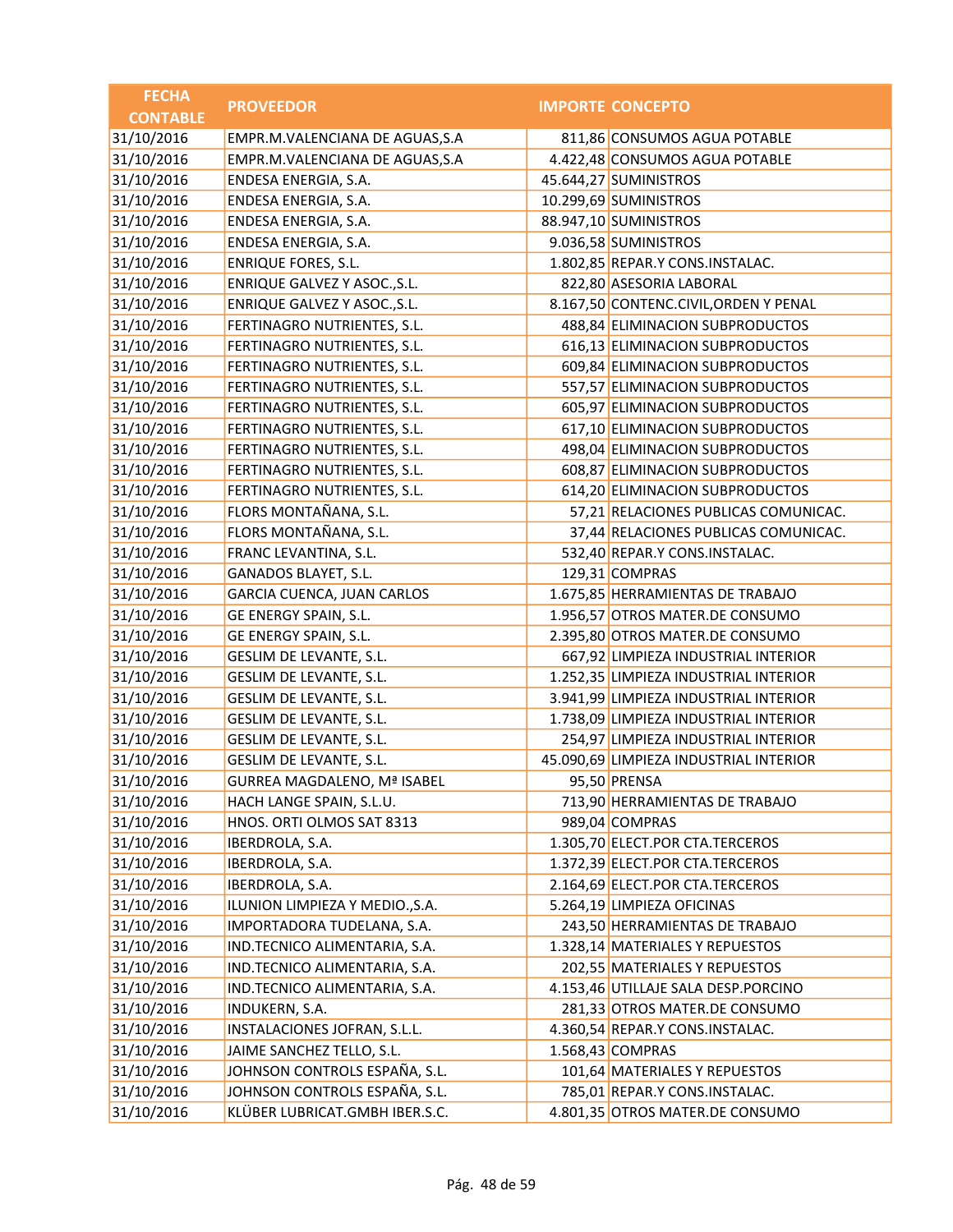| <b>FECHA</b>    | <b>PROVEEDOR</b>                   | <b>IMPORTE CONCEPTO</b>                 |
|-----------------|------------------------------------|-----------------------------------------|
| <b>CONTABLE</b> |                                    |                                         |
| 31/10/2016      | LABORATORIOS TACSA, S.L.           | 481,58 CONTROL ANALIT.CARNES Y CANALE   |
| 31/10/2016      | LABORATORIOS TACSA, S.L.           | 1.506,45 CONTROL ANALIT.CARNES Y CANALE |
| 31/10/2016      | MAREL MEAT PROCESSING B.V.         | 963,81 MATERIALES Y REPUESTOS           |
| 31/10/2016      | MERCAFILO, S.L.                    | 431,57 HERRAMIENTAS DE TRABAJO          |
| 31/10/2016      | MERCAFILO, S.L.                    | 603,28 ROPA Y VESTUARIO                 |
| 31/10/2016      | MERCAFILO, S.L.                    | 99,29 HERRAMIENTAS DE TRABAJO           |
| 31/10/2016      | MERCAFILO, S.L.                    | 882,62 REPAR.Y CONS.INSTALAC.           |
| 31/10/2016      | MONT. Y SUMINISTROS COVES, S.L.    | 654,76 REPAR.Y CONS.INSTALAC.           |
| 31/10/2016      | MONT. Y SUMINISTROS COVES, S.L.    | 275,43 REPAR.Y CONS.INSTALAC.           |
| 31/10/2016      | MONT. Y SUMINISTROS COVES, S.L.    | 502,59 MATERIALES Y REPUESTOS           |
| 31/10/2016      | MONT. Y SUMINISTROS COVES, S.L.    | 844,86 REPAR.Y CONS.INSTALAC.           |
| 31/10/2016      | MONT. Y SUMINISTROS COVES, S.L.    | 10.115,32 OTRAS INST.SALA DESP.PORCINO  |
| 31/10/2016      | MOTORES ELECT.ALMUSSAFES, S.L.     | 2.094,89 REPAR.Y CONS.INSTALAC.         |
| 31/10/2016      | MPS SERVICE & SPARES B.V.          | 438,48 MATERIALES Y REPUESTOS           |
| 31/10/2016      | MPS SERVICE & SPARES B.V.          | 2.448,50 REPAR.Y CONS.INSTALAC.         |
| 31/10/2016      | MPS SERVICE & SPARES B.V.          | 839,40 MATERIALES Y REPUESTOS           |
| 31/10/2016      | MPS SERVICE & SPARES B.V.          | 1.225,55 MATERIALES Y REPUESTOS         |
| 31/10/2016      | MPS SERVICE & SPARES B.V.          | 3.081,00 MATERIALES Y REPUESTOS         |
| 31/10/2016      | MULTICOPIA VALENCIA, S.L.          | 3.055,25 RELACIONES PUBLICAS COMUNICAC. |
| 31/10/2016      | MULTICOPIA VALENCIA, S.L.          | 990,99 RELACIONES PUBLICAS COMUNICAC.   |
| 31/10/2016      | OFITAKE, S.L.                      | 830,68 MATERIAL DE OFICINA              |
| 31/10/2016      | PPS, S.A.                          | 1.672,47 LIMPIEZA DESPOJOS              |
| 31/10/2016      | PPS, S.A.                          | 3.459,12 LIMPIEZA DESPOJOS              |
| 31/10/2016      | PPS, S.A.                          | 3.650,06 LIMPIEZA DESPOJOS              |
| 31/10/2016      | PPS, S.A.                          | 3.775,94 LIMPIEZA DESPOJOS              |
| 31/10/2016      | PPS, S.A.                          | 3.844,50 LIMPIEZA DESPOJOS              |
| 31/10/2016      | PPS, S.A.                          | 20,59 LIMPIEZA DESPOJOS                 |
| 31/10/2016      | QUICIAL, S.L.                      | 406,18 MATERIALES Y REPUESTOS           |
| 31/10/2016      | RECYTRANS, S.L.                    | 5.801,00 RETIRADA DE LODOS DEPURADORA   |
| 31/10/2016      | REPRESENTACIONES MASIDE, S.L.      | 293,30 MATERIALES Y REPUESTOS           |
| 31/10/2016      | REPRESENTACIONES MASIDE, S.L.      | 979,81 MATERIALES Y REPUESTOS           |
| 31/10/2016      | REYSAN ATLANTIC, S.L.              | 806,16 ROPA Y VESTUARIO                 |
| 31/10/2016      | RIERA FERRER, ENRIQUE              | 4.588,83 COMPRAS                        |
| 31/10/2016      | S.A. AGRICULTORES DE LA VEGA       | 20.531,40 LIMPIEZA INDUSTRIAL           |
| 31/10/2016      | S.A. AGRICULTORES DE LA VEGA       | 21.996,99 LIMPIEZA INDUSTRIAL           |
| 31/10/2016      | S.A. AGRICULTORES DE LA VEGA       | 2.182,32 JARDINERIA                     |
| 31/10/2016      | S.AGR.Y GANAD. DE CHESTE, S.L.     | 6.015,67 COMPRAS                        |
| 31/10/2016      | S.ESTATAL CORREOS Y TELEGR.SA      | 128,57 FRANQUEO                         |
| 31/10/2016      | S.ESTATAL CORREOS Y TELEGR.SA      | 130,02 FRANQUEO                         |
| 31/10/2016      | SECURITAS SEGURIDAD ESPAÑA, SA.    | 249,26 VIGILANCIA Y SEGURIDAD           |
| 31/10/2016      | SECURITAS SEGURIDAD ESPAÑA, SA.    | 476,44 VIGILANCIA Y SEGURIDAD           |
| 31/10/2016      | SEGURISA, SERV. INT. DE SEGUR, S.A | 2.824,14 VIGILANCIA Y SEGURIDAD         |
| 31/10/2016      | SOCARRAT STUDIO, S.L.              | 2.420,00 RELACIONES PUBLICAS COMUNICAC. |
| 31/10/2016      | SOL.TEC.NCH ESPAÑOLA, S.L.         | 217,22 OTROS MATER.DE CONSUMO           |
| 31/10/2016      | SOLENIS HISPANIA, S.A.             | 4.561,70 OTROS MATER.DE CONSUMO         |
| 31/10/2016      | SOMEVA, S.L.                       | 110,39 REPAR.Y CONS.INSTALAC.           |
| 31/10/2016      | SOMEVA, S.L.                       | 154,19 REPAR.Y CONS.INSTALAC.           |
| 31/10/2016      | SUGEIN, S.L.                       | 82,38 MATERIALES Y REPUESTOS            |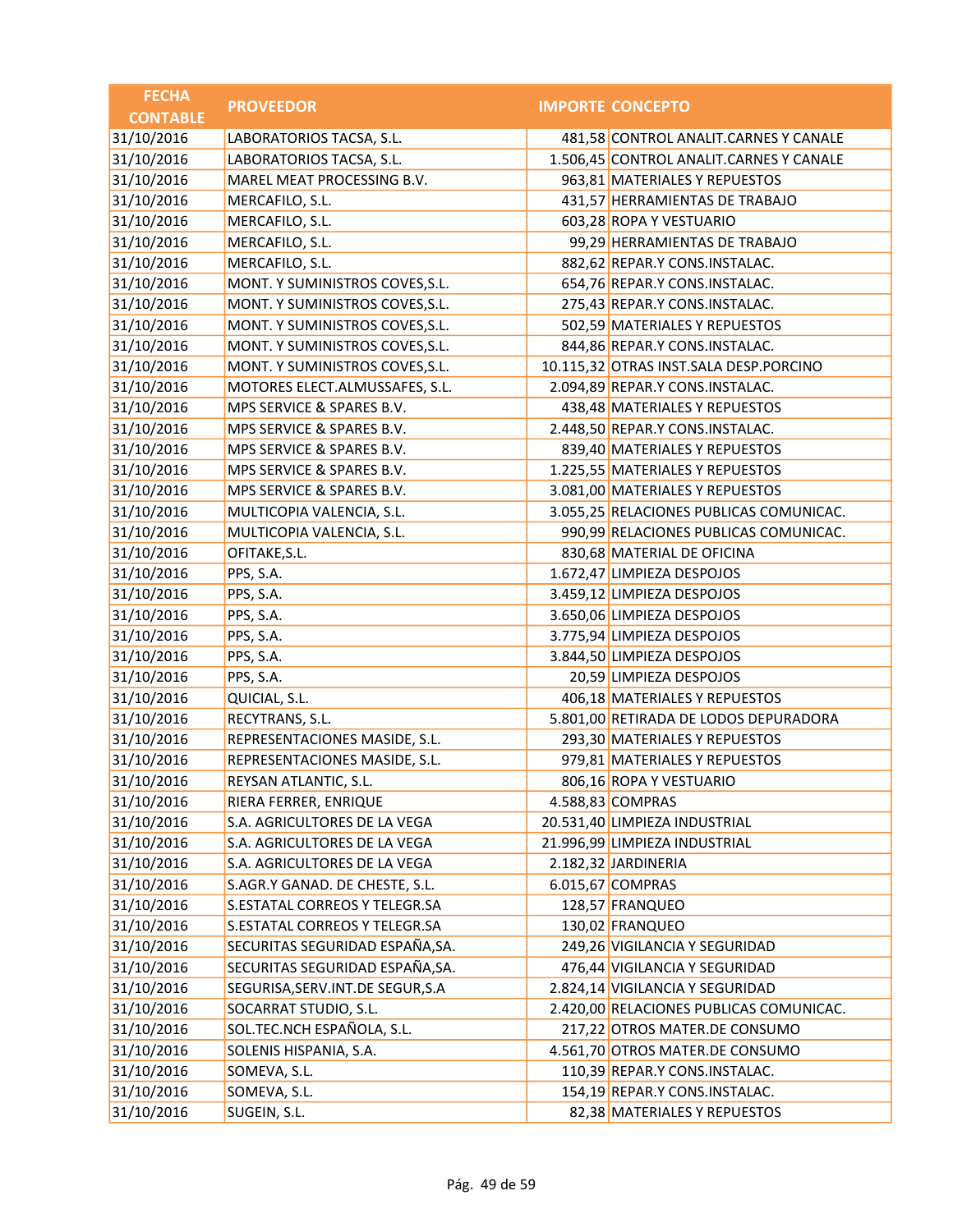| <b>FECHA</b>    | <b>PROVEEDOR</b>                 |        | <b>IMPORTE CONCEPTO</b>                   |
|-----------------|----------------------------------|--------|-------------------------------------------|
| <b>CONTABLE</b> |                                  |        |                                           |
| 31/10/2016      | SUGEIN, S.L.                     |        | 1.741,94 MATERIALES Y REPUESTOS           |
| 31/10/2016      | SUMINISTROS GEN.VALENCIA, S.L.   |        | 368,74 MATERIALES Y REPUESTOS             |
| 31/10/2016      | TECNIROGMA SUM.DEL FRED, S.L.    |        | 1.130,99 MATERIALES Y REPUESTOS           |
| 31/10/2016      | TEINSA, S.L.                     |        | 251,95 MTO.RADIOTELEFONOS                 |
| 31/10/2016      | TEINSA, S.L.                     |        | 37,05 OTROS MATER.DE CONSUMO              |
| 31/10/2016      | TEIXIDO CORRATGE, F.JAVIER       |        | 989,78 ASESOR.INFORMAT.                   |
| 31/10/2016      | TERNERA NATURAL BALLESTER, S.L.  |        | 3.765,52 COMPRAS                          |
| 31/10/2016      | TRANSP.NAVARRO Y ESTEVE, S.L.    |        | 2.137,53 OTROS MATER.DE CONSUMO           |
| 31/10/2016      | VALBOVIS, S.L.                   |        | 238,04 COMPRAS                            |
| 31/10/2016      | VALORA PREVENCION, S.L.U.        |        | 1.024,01 SERV.MEDICOS                     |
| 31/10/2016      | VALPESA LEVANTE, S.L.            |        | 113,80 REPAR.Y CONS.INSTALAC.             |
| 31/10/2016      | VICMATIC, S.L.                   |        | 789,86 MATERIALES Y REPUESTOS             |
| 31/10/2016      | VIDRA FOC, S.A.                  |        | 112,42 OTROS MATER.DE CONSUMO             |
| 31/10/2016      | VIÑOLES MONCHO, BLAS             |        | 327,74 COMPRAS                            |
| 31/10/2016      | VODAFONE ESPAÑA, S.A.            |        | 1.586,21 COMUNICACIONES                   |
| 31/10/2016      | WORK MAN ACP SOC.COOPERATIVA     |        | 498.836,31 TRAB.OTRAS EMPRESAS DEPURADORA |
| 10/11/2016      | ACFLUID AUTOMATIZACION, S.L.     |        | 23,80 MATERIALES Y REPUESTOS              |
| 10/11/2016      | <b>AECOC</b>                     |        | 1.252,35 AUDITORIA                        |
| 10/11/2016      | BRISANT, C.B.                    |        | 110,60 VIAJES DE GESTION                  |
| 10/11/2016      | CAFETERIA ELTINA, C.B.           |        | 168,60 VIAJES DE GESTION                  |
| 10/11/2016      | CASMAR 2000, S.A.                |        | 401,22 ROPA Y VESTUARIO                   |
| 10/11/2016      | <b>GUERRERO COVES, S.L.</b>      |        | 362,85 MATERIALES Y REPUESTOS             |
| 10/11/2016      | IND.TECNICO ALIMENTARIA, S.A.    |        | 152,00 MATERIALES Y REPUESTOS             |
| 10/11/2016      | MONTORO J.M., S.L.               | 404,35 |                                           |
| 10/11/2016      | ORBITA INGENIERIA, S.L.          |        | 234,04 REPAR.Y CONS.INSTALAC.             |
| 10/11/2016      | ORBITA INGENIERIA, S.L.          |        | 220,73 REPAR.Y CONS.INSTALAC.             |
| 10/11/2016      | ORBITA INGENIERIA, S.L.          |        | 802,04 REPAR.Y CONS.INSTALAC.             |
| 10/11/2016      | SUGEIN, S.L.                     |        | 1.778,08 MATERIALES Y REPUESTOS           |
| 10/11/2016      | VAL-SUR, S.L.                    |        | 121,33 MATERIALES Y REPUESTOS             |
| 21/11/2016      | BIZERBA IBERIA ESPAÑA, S.A.      |        | 1.345,52 MATERIALES Y REPUESTOS           |
| 21/11/2016      | <b>CENTRO ESTUDIOS HIADVANCE</b> |        | 75,00 FORMACION                           |
| 21/11/2016      | PPS, S.A.                        |        | 3.798,49 LIMPIEZA DESPOJOS                |
| 21/11/2016      | PPS, S.A.                        |        | 3.235,87 LIMPIEZA DESPOJOS                |
| 21/11/2016      | PPS, S.A.                        |        | 3.842,68 LIMPIEZA DESPOJOS                |
| 21/11/2016      | PPS, S.A.                        |        | 3.684,12 LIMPIEZA DESPOJOS                |
| 21/11/2016      | PPS, S.A.                        |        | 1.095,88 LIMPIEZA DESPOJOS                |
| 21/11/2016      | PPS, S.A.                        |        | 2.612,50 LIMPIEZA DESPOJOS                |
| 22/11/2016      | BLUEDEC, S.L.                    |        | 5.329,14 REPAR.Y CONS.INSTALAC.           |
| 22/11/2016      | BLUEDEC, S.L.                    |        | 3.777,58 REPAR.Y CONS.INSTALAC.           |
| 22/11/2016      | COMITE D'AGRICULTURA ECOLOGICA   |        | 354,00 CUOTAS ASOCIACIONES                |
| 22/11/2016      | ENDESA ENERGIA, S.A.             |        | 78.228,44 SUMINISTROS                     |
| 22/11/2016      | ENDESA ENERGIA, S.A.             |        | 9.013,02 SUMINISTROS                      |
| 22/11/2016      | ENDESA ENERGIA, S.A.             |        | 8.242,65 SUMINISTROS                      |
| 22/11/2016      | FLORS MONTAÑANA, S.L.            |        | 70,00 PUBLIC.Y PROMOC.                    |
| 22/11/2016      | FLORS MONTAÑANA, S.L.            |        | 56,54 RELACIONES PUBLICAS COMUNICAC.      |
| 22/11/2016      | GESLIM DE LEVANTE, S.L.          |        | 366,28 LIMPIEZA INDUSTRIAL INTERIOR       |
| 22/11/2016      | GESLIM DE LEVANTE, S.L.          |        | 1.001,88 LIMPIEZA INDUSTRIAL INTERIOR     |
| 22/11/2016      | GESLIM DE LEVANTE, S.L.          |        | 2.180,59 LIMPIEZA INDUSTRIAL INTERIOR     |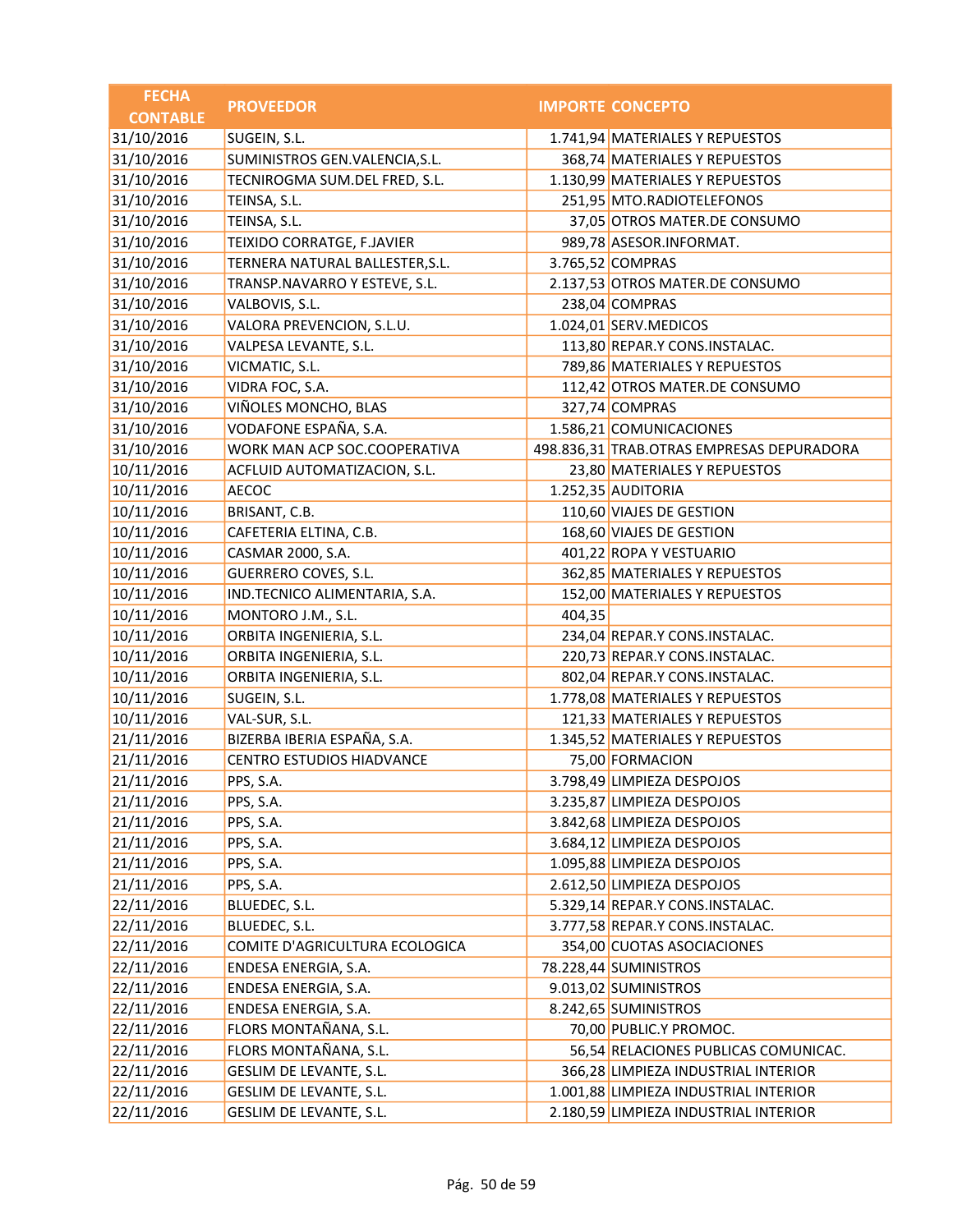| <b>FECHA</b>    | <b>PROVEEDOR</b>                  | <b>IMPORTE CONCEPTO</b>                 |
|-----------------|-----------------------------------|-----------------------------------------|
| <b>CONTABLE</b> |                                   |                                         |
| 22/11/2016      | GESLIM DE LEVANTE, S.L.           | 3.649,75 LIMPIEZA INDUSTRIAL INTERIOR   |
| 22/11/2016      | GESLIM DE LEVANTE, S.L.           | 722,59 LIMPIEZA INDUSTRIAL INTERIOR     |
| 22/11/2016      | GESLIM DE LEVANTE, S.L.           | 3.039,94 LIMPIEZA INDUSTRIAL INTERIOR   |
| 22/11/2016      | HORTALIZAS HERMANOS VICENT, S.L   | 36,50 RELACIONES PUBLICAS COMUNICAC.    |
| 22/11/2016      | ING.DE SOLUCIONES MECANICAS, SL   | 3.646,37 MATERIALES Y REPUESTOS         |
| 22/11/2016      | KAISER + KRAFT, S.A.              | 77,32 MATERIALES Y REPUESTOS            |
| 22/11/2016      | LEANSIS EXPERTOS EN PROD., S.L.   | 3.600,00 FORMACION                      |
| 22/11/2016      | NAVAFLOR, S.C.                    | 103,82 RELACIONES PUBLICAS              |
| 22/11/2016      | PEREZ SAMPER, FLORENTINA          | 960,02 CONTENC.CIVIL, ORDEN Y PENAL     |
| 22/11/2016      | TELEFONICA ON THE SPOT SER. SA    | 45,94 HILO MUSICAL MERCADOS             |
| 22/11/2016      | TELEFONICA ON THE SPOT SER. SA    | 44,23 HILO MUSICAL MERCADOS             |
| 22/11/2016      | TELEFONICA ON THE SPOT SER. SA    | 28,63 HILO MUSICAL CENTRALITA           |
| 22/11/2016      | VODAFONE ESPAÑA, S.A.             | 1.624,30 CONSUM.TELEF.PROPIOS           |
| 22/11/2016      | VODAFONE ESPAÑA, S.A.             | 121,00 VIGILANCIA Y SEGURIDAD           |
| 23/11/2016      | PERALES TEROL, JOSE               | 37,95 PUBLIC.Y PROMOC.                  |
| 23/11/2016      | ZUMUA, S.L.                       | 763,37 RELACIONES PUBLICAS COMUNICAC.   |
| 24/11/2016      | ALMAEL 2001, S.L.                 | 1.246,30 REPAR.Y CONS.EQUIPOS INFORMAT. |
| 24/11/2016      | BIZERBA IBERIA ESPAÑA, S.A.       | 135,50 MATERIALES Y REPUESTOS           |
| 24/11/2016      | MULTICOPIA VALENCIA, S.L.         | 145,20 RELACIONES PUBLICAS COMUNICAC.   |
| 24/11/2016      | MULTICOPIA VALENCIA, S.L.         | 990,99 RELACIONES PUBLICAS COMUNICAC.   |
| 24/11/2016      | SOLUCIONES CONECTA2, S.L.         | 879,00 MATERIAL DE OFICINA              |
| 25/11/2016      | ACFLUID AUTOMATIZACION, S.L.      | 267,17 MATERIALES Y REPUESTOS           |
| 25/11/2016      | ALUMENTUM, S.L.                   | 603,41 REPAR.Y CONS.INSTALAC.           |
| 25/11/2016      | ARCOFLOR, S.L.                    | 72,84 PUBLIC.Y PROMOC.                  |
| 25/11/2016      | AZASA, INST. QUIR. Y MAT. GAN. SA | 402,22 MATERIALES Y REPUESTOS           |
| 25/11/2016      | BIZERBA IBERIA ESPAÑA, S.A.       | 1.181,57 MATERIALES Y REPUESTOS         |
| 25/11/2016      | BONCARTO, S.L.                    | 1.138,83 OTROS MATER.DE CONSUMO         |
| 25/11/2016      | CONFIMAT MATERIALES, S.L.         | 65,76 OTROS MATER.DE CONSUMO            |
| 25/11/2016      | DESATASCO EXPRESS, S.L.           | 387,20 REPAR.Y CONS.INSTALAC.           |
| 25/11/2016      | ELECTROTECNIA MONRABAL, S.L.      | 1.313,64 SACRIFICIO PORCINO FASE II     |
| 25/11/2016      | FELIXCAN, S.L.                    | 1.669,80 MATERIALES Y REPUESTOS         |
| 25/11/2016      | GESLIM DE LEVANTE, S.L.           | 3.829,58 LIMPIEZA INDUSTRIAL INTERIOR   |
| 25/11/2016      | HERMANOS NAVARRO PINTURAS DEC.    | 5.396,60 OTRAS INST.SALA DESP.PORCINO   |
| 25/11/2016      | HERMANOS NAVARRO PINTURAS DEC.    | 487,80 REPAR.Y CONS.INSTALAC.           |
| 25/11/2016      | HERRERO & ASOCIADOS, S.L.         | 235,95 PUBLIC.Y PROMOC.                 |
| 25/11/2016      | JARVIS SPAIN, S.L.                | 1.296,87 MATERIALES Y REPUESTOS         |
| 25/11/2016      | JUMAINOX, S.L.                    | 3.206,50 OTRAS INST.SALA DESP.PORCINO   |
| 25/11/2016      | MAREL MEAT PROCESSING B.V.        | 998,31 MATERIALES Y REPUESTOS           |
| 25/11/2016      | MATERIALES REAL, S.L.             | 317,87 MATERIALES Y REPUESTOS           |
| 25/11/2016      | MAVAINSA, S.L.                    | 1.183,50 REPAR.Y CONS.INSTALAC.         |
| 25/11/2016      | MAVAINSA, S.L.                    | 852,59 REPAR.Y CONS.INSTALAC.           |
| 25/11/2016      | MAVAINSA, S.L.                    | 1.543,85 REPAR.Y CONS.INSTALAC.         |
| 25/11/2016      | MAVAINSA, S.L.                    | 1.107,98 REPAR.Y CONS.INSTALAC.         |
| 25/11/2016      | MERCAFILO, S.L.                   | 430,11 HERRAMIENTAS DE TRABAJO          |
| 25/11/2016      | MONT. Y SUMINISTROS COVES, S.L.   | 477,35 REPAR.Y CONS.INSTALAC.           |
| 25/11/2016      | MOTORES ELECT.ALMUSSAFES, S.L.    | 165,77 REPAR.Y CONS.INSTALAC.           |
| 25/11/2016      | MPS SERVICE & SPARES B.V.         | 3.023,60 MATERIALES Y REPUESTOS         |
| 25/11/2016      | MPS SERVICE & SPARES B.V.         | 573,74 MATERIALES Y REPUESTOS           |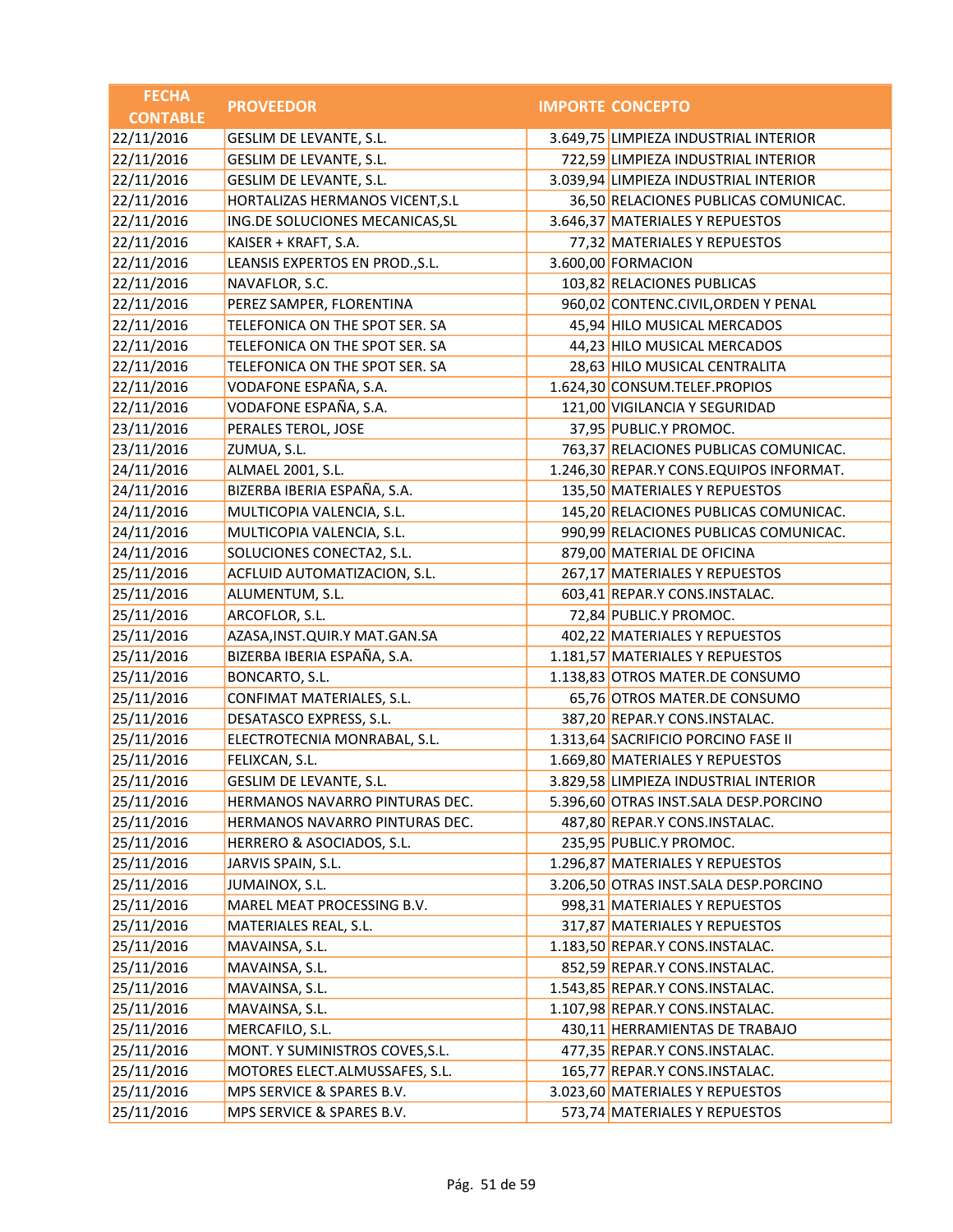| <b>FECHA</b>    | <b>PROVEEDOR</b>                   |                    | <b>IMPORTE CONCEPTO</b>                 |
|-----------------|------------------------------------|--------------------|-----------------------------------------|
| <b>CONTABLE</b> |                                    |                    |                                         |
| 25/11/2016      | MPS SERVICE & SPARES B.V.          |                    | 2.144,89 MATERIALES Y REPUESTOS         |
| 25/11/2016      | MPS SERVICE & SPARES B.V.          |                    | 52,26 MATERIALES Y REPUESTOS            |
| 25/11/2016      | MULTICOPIA VALENCIA, S.L.          |                    | 1.560,90 RELACIONES PUBLICAS COMUNICAC. |
| 25/11/2016      | MULTICOPIA VALENCIA, S.L.          |                    | 266,20 RELACIONES PUBLICAS COMUNICAC.   |
| 25/11/2016      | MULTICOPIA VALENCIA, S.L.          |                    | 491,26 RELACIONES PUBLICAS COMUNICAC.   |
| 25/11/2016      | MULTICOPIA VALENCIA, S.L.          |                    | 990,99 RELACIONES PUBLICAS COMUNICAC.   |
| 25/11/2016      | POSTERFIX, S.L.                    |                    | 111,07 MATERIALES Y REPUESTOS           |
| 25/11/2016      | PPS, S.A.                          | 2.599,08 PPS, S.A. |                                         |
| 25/11/2016      | PRESENCIAL TIME, S.L.              |                    | 60,50 OTROS CONTRATOS MTO.              |
| 25/11/2016      | REPSOL BUTANO, S.A.                |                    | 2.018,80 GASES MATADERO                 |
| 25/11/2016      | RETOLS ERICLA, S.L.                |                    | 319,44 MATERIALES Y REPUESTOS           |
| 25/11/2016      | SANTOS Y TAMAIN, S.L.              |                    | 2.844,11 REPAR.Y CONS.INSTALAC.         |
| 25/11/2016      | TAMARIT ORTEGA, JOSE LUIS          |                    | 99,83 OTROS MATER.DE CONSUMO            |
| 25/11/2016      | VCIANA.MENSAJE.Y GESTION, S.C.     |                    | 388,22 MENSAJERIA                       |
| 25/11/2016      | VICMATIC, S.L.                     |                    | 178,51 MATERIALES Y REPUESTOS           |
| 25/11/2016      | VIVA AQUA SERVICE SPAIN, S.A.      |                    | 418,08 MATERIALES Y REPUESTOS           |
| 25/11/2016      | VIVA AQUA SERVICE SPAIN, S.A.      |                    | 348,54 MATERIALES Y REPUESTOS           |
| 28/11/2016      | ACFLUID AUTOMATIZACION, S.L.       |                    | 3,59 MATERIALES Y REPUESTOS             |
| 28/11/2016      | BIZERBA IBERIA ESPAÑA, S.A.        |                    | 593,92 MATERIALES Y REPUESTOS           |
| 28/11/2016      | CAFETERIA ELTINA, C.B.             |                    | 35,20 VIAJES DE GESTION                 |
| 28/11/2016      | CAFETERIA ELTINA, C.B.             |                    | 17,60 VIAJES DE GESTION                 |
| 28/11/2016      | CAFETERIA ELTINA, C.B.             |                    | 35,20 VIAJES DE GESTION                 |
| 28/11/2016      | CAMACHO GUALDRON, YNDIRA           |                    | 6.253,28 SALA DESPIECE                  |
| 28/11/2016      | CASMAR 2000, S.A.                  |                    | 774,40 ROPA Y VESTUARIO                 |
| 28/11/2016      | CASMAR 2000, S.A.                  |                    | 453,33 REPAR.Y CONS.INSTALAC.           |
| 28/11/2016      | COMPUTER SERV.Y MANTEN., S.L.      |                    | 159,72 MTO.EQUIPOS INFORMAT.            |
| 28/11/2016      | ELECTRO-STOCKS                     |                    | 224,00 MATERIALES Y REPUESTOS           |
| 28/11/2016      | ELECTRO-STOCKS                     |                    | 158,78 MATERIALES Y REPUESTOS           |
| 28/11/2016      | <b>ENRIQUE FORES, S.L.</b>         |                    | 1.790,27 REPAR.Y CONS.INSTALAC.         |
| 28/11/2016      | IND.TECNICO ALIMENTARIA, S.A.      |                    | 794,80 MATERIALES Y REPUESTOS           |
| 28/11/2016      | IND.TECNICO ALIMENTARIA, S.A.      |                    | 2.552,65 MATERIALES Y REPUESTOS         |
| 28/11/2016      | KAESER COMPRESORES, S.L.           |                    | 381,15 OTROS MATER.DE CONSUMO           |
| 28/11/2016      | MPS SERVICE & SPARES B.V.          |                    | 739,95 MATERIALES Y REPUESTOS           |
| 28/11/2016      | N.L.R. MENSAJEROS, S.L.            |                    | 348,98 MENSAJERIA                       |
| 28/11/2016      | SEGURISA, SERV. INT. DE SEGUR, S.A |                    | 3.878,49 VIGILANCIA Y SEGURIDAD         |
| 28/11/2016      | SOLENIS HISPANIA, S.A.             |                    | 4.561,70 OTROS MATER.DE CONSUMO         |
| 28/11/2016      | TEINSA, S.L.                       |                    | 30,47 MATERIALES Y REPUESTOS            |
| 28/11/2016      | U.T.E. MV SEGURISA-SAGITAL         |                    | 33.037,71 VIGILANCIA Y SEGURIDAD        |
| 28/11/2016      | VAL-SUR, S.L.                      |                    | 63,43 MATERIALES Y REPUESTOS            |
| 29/11/2016      | TELEFONICA DE ESPAÑA, S.A.         |                    | 592,82 CONSUM.TELEF.PROPIOS             |
| 29/11/2016      | TELEFONICA DE ESPAÑA, S.A.         |                    | 32,33 CONSUM.TELEF.PROPIOS              |
| 29/11/2016      | TELEFONICA DE ESPAÑA, S.A.         |                    | 24,70 CONSUM.TELEF.PROPIOS              |
| 29/11/2016      | TELEFONICA DE ESPAÑA, S.A.         |                    | 28,56 CONSUM.TELEF.PROPIOS              |
| 29/11/2016      | TELEFONICA DE ESPAÑA, S.A.         |                    | 38,79 CONSUM.TELEF.PROPIOS              |
| 29/11/2016      | TELEFONICA DE ESPAÑA, S.A.         |                    | 581,30 CONSUM.TELEF.PROPIOS             |
| 29/11/2016      | TELEFONICA DE ESPAÑA, S.A.         |                    | 32,86 CONSUM.TELEF.PROPIOS              |
| 29/11/2016      | TELEFONICA DE ESPAÑA, S.A.         |                    | 24,70 CONSUM.TELEF.PROPIOS              |
| 29/11/2016      | TELEFONICA DE ESPAÑA, S.A.         |                    | 28,56 CONSUM.TELEF.PROPIOS              |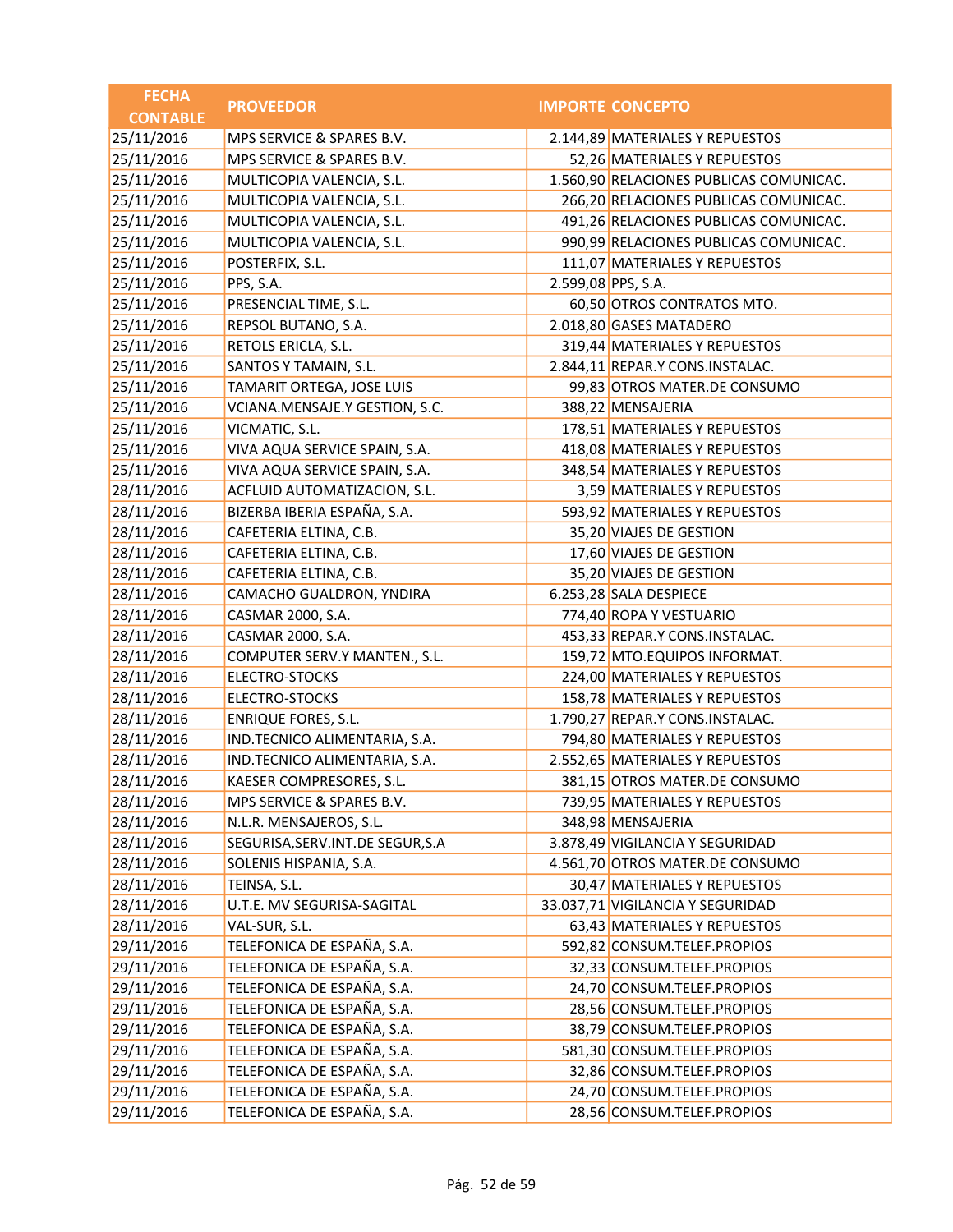| <b>FECHA</b>    | <b>PROVEEDOR</b>                   | <b>IMPORTE CONCEPTO</b>                |
|-----------------|------------------------------------|----------------------------------------|
| <b>CONTABLE</b> |                                    |                                        |
| 29/11/2016      | TELEFONICA DE ESPAÑA, S.A.         | 38,48 CONSUM.TELEF.PROPIOS             |
| 30/11/2016      | ADDO IMPRESORES, S.A.L.            | 1.984,40 MATERIAL DE OFICINA           |
| 30/11/2016      | AL AIR LIQUIDE ESPAÑA, S.A.        | 3.160,70 GASES MATADERO                |
| 30/11/2016      | <b>BDINST ASESORES, S.L.</b>       | 1.061,91 ASESORIA FISCAL               |
| 30/11/2016      | BOIX SANZ, JORGE ANTONIO           | 15,80 RELACIONES PUBLICAS COMUNICAC.   |
| 30/11/2016      | BRISANT, C.B.                      | 220,10 VIAJES DE GESTION               |
| 30/11/2016      | CARNES A.SORIANO E HIJOS, S.L.     | 755,43 COMPRAS                         |
| 30/11/2016      | CAROMETEC SPAIN, S.L.              | 1.850,24 REPAR.Y CONS.INSTALAC.        |
| 30/11/2016      | CAROMETEC SPAIN, S.L.              | 695,75 CLASIFICADOR PORCINO            |
| 30/11/2016      | CARSI ALANDI, VICENTE              | 1.888,33 COMPRAS                       |
| 30/11/2016      | CASMAR 2000, S.A.                  | 1.679,03 ROPA Y VESTUARIO              |
| 30/11/2016      | CHIVA GANADERA, S.L.               | 81,70 COMPRAS                          |
| 30/11/2016      | CULLIGAN ESPAÑA, S.A.              | 113,25 MATERIALES Y REPUESTOS          |
| 30/11/2016      | DISCARVAL, S.L.                    | 1.408,15 COMPRAS                       |
| 30/11/2016      | DISPROIN LEVANTE, S.L.             | 57,69 MTO.EQUIPOS OFICINA              |
| 30/11/2016      | DIST.CARNICAS DISCARSA, S.A.       | 151,41 COMPRAS                         |
| 30/11/2016      | EDEM, F.C.V.                       | 3.600,00 FORMACION                     |
| 30/11/2016      | EDP ENERGIA, S.A.                  | 1.042,22 CONSUMOS ELECTRICIDAD         |
| 30/11/2016      | EDP ENERGIA, S.A.                  | 1.876,78 CONSUMOS ELECTRICIDAD         |
| 30/11/2016      | EDP ENERGIA, S.A.                  | 760,30 CONSUMOS ELECTRICIDAD           |
| 30/11/2016      | ELECTROTECNIA MONRABAL, S.L.       | 10.185,78 INSTAL.CENTRO ADMON.         |
| 30/11/2016      | ELECTROTECNIA MONRABAL, S.L.       | 2.159,85 INSTAL.MATADERO               |
| 30/11/2016      | ELECTROTECNIA MONRABAL, S.L.       | 34.887,93 SACRIFICIO PORCINO FASE II   |
| 30/11/2016      | ELIS MANOMATIC, S.A.               | 569,09 LAVANDERIA DE VESTUARIOS        |
| 30/11/2016      | ELIS MANOMATIC, S.A.               | 1.664,02 LAVANDERIA DE VESTUARIOS      |
| 30/11/2016      | EMHE LEGAL, S.L.P.                 | 368,58 ASESORIA JURIDICA               |
| 30/11/2016      | EMPR.M.VALENCIANA DE AGUAS, S.A    | 928,48 CONSUMOS AGUA POTABLE           |
| 30/11/2016      | EMPR.M.VALENCIANA DE AGUAS, S.A    | 4.131,13 CONSUMOS AGUA POTABLE         |
| 30/11/2016      | ENDESA ENERGIA, S.A.               | 44.138,60 SUMINISTROS                  |
| 30/11/2016      | FUNDICION DUCTIL FABREGAS, S.A     | 92,84 OTROS MATER.DE CONSUMO           |
| 30/11/2016      | <b>GAC CREATIVIDAD VISUAL</b>      | 151,25 OTROS MATER.DE CONSUMO          |
| 30/11/2016      | GANADOS BLAYET, S.L.               | 100,12 COMPRAS                         |
| 30/11/2016      | GARCIA CUENCA, JUAN CARLOS         | 955,90 HERRAMIENTAS DE TRABAJO         |
| 30/11/2016      | GESLIM DE LEVANTE, S.L.            | 45.090,69 LIMPIEZA INDUSTRIAL INTERIOR |
| 30/11/2016      | <b>GRANT THORNTON, S.L.</b>        | 4.815,80 AUDITORIA EXTERNA             |
| 30/11/2016      | <b>GURREA MAGDALENO, Mª ISABEL</b> | 80,50 PRENSA                           |
| 30/11/2016      | HNOS. ORTI OLMOS SAT 8313          | 913,70 COMPRAS                         |
| 30/11/2016      | IBERDROLA, S.A.                    | 1.290,51 ELECT.POR CTA.TERCEROS        |
| 30/11/2016      | IND.TECNICO ALIMENTARIA, S.A.      | 701,64 HERRAMIENTAS DE TRABAJO         |
| 30/11/2016      | INDUCARNE FG, S.L.                 | 124,46 COMPRAS                         |
| 30/11/2016      | INSTALACIONES JOFRAN, S.L.L.       | 3.078,24 REPAR.Y CONS.INSTALAC.        |
| 30/11/2016      | JAIME SANCHEZ TELLO, S.L.          | 1.733,63 COMPRAS                       |
| 30/11/2016      | MONT. Y SUMINISTROS COVES, S.L.    | 737,16 REPAR.Y CONS.INSTALAC.          |
| 30/11/2016      | MONT. Y SUMINISTROS COVES, S.L.    | 1.390,74 REPAR.Y CONS.INSTALAC.        |
| 30/11/2016      | MOTORES ELECT.ALMUSSAFES, S.L.     | 1.121,25 REPAR.Y CONS.INSTALAC.        |
| 30/11/2016      | MPS SERVICE & SPARES B.V.          | 426,39 MATERIALES Y REPUESTOS          |
| 30/11/2016      | MPS SERVICE & SPARES B.V.          | 1.047,59 MATERIALES Y REPUESTOS        |
| 30/11/2016      | MPS SERVICE & SPARES B.V.          | 268,40 MATERIALES Y REPUESTOS          |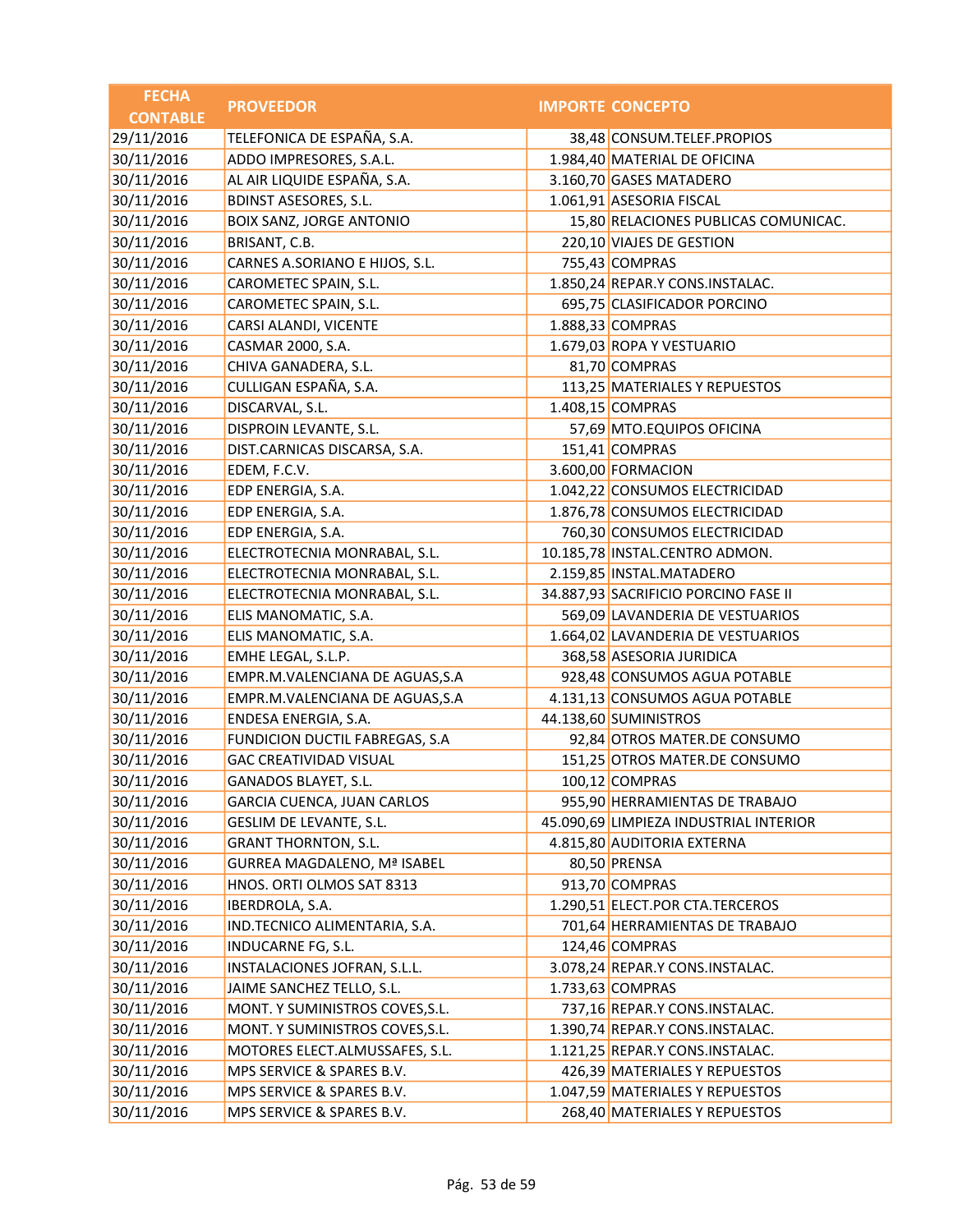| <b>FECHA</b>    | <b>PROVEEDOR</b>                | <b>IMPORTE CONCEPTO</b>                 |
|-----------------|---------------------------------|-----------------------------------------|
| <b>CONTABLE</b> |                                 |                                         |
| 30/11/2016      | NAVAFLOR, S.C.                  | 83,05 RELACIONES PUBLICAS               |
| 30/11/2016      | RIERA FERRER, ENRIQUE           | 4.934,34 COMPRAS                        |
| 30/11/2016      | S.AGR.Y GANAD. DE CHESTE, S.L.  | 6.431,74 COMPRAS                        |
| 30/11/2016      | SANTOS Y TAMAIN, S.L.           | 114,35 REPAR.Y CONS.URBANIZ.            |
| 30/11/2016      | SANTOS Y TAMAIN, S.L.           | 3.379,29 REPAR.Y CONS.INSTALAC.         |
| 30/11/2016      | SOCARRAT STUDIO, S.L.           | 2.420,00 RELACIONES PUBLICAS COMUNICAC. |
| 30/11/2016      | TEIXIDO CORRATGE, F.JAVIER      | 989,78 ASESOR.INFORMAT.                 |
| 30/11/2016      | TELEFONICA SERV.MOVILES, S.A.   | 47,19 CONEXIONES INTERNET               |
| 30/11/2016      | TELEFONICA SERV.MOVILES, S.A.   | 42,35 CONEXIONES INTERNET               |
| 30/11/2016      | TELEFONICA SERV.MOVILES, S.A.   | 42,35 CONEXIONES INTERNET               |
| 30/11/2016      | TELEFONICA SERV.MOVILES, S.A.   | 47,19 CONEXIONES INTERNET               |
| 30/11/2016      | TERNERA NATURAL BALLESTER, S.L. | 4.459,95 COMPRAS                        |
| 30/11/2016      | TRANSP.NAVARRO Y ESTEVE, S.L.   | 2.886,44 OTROS MATER.DE CONSUMO         |
| 30/11/2016      | VALBOVIS, S.L.                  | 474,77 COMPRAS                          |
| 30/11/2016      | VALPESA LEVANTE, S.L.           | 868,78 REPAR.Y CONS.INSTALAC.           |
| 30/11/2016      | VALPESA LEVANTE, S.L.           | 85,91 REPAR.Y CONS.INSTALAC.            |
| 30/11/2016      | VALPESA LEVANTE, S.L.           | 1.205,77 MATERIALES Y REPUESTOS         |
| 30/11/2016      | VALPI PNEUMATIC, S.L.           | 950,58 MATERIALES Y REPUESTOS           |
| 30/11/2016      | VIÑOLES MONCHO, BLAS            | 349,59 COMPRAS                          |
| 30/11/2016      | VIVA AQUA SERVICE SPAIN, S.A.   | 346,33 MATERIALES Y REPUESTOS           |
| 30/11/2016      | WORK MAN ACP SOC.COOPERATIVA    | 510.302,34 MAQUILA EXTERIOR             |
| 10/12/2016      | CASMAR 2000, S.A.               | 895,40 ROPA Y VESTUARIO                 |
| 10/12/2016      | CASMAR 2000, S.A.               | 502,15 MATERIALES Y REPUESTOS           |
| 10/12/2016      | CONTAVAL AUTOM.Y COMP.ELEC, S.L | 54,69 MATERIALES Y REPUESTOS            |
| 10/12/2016      | CONTAVAL AUTOM.Y COMP.ELEC, S.L | 117,48 MATERIALES Y REPUESTOS           |
| 10/12/2016      | DISPOPACK VALLES, S.L.          | 2.318,19 OTROS MATER.DE CONSUMO         |
| 10/12/2016      | ELECTRO-STOCKS                  | 624,24 MATERIALES Y REPUESTOS           |
| 10/12/2016      | GOMEZ GONZALEZ, LEOPOLDO        | 1.400,00 PUBLIC.Y PROMOC.               |
| 10/12/2016      | IMPORTADORA TUDELANA, S.A.      | 877,40 OTROS MATER.DE CONSUMO           |
| 10/12/2016      | IND.TECNICO ALIMENTARIA, S.A.   | 2.977,14 MATERIALES Y REPUESTOS         |
| 10/12/2016      | JECMA CONSULTORIA Y MEDIO AMB.  | 320,65 MTO.CONTROL AGUA                 |
| 10/12/2016      | KAESER COMPRESORES, S.L.        | 917,30 MATERIALES Y REPUESTOS           |
| 10/12/2016      | MPS SERVICE & SPARES B.V.       | 104,39 MATERIALES Y REPUESTOS           |
| 10/12/2016      | MPS SERVICE & SPARES B.V.       | 891,36 MATERIALES Y REPUESTOS           |
| 10/12/2016      | OFITAKE, S.L.                   | 403,90 HERRAMIENTAS DE TRABAJO          |
| 10/12/2016      | POWER ELECTRONICS ESPAÑA, S.L.  | 2.411,53 REPAR.Y CONS.INSTALAC.         |
| 10/12/2016      | QUILINOX, S.L.                  | 224,76 MATERIALES Y REPUESTOS           |
| 10/12/2016      | QUINSU, S.L.                    | 1.374,22 OTROS MATER.DE CONSUMO         |
| 10/12/2016      | SERV.DE GESTION DE ENERGIA, SL  | 317,63 CONSUMOS ELECTRICIDAD            |
| 10/12/2016      | SESAELEC VALENCIA, S.A.         | 94,86 MATERIALES Y REPUESTOS            |
| 10/12/2016      | SOL.TEC.NCH ESPAÑOLA, S.L.      | 258,46 OTROS MATER.DE CONSUMO           |
| 10/12/2016      | SUCRO, S.L.                     | 135,00 SUSCRIPCIONES                    |
| 10/12/2016      | TRANSMIVAL, S.L.                | 99,22 MATERIALES Y REPUESTOS            |
| 10/12/2016      | VAL-SUR, S.L.                   | 67,38 REPAR.Y CONS.INSTALAC.            |
| 10/12/2016      | ZERO GRAUS TERMODINAMICA, S.L.  | 724,12 REPAR.Y CONS.INSTALAC.           |
| 20/12/2016      | AISLAMIENTOS TECCA, S.L.        | 315,81 REPAR.Y CONS.INSTALAC.           |
| 20/12/2016      | AISLAMIENTOS TECCA, S.L.        | 456,17 REPAR.Y CONS.INSTALAC.           |
| 20/12/2016      | ENDESA ENERGIA, S.A.            | 8.091,88 SUMINISTROS                    |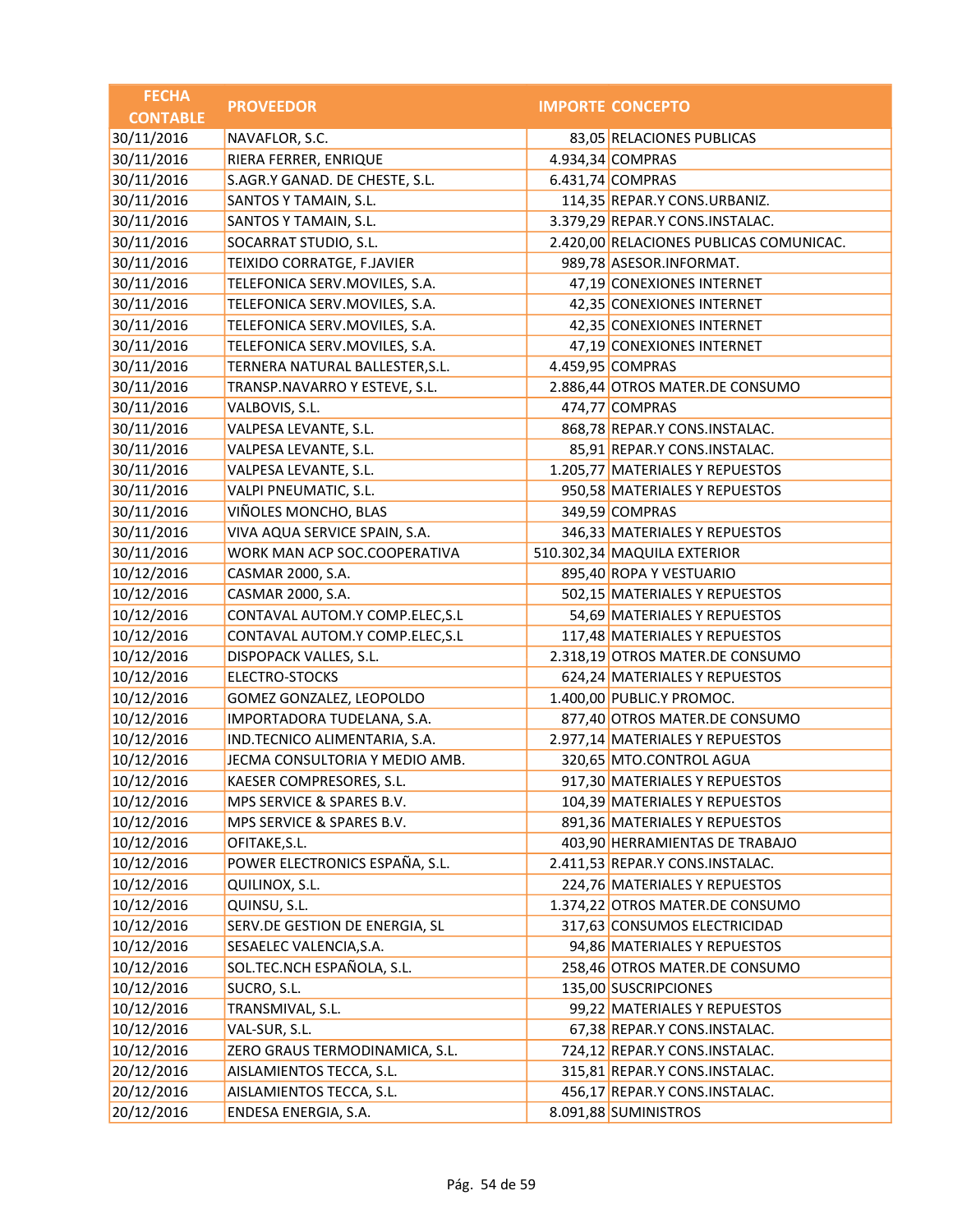| <b>FECHA</b>    | <b>PROVEEDOR</b>                | <b>IMPORTE CONCEPTO</b>               |
|-----------------|---------------------------------|---------------------------------------|
| <b>CONTABLE</b> |                                 |                                       |
| 20/12/2016      | ENDESA ENERGIA, S.A.            | 74.697,22 SUMINISTROS                 |
| 20/12/2016      | ENDESA ENERGIA, S.A.            | 7.534,39 SUMINISTROS                  |
| 20/12/2016      | EQUIPO HUMANO, S.L.             | 919,60 FORMACION                      |
| 20/12/2016      | GESLIM DE LEVANTE, S.L.         | 3.814,74 LIMPIEZA INDUSTRIAL INTERIOR |
| 20/12/2016      | GESLIM DE LEVANTE, S.L.         | 145,78 LIMPIEZA INDUSTRIAL INTERIOR   |
| 20/12/2016      | GESLIM DE LEVANTE, S.L.         | 667,92 LIMPIEZA INDUSTRIAL INTERIOR   |
| 20/12/2016      | GESLIM DE LEVANTE, S.L.         | 1.001,88 LIMPIEZA INDUSTRIAL INTERIOR |
| 20/12/2016      | GESLIM DE LEVANTE, S.L.         | 3.039,94 LIMPIEZA INDUSTRIAL INTERIOR |
| 20/12/2016      | GESLIM DE LEVANTE, S.L.         | 2.180,59 LIMPIEZA INDUSTRIAL INTERIOR |
| 20/12/2016      | <b>INTEROVIC</b>                | 1.032,13 TASA EXT.NORMA INTEROVIC     |
| 20/12/2016      | <b>INTERPORC</b>                | 6.907,26 TASA EXT. NORMA INTERPORC    |
| 20/12/2016      | <b>INTERPORC</b>                | 5.477,04 TASA EXT. NORMA INTERPORC    |
| 20/12/2016      | MAVAINSA, S.L.                  | 1.201,53 OTRAS INST.SALA DESP.PORCINO |
| 20/12/2016      | PPS, S.A.                       | 2.211,36 LIMPIEZA DESPOJOS            |
| 20/12/2016      | PPS, S.A.                       | 3.817,54 LIMPIEZA DESPOJOS            |
| 20/12/2016      | PPS, S.A.                       | 3.836,23 LIMPIEZA DESPOJOS            |
| 20/12/2016      | PPS, S.A.                       | 3.784,50 LIMPIEZA DESPOJOS            |
| 20/12/2016      | PPS, S.A.                       | 2.055,67 LIMPIEZA DESPOJOS            |
| 20/12/2016      | PPS, S.A.                       | 10,30 LIMPIEZA DESPOJOS               |
| 20/12/2016      | PRESENCIAL TIME, S.L.           | 60,50 OTROS CONTRATOS MTO.            |
| 20/12/2016      | SECURITAS SEGURIDAD ESPAÑA, SA. | 180,29 VIGILANCIA Y SEGURIDAD         |
| 20/12/2016      | TAMARIT ORTEGA, JOSE LUIS       | 136,95 OTROS MATER.DE CONSUMO         |
| 20/12/2016      | TELEFONICA ON THE SPOT SER. SA  | 45,94 HILO MUSICAL MERCADOS           |
| 20/12/2016      | TELEFONICA ON THE SPOT SER. SA  | 44,23 HILO MUSICAL MERCADOS           |
| 20/12/2016      | TELEFONICA ON THE SPOT SER. SA  | 28,63 HILO MUSICAL CENTRALITA         |
| 20/12/2016      | TELEFONICA SERV.MOVILES, S.A.   | 42,35 CONEXIONES INTERNET             |
| 20/12/2016      | TELEFONICA SERV.MOVILES, S.A.   | 47,19 CONEXIONES INTERNET             |
| 21/12/2016      | CASMAR 2000, S.A.               | 114,64 ROPA Y VESTUARIO               |
| 21/12/2016      | CASMAR 2000, S.A.               | 488,30 ROPA Y VESTUARIO               |
| 21/12/2016      | COM. E IND. REPRO, S.L.         | 363,00 MATERIALES Y REPUESTOS         |
| 21/12/2016      | COMPUTER SERV.Y MANTEN., S.L.   | 159,72 MTO.EQUIPOS INFORMAT.          |
| 21/12/2016      | CULLIGAN ESPAÑA, S.A.           | 539,66 OTROS MATER.DE CONSUMO         |
| 21/12/2016      | DEXIBERICA SOL.IND., S.A.U.     | 337,69 MATERIALES Y REPUESTOS         |
| 21/12/2016      | DISPROIN LEVANTE, S.L.          | 89,56 MTO.EQUIPOS OFICINA             |
| 21/12/2016      | ELECTRO-STOCKS                  | 406,87 REPAR.Y CONS.INSTALAC.         |
| 21/12/2016      | EST.Y MEC.MATAD.ESPAÑOLES,S.A.  | 344,85 OTROS MATER.DE CONSUMO         |
| 21/12/2016      | HUNE RENTAL, S.L.               | 847,00 REPAR.Y CONS.INSTALAC.         |
| 21/12/2016      | IND.TECNICO ALIMENTARIA, S.A.   | 1.363,02 MATERIALES Y REPUESTOS       |
| 21/12/2016      | JUNGHEINRICH DE ESPAÑA, S.A.    | 1.209,20 REPAR.Y CONS.INSTALAC.       |
| 21/12/2016      | JUNGHEINRICH DE ESPAÑA, S.A.    | 260,15 REPAR.Y CONS.INSTALAC.         |
| 21/12/2016      | N.L.R. MENSAJEROS, S.L.         | 380,69 MENSAJERIA                     |
| 21/12/2016      | REPSOL BUTANO, S.A.             | 1.243,15 GASES MATADERO               |
| 21/12/2016      | REPSOL BUTANO, S.A.             | 731,30 GASES MATADERO                 |
| 21/12/2016      | RIBBON SIST.TERMOTRANS-FER.S.L  | 623,63 REPAR.Y CONS.INSTALAC.         |
| 21/12/2016      | S.ESTATAL CORREOS Y TELEGR.SA   | 122,08 RELACIONES PUBLICAS            |
| 21/12/2016      | VALSER, S.A.                    | 357,98 REPAR.Y CONS.INSTALAC.         |
| 21/12/2016      | VCIANA.MENSAJE.Y GESTION, S.C.  | 288,69 MENSAJERIA                     |
| 21/12/2016      | VODAFONE ESPAÑA, S.A.           | 1.592,44 CONSUM.TELEF.PROPIOS         |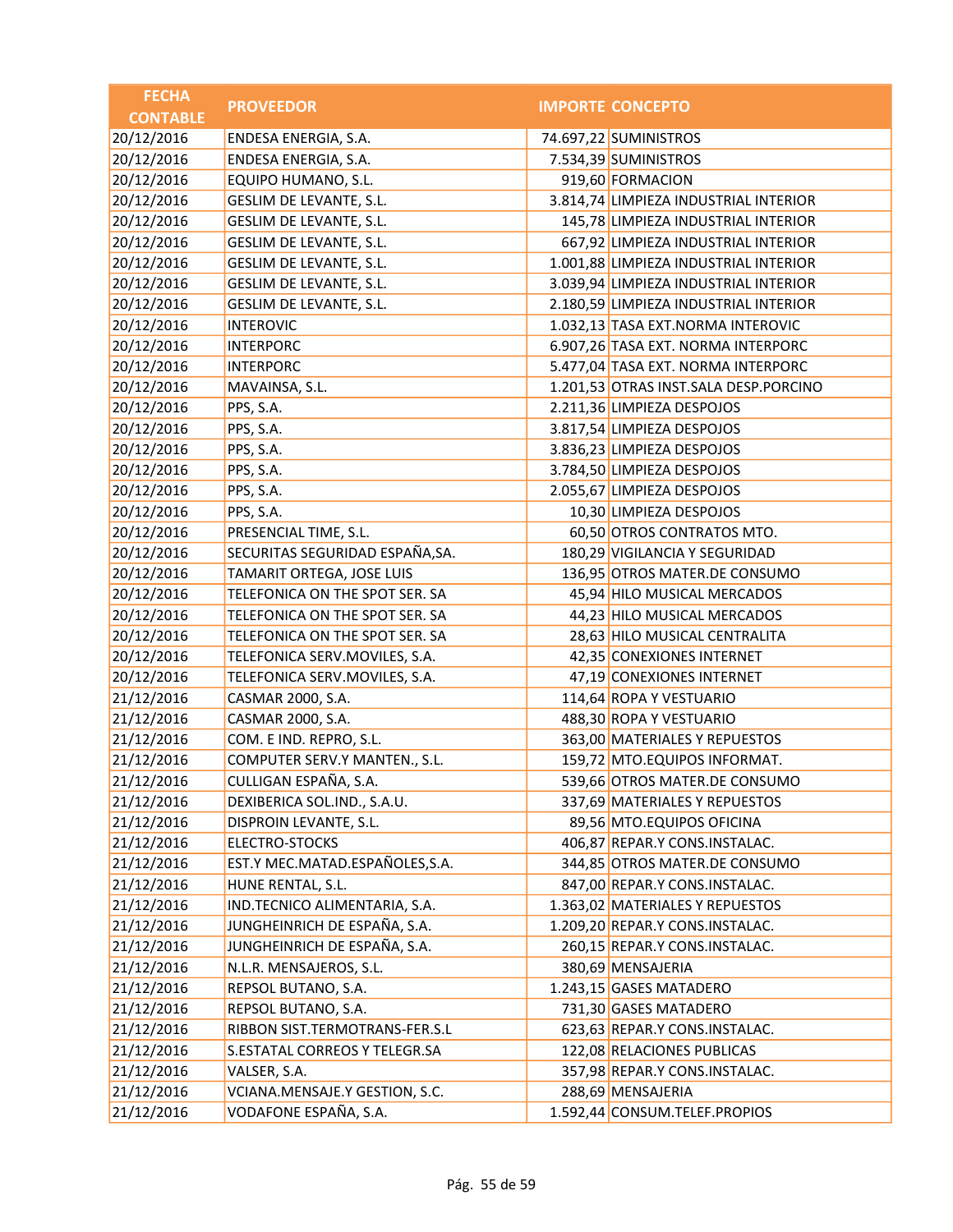| <b>FECHA</b>    | <b>PROVEEDOR</b>                  | <b>IMPORTE CONCEPTO</b>                 |
|-----------------|-----------------------------------|-----------------------------------------|
| <b>CONTABLE</b> |                                   |                                         |
| 21/12/2016      | VODAFONE ESPAÑA, S.A.             | 482,00 VIGILANCIA Y SEGURIDAD           |
| 22/12/2016      | EMHE LEGAL, S.L.P.                | 18.388,50 CONTENC.CIVIL, ORDEN Y PENAL  |
| 22/12/2016      | EMHE LEGAL, S.L.P.                | 8.363,01 CONTENC.CIVIL, ORDEN Y PENAL   |
| 22/12/2016      | EMHE LEGAL, S.L.P.                | 1.108,51 CONTENC.CIVIL, ORDEN Y PENAL   |
| 22/12/2016      | EMHE LEGAL, S.L.P.                | 545,84 CONTENC.CIVIL, ORDEN Y PENAL     |
| 23/12/2016      | BETICO COMPRESSORS, S.A.U.        | 708,15 MATERIALES Y REPUESTOS           |
| 23/12/2016      | CONFIMAT MATERIALES, S.L.         | 296,57 MATERIALES Y REPUESTOS           |
| 23/12/2016      | FERTINAGRO NUTRIENTES, S.L.       | 574,02 ELIMINACION SUBPRODUCTOS         |
| 23/12/2016      | FERTINAGRO NUTRIENTES, S.L.       | 642,75 ELIMINACION SUBPRODUCTOS         |
| 23/12/2016      | FERTINAGRO NUTRIENTES, S.L.       | 636,94 ELIMINACION SUBPRODUCTOS         |
| 23/12/2016      | FERTINAGRO NUTRIENTES, S.L.       | 621,94 ELIMINACION SUBPRODUCTOS         |
| 23/12/2016      | <b>GAC CREATIVIDAD VISUAL</b>     | 145,20 OTROS MATER.DE CONSUMO           |
| 23/12/2016      | GE ENERGY SPAIN, S.L.             | 460,11 MATERIALES Y REPUESTOS           |
| 23/12/2016      | INSTALACIONES JOFRAN, S.L.L.      | 2.003,40 REPAR.Y CONS.INSTALAC.         |
| 23/12/2016      | LABORATORIOS TACSA, S.L.          | 601,98 CONTROL ANALIT.CARNES Y CANALE   |
| 23/12/2016      | LABORATORIOS TACSA, S.L.          | 1.308,01 CONTROL ANALIT.CARNES Y CANALE |
| 23/12/2016      | MULTICOPIA VALENCIA, S.L.         | 990,99 RELACIONES PUBLICAS COMUNICAC.   |
| 23/12/2016      | SANTOS Y TAMAIN, S.L.             | 1.634,11 REPAR.Y CONS.INSTALAC.         |
| 23/12/2016      | TRATAMIENTOS MARFITE, S.L.        | 2.185,56 DESRAT.Y DESINSEC.             |
| 25/12/2016      | CONFIMAT MATERIALES, S.L.         | 169,16 OTROS MATER.DE CONSUMO           |
| 25/12/2016      | EMHE LEGAL, S.L.P.                | 2.187,61 ASESORIA JURIDICA              |
| 25/12/2016      | GARCIA CUENCA, JUAN CARLOS        | 1.307,41 HERRAMIENTAS DE TRABAJO        |
| 25/12/2016      | HYPRED IBERICA, S.L.              | 249,74 OTROS MATER.DE CONSUMO           |
| 25/12/2016      | HYPRED IBERICA, S.L.              | 470,45 OTROS MATER.DE CONSUMO           |
| 25/12/2016      | ILUNION LIMPIEZA Y MEDIO., S.A.   | 5.045,49 LIMPIEZA OFICINAS              |
| 25/12/2016      | MAREL MEAT PROCESSING B.V.        | 654,66 ROPA Y VESTUARIO                 |
| 25/12/2016      | MONT. Y SUMINISTROS COVES, S.L.   | 274,91 REPAR.Y CONS.INSTALAC.           |
| 25/12/2016      | MOTORES ELECT.ALMUSSAFES, S.L.    | 3.261,53 MATERIALES Y REPUESTOS         |
| 25/12/2016      | RECYTRANS, S.L.                   | 5.500,04 RETIRADA DE LODOS DEPURADORA   |
| 25/12/2016      | REPRESENTACIONES MASIDE, S.L.     | 79,62 MATERIALES Y REPUESTOS            |
| 25/12/2016      | TRANSMIVAL, S.L.                  | 306,42 MATERIALES Y REPUESTOS           |
| 25/12/2016      | VALDEOLMILLOS ARTIGUEZ, JAVIER    | 342,38 REPAR.Y CONS.INSTALAC.           |
| 26/12/2016      | EQUIPO HUMANO, S.L.               | 459,80 FORMACION                        |
| 26/12/2016      | GESLIM DE LEVANTE, S.L.           | 3.829,58 LIMPIEZA INDUSTRIAL INTERIOR   |
| 26/12/2016      | ILUNION LIMPIEZA Y MEDIO., S.A.   | 874,78 LIMPIEZA VESTUARIO               |
| 26/12/2016      | VALSER, S.A.                      | 108,45 MATERIALES Y REPUESTOS           |
| 28/12/2016      | ACFLUID AUTOMATIZACION, S.L.      | 387,66 MATERIALES Y REPUESTOS           |
| 28/12/2016      | ASENSIO LOPEZ, HERMINIO           | 677,60 OTROS MATER.DE CONSUMO           |
| 28/12/2016      | AZASA, INST. QUIR. Y MAT. GAN. SA | 189,89 HERRAMIENTAS DE TRABAJO          |
| 28/12/2016      | <b>BOIX SANZ, JORGE ANTONIO</b>   | 15,80 RELACIONES PUBLICAS COMUNICAC.    |
| 28/12/2016      | BURGUET SISTEMAS, S.L.U.          | 72,60 MATERIALES Y REPUESTOS            |
| 28/12/2016      | CSB-SYSTEM ESPAÑA, S.L.           | 709,68 MANT.SOFTWARE SALA DESPIECE      |
| 28/12/2016      | ENTIDAD MAYA, S.L.                | 134,01 HERRAMIENTAS DE TRABAJO          |
| 28/12/2016      | MAVAINSA, S.L.                    | 805,26 REPAR.Y CONS.INSTALAC.           |
| 28/12/2016      | MAVAINSA, S.L.                    | 1.052,46 REPAR.Y CONS.INSTALAC.         |
| 28/12/2016      | MULTICOPIA VALENCIA, S.L.         | 1.269,27 RELACIONES PUBLICAS COMUNICAC. |
| 28/12/2016      | REPRESENTACIONES MASIDE, S.L.     | 510,93 MATERIALES Y REPUESTOS           |
| 28/12/2016      | ROYAL PACK PROD.SEGURIDAD, S.L    | 895,40 OTROS MATER.DE CONSUMO           |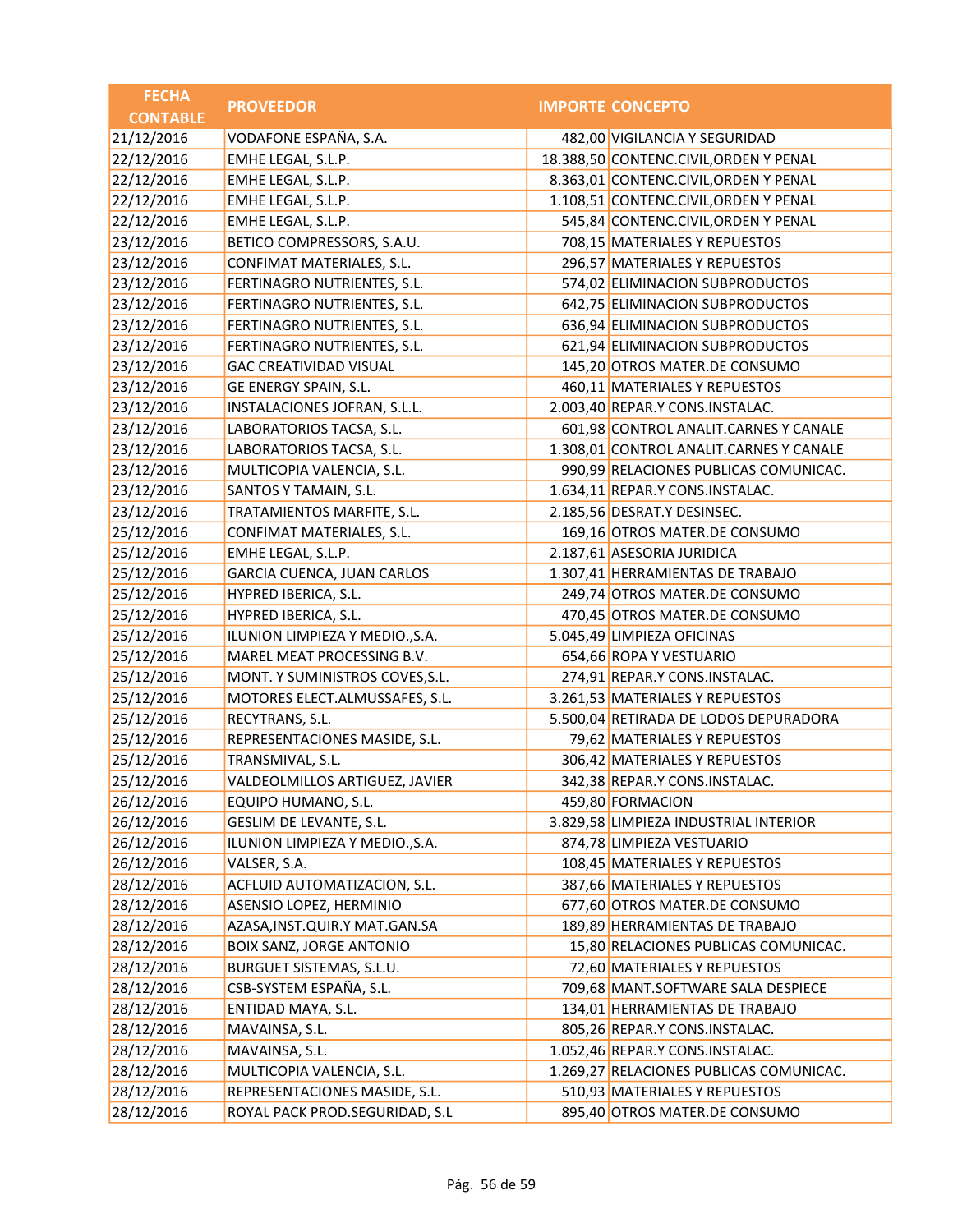| <b>FECHA</b>    | <b>PROVEEDOR</b>                   |        | <b>IMPORTE CONCEPTO</b>              |
|-----------------|------------------------------------|--------|--------------------------------------|
| <b>CONTABLE</b> |                                    |        |                                      |
| 28/12/2016      | VALSER, S.A.                       |        | 54,05 REPAR.Y CONS.INSTALAC.         |
| 28/12/2016      | VICMATIC, S.L.                     |        | 221,30 MATERIALES Y REPUESTOS        |
| 29/12/2016      | BUSCH IBERICA, S.A.                |        | 114,26 REPAR.Y CONS.INSTALAC.        |
| 29/12/2016      | HUNE RENTAL, S.L.                  |        | 2.557,70 REPAR.Y CONS.INSTALAC.      |
| 29/12/2016      | HUNE RENTAL, S.L.                  |        | 25,95 REPAR.Y CONS.INSTALAC.         |
| 29/12/2016      | HUNE RENTAL, S.L.                  |        | 449,59 REPAR.Y CONS.INSTALAC.        |
| 29/12/2016      | HUNE RENTAL, S.L.                  |        | 70,18 REPAR.Y CONS.INSTALAC.         |
| 29/12/2016      | IND.TECNICO ALIMENTARIA, S.A.      |        | 1.640,18 REPAR.Y CONS.INSTALAC.      |
| 29/12/2016      | KAESER COMPRESORES, S.L.           |        | 4.992,52 REPAR.Y CONS.INSTALAC.      |
| 29/12/2016      | OFITAKE, S.L.                      |        | 344,85 MATERIAL DE OFICINA           |
| 29/12/2016      | QUICIAL, S.L.                      |        | 1.109,38 MATERIALES Y REPUESTOS      |
| 29/12/2016      | TRANSMIVAL, S.L.                   |        | 602,52 MATERIALES Y REPUESTOS        |
| 30/12/2016      | ALGEPLANT, S.A.                    |        | 27,50 RELACIONES PUBLICAS COMUNICAC. |
| 30/12/2016      | COALIMENT VALENCIA, S.A.           |        | 272,90 RELACIONES PUBLICAS           |
| 30/12/2016      | FERTINAGRO NUTRIENTES, S.L.        |        | 632,10 ELIMINACION SUBPRODUCTOS      |
| 30/12/2016      | GRUPO DISBER SIGLO XXI, S.L.       |        | 6.017,77 OTROS GASTOS DE PERSONAL    |
| 30/12/2016      | INDUKERN, S.A.                     |        | 281,33 OTROS MATER.DE CONSUMO        |
| 30/12/2016      | MPS SERVICE & SPARES B.V.          |        | 1.870,72 MATERIALES Y REPUESTOS      |
| 30/12/2016      | MPS SERVICE & SPARES B.V.          |        | 389,60 MATERIALES Y REPUESTOS        |
| 30/12/2016      | ORIG.SPAIN PROD.VALENCIANOS, SL    |        | 1.660,28 GTOS.DE REPRESENTACION      |
| 30/12/2016      | ROMERO TORRENTI, JOSE              |        | 113,84 REPAR.Y CONS.URBANIZ.         |
| 30/12/2016      | SEGURISA, SERV. INT. DE SEGUR, S.A |        | 3.012,42 VIGILANCIA Y SEGURIDAD      |
| 30/12/2016      | U.T.E. MV SEGURISA-SAGITAL         |        | 33.037,71 VIGILANCIA Y SEGURIDAD     |
| 31/12/2016      | ACFLUID AUTOMATIZACION, S.L.       |        | 222,11 MATERIALES Y REPUESTOS        |
| 31/12/2016      | ADDO IMPRESORES, S.A.L.            |        | 665,50 PUBLIC.Y PROMOC.              |
| 31/12/2016      | AL AIR LIQUIDE ESPAÑA, S.A.        |        | 2.748,06 GASES MATADERO              |
| 31/12/2016      | ALUMENTUM, S.L.                    |        | 254,84 REPAR.Y CONS.INSTALAC.        |
| 31/12/2016      | AMBIENTALYS CONSULT.Y ANAL.S.L     |        | 382,36 FORMACION                     |
| 31/12/2016      | AMBIENTALYS CONSULT.Y ANAL.S.L     |        | 732,44 MTO.CONTROL AGUA              |
| 31/12/2016      | AMBIENTALYS CONSULT.Y ANAL.S.L     |        | 302,91 MTO.CONTROL AGUA              |
| 31/12/2016      | AME MATERIAL ELECTRICO, S.A.       | 231,77 |                                      |
| 31/12/2016      | ANIMA EVENTOS DE MARKETING, S.L    | 0,01   |                                      |
| 31/12/2016      | APC EUROPE, S.A.                   |        | 204,19 MATERIALES Y REPUESTOS        |
| 31/12/2016      | APC EUROPE, S.A.                   |        | 1.266,51 MATERIALES Y REPUESTOS      |
| 31/12/2016      | APC EUROPE, S.A.                   |        | 151,73 MATERIALES Y REPUESTOS        |
| 31/12/2016      | APC EUROPE, S.A.                   |        | 2.126,19 MATERIALES Y REPUESTOS      |
| 31/12/2016      | APLICACION DE PINTURAS API, S.A    | 0,04   |                                      |
| 31/12/2016      | BIZERBA IBERIA ESPAÑA, S.A.        |        | 1.181,57 MATERIALES Y REPUESTOS      |
| 31/12/2016      | BIZERBA IBERIA ESPAÑA, S.A.        |        | 516,33 MATERIALES Y REPUESTOS        |
| 31/12/2016      | <b>BLAY LLACER, VICENTE</b>        |        | 152,42 COMPRAS                       |
| 31/12/2016      | BLUEDEC, S.L.                      |        | 3.289,98 REPAR.Y CONS.INSTALAC.      |
| 31/12/2016      | BUSCH IBERICA, S.A.                |        | 114,26 REPAR.Y CONS.INSTALAC.        |
| 31/12/2016      | CAFETERIA ELTINA, C.B.             |        | 1.058,20 OTROS GASTOS DE PERSONAL    |
| 31/12/2016      | CALES PASCUAL, S.L.                | 0,01   |                                      |
| 31/12/2016      | CARNES A.SORIANO E HIJOS, S.L.     |        | 1.085,41 COMPRAS                     |
| 31/12/2016      | CARSI ALANDI, VICENTE              |        | 2.696,36 COMPRAS                     |
| 31/12/2016      | CASMAR 2000, S.A.                  |        | 574,39 REPAR.Y CONS.INSTALAC.        |
| 31/12/2016      | CASMAR 2000, S.A.                  |        | 959,45 ROPA Y VESTUARIO              |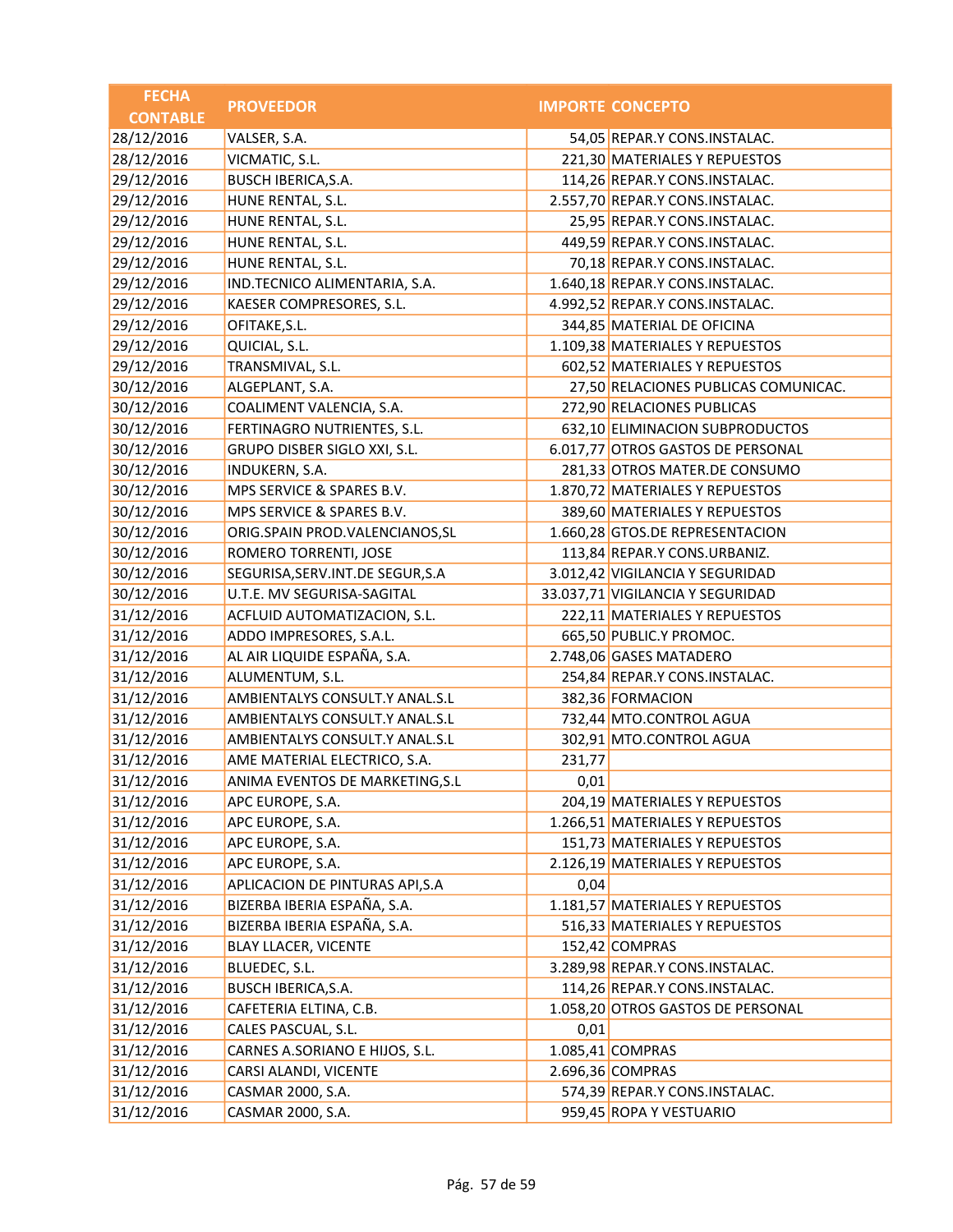| <b>FECHA</b>    | <b>PROVEEDOR</b>                |      | <b>IMPORTE CONCEPTO</b>               |
|-----------------|---------------------------------|------|---------------------------------------|
| <b>CONTABLE</b> |                                 |      |                                       |
| 31/12/2016      | CHIVA GANADERA, S.L.            |      | 92,09 COMPRAS                         |
| 31/12/2016      | <b>COITAVC</b>                  |      | 1.210,00 PUBLIC.Y PROMOC.             |
| 31/12/2016      | CONCA Y MARZAL, S.C.            | 0,01 |                                       |
| 31/12/2016      | CONTAVAL AUTOM.Y COMP.ELEC, S.L |      | 496,39 HERRAMIENTAS DE TRABAJO        |
| 31/12/2016      | DESATASCO EXPRESS, S.L.         |      | 242,00 REPAR.Y CONS.INSTALAC.         |
| 31/12/2016      | DEXIBERICA SOL.IND., S.A.U.     |      | 370,53 MATERIALES Y REPUESTOS         |
| 31/12/2016      | DIECAR ASOCIADOS, S.L.          |      | 46,81 MATERIALES Y REPUESTOS          |
| 31/12/2016      | DISCARVAL, S.L.                 |      | 400,66 COMPRAS                        |
| 31/12/2016      | DIVERSEY ESPAÑA, S.L.           |      | 4.367,13 OTROS MATER.DE CONSUMO       |
| 31/12/2016      | EDP ENERGIA, S.A.               |      | 869,46 CONSUMOS ELECTRICIDAD          |
| 31/12/2016      | EDP ENERGIA, S.A.               |      | 1.154,90 CONSUMOS ELECTRICIDAD        |
| 31/12/2016      | EDP ENERGIA, S.A.               |      | 1.575,07 CONSUMOS ELECTRICIDAD        |
| 31/12/2016      | ELECTROFILM ESPAÑOLA, S.A.      |      | 568,40 MATERIALES Y REPUESTOS         |
| 31/12/2016      | <b>ELECTRO-STOCKS</b>           |      | 587,98 MATERIALES Y REPUESTOS         |
| 31/12/2016      | ELECTROTECNIA MONRABAL, S.L.    |      | 3.433,82 REPAR.Y CONS.INSTALAC.       |
| 31/12/2016      | ELIS MANOMATIC, S.A.            |      | 1.664,02 LAVANDERIA DE VESTUARIOS     |
| 31/12/2016      | ELIS MANOMATIC, S.A.            |      | 684,46 LAVANDERIA DE VESTUARIOS       |
| 31/12/2016      | EMHE LEGAL, S.L.P.              |      | 798,60 CONTENC.CIVIL, ORDEN Y PENAL   |
| 31/12/2016      | EMHE LEGAL, S.L.P.              |      | 2.623,28 CONTENC.CIVIL, ORDEN Y PENAL |
| 31/12/2016      | EMPR.M.VALENCIANA DE AGUAS, S.A |      | 3.479,41 CONSUMOS AGUA POTABLE        |
| 31/12/2016      | EMPR.M.VALENCIANA DE AGUAS, S.A |      | 865,84 CONSUMOS AGUA POTABLE          |
| 31/12/2016      | ENDESA ENERGIA, S.A.            |      | 47.720,74 SUMINISTROS                 |
| 31/12/2016      | ENERGIA CONTROLADA DEL MEDIT.   |      | 722,85 MTO.EQUIPOS INFORMAT.          |
| 31/12/2016      | EUROCONTROL, S.A.               |      | 2.351,64 SITUADO DE PRODUCTORES       |
| 31/12/2016      | FLORAMEDIA ESPAÑA, S.A.         |      | 302,85 OTROS MATER.DE CONSUMO         |
| 31/12/2016      | FRANC LEVANTINA, S.L.           |      | 3.206,50 REPAR.Y CONS.INSTALAC.       |
| 31/12/2016      | GANADOS BLAYET, S.L.            |      | 466,46 COMPRAS                        |
| 31/12/2016      | GE ENERGY SPAIN, S.L.           |      | 2.329,25 OTROS MATER.DE CONSUMO       |
| 31/12/2016      | HNOS. ORTI OLMOS SAT 8313       |      | 1.177,56 COMPRAS                      |
| 31/12/2016      | HNOS.MARTINEZ, C.B.             |      | 776,00 VIAJES DE GESTION              |
| 31/12/2016      | HUNE RENTAL, S.L.               |      | 216,59 REPAR.Y CONS.INSTALAC.         |
| 31/12/2016      | HUNE RENTAL, S.L.               |      | 220,87 REPAR.Y CONS.INSTALAC.         |
| 31/12/2016      | HYPRED IBERICA, S.L.            |      | 235,22 OTROS MATER.DE CONSUMO         |
| 31/12/2016      | HYPRED IBERICA, S.L.            |      | 470,45 OTROS MATER.DE CONSUMO         |
| 31/12/2016      | IBERDROLA, S.A.                 |      | 1.225,42 ELECT.POR CTA.TERCEROS       |
| 31/12/2016      | ILUNION LIMPIEZA Y MEDIO., S.A. |      | 5.045,49 LIMPIEZA OFICINAS            |
| 31/12/2016      | IMPORTADORA TUDELANA, S.A.      |      | 98,74 OTROS MATER.DE CONSUMO          |
| 31/12/2016      | IMPORTADORA TUDELANA, S.A.      |      | 536,66 HERRAMIENTAS DE TRABAJO        |
| 31/12/2016      | IND.TECNICO ALIMENTARIA, S.A.   |      | 2.099,59 MATERIALES Y REPUESTOS       |
| 31/12/2016      | INSTALACIONES TORRIJOS, S.L.    |      | 29,49 MATERIALES Y REPUESTOS          |
| 31/12/2016      | INTERNET XPRESS, S.L.           |      | 181,50 CONEXIONES INTERNET            |
| 31/12/2016      | JAIME SANCHEZ TELLO, S.L.       |      | 2.366,89 COMPRAS                      |
| 31/12/2016      | JARVIS SPAIN, S.L.              |      | 663,18 MATERIALES Y REPUESTOS         |
| 31/12/2016      | JOHNSON CONTROLS ESPAÑA, S.L.   |      | 1.237,93 MATERIALES Y REPUESTOS       |
| 31/12/2016      | KROMSCHROEDER, S.A.             |      | 105,51 MATERIALES Y REPUESTOS         |
| 31/12/2016      | LLUMS DECORATIVES, C.B.         |      | 580,80 PUBLIC.Y PROMOC.               |
| 31/12/2016      | MATINSO, S.L.                   |      | 127,05 REPAR.Y CONS.INSTALAC.         |
| 31/12/2016      | MERCAFILO, S.L.                 |      | 956,34 HERRAMIENTAS DE TRABAJO        |